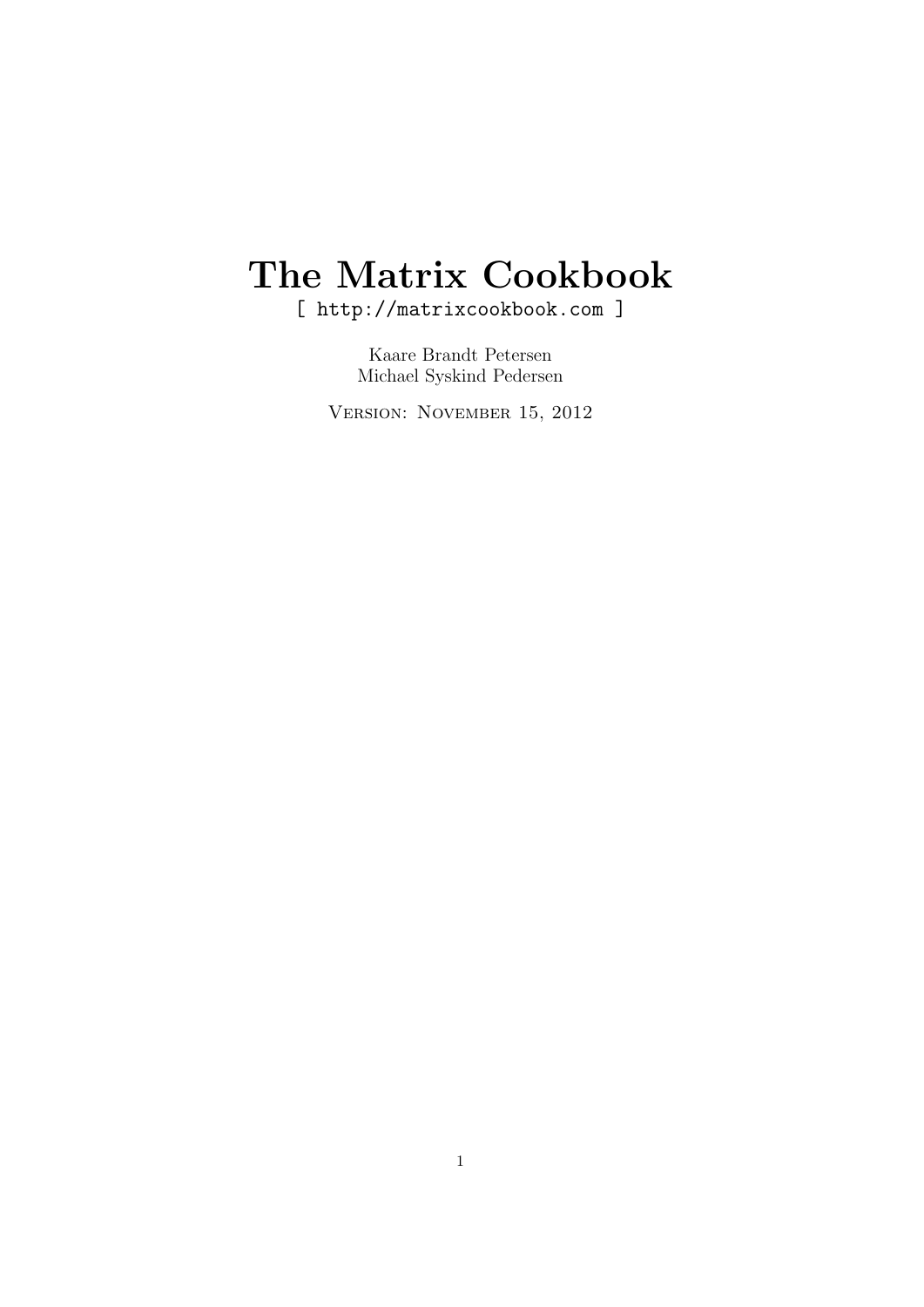# Introduction

What is this? These pages are a collection of facts (identities, approximations, inequalities, relations, ...) about matrices and matters relating to them. It is collected in this form for the convenience of anyone who wants a quick desktop reference .

Disclaimer: The identities, approximations and relations presented here were obviously not invented but collected, borrowed and copied from a large amount of sources. These sources include similar but shorter notes found on the internet and appendices in books - see the references for a full list.

Errors: Very likely there are errors, typos, and mistakes for which we apologize and would be grateful to receive corrections at cookbook@2302.dk.

Its ongoing: The project of keeping a large repository of relations involving matrices is naturally ongoing and the version will be apparent from the date in the header.

Suggestions: Your suggestion for additional content or elaboration of some topics is most welcome acookbook@2302.dk.

Keywords: Matrix algebra, matrix relations, matrix identities, derivative of determinant, derivative of inverse matrix, differentiate a matrix.

Acknowledgements: We would like to thank the following for contributions and suggestions: Bill Baxter, Brian Templeton, Christian Rishøj, Christian Schröppel, Dan Boley, Douglas L. Theobald, Esben Hoegh-Rasmussen, Evripidis Karseras, Georg Martius, Glynne Casteel, Jan Larsen, Jun Bin Gao, Jürgen Struckmeier, Kamil Dedecius, Karim T. Abou-Moustafa, Korbinian Strimmer, Lars Christiansen, Lars Kai Hansen, Leland Wilkinson, Liguo He, Loic Thibaut, Markus Froeb, Michael Hubatka, Miguel Barão, Ole Winther, Pavel Sakov, Stephan Hattinger, Troels Pedersen, Vasile Sima, Vincent Rabaud, Zhaoshui He. We would also like thank The Oticon Foundation for funding our PhD studies.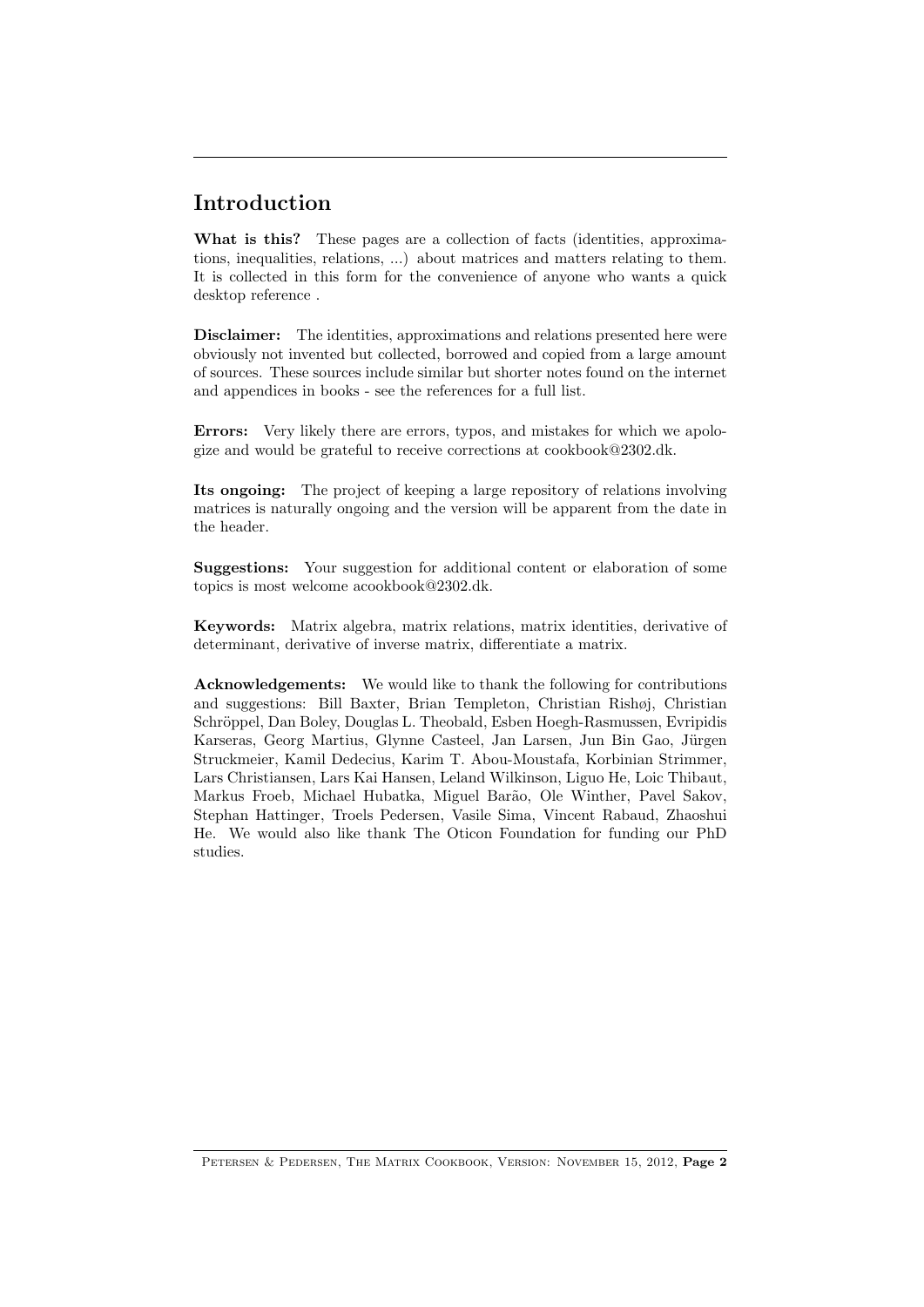# Contents

| 1        | <b>Basics</b> |                                                                                   |  |  |  |
|----------|---------------|-----------------------------------------------------------------------------------|--|--|--|
|          | 1.1           | 6                                                                                 |  |  |  |
|          | 1.2           | $\,6$                                                                             |  |  |  |
|          | 1.3           | $\overline{7}$                                                                    |  |  |  |
| $\bf{2}$ |               | <b>Derivatives</b><br>8                                                           |  |  |  |
|          | 2.1           | 8                                                                                 |  |  |  |
|          | 2.2           | 9                                                                                 |  |  |  |
|          | 2.3           | 10                                                                                |  |  |  |
|          | 2.4           | Derivatives of Matrices, Vectors and Scalar Forms<br>10                           |  |  |  |
|          | 2.5           | 12                                                                                |  |  |  |
|          | 2.6           | 14                                                                                |  |  |  |
|          | 2.7           | 14                                                                                |  |  |  |
|          | 2.8           | Derivatives of Structured Matrices<br>14                                          |  |  |  |
| 3        |               | 17<br>Inverses                                                                    |  |  |  |
|          | 3.1           | 17                                                                                |  |  |  |
|          | 3.2           | 18                                                                                |  |  |  |
|          | 3.3           | 20<br>Implication on Inverses                                                     |  |  |  |
|          | 3.4           | 20                                                                                |  |  |  |
|          | 3.5           | 21                                                                                |  |  |  |
|          | 3.6           | 21                                                                                |  |  |  |
| 4        |               | <b>Complex Matrices</b><br>24                                                     |  |  |  |
|          | 4.1           | 24                                                                                |  |  |  |
|          | 4.2           | 26                                                                                |  |  |  |
|          | 4.3           | 27                                                                                |  |  |  |
| 5        |               | <b>Solutions and Decompositions</b><br>28                                         |  |  |  |
|          | 5.1           | Solutions to linear equations $\dots \dots \dots \dots \dots \dots \dots$<br>28   |  |  |  |
|          | 5.2           | 30                                                                                |  |  |  |
|          | 5.3           | 31                                                                                |  |  |  |
|          | 5.4           | 32                                                                                |  |  |  |
|          | 5.5           | 32                                                                                |  |  |  |
|          | 5.6           | LDM decomposition $\ldots \ldots \ldots \ldots \ldots \ldots \ldots \ldots$<br>33 |  |  |  |
|          | 5.7           | 33                                                                                |  |  |  |
| 6        |               | <b>Statistics and Probability</b><br>34                                           |  |  |  |
|          | 6.1           | 34                                                                                |  |  |  |
|          | 6.2           | Expectation of Linear Combinations<br>35                                          |  |  |  |
|          | 6.3           | 36                                                                                |  |  |  |
| 7        |               | <b>Multivariate Distributions</b><br>37                                           |  |  |  |
|          | 7.1           | 37<br>Cauchy                                                                      |  |  |  |
|          | 7.2           | 37                                                                                |  |  |  |
|          | 7.3           | 37<br>Normal                                                                      |  |  |  |
|          | 7.4           | 37                                                                                |  |  |  |
|          | 7.5           | 37                                                                                |  |  |  |
|          | 7.6           | 37                                                                                |  |  |  |
|          |               |                                                                                   |  |  |  |

PETERSEN & PEDERSEN, THE MATRIX COOKBOOK, VERSION: NOVEMBER 15, 2012, Page 3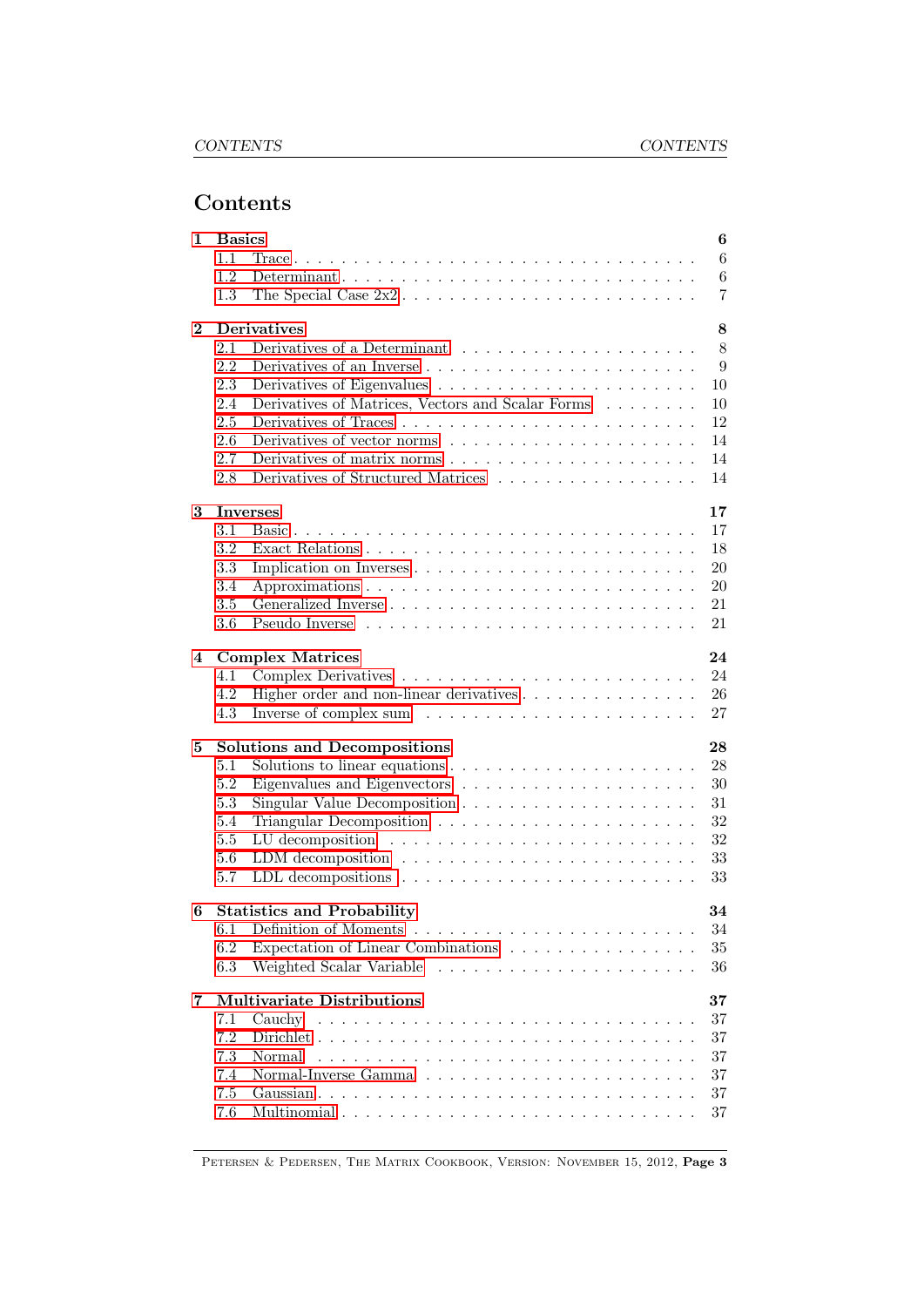|   | 7.7                             | 37<br>Student's t                                                                |  |  |  |
|---|---------------------------------|----------------------------------------------------------------------------------|--|--|--|
|   | 7.8                             | 38                                                                               |  |  |  |
|   | 7.9                             | 39                                                                               |  |  |  |
| 8 |                                 | 40<br>Gaussians                                                                  |  |  |  |
|   | 8.1                             | 40<br><b>Basics</b>                                                              |  |  |  |
|   | 8.2                             | 42                                                                               |  |  |  |
|   | 8.3                             | 44                                                                               |  |  |  |
|   | 8.4                             | 44                                                                               |  |  |  |
| 9 | 46<br><b>Special Matrices</b>   |                                                                                  |  |  |  |
|   | 9.1                             | 46<br>Block matrices                                                             |  |  |  |
|   | 9.2                             | Discrete Fourier Transform Matrix, The $\dots \dots \dots \dots$<br>47           |  |  |  |
|   | 9.3                             | Hermitian Matrices and skew-Hermitian<br>48                                      |  |  |  |
|   | 9.4                             | 49                                                                               |  |  |  |
|   | 9.5                             | 49                                                                               |  |  |  |
|   | 9.6                             | Positive Definite and Semi-definite Matrices<br>50                               |  |  |  |
|   | 9.7                             | Singleentry Matrix, The $\ldots \ldots \ldots \ldots \ldots \ldots \ldots$<br>52 |  |  |  |
|   | 9.8                             | Symmetric, Skew-symmetric/Antisymmetric<br>54                                    |  |  |  |
|   | 9.9                             | 54                                                                               |  |  |  |
|   | 9.10                            | 55                                                                               |  |  |  |
|   | 9.11                            | 56                                                                               |  |  |  |
|   |                                 | 57                                                                               |  |  |  |
|   |                                 | 58<br>10 Functions and Operators                                                 |  |  |  |
|   |                                 | 58                                                                               |  |  |  |
|   |                                 | 59                                                                               |  |  |  |
|   |                                 | 61                                                                               |  |  |  |
|   |                                 | 61                                                                               |  |  |  |
|   |                                 | 62                                                                               |  |  |  |
|   |                                 | 62<br>10.6 Integral Involving Dirac Delta Functions                              |  |  |  |
|   |                                 | 63                                                                               |  |  |  |
|   | A One-dimensional Results<br>64 |                                                                                  |  |  |  |
|   | A.1                             | 64                                                                               |  |  |  |
|   |                                 | A.2 One Dimensional Mixture of Gaussians<br>65                                   |  |  |  |
| B |                                 | <b>Proofs and Details</b><br>66                                                  |  |  |  |
|   | B.1                             | 66                                                                               |  |  |  |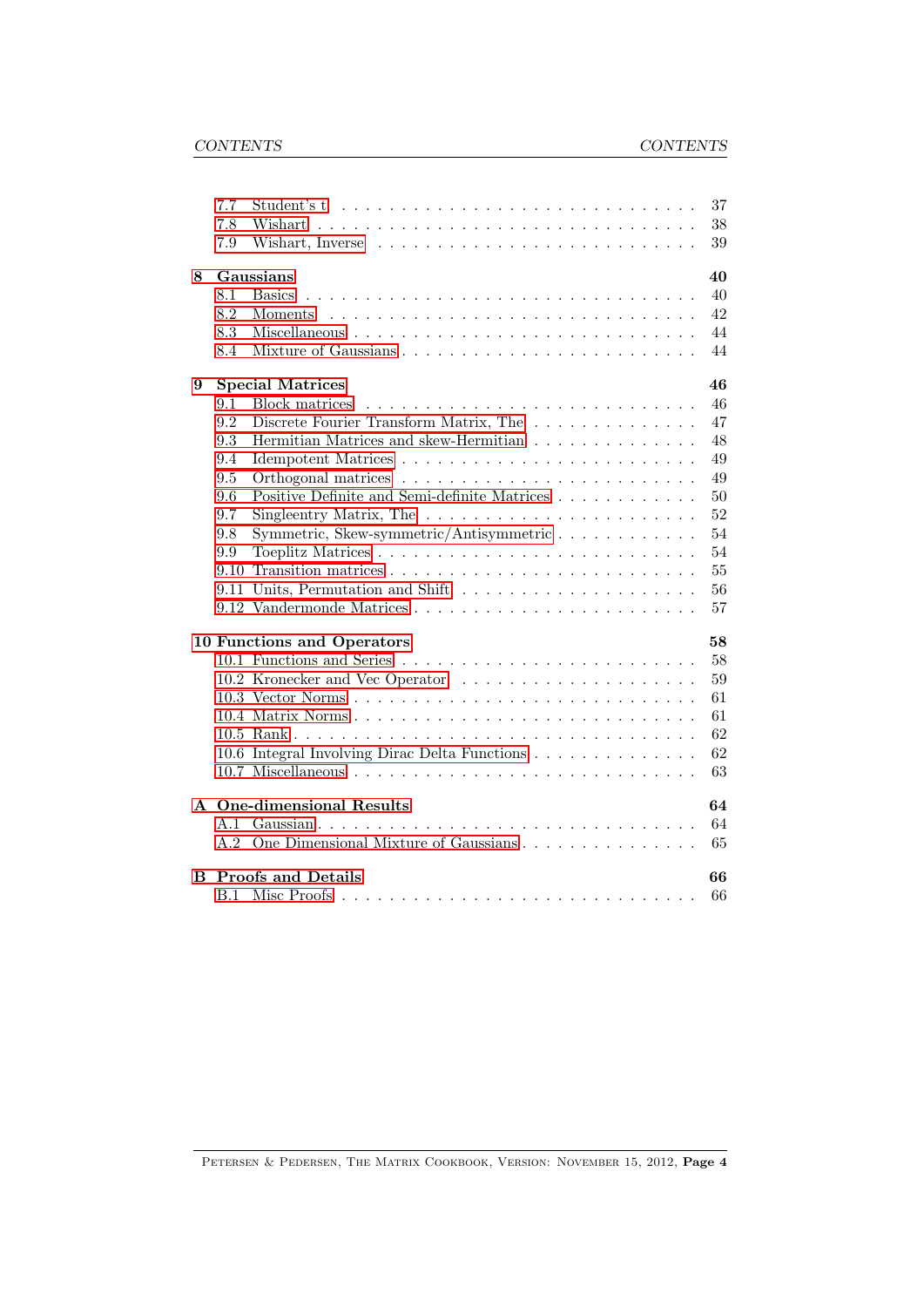# Notation and Nomenclature

| $\mathbf A$<br>$\mathbf{A}_{ij}$<br>${\bf A}_i$<br>$\mathbf{A}^{ij}$<br>${\bf A}^n$ | Matrix<br>Matrix indexed for some purpose<br>Matrix indexed for some purpose<br>Matrix indexed for some purpose<br>Matrix indexed for some purpose or<br>The n.th power of a square matrix |
|-------------------------------------------------------------------------------------|--------------------------------------------------------------------------------------------------------------------------------------------------------------------------------------------|
| $A^{-1}$                                                                            | The inverse matrix of the matrix $\bf{A}$                                                                                                                                                  |
| $\mathbf{A}^+$                                                                      | The pseudo inverse matrix of the matrix $\bf{A}$ (see Sec. 3.6)                                                                                                                            |
| ${\bf A}^{1/2}$                                                                     | The square root of a matrix (if unique), not elementwise                                                                                                                                   |
| $(A)_{ij}$                                                                          | The $(i, j)$ th entry of the matrix <b>A</b>                                                                                                                                               |
| $A_{ij}$                                                                            | The $(i, j)$ th entry of the matrix <b>A</b>                                                                                                                                               |
| $[\mathbf{A}]_{ij}$                                                                 | The $ij$ -submatrix, i.e. $A$ with i.th row and j.th column deleted                                                                                                                        |
| a                                                                                   | Vector (column-vector)                                                                                                                                                                     |
| $a_i$                                                                               | Vector indexed for some purpose                                                                                                                                                            |
| $a_i$                                                                               | The i.th element of the vector <b>a</b>                                                                                                                                                    |
| $\it a$                                                                             | Scalar                                                                                                                                                                                     |
| $\Re z$                                                                             | Real part of a scalar                                                                                                                                                                      |
| $\Re z$                                                                             | Real part of a vector                                                                                                                                                                      |
| $\Re Z$                                                                             | Real part of a matrix                                                                                                                                                                      |
| $\Im z$                                                                             | Imaginary part of a scalar                                                                                                                                                                 |
| $\Im \mathbf{z}$                                                                    | Imaginary part of a vector                                                                                                                                                                 |
| $\Im \mathbf{Z}$                                                                    | Imaginary part of a matrix                                                                                                                                                                 |
| $\det(\mathbf{A})$                                                                  | Determinant of A                                                                                                                                                                           |
| $\text{Tr}(\mathbf{A})$                                                             | Trace of the matrix <b>A</b>                                                                                                                                                               |
| $diag(\mathbf{A})$                                                                  | Diagonal matrix of the matrix <b>A</b> , i.e. $(\text{diag}(\mathbf{A}))_{ij} = \delta_{ij} A_{ij}$                                                                                        |
| $eig(\mathbf{A})$                                                                   | Eigenvalues of the matrix $\bf{A}$                                                                                                                                                         |
| $vec(\mathbf{A})$                                                                   | The vector-version of the matrix $\bf{A}$ (see Sec. 10.2.2)                                                                                                                                |
| sup                                                                                 | Supremum of a set                                                                                                                                                                          |
| $\ A\ $                                                                             | Matrix norm (subscript if any denotes what norm)                                                                                                                                           |
| ${\bf A}^T$                                                                         | Transposed matrix                                                                                                                                                                          |
| ${\bf A}^{-T}$                                                                      | The inverse of the transposed and vice versa, $\mathbf{A}^{-T} = (\mathbf{A}^{-1})^T = (\mathbf{A}^T)^{-1}$ .                                                                              |
| $A^*$                                                                               | Complex conjugated matrix                                                                                                                                                                  |
| ${\bf A}^H$                                                                         | Transposed and complex conjugated matrix (Hermitian)                                                                                                                                       |
| $\mathbf{A} \circ \mathbf{B}$                                                       | Hadamard (elementwise) product                                                                                                                                                             |
| ${\bf A} \otimes {\bf B}$                                                           | Kronecker product                                                                                                                                                                          |
| $\pmb{0}$                                                                           | The null matrix. Zero in all entries.                                                                                                                                                      |
| I                                                                                   | The identity matrix                                                                                                                                                                        |
| $\mathbf{J}^{ij}$                                                                   | The single-entry matrix, 1 at $(i, j)$ and zero elsewhere                                                                                                                                  |
| Σ                                                                                   | A positive definite matrix                                                                                                                                                                 |
| $\Lambda$                                                                           | A diagonal matrix                                                                                                                                                                          |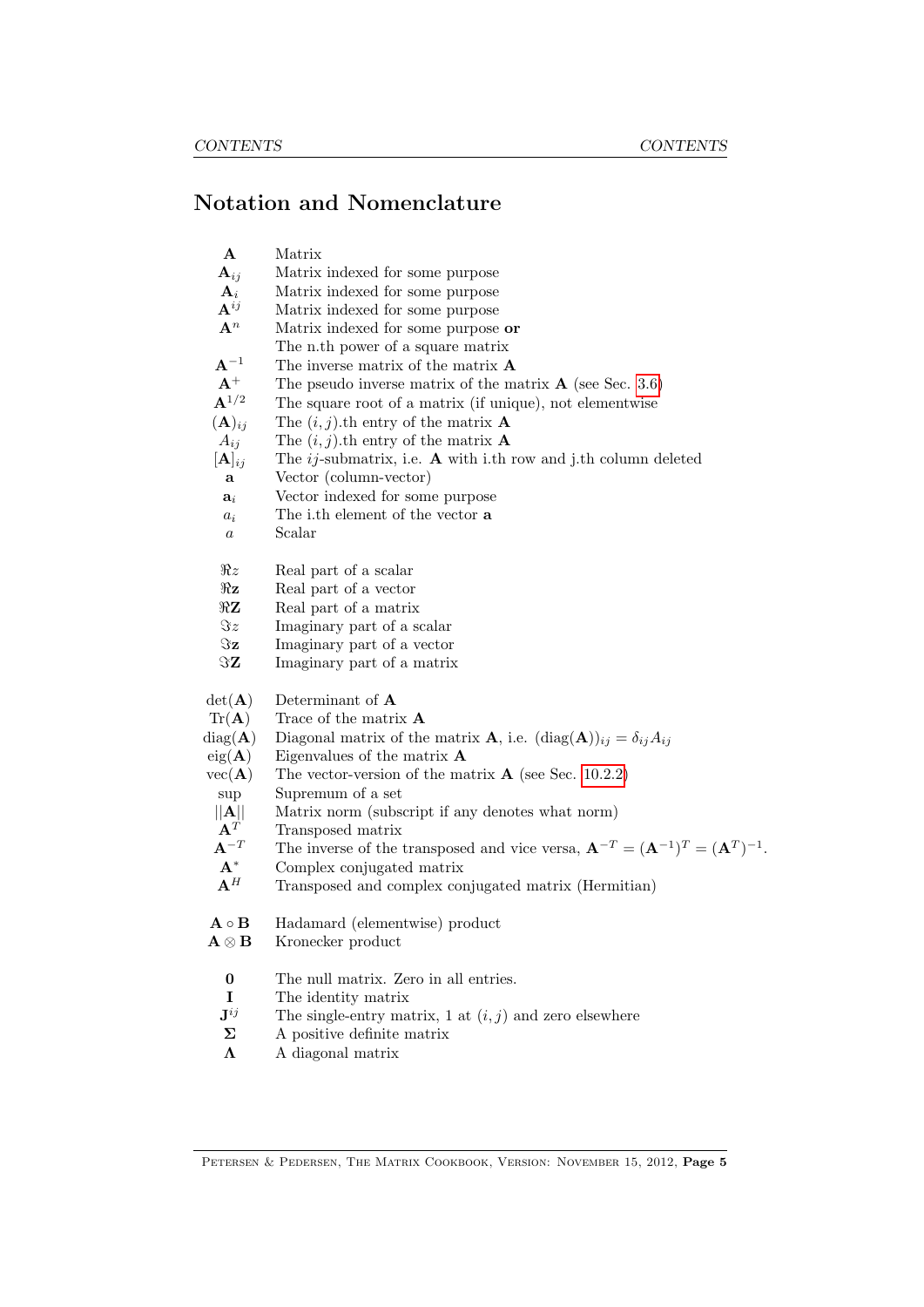# <span id="page-5-0"></span>1 Basics

$$
(\mathbf{A}\mathbf{B})^{-1} = \mathbf{B}^{-1}\mathbf{A}^{-1} \tag{1}
$$

$$
(\mathbf{ABC}...)^{-1} = ... \mathbf{C}^{-1} \mathbf{B}^{-1} \mathbf{A}^{-1}
$$
 (2)

$$
(\mathbf{A}^T)^{-1} = (\mathbf{A}^{-1})^T
$$
\n
$$
(\mathbf{A} + \mathbf{B})^T = \mathbf{A}^T + \mathbf{B}^T
$$
\n(3)

$$
(\mathbf{A} + \mathbf{B})^T = \mathbf{A}^T + \mathbf{B}^T
$$
  
\n
$$
(\mathbf{A}\mathbf{B})^T = \mathbf{B}^T \mathbf{A}^T
$$
\n(4)

$$
(\mathbf{ABC}^{\mathbf{A}})^{T} = \dots \mathbf{C}^{T} \mathbf{B}^{T} \mathbf{A}^{T}
$$
 (6)

$$
\left(\mathbf{A}^H\right)^{-1} = \left(\mathbf{A}^{-1}\right)^H \tag{7}
$$

$$
(\mathbf{A} + \mathbf{B})^H = \mathbf{A}^H + \mathbf{B}^H
$$
 (8)

$$
(\mathbf{A}\mathbf{B})^H = \mathbf{B}^H \mathbf{A}^H \tag{9}
$$

$$
(\mathbf{ABC}...)^H = ... \mathbf{C}^H \mathbf{B}^H \mathbf{A}^H
$$
 (10)

# <span id="page-5-1"></span>1.1 Trace

$$
\text{Tr}(\mathbf{A}) = \sum_{i} A_{ii} \tag{11}
$$
\n
$$
\text{Tr}(\mathbf{A}) = \sum_{i} A_{ii} \tag{12}
$$

$$
\mathrm{Tr}(\mathbf{A}) = \sum_{i} \lambda_{i}, \qquad \lambda_{i} = \mathrm{eig}(\mathbf{A}) \tag{12}
$$
\n
$$
\mathrm{Tr}(\mathbf{A}) = \mathrm{Tr}(\mathbf{A}^{T}) \tag{13}
$$

$$
\operatorname{Tr}(\mathbf{A}) = \operatorname{Tr}(\mathbf{A}^T) \tag{13}
$$
\n
$$
\operatorname{Tr}(\mathbf{A}\mathbf{B}) = \operatorname{Tr}(\mathbf{B}\mathbf{A}) \tag{14}
$$

$$
\text{Tr}(\mathbf{A} + \mathbf{B}) = \text{Tr}(\mathbf{A}) + \text{Tr}(\mathbf{B}) \tag{15}
$$

$$
\text{Tr}(\mathbf{ABC}) = \text{Tr}(\mathbf{BCA}) = \text{Tr}(\mathbf{CAB}) \tag{16}
$$

$$
\mathbf{a}^T \mathbf{a} = \text{Tr}(\mathbf{a} \mathbf{a}^T) \tag{17}
$$

# <span id="page-5-2"></span>1.2 Determinant

Let **A** be an  $n \times n$  matrix.

$$
\det(\mathbf{A}) = \prod_{i} \lambda_i \qquad \lambda_i = \text{eig}(\mathbf{A}) \tag{18}
$$

$$
\det(c\mathbf{A}) = c^n \det(\mathbf{A}), \quad \text{if } \mathbf{A} \in \mathbb{R}^{n \times n}
$$
 (19)

$$
\det(\mathbf{A}^T) = \det(\mathbf{A}) \tag{20}
$$

$$
\det(\mathbf{AB}) = \det(\mathbf{A}) \det(\mathbf{B}) \tag{21}
$$
\n
$$
\det(\mathbf{A}^{-1}) = 1/\det(\mathbf{A}) \tag{22}
$$

$$
\det(\mathbf{A}^n) = 1/\det(\mathbf{A}) \tag{22}
$$
\n
$$
\det(\mathbf{A}^n) = \det(\mathbf{A})^n \tag{23}
$$

$$
\det(\mathbf{A}^n) = \det(\mathbf{A})^n \tag{23}
$$

$$
\det(\mathbf{I} + \mathbf{u}\mathbf{v}^T) = 1 + \mathbf{u}^T \mathbf{v}
$$
 (24)

For  $n = 2$ :

$$
\det(\mathbf{I} + \mathbf{A}) = 1 + \det(\mathbf{A}) + \text{Tr}(\mathbf{A})
$$
\n(25)

For  $n = 3$ :

$$
\det(\mathbf{I} + \mathbf{A}) = 1 + \det(\mathbf{A}) + \text{Tr}(\mathbf{A}) + \frac{1}{2}\text{Tr}(\mathbf{A})^2 - \frac{1}{2}\text{Tr}(\mathbf{A}^2)
$$
(26)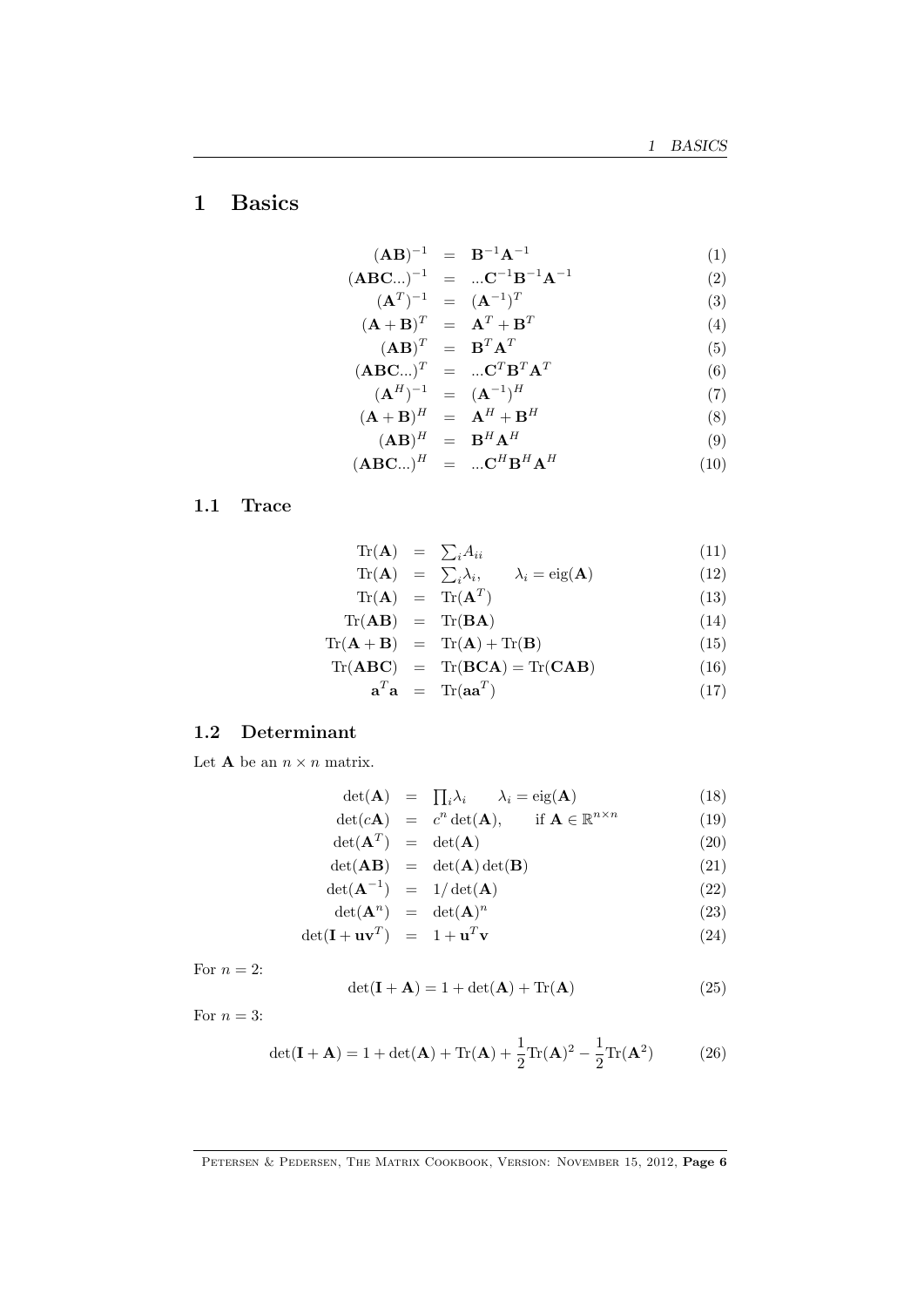For  $n = 4$ :

$$
\det(\mathbf{I} + \mathbf{A}) = 1 + \det(\mathbf{A}) + \text{Tr}(\mathbf{A}) + \frac{1}{2}
$$

$$
+ \text{Tr}(\mathbf{A})^2 - \frac{1}{2} \text{Tr}(\mathbf{A}^2)
$$

$$
+ \frac{1}{6} \text{Tr}(\mathbf{A})^3 - \frac{1}{2} \text{Tr}(\mathbf{A}) \text{Tr}(\mathbf{A}^2) + \frac{1}{3} \text{Tr}(\mathbf{A}^3) \tag{27}
$$

For small  $\varepsilon$ , the following approximation holds

$$
\det(\mathbf{I} + \varepsilon \mathbf{A}) \cong 1 + \det(\mathbf{A}) + \varepsilon \text{Tr}(\mathbf{A}) + \frac{1}{2} \varepsilon^2 \text{Tr}(\mathbf{A})^2 - \frac{1}{2} \varepsilon^2 \text{Tr}(\mathbf{A}^2)
$$
 (28)

# <span id="page-6-0"></span>1.3 The Special Case 2x2

Consider the matrix A

$$
\mathbf{A} = \left[ \begin{array}{cc} A_{11} & A_{12} \\ A_{21} & A_{22} \end{array} \right]
$$

Determinant and trace

$$
\det(\mathbf{A}) = A_{11}A_{22} - A_{12}A_{21} \tag{29}
$$

$$
Tr(A) = A_{11} + A_{22}
$$
 (30)

Eigenvalues

$$
\lambda^{2} - \lambda \cdot \text{Tr}(\mathbf{A}) + \det(\mathbf{A}) = 0
$$

$$
\lambda_{1} = \frac{\text{Tr}(\mathbf{A}) + \sqrt{\text{Tr}(\mathbf{A})^{2} - 4 \det(\mathbf{A})}}{2} \qquad \lambda_{2} = \frac{\text{Tr}(\mathbf{A}) - \sqrt{\text{Tr}(\mathbf{A})^{2} - 4 \det(\mathbf{A})}}{2}
$$

$$
\lambda_{1} + \lambda_{2} = \text{Tr}(\mathbf{A}) \qquad \lambda_{1} \lambda_{2} = \det(\mathbf{A})
$$

Eigenvectors

Inverse

$$
\mathbf{v}_1 \propto \begin{bmatrix} A_{12} \\ \lambda_1 - A_{11} \end{bmatrix} \qquad \mathbf{v}_2 \propto \begin{bmatrix} A_{12} \\ \lambda_2 - A_{11} \end{bmatrix}
$$

$$
\mathbf{A}^{-1} = \frac{1}{\det(\mathbf{A})} \begin{bmatrix} A_{22} & -A_{12} \\ -A_{21} & A_{11} \end{bmatrix}
$$
(31)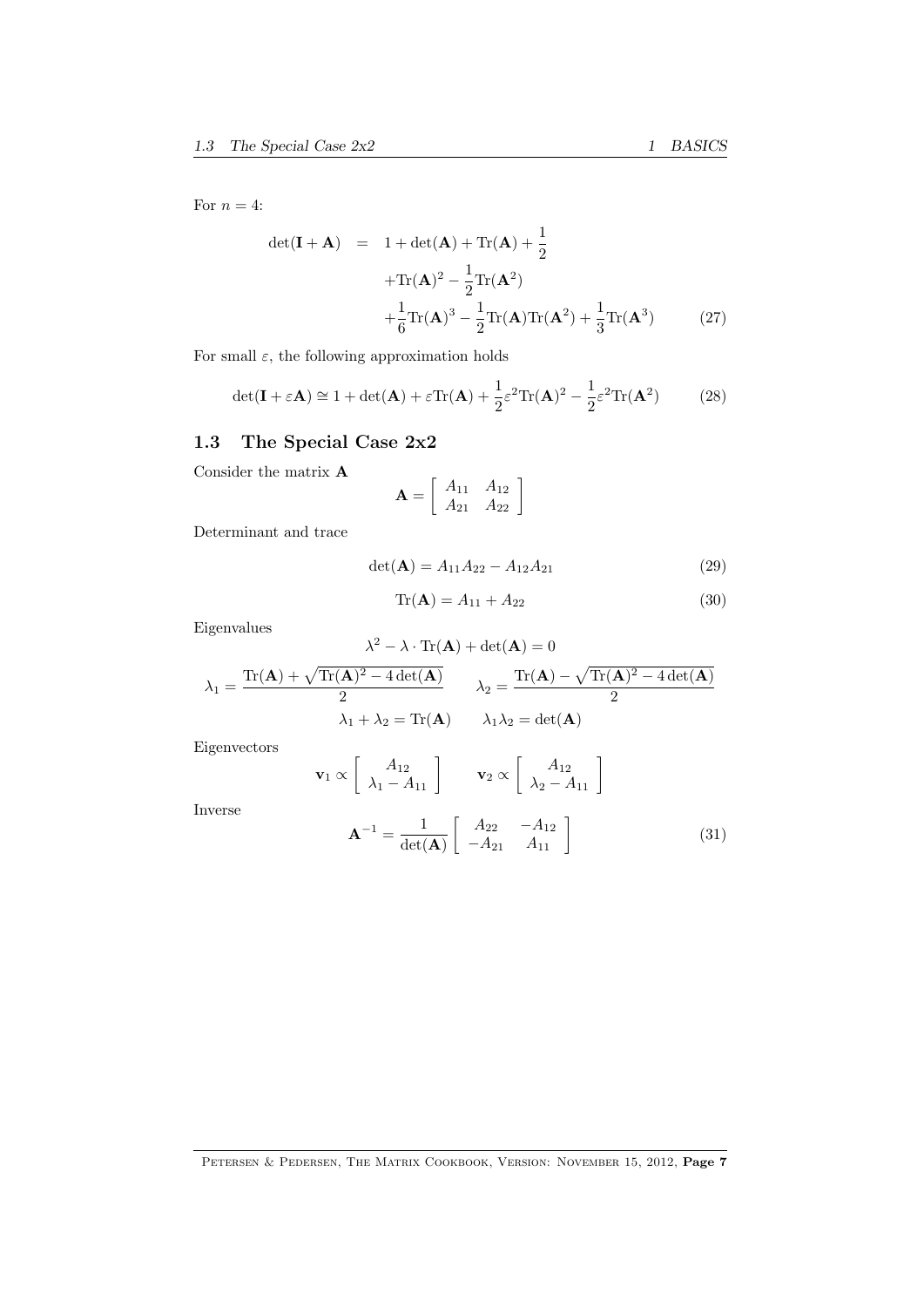# <span id="page-7-0"></span>2 Derivatives

This section is covering differentiation of a number of expressions with respect to a matrix  $X$ . Note that it is always assumed that  $X$  has no special structure, i.e. that the elements of  $X$  are independent (e.g. not symmetric, Toeplitz, positive definite). See section [2.8](#page-13-2) for differentiation of structured matrices. The basic assumptions can be written in a formula as

<span id="page-7-2"></span>
$$
\frac{\partial X_{kl}}{\partial X_{ij}} = \delta_{ik}\delta_{lj} \tag{32}
$$

that is for e.g. vector forms,

$$
\left[\frac{\partial {\bf x}}{\partial y}\right]_i = \frac{\partial x_i}{\partial y} \qquad \left[\frac{\partial x}{\partial {\bf y}}\right]_i = \frac{\partial x}{\partial y_i} \qquad \left[\frac{\partial {\bf x}}{\partial {\bf y}}\right]_{ij} = \frac{\partial x_i}{\partial y_j}
$$

The following rules are general and very useful when deriving the differential of an expression([\[19\]](#page-70-0)):

$$
\partial \mathbf{A} = 0 \qquad (\mathbf{A} \text{ is a constant}) \qquad (33)
$$
\n
$$
\partial(\alpha \mathbf{X}) = \alpha \partial \mathbf{X} \qquad (34)
$$
\n
$$
\partial(\mathbf{X} + \mathbf{Y}) = \partial \mathbf{X} + \partial \mathbf{Y} \qquad (35)
$$
\n
$$
\partial(\text{Tr}(\mathbf{X})) = \text{Tr}(\partial \mathbf{X}) \qquad (36)
$$
\n
$$
\partial(\mathbf{X} \mathbf{Y}) = (\partial \mathbf{X})\mathbf{Y} + \mathbf{X}(\partial \mathbf{Y}) \qquad (37)
$$
\n
$$
\partial(\mathbf{X} \circ \mathbf{Y}) = (\partial \mathbf{X}) \circ \mathbf{Y} + \mathbf{X} \circ (\partial \mathbf{Y}) \qquad (38)
$$
\n
$$
\partial(\mathbf{X} \otimes \mathbf{Y}) = (\partial \mathbf{X}) \otimes \mathbf{Y} + \mathbf{X} \otimes (\partial \mathbf{Y}) \qquad (39)
$$
\n
$$
\partial(\mathbf{X}^{-1}) = -\mathbf{X}^{-1}(\partial \mathbf{X})\mathbf{X}^{-1} \qquad (40)
$$
\n
$$
\partial(\det(\mathbf{X})) = \text{Tr}(\text{adj}(\mathbf{X})\partial \mathbf{X}) \qquad (41)
$$
\n
$$
\partial(\det(\mathbf{X})) = \det(\mathbf{X})\text{Tr}(\mathbf{X}^{-1}\partial \mathbf{X}) \qquad (42)
$$
\n
$$
\partial \mathbf{X}^{T} = (\partial \mathbf{X})^{T} \qquad (43)
$$
\n
$$
\partial \mathbf{X}^{H} = (\partial \mathbf{X})^{H} \qquad (45)
$$

# <span id="page-7-1"></span>2.1 Derivatives of a Determinant

# 2.1.1 General form

$$
\frac{\partial \det(\mathbf{Y})}{\partial x} = \det(\mathbf{Y}) \text{Tr} \left[ \mathbf{Y}^{-1} \frac{\partial \mathbf{Y}}{\partial x} \right]
$$
(46)

$$
\sum_{k} \frac{\partial \det(\mathbf{X})}{\partial X_{ik}} X_{jk} = \delta_{ij} \det(\mathbf{X}) \tag{47}
$$

$$
\frac{\partial^2 \det(\mathbf{Y})}{\partial x^2} = \det(\mathbf{Y}) \left[ \text{Tr} \left[ \mathbf{Y}^{-1} \frac{\partial \frac{\partial \mathbf{Y}}{\partial x}}{\partial x} \right] + \text{Tr} \left[ \mathbf{Y}^{-1} \frac{\partial \mathbf{Y}}{\partial x} \right] \text{Tr} \left[ \mathbf{Y}^{-1} \frac{\partial \mathbf{Y}}{\partial x} \right] - \text{Tr} \left[ \left( \mathbf{Y}^{-1} \frac{\partial \mathbf{Y}}{\partial x} \right) \left( \mathbf{Y}^{-1} \frac{\partial \mathbf{Y}}{\partial x} \right) \right] \right]
$$
(48)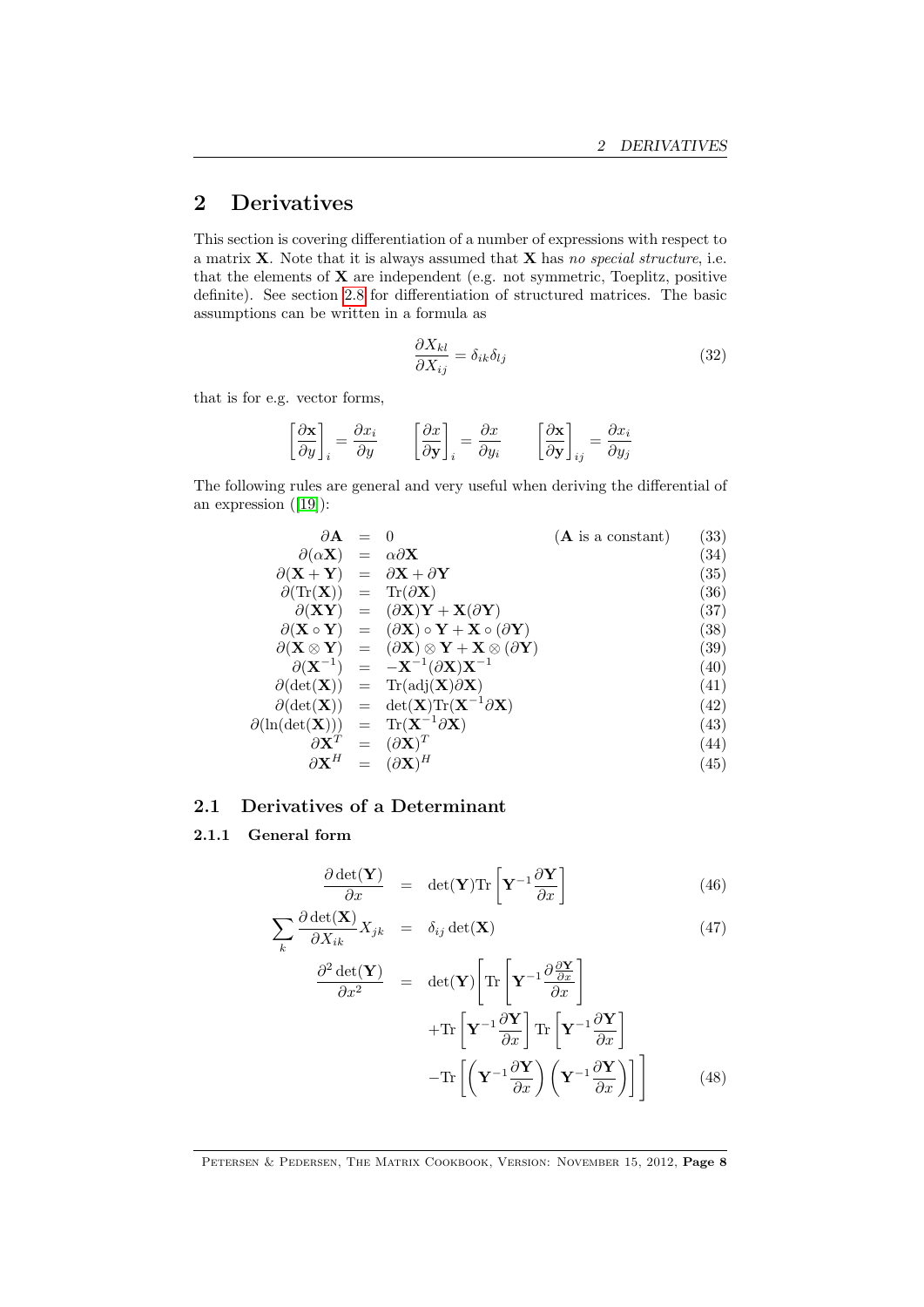#### 2.1.2 Linear forms

$$
\frac{\partial \det(\mathbf{X})}{\partial \mathbf{X}} = \det(\mathbf{X})(\mathbf{X}^{-1})^T
$$
\n(49)

$$
\sum_{k} \frac{\partial \det(\mathbf{X})}{\partial X_{ik}} X_{jk} = \delta_{ij} \det(\mathbf{X})
$$
\n(50)

$$
\frac{\partial \det(\mathbf{AXB})}{\partial \mathbf{X}} = \det(\mathbf{AXB})(\mathbf{X}^{-1})^T = \det(\mathbf{AXB})(\mathbf{X}^T)^{-1} \qquad (51)
$$

# 2.1.3 Square forms

If  $X$  is square and invertible, then

$$
\frac{\partial \det(\mathbf{X}^T \mathbf{A} \mathbf{X})}{\partial \mathbf{X}} = 2 \det(\mathbf{X}^T \mathbf{A} \mathbf{X}) \mathbf{X}^{-T}
$$
(52)

If  $X$  is not square but  $A$  is symmetric, then

$$
\frac{\partial \det(\mathbf{X}^T \mathbf{A} \mathbf{X})}{\partial \mathbf{X}} = 2 \det(\mathbf{X}^T \mathbf{A} \mathbf{X}) \mathbf{A} \mathbf{X} (\mathbf{X}^T \mathbf{A} \mathbf{X})^{-1}
$$
(53)

If  $X$  is not square and  $A$  is not symmetric, then

$$
\frac{\partial \det(\mathbf{X}^T \mathbf{A} \mathbf{X})}{\partial \mathbf{X}} = \det(\mathbf{X}^T \mathbf{A} \mathbf{X}) (\mathbf{A} \mathbf{X} (\mathbf{X}^T \mathbf{A} \mathbf{X})^{-1} + \mathbf{A}^T \mathbf{X} (\mathbf{X}^T \mathbf{A}^T \mathbf{X})^{-1})
$$
(54)

#### 2.1.4 Other nonlinear forms

Some special cases are (See [\[9,](#page-69-0) [7\]](#page-69-1))

$$
\frac{\partial \ln \det(\mathbf{X}^T \mathbf{X})|}{\partial \mathbf{X}} = 2(\mathbf{X}^+)^T \tag{55}
$$

$$
\frac{\partial \ln \det(\mathbf{X}^T \mathbf{X})}{\partial \mathbf{X}^+} = -2\mathbf{X}^T
$$
\n
$$
\frac{\partial \ln |\det(\mathbf{X})|}{\partial \mathbf{X}^+} = (\mathbf{X}^{-1})^T = (\mathbf{X}^T)^{-1}
$$
\n(56)

$$
\frac{\partial \ln |\det(\mathbf{X})|}{\partial \mathbf{X}} = (\mathbf{X}^{-1})^T = (\mathbf{X}^T)^{-1}
$$
(57)

$$
\frac{\partial \det(\mathbf{X}^k)}{\partial \mathbf{X}} = k \det(\mathbf{X}^k) \mathbf{X}^{-T}
$$
 (58)

# <span id="page-8-0"></span>2.2 Derivatives of an Inverse

From [\[27\]](#page-70-1) we have the basic identity

$$
\frac{\partial \mathbf{Y}^{-1}}{\partial x} = -\mathbf{Y}^{-1} \frac{\partial \mathbf{Y}}{\partial x} \mathbf{Y}^{-1}
$$
 (59)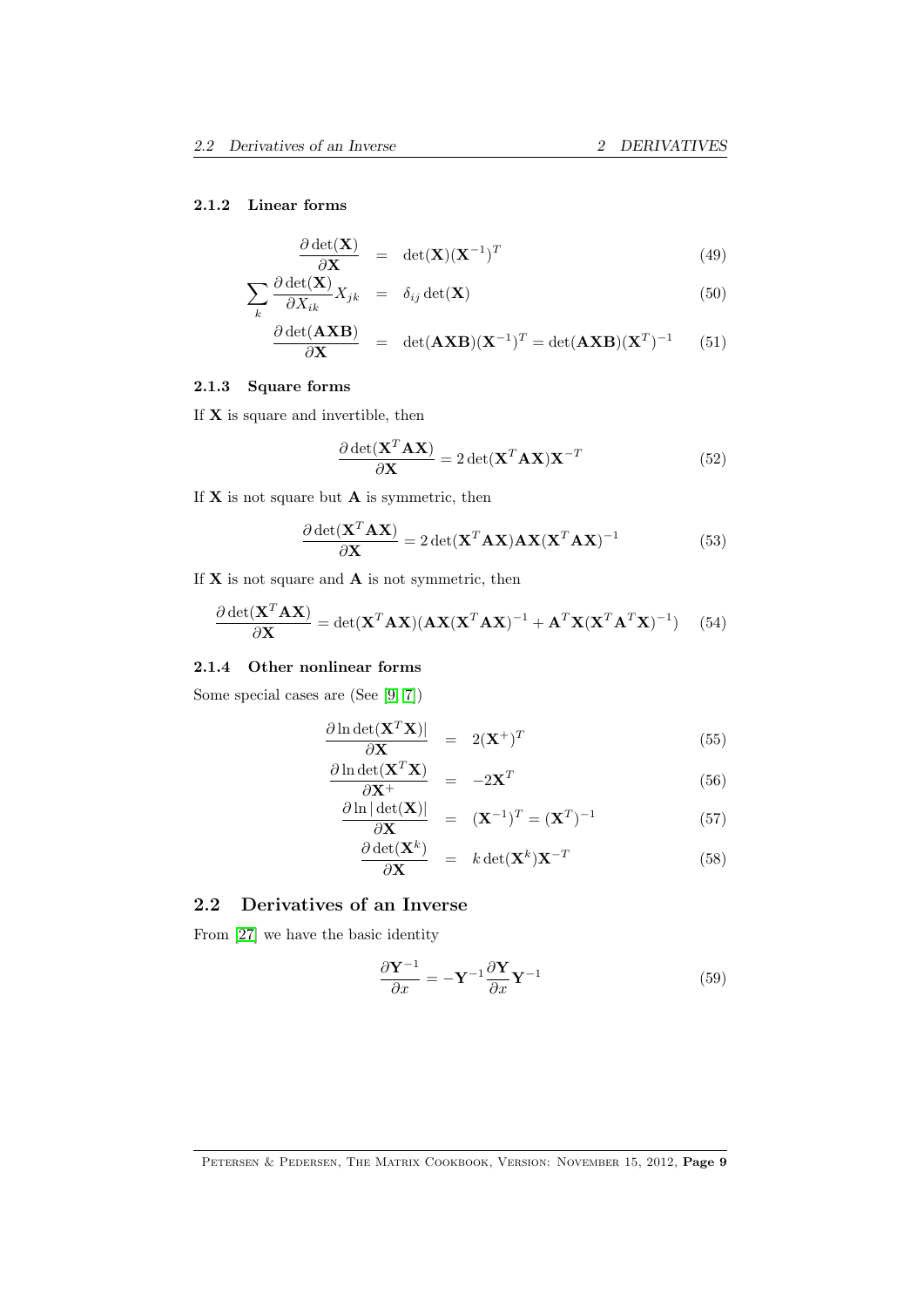from which it follows

$$
\frac{\partial (\mathbf{X}^{-1})_{kl}}{\partial X_{ij}} = -(\mathbf{X}^{-1})_{ki} (\mathbf{X}^{-1})_{jl} \tag{60}
$$

$$
\frac{\partial \mathbf{a}^T \mathbf{X}^{-1} \mathbf{b}}{\partial \mathbf{X}} = -\mathbf{X}^{-T} \mathbf{a} \mathbf{b}^T \mathbf{X}^{-T}
$$
(61)

$$
\frac{\partial \det(\mathbf{X}^{-1})}{\partial \mathbf{X}} = -\det(\mathbf{X}^{-1})(\mathbf{X}^{-1})^T \tag{62}
$$

$$
\frac{\partial \text{Tr}(\mathbf{A}\mathbf{X}^{-1}\mathbf{B})}{\partial \mathbf{X}} = -(\mathbf{X}^{-1}\mathbf{B}\mathbf{A}\mathbf{X}^{-1})^T
$$
(63)

$$
\frac{\partial \text{Tr}((\mathbf{X} + \mathbf{A})^{-1})}{\partial \mathbf{X}} = -((\mathbf{X} + \mathbf{A})^{-1}(\mathbf{X} + \mathbf{A})^{-1})^T \tag{64}
$$

From [\[32\]](#page-70-2) we have the following result: Let **A** be an  $n \times n$  invertible square matrix, W be the inverse of A, and  $J(A)$  is an  $n \times n$  -variate and differentiable function with respect to  $A$ , then the partial differentials of  $J$  with respect to  $A$ and W satisfy

$$
\frac{\partial J}{\partial \mathbf{A}} = -\mathbf{A}^{-T} \frac{\partial J}{\partial \mathbf{W}} \mathbf{A}^{-T}
$$

# <span id="page-9-0"></span>2.3 Derivatives of Eigenvalues

$$
\frac{\partial}{\partial \mathbf{X}} \sum \text{eig}(\mathbf{X}) = \frac{\partial}{\partial \mathbf{X}} \text{Tr}(\mathbf{X}) = \mathbf{I}
$$
 (65)

$$
\frac{\partial}{\partial \mathbf{X}} \prod \text{eig}(\mathbf{X}) = \frac{\partial}{\partial \mathbf{X}} \text{det}(\mathbf{X}) = \text{det}(\mathbf{X}) \mathbf{X}^{-T}
$$
(66)

If **A** is real and symmetric,  $\lambda_i$  and  $\mathbf{v}_i$  are distinct eigenvalues and eigenvectors of **A** (see [\(276\)](#page-29-1)) with  $\mathbf{v}_i^T \mathbf{v}_i = 1$ , then [\[33\]](#page-70-3)

$$
\partial \lambda_i = \mathbf{v}_i^T \partial(\mathbf{A}) \mathbf{v}_i \tag{67}
$$

$$
\partial \mathbf{v}_i = (\lambda_i \mathbf{I} - \mathbf{A})^+ \partial(\mathbf{A}) \mathbf{v}_i \tag{68}
$$

# <span id="page-9-1"></span>2.4 Derivatives of Matrices, Vectors and Scalar Forms

# 2.4.1 First Order

$$
\frac{\partial \mathbf{x}^T \mathbf{a}}{\partial \mathbf{x}} = \frac{\partial \mathbf{a}^T \mathbf{x}}{\partial \mathbf{x}} = \mathbf{a} \tag{69}
$$

$$
\frac{\partial \mathbf{a}^T \mathbf{X} \mathbf{b}}{\partial \mathbf{X}} = \mathbf{a} \mathbf{b}^T
$$
 (70)

$$
\frac{\partial \mathbf{a}^T \mathbf{X}^T \mathbf{b}}{\partial \mathbf{X}} = \mathbf{b} \mathbf{a}^T \tag{71}
$$

$$
\frac{\partial \mathbf{a}^T \mathbf{X} \mathbf{a}}{\partial \mathbf{X}} = \frac{\partial \mathbf{a}^T \mathbf{X}^T \mathbf{a}}{\partial \mathbf{X}} = \mathbf{a} \mathbf{a}^T
$$
 (72)

$$
\frac{\partial \mathbf{X}}{\partial X_{ij}} = \mathbf{J}^{ij} \tag{73}
$$

$$
\frac{\partial (\mathbf{X}\mathbf{A})_{ij}}{\partial X_{mn}} = \delta_{im}(\mathbf{A})_{nj} = (\mathbf{J}^{mn}\mathbf{A})_{ij}
$$
(74)

$$
\frac{\partial (\mathbf{X}^T \mathbf{A})_{ij}}{\partial X_{mn}} = \delta_{in}(\mathbf{A})_{mj} = (\mathbf{J}^{nm} \mathbf{A})_{ij}
$$
(75)

PETERSEN & PEDERSEN, THE MATRIX COOKBOOK, VERSION: NOVEMBER 15, 2012, Page 10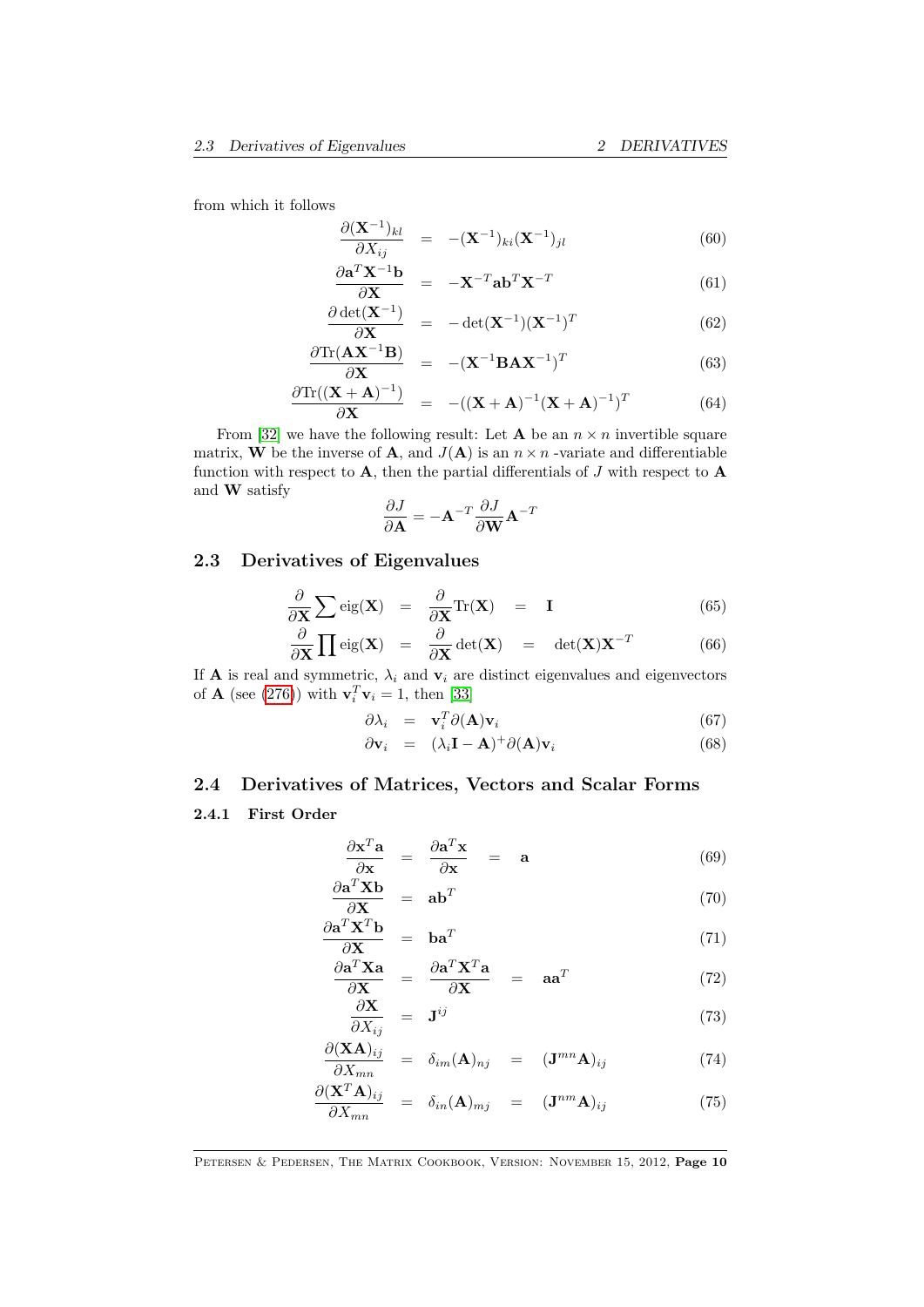# 2.4.2 Second Order

$$
\frac{\partial}{\partial X_{ij}} \sum_{klmn} X_{kl} X_{mn} = 2 \sum_{kl} X_{kl} \tag{76}
$$

$$
\frac{\partial \mathbf{b}^T \mathbf{X}^T \mathbf{X} \mathbf{c}}{\partial \mathbf{X}} = \mathbf{X} (\mathbf{b} \mathbf{c}^T + \mathbf{c} \mathbf{b}^T) \tag{77}
$$

$$
\frac{\partial (\mathbf{Bx} + \mathbf{b})^T \mathbf{C} (\mathbf{Dx} + \mathbf{d})}{\partial \mathbf{x}} = \mathbf{B}^T \mathbf{C} (\mathbf{Dx} + \mathbf{d}) + \mathbf{D}^T \mathbf{C}^T (\mathbf{Bx} + \mathbf{b})
$$
(78)

$$
\frac{\partial (\mathbf{X}^T \mathbf{B} \mathbf{X})_{kl}}{\partial X_{ij}} = \delta_{lj} (\mathbf{X}^T \mathbf{B})_{ki} + \delta_{kj} (\mathbf{B} \mathbf{X})_{il}
$$
(79)

$$
\frac{\partial (\mathbf{X}^T \mathbf{B} \mathbf{X})}{\partial X_{ij}} = \mathbf{X}^T \mathbf{B} \mathbf{J}^{ij} + \mathbf{J}^{ji} \mathbf{B} \mathbf{X} \qquad (\mathbf{J}^{ij})_{kl} = \delta_{ik} \delta_{jl} \quad (80)
$$

See Sec [9.7](#page-51-0) for useful properties of the Single-entry matrix  $J^{ij}$ 

$$
\frac{\partial \mathbf{x}^T \mathbf{B} \mathbf{x}}{\partial \mathbf{x}} = (\mathbf{B} + \mathbf{B}^T) \mathbf{x}
$$
 (81)

$$
\frac{\partial \mathbf{b}^T \mathbf{X}^T \mathbf{D} \mathbf{X} \mathbf{c}}{\partial \mathbf{X}} = \mathbf{D}^T \mathbf{X} \mathbf{b} \mathbf{c}^T + \mathbf{D} \mathbf{X} \mathbf{c} \mathbf{b}^T
$$
 (82)

$$
\frac{\partial}{\partial \mathbf{X}} (\mathbf{X}\mathbf{b} + \mathbf{c})^T \mathbf{D} (\mathbf{X}\mathbf{b} + \mathbf{c}) = (\mathbf{D} + \mathbf{D}^T) (\mathbf{X}\mathbf{b} + \mathbf{c}) \mathbf{b}^T
$$
(83)

Assume W is symmetric, then

$$
\frac{\partial}{\partial s}(\mathbf{x} - \mathbf{A}s)^T \mathbf{W}(\mathbf{x} - \mathbf{A}s) = -2\mathbf{A}^T \mathbf{W}(\mathbf{x} - \mathbf{A}s)
$$
(84)

$$
\frac{\partial}{\partial \mathbf{x}} (\mathbf{x} - \mathbf{s})^T \mathbf{W} (\mathbf{x} - \mathbf{s}) = 2\mathbf{W} (\mathbf{x} - \mathbf{s}) \tag{85}
$$

$$
\frac{\partial}{\partial \mathbf{s}}(\mathbf{x} - \mathbf{s})^T \mathbf{W}(\mathbf{x} - \mathbf{s}) = -2\mathbf{W}(\mathbf{x} - \mathbf{s}) \tag{86}
$$

$$
\frac{\partial}{\partial \mathbf{x}} (\mathbf{x} - \mathbf{A}\mathbf{s})^T \mathbf{W} (\mathbf{x} - \mathbf{A}\mathbf{s}) = 2\mathbf{W} (\mathbf{x} - \mathbf{A}\mathbf{s}) \tag{87}
$$

$$
\frac{\partial}{\partial \mathbf{A}} (\mathbf{x} - \mathbf{A}\mathbf{s})^T \mathbf{W} (\mathbf{x} - \mathbf{A}\mathbf{s}) = -2\mathbf{W} (\mathbf{x} - \mathbf{A}\mathbf{s}) \mathbf{s}^T
$$
 (88)

As a case with complex values the following holds

$$
\frac{\partial (a - \mathbf{x}^H \mathbf{b})^2}{\partial \mathbf{x}} = -2\mathbf{b}(a - \mathbf{x}^H \mathbf{b})^*
$$
(89)

This formula is also known from the LMS algorithm [\[14\]](#page-69-2)

#### 2.4.3 Higher-order and non-linear

$$
\frac{\partial (\mathbf{X}^n)_{kl}}{\partial X_{ij}} = \sum_{r=0}^{n-1} (\mathbf{X}^r \mathbf{J}^{ij} \mathbf{X}^{n-1-r})_{kl}
$$
(90)

For proof of the above, see [B.1.3.](#page-66-0)

$$
\frac{\partial}{\partial \mathbf{X}} \mathbf{a}^T \mathbf{X}^n \mathbf{b} = \sum_{r=0}^{n-1} (\mathbf{X}^r)^T \mathbf{a} \mathbf{b}^T (\mathbf{X}^{n-1-r})^T
$$
(91)

PETERSEN & PEDERSEN, THE MATRIX COOKBOOK, VERSION: NOVEMBER 15, 2012, Page 11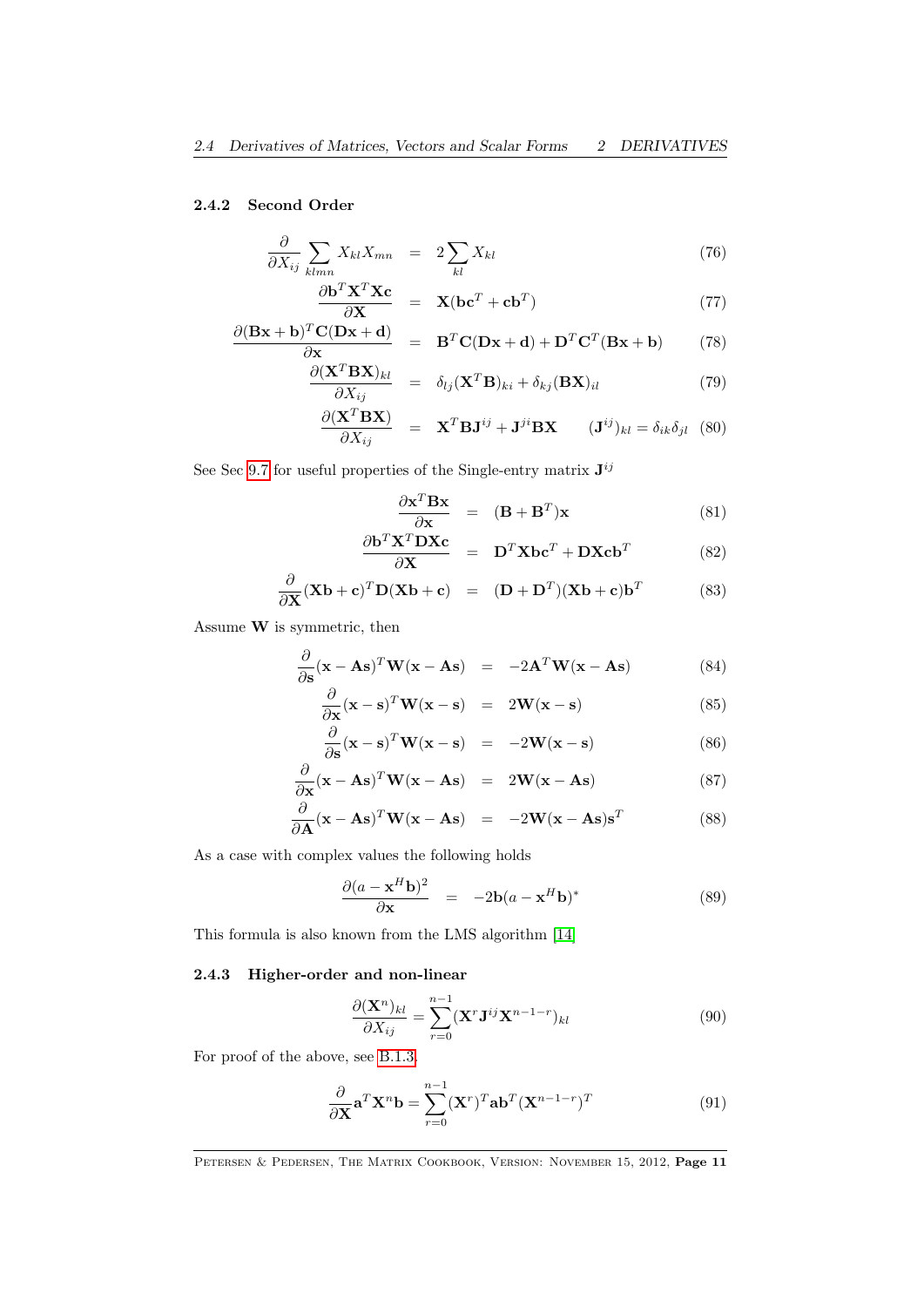$$
\frac{\partial}{\partial \mathbf{X}} \mathbf{a}^T (\mathbf{X}^n)^T \mathbf{X}^n \mathbf{b} = \sum_{r=0}^{n-1} \left[ \mathbf{X}^{n-1-r} \mathbf{a} \mathbf{b}^T (\mathbf{X}^n)^T \mathbf{X}^r + (\mathbf{X}^r)^T \mathbf{X}^n \mathbf{a} \mathbf{b}^T (\mathbf{X}^{n-1-r})^T \right]
$$
(92)

See [B.1.3](#page-66-0) for a proof.

Assume s and r are functions of x, i.e.  $s = s(x), r = r(x)$ , and that A is a constant, then

$$
\frac{\partial}{\partial \mathbf{x}} \mathbf{s}^T \mathbf{A} \mathbf{r} = \left[ \frac{\partial \mathbf{s}}{\partial \mathbf{x}} \right]^T \mathbf{A} \mathbf{r} + \left[ \frac{\partial \mathbf{r}}{\partial \mathbf{x}} \right]^T \mathbf{A}^T \mathbf{s}
$$
(93)

$$
\frac{\partial}{\partial \mathbf{x}} \frac{(\mathbf{A}\mathbf{x})^T (\mathbf{A}\mathbf{x})}{(\mathbf{B}\mathbf{x})^T (\mathbf{B}\mathbf{x})} = \frac{\partial}{\partial \mathbf{x}} \frac{\mathbf{x}^T \mathbf{A}^T \mathbf{A} \mathbf{x}}{\mathbf{x}^T \mathbf{B}^T \mathbf{B} \mathbf{x}}
$$
(94)

$$
= 2\frac{\mathbf{A}^T \mathbf{A} \mathbf{x}}{\mathbf{x}^T \mathbf{B} \mathbf{B} \mathbf{x}} - 2\frac{\mathbf{x}^T \mathbf{A}^T \mathbf{A} \mathbf{x} \mathbf{B}^T \mathbf{B} \mathbf{x}}{(\mathbf{x}^T \mathbf{B}^T \mathbf{B} \mathbf{x})^2}
$$
(95)

#### 2.4.4 Gradient and Hessian

Using the above we have for the gradient and the Hessian

$$
f = \mathbf{x}^T \mathbf{A} \mathbf{x} + \mathbf{b}^T \mathbf{x}
$$
 (96)

$$
\nabla_{\mathbf{x}} f = \frac{\partial f}{\partial \mathbf{x}} = (\mathbf{A} + \mathbf{A}^T) \mathbf{x} + \mathbf{b}
$$
(97)

$$
\frac{\partial^2 f}{\partial \mathbf{x} \partial \mathbf{x}^T} = \mathbf{A} + \mathbf{A}^T
$$
 (98)

# <span id="page-11-0"></span>2.5 Derivatives of Traces

Assume  $F(\mathbf{X})$  to be a differentiable function of each of the elements of X. It then holds that  $\partial$ Tr $(F(\mathbf{V}))$ 

$$
\frac{\partial \text{Tr}(F(\mathbf{X}))}{\partial \mathbf{X}} = f(\mathbf{X})^T
$$

where  $f(\cdot)$  is the scalar derivative of  $F(\cdot)$ .

# 2.5.1 First Order

<span id="page-11-1"></span>
$$
\frac{\partial}{\partial \mathbf{X}} \text{Tr}(\mathbf{X}) = \mathbf{I} \tag{99}
$$

$$
\frac{\partial}{\partial \mathbf{X}} \text{Tr}(\mathbf{X} \mathbf{A}) = \mathbf{A}^T
$$
 (100)

$$
\frac{\partial}{\partial \mathbf{X}} \text{Tr}(\mathbf{A} \mathbf{X} \mathbf{B}) = \mathbf{A}^T \mathbf{B}^T
$$
 (101)

$$
\frac{\partial}{\partial \mathbf{X}} \text{Tr}(\mathbf{A} \mathbf{X}^T \mathbf{B}) = \mathbf{B} \mathbf{A}
$$
 (102)

$$
\frac{\partial}{\partial \mathbf{X}} \text{Tr}(\mathbf{X}^T \mathbf{A}) = \mathbf{A} \tag{103}
$$
\n
$$
\frac{\partial}{\partial \mathbf{X}} \text{Tr}(\mathbf{A} \mathbf{X}^T) = \mathbf{A} \tag{104}
$$

$$
\frac{\partial}{\partial \mathbf{X}} \text{Tr}(\mathbf{A} \mathbf{X}^T) = \mathbf{A} \tag{104}
$$
\n
$$
\frac{\partial}{\partial \mathbf{X}} \text{Tr}(\mathbf{A} \odot \mathbf{Y}) = \mathbf{X} \tag{105}
$$

$$
\frac{\partial}{\partial \mathbf{X}} \text{Tr}(\mathbf{A} \otimes \mathbf{X}) = \text{Tr}(\mathbf{A}) \mathbf{I} \tag{105}
$$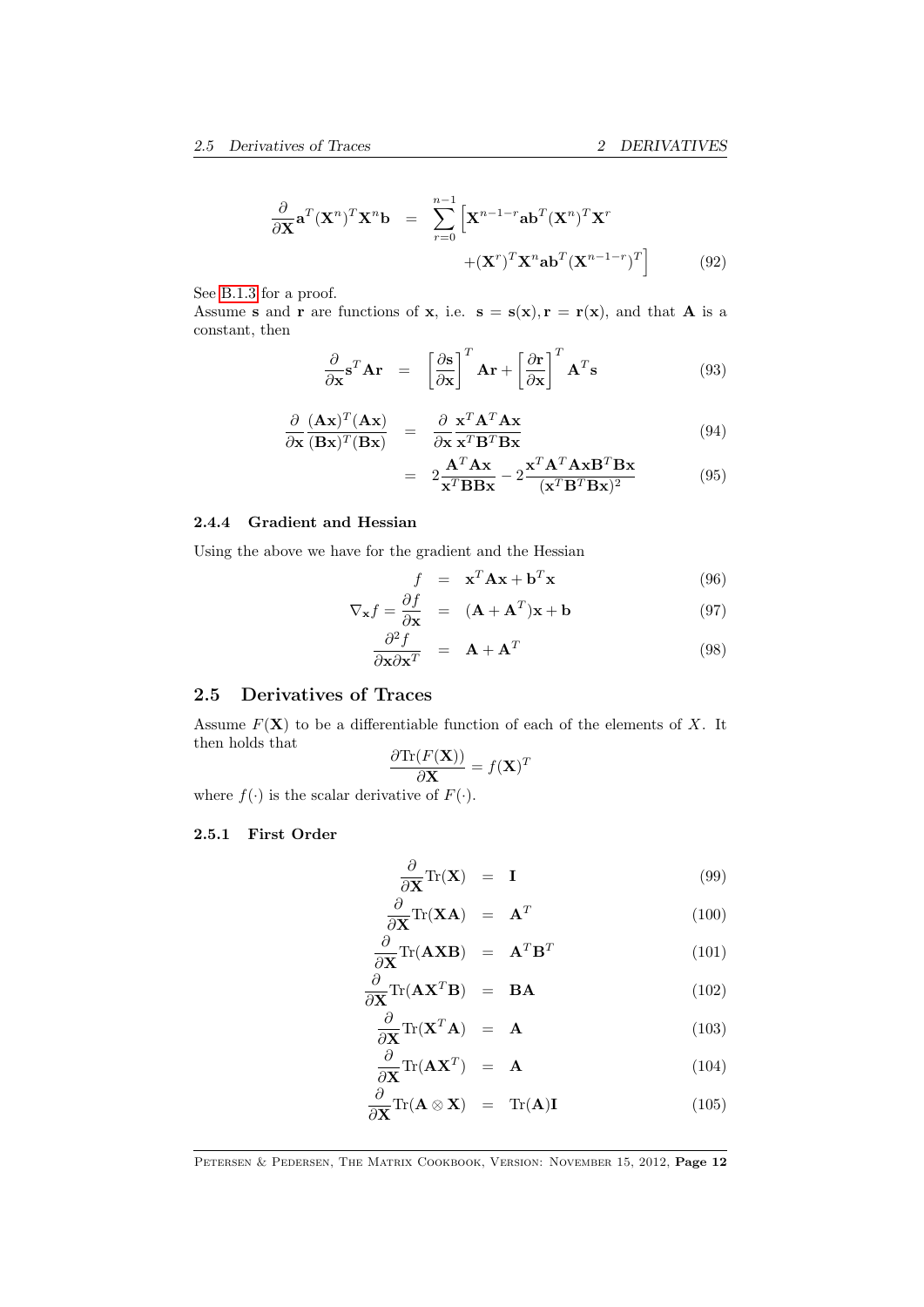### 2.5.2 Second Order

$$
\frac{\partial}{\partial \mathbf{X}} \text{Tr}(\mathbf{X}^2) = 2\mathbf{X}^T \tag{106}
$$

<span id="page-12-0"></span>
$$
\frac{\partial}{\partial \mathbf{X}} \text{Tr}(\mathbf{X}^2 \mathbf{B}) = (\mathbf{X} \mathbf{B} + \mathbf{B} \mathbf{X})^T \tag{107}
$$

$$
\frac{\partial}{\partial \mathbf{X}} \text{Tr}(\mathbf{X}^T \mathbf{B} \mathbf{X}) = \mathbf{B} \mathbf{X} + \mathbf{B}^T \mathbf{X} \tag{108}
$$
\n
$$
\frac{\partial}{\partial \mathbf{X}^T (\mathbf{B} \mathbf{X} \mathbf{X}^T)} = \mathbf{B} \mathbf{X} + \mathbf{B}^T \mathbf{X} \tag{109}
$$

$$
\frac{\partial}{\partial \mathbf{X}} \text{Tr}(\mathbf{B} \mathbf{X} \mathbf{X}^T) = \mathbf{B} \mathbf{X} + \mathbf{B}^T \mathbf{X}
$$
(109)  

$$
\frac{\partial}{\partial \mathbf{X}} \text{Tr}(\mathbf{X} \mathbf{X}^T \mathbf{B}) = \mathbf{B} \mathbf{X} + \mathbf{B}^T \mathbf{X}
$$
(110)

$$
\frac{\partial}{\partial \mathbf{X}} \text{Tr}(\mathbf{X} \mathbf{B} \mathbf{X}^T) = \mathbf{B} \mathbf{A} + \mathbf{B} \mathbf{A}
$$
(110)  

$$
\frac{\partial}{\partial \mathbf{X}} \text{Tr}(\mathbf{X} \mathbf{B} \mathbf{X}^T) = \mathbf{X} \mathbf{B}^T + \mathbf{X} \mathbf{B}
$$
(111)

$$
\frac{\partial \mathbf{X}}{\partial \mathbf{X}} \text{Tr}(\mathbf{B} \mathbf{X}^T \mathbf{X}) = \mathbf{X} \mathbf{B}^T + \mathbf{X} \mathbf{B}
$$
(112)

$$
\frac{\partial}{\partial \mathbf{X}} \text{Tr}(\mathbf{X}^T \mathbf{X} \mathbf{B}) = \mathbf{X} \mathbf{B}^T + \mathbf{X} \mathbf{B}
$$
 (113)

$$
\frac{\partial}{\partial \mathbf{X}} \text{Tr}(\mathbf{A} \mathbf{X} \mathbf{B} \mathbf{X}) = \mathbf{A}^T \mathbf{X}^T \mathbf{B}^T + \mathbf{B}^T \mathbf{X}^T \mathbf{A}^T \qquad (114)
$$
\n
$$
\frac{\partial}{\partial \mathbf{X}^T \mathbf{X}^T \mathbf{X}} = \frac{\partial}{\partial \mathbf{X}^T \mathbf{X}^T \mathbf{X}} \qquad (115)
$$

$$
\frac{\partial}{\partial \mathbf{X}} \text{Tr}(\mathbf{X}^T \mathbf{X}) = \frac{\partial}{\partial \mathbf{X}} \text{Tr}(\mathbf{X} \mathbf{X}^T) = 2\mathbf{X} \quad (115)
$$
\n
$$
\frac{\partial}{\partial \mathbf{X}} \text{Tr}(\mathbf{B}^T \mathbf{X}^T \mathbf{C} \mathbf{X} \mathbf{B}) = \mathbf{C}^T \mathbf{X} \mathbf{B} \mathbf{B}^T + \mathbf{C} \mathbf{X} \mathbf{B} \mathbf{B}^T \quad (116)
$$

$$
\frac{\partial}{\partial \mathbf{X}} \text{Tr} \left[ \mathbf{X}^T \mathbf{B} \mathbf{X} \mathbf{C} \right] = \mathbf{B} \mathbf{X} \mathbf{C} + \mathbf{B}^T \mathbf{X} \mathbf{C}^T \tag{117}
$$

$$
\frac{\partial}{\partial \mathbf{X}} \text{Tr}(\mathbf{A} \mathbf{X} \mathbf{B} \mathbf{X}^T \mathbf{C}) = \mathbf{A}^T \mathbf{C}^T \mathbf{X} \mathbf{B}^T + \mathbf{C} \mathbf{A} \mathbf{X} \mathbf{B}
$$
(118)  

$$
\frac{\partial}{\partial \mathbf{X}} \text{Tr} [(\mathbf{A} \mathbf{X} \mathbf{B} + \mathbf{C})(\mathbf{A} \mathbf{X} \mathbf{B} + \mathbf{C})^T] = 2\mathbf{A}^T (\mathbf{A} \mathbf{X} \mathbf{B} + \mathbf{C}) \mathbf{B}^T
$$
(119)

$$
\frac{\partial}{\partial \mathbf{X}} \text{Tr}(\mathbf{X} \otimes \mathbf{X}) = \frac{\partial}{\partial \mathbf{X}} \text{Tr}(\mathbf{X}) \text{Tr}(\mathbf{X}) = 2 \text{Tr}(\mathbf{X}) \mathbf{I}(120)
$$

See [\[7\]](#page-69-1).

∂

# 2.5.3 Higher Order

$$
\frac{\partial}{\partial \mathbf{X}} \text{Tr}(\mathbf{X}^k) = k(\mathbf{X}^{k-1})^T \tag{121}
$$

$$
\frac{\partial}{\partial \mathbf{X}} \text{Tr}(\mathbf{A} \mathbf{X}^k) = \sum_{r=0}^{k-1} (\mathbf{X}^r \mathbf{A} \mathbf{X}^{k-r-1})^T
$$
(122)

$$
\frac{\partial}{\partial \mathbf{X}} \text{Tr} \left[ \mathbf{B}^T \mathbf{X}^T \mathbf{C} \mathbf{X} \mathbf{X}^T \mathbf{C} \mathbf{X} \mathbf{B} \right] = \mathbf{C} \mathbf{X} \mathbf{X}^T \mathbf{C} \mathbf{X} \mathbf{B} \mathbf{B}^T \mathbf{X}^T \mathbf{C}^T \mathbf{X} + \mathbf{C} \mathbf{X} \mathbf{B} \mathbf{B}^T \mathbf{X}^T \mathbf{C} \mathbf{X} + \mathbf{C}^T \mathbf{X} \mathbf{X}^T \mathbf{C}^T \mathbf{X} \mathbf{B} \mathbf{B}^T
$$
\n(123)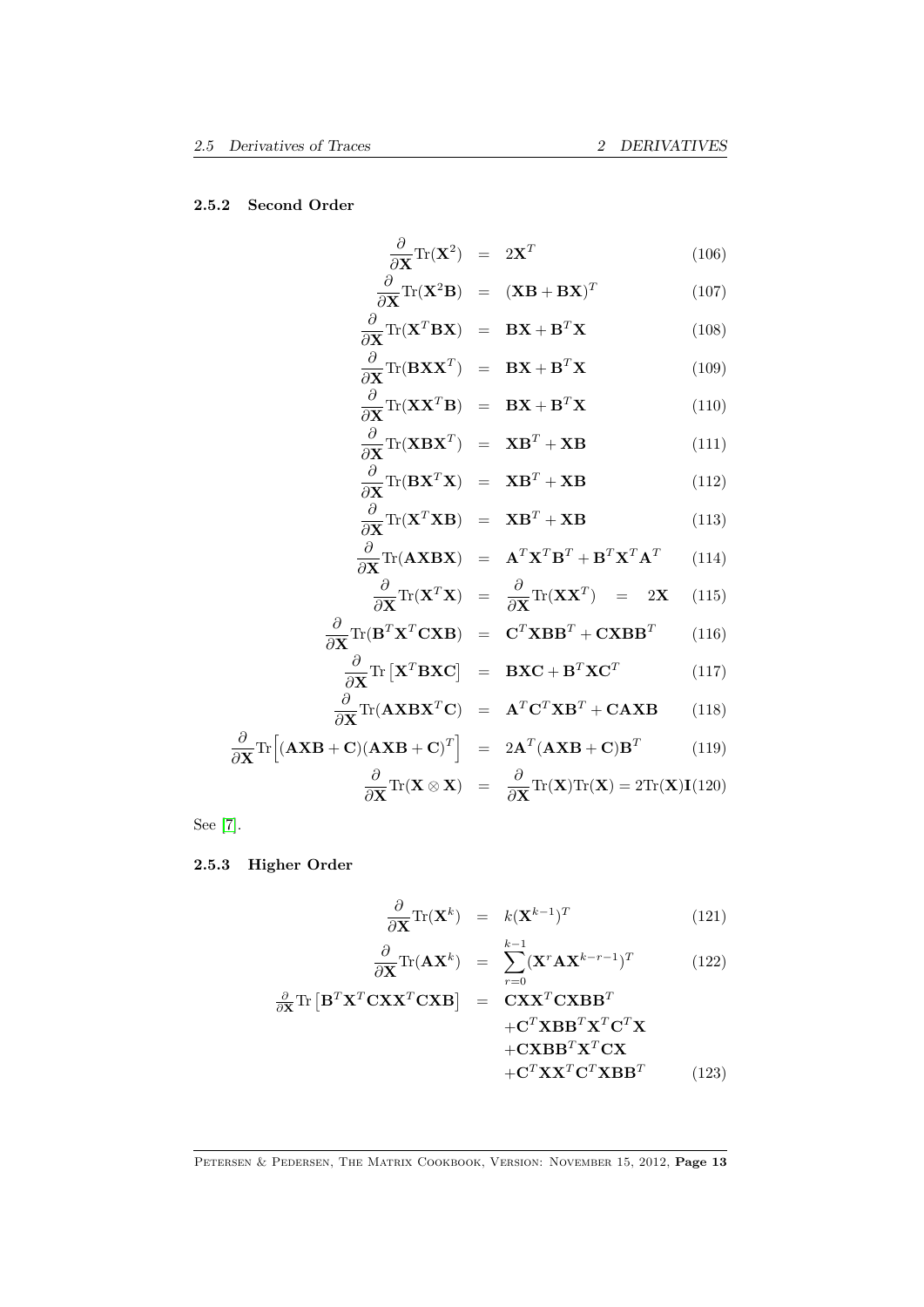#### 2.5.4 Other

$$
\frac{\partial}{\partial \mathbf{X}} \text{Tr}(\mathbf{A} \mathbf{X}^{-1} \mathbf{B}) = -(\mathbf{X}^{-1} \mathbf{B} \mathbf{A} \mathbf{X}^{-1})^T = -\mathbf{X}^{-T} \mathbf{A}^T \mathbf{B}^T \mathbf{X}^{-T}
$$
(124)

Assume B and C to be symmetric, then

$$
\frac{\partial}{\partial \mathbf{X}} \text{Tr} \left[ (\mathbf{X}^T \mathbf{C} \mathbf{X})^{-1} \mathbf{A} \right] = -(\mathbf{C} \mathbf{X} (\mathbf{X}^T \mathbf{C} \mathbf{X})^{-1}) (\mathbf{A} + \mathbf{A}^T) (\mathbf{X}^T \mathbf{C} \mathbf{X})^{-1} (125)
$$
\n
$$
\frac{\partial}{\partial \mathbf{X}} \text{Tr} \left[ (\mathbf{X}^T \mathbf{C} \mathbf{X})^{-1} (\mathbf{X}^T \mathbf{B} \mathbf{X}) \right] = -2 \mathbf{C} \mathbf{X} (\mathbf{X}^T \mathbf{C} \mathbf{X})^{-1} \mathbf{X}^T \mathbf{B} \mathbf{X} (\mathbf{X}^T \mathbf{C} \mathbf{X})^{-1}
$$
\n
$$
+ 2 \mathbf{B} \mathbf{X} (\mathbf{X}^T \mathbf{C} \mathbf{X})^{-1} (126)
$$

$$
\frac{\partial}{\partial \mathbf{X}} \text{Tr} \left[ (\mathbf{A} + \mathbf{X}^T \mathbf{C} \mathbf{X})^{-1} (\mathbf{X}^T \mathbf{B} \mathbf{X}) \right] = -2 \mathbf{C} \mathbf{X} (\mathbf{A} + \mathbf{X}^T \mathbf{C} \mathbf{X})^{-1} \mathbf{X}^T \mathbf{B} \mathbf{X} (\mathbf{A} + \mathbf{X}^T \mathbf{C} \mathbf{X})^{-1} + 2 \mathbf{B} \mathbf{X} (\mathbf{A} + \mathbf{X}^T \mathbf{C} \mathbf{X})^{-1}
$$
(127)

See [\[7\]](#page-69-1).

$$
\frac{\partial \text{Tr}(\sin(\mathbf{X}))}{\partial \mathbf{X}} = \cos(\mathbf{X})^T \tag{128}
$$

# <span id="page-13-0"></span>2.6 Derivatives of vector norms

#### 2.6.1 Two-norm

$$
\frac{\partial}{\partial \mathbf{x}} ||\mathbf{x} - \mathbf{a}||_2 = \frac{\mathbf{x} - \mathbf{a}}{||\mathbf{x} - \mathbf{a}||_2}
$$
(129)

$$
\frac{\partial}{\partial \mathbf{x}} \frac{\mathbf{x} - \mathbf{a}}{\|\mathbf{x} - \mathbf{a}\|_2} = \frac{\mathbf{I}}{\|\mathbf{x} - \mathbf{a}\|_2} - \frac{(\mathbf{x} - \mathbf{a})(\mathbf{x} - \mathbf{a})^T}{\|\mathbf{x} - \mathbf{a}\|_2^3}
$$
(130)

$$
\frac{\partial ||\mathbf{x}||_2^2}{\partial \mathbf{x}} = \frac{\partial ||\mathbf{x}^T \mathbf{x}||_2}{\partial \mathbf{x}} = 2\mathbf{x}
$$
\n(131)

# <span id="page-13-1"></span>2.7 Derivatives of matrix norms

For more on matrix norms, see Sec. [10.4.](#page-60-1)

#### 2.7.1 Frobenius norm

$$
\frac{\partial}{\partial \mathbf{X}} ||\mathbf{X}||_{\text{F}}^2 = \frac{\partial}{\partial \mathbf{X}} \text{Tr}(\mathbf{X} \mathbf{X}^H) = 2\mathbf{X}
$$
 (132)

See [\(248\)](#page-25-1). Note that this is also a special case of the result in equation [119.](#page-12-0)

# <span id="page-13-2"></span>2.8 Derivatives of Structured Matrices

Assume that the matrix A has some structure, i.e. symmetric, toeplitz, etc. In that case the derivatives of the previous section does not apply in general. Instead, consider the following general rule for differentiating a scalar function  $f(\mathbf{A})$ 

$$
\frac{df}{dA_{ij}} = \sum_{kl} \frac{\partial f}{\partial A_{kl}} \frac{\partial A_{kl}}{\partial A_{ij}} = \text{Tr} \left[ \left[ \frac{\partial f}{\partial \mathbf{A}} \right]^T \frac{\partial \mathbf{A}}{\partial A_{ij}} \right]
$$
(133)

PETERSEN & PEDERSEN, THE MATRIX COOKBOOK, VERSION: NOVEMBER 15, 2012, Page 14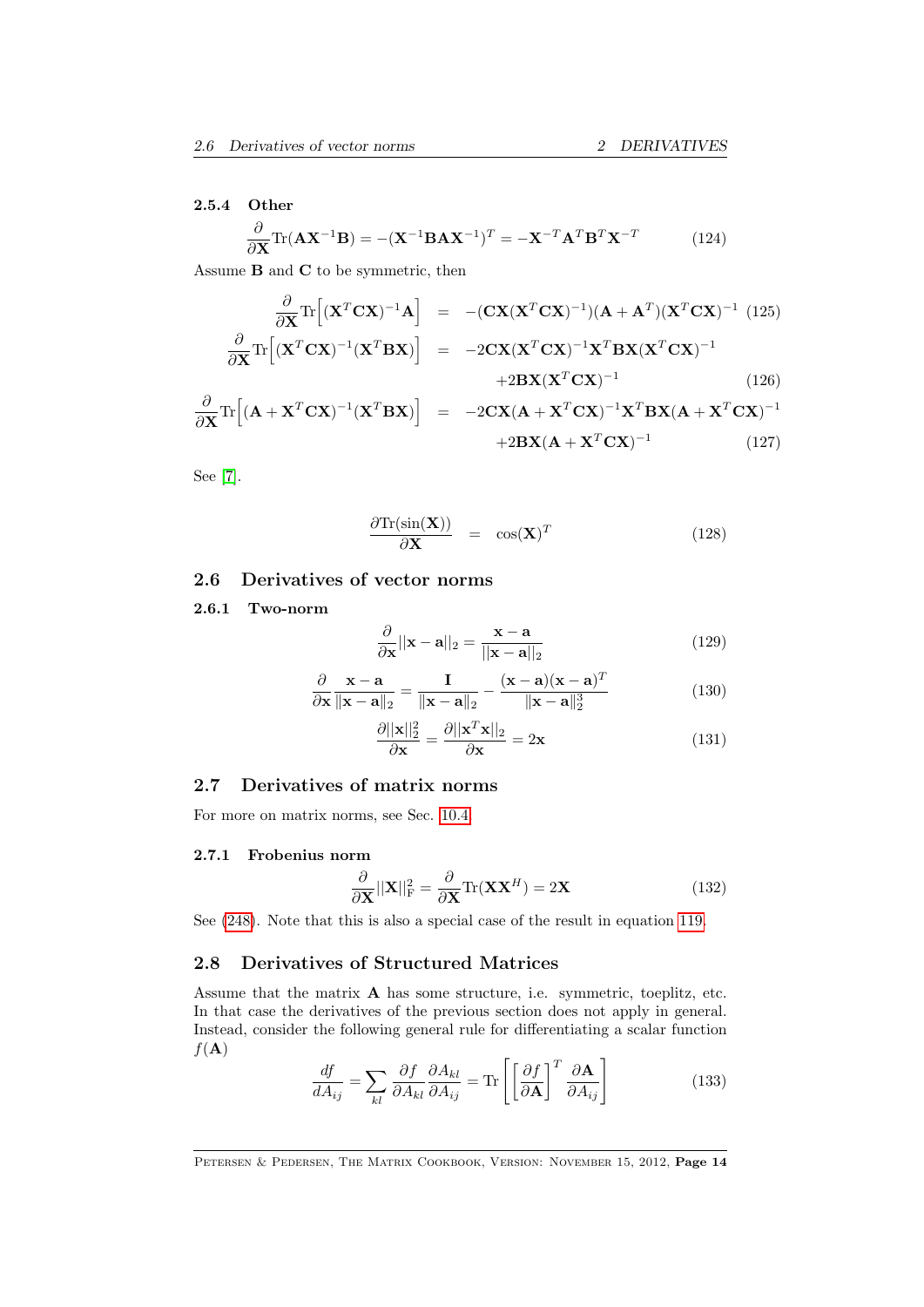The matrix differentiated with respect to itself is in this document referred to as the *structure matrix* of  $A$  and is defined simply by

$$
\frac{\partial \mathbf{A}}{\partial A_{ij}} = \mathbf{S}^{ij} \tag{134}
$$

If **A** has no special structure we have simply  $S^{ij} = J^{ij}$ , that is, the structure matrix is simply the single-entry matrix. Many structures have a representation in singleentry matrices, see Sec. [9.7.6](#page-52-0) for more examples of structure matrices.

#### 2.8.1 The Chain Rule

Sometimes the objective is to find the derivative of a matrix which is a function of another matrix. Let  $\mathbf{U} = f(\mathbf{X})$ , the goal is to find the derivative of the function  $g(U)$  with respect to **X**:

$$
\frac{\partial g(\mathbf{U})}{\partial \mathbf{X}} = \frac{\partial g(f(\mathbf{X}))}{\partial \mathbf{X}}
$$
(135)

Then the Chain Rule can then be written the following way:

$$
\frac{\partial g(\mathbf{U})}{\partial \mathbf{X}} = \frac{\partial g(\mathbf{U})}{\partial x_{ij}} = \sum_{k=1}^{M} \sum_{l=1}^{N} \frac{\partial g(\mathbf{U})}{\partial u_{kl}} \frac{\partial u_{kl}}{\partial x_{ij}}
$$
(136)

Using matrix notation, this can be written as:

$$
\frac{\partial g(\mathbf{U})}{\partial X_{ij}} = \text{Tr}\Big[ \left(\frac{\partial g(\mathbf{U})}{\partial \mathbf{U}}\right)^T \frac{\partial \mathbf{U}}{\partial X_{ij}} \Big].
$$
\n(137)

#### 2.8.2 Symmetric

If **A** is symmetric, then  $S^{ij} = J^{ij} + J^{ji} - J^{ij}J^{ij}$  and therefore

$$
\frac{df}{d\mathbf{A}} = \left[\frac{\partial f}{\partial \mathbf{A}}\right] + \left[\frac{\partial f}{\partial \mathbf{A}}\right]^T - \text{diag}\left[\frac{\partial f}{\partial \mathbf{A}}\right]
$$
(138)

Thatis, e.g.,  $([5])$  $([5])$  $([5])$ :

$$
\frac{\partial \text{Tr}(\mathbf{A}\mathbf{X})}{\partial \mathbf{X}} = \mathbf{A} + \mathbf{A}^T - (\mathbf{A} \circ \mathbf{I}), \text{ see (142)} \tag{139}
$$

$$
\frac{\partial \det(\mathbf{X})}{\partial \mathbf{X}} = \det(\mathbf{X})(2\mathbf{X}^{-1} - (\mathbf{X}^{-1} \circ \mathbf{I})) \tag{140}
$$

$$
\frac{\partial \ln \det(\mathbf{X})}{\partial \mathbf{X}} = 2\mathbf{X}^{-1} - (\mathbf{X}^{-1} \circ \mathbf{I}) \tag{141}
$$

#### 2.8.3 Diagonal

If $X$  is diagonal, then  $(19)$ :

<span id="page-14-0"></span>
$$
\frac{\partial \text{Tr}(\mathbf{A}\mathbf{X})}{\partial \mathbf{X}} = \mathbf{A} \circ \mathbf{I}
$$
 (142)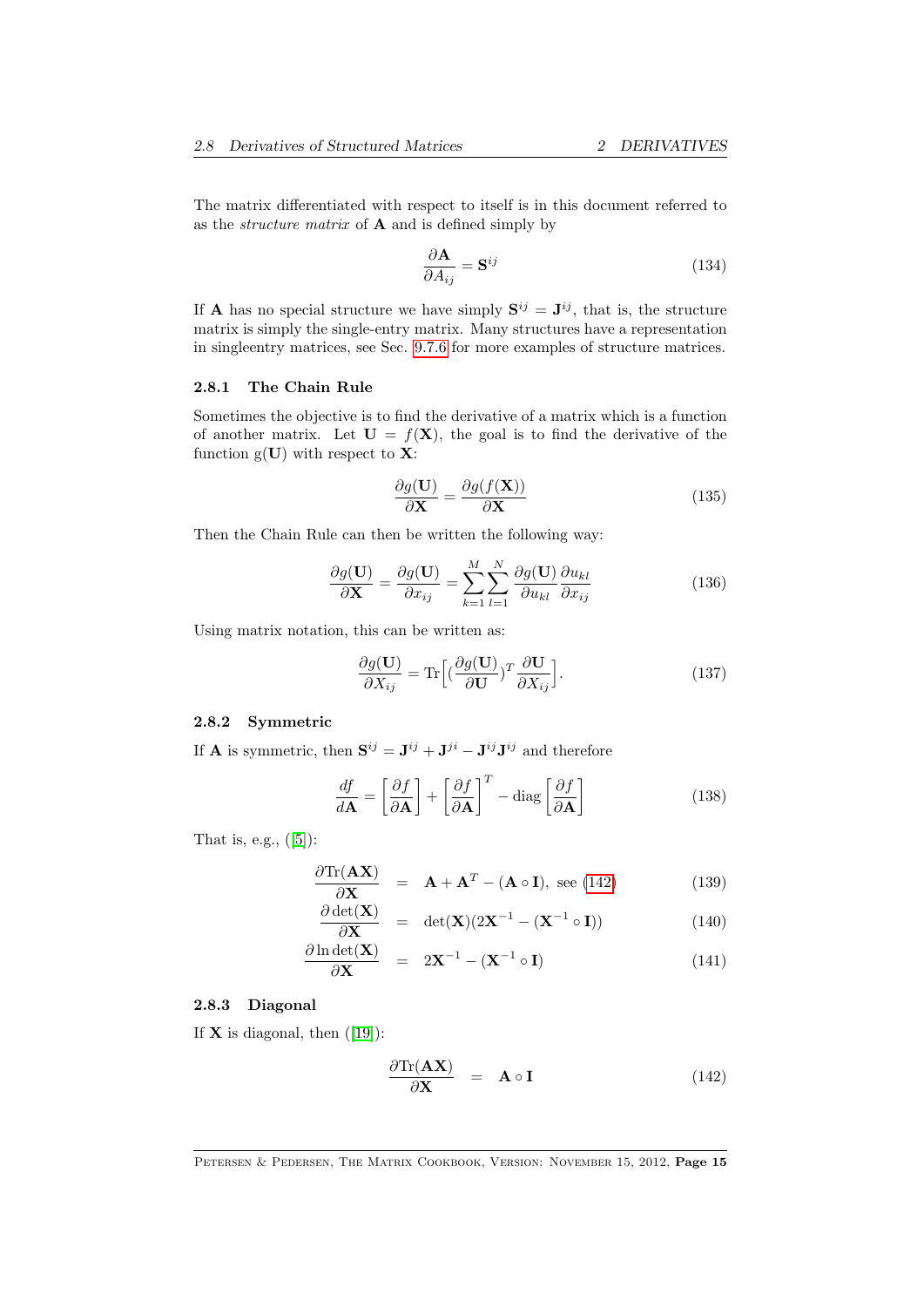#### 2.8.4 Toeplitz

Like symmetric matrices and diagonal matrices also Toeplitz matrices has a special structure which should be taken into account when the derivative with respect to a matrix with Toeplitz structure.

$$
\frac{\partial \text{Tr}(\mathbf{AT})}{\partial \mathbf{T}} = \frac{\frac{\partial \text{Tr}(\mathbf{TA})}{\partial \mathbf{T}}}{\frac{\text{Tr}(\mathbf{TA})}{\mathcal{T}}}
$$
\n
$$
= \begin{bmatrix}\n\text{Tr}(\mathbf{A}) & \text{Tr}([\mathbf{A}^{T}]_{11}] & \text{Tr}([\mathbf{A}^{T}]_{11}]_{n-1,2}) & \cdots & A_{n1} \\
\text{Tr}([\mathbf{A}^{T}]_{1n}) & \text{Tr}(\mathbf{A}) & \cdots & \cdots & \vdots \\
\text{Tr}([\mathbf{A}^{T}]_{1n}]_{2,n-1} & \cdots & \cdots & \text{Tr}([\mathbf{A}^{T}]_{1n}]_{n-1,2}) \\
\vdots & \ddots & \ddots & \vdots \\
A_{1n} & \cdots & \text{Tr}([\mathbf{A}^{T}]_{1n}]_{2,n-1}) & \text{Tr}([\mathbf{A}^{T}]_{1n}) & \text{Tr}(\mathbf{A})\n\end{bmatrix}
$$
\n
$$
\equiv \alpha(\mathbf{A})
$$
\n(143)

As it can be seen, the derivative  $\alpha(A)$  also has a Toeplitz structure. Each value in the diagonal is the sum of all the diagonal valued in  $A$ , the values in the diagonals next to the main diagonal equal the sum of the diagonal next to the main diagonal in  $A<sup>T</sup>$ . This result is only valid for the unconstrained Toeplitz matrix. If the Toeplitz matrix also is symmetric, the same derivative yields

$$
\frac{\partial \text{Tr}(\mathbf{AT})}{\partial \mathbf{T}} = \frac{\partial \text{Tr}(\mathbf{TA})}{\partial \mathbf{T}} = \boldsymbol{\alpha}(\mathbf{A}) + \boldsymbol{\alpha}(\mathbf{A})^T - \boldsymbol{\alpha}(\mathbf{A}) \circ \mathbf{I}
$$
(144)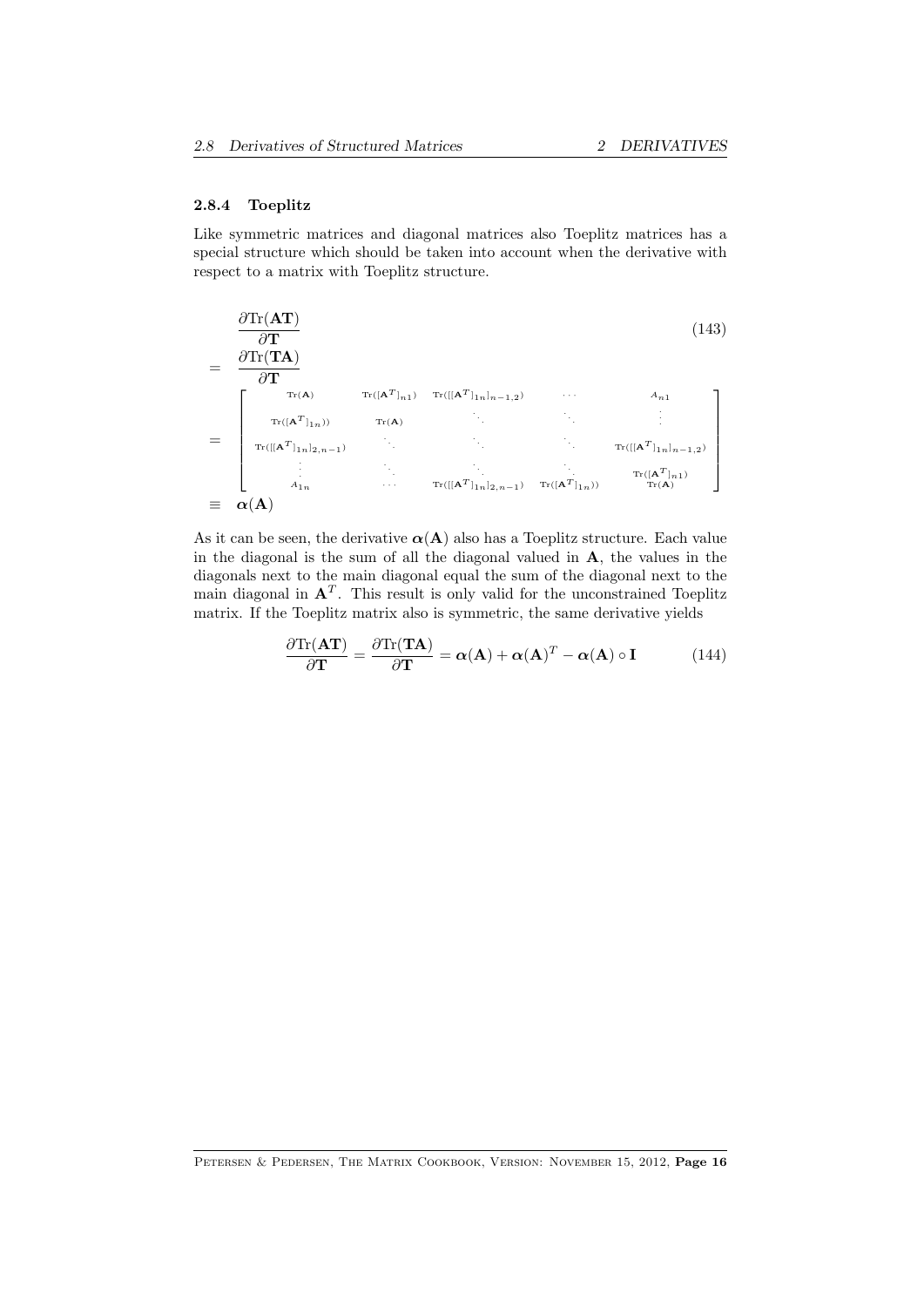# <span id="page-16-0"></span>3 Inverses

#### <span id="page-16-1"></span>3.1 Basic

#### 3.1.1 Definition

The *inverse*  $\mathbf{A}^{-1}$  of a matrix  $\mathbf{A} \in \mathbb{C}^{n \times n}$  is defined such that

$$
\mathbf{A}\mathbf{A}^{-1} = \mathbf{A}^{-1}\mathbf{A} = \mathbf{I},\tag{145}
$$

where **I** is the  $n \times n$  identity matrix. If  $A^{-1}$  exists, A is said to be nonsingular. Otherwise,  $\bf{A}$  is said to be *singular* (see e.g. [\[12\]](#page-69-4)).

#### 3.1.2 Cofactors and Adjoint

The *submatrix* of a matrix **A**, denoted by  $[\mathbf{A}]_{ij}$  is a  $(n-1) \times (n-1)$  matrix obtained by deleting the *i*th row and the *j*th column of **A**. The  $(i, j)$  cofactor of a matrix is defined as

$$
\operatorname{cof}(\mathbf{A}, i, j) = (-1)^{i+j} \operatorname{det}([\mathbf{A}]_{ij}),\tag{146}
$$

The matrix of cofactors can be created from the cofactors

$$
\operatorname{cof}(\mathbf{A}) = \begin{bmatrix} \operatorname{cof}(\mathbf{A}, 1, 1) & \cdots & \operatorname{cof}(\mathbf{A}, 1, n) \\ \vdots & \operatorname{cof}(\mathbf{A}, i, j) & \vdots \\ \operatorname{cof}(\mathbf{A}, n, 1) & \cdots & \operatorname{cof}(\mathbf{A}, n, n) \end{bmatrix}
$$
(147)

The adjoint matrix is the transpose of the cofactor matrix

$$
adj(\mathbf{A}) = (cof(\mathbf{A}))^T,
$$
\n(148)

#### 3.1.3 Determinant

The *determinant* of a matrix  $\mathbf{A} \in \mathbb{C}^{n \times n}$  is defined as (see [\[12\]](#page-69-4))

$$
\det(\mathbf{A}) = \sum_{j=1}^{n} (-1)^{j+1} A_{1j} \det([\mathbf{A}]_{1j})
$$
 (149)

$$
= \sum_{j=1}^{n} A_{1j} \text{cof}(\mathbf{A}, 1, j). \tag{150}
$$

#### 3.1.4 Construction

The inverse matrix can be constructed, using the adjoint matrix, by

$$
\mathbf{A}^{-1} = \frac{1}{\det(\mathbf{A})} \cdot \text{adj}(\mathbf{A}) \tag{151}
$$

For the case of  $2 \times 2$  matrices, see section [1.3.](#page-6-0)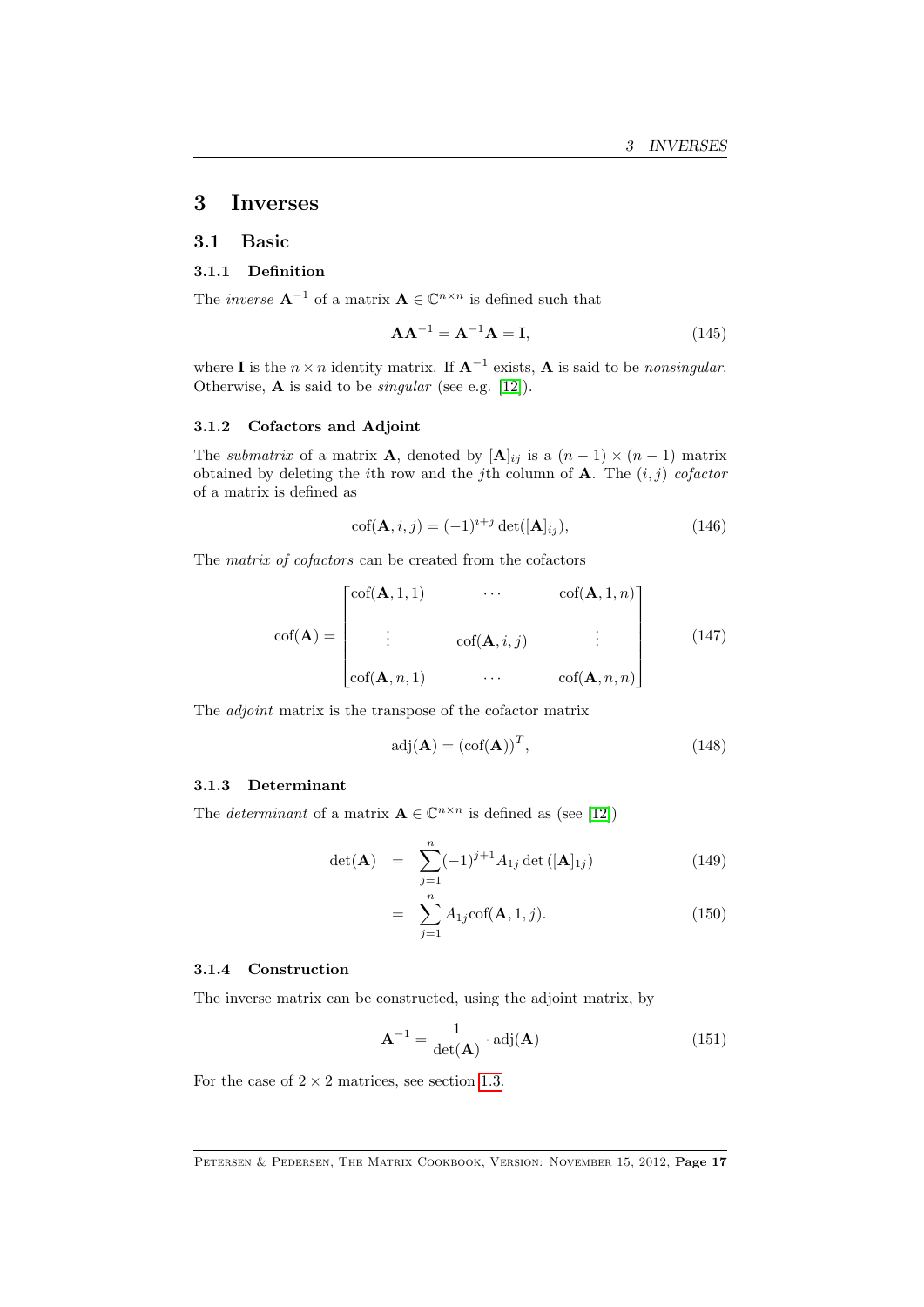#### 3.1.5 Condition number

The condition number of a matrix  $c(\mathbf{A})$  is the ratio between the largest and the smallest singular value of a matrix (see Section [5.3](#page-30-0) on singular values),

$$
c(\mathbf{A}) = \frac{d_+}{d_-} \tag{152}
$$

The condition number can be used to measure how singular a matrix is. If the condition number is large, it indicates that the matrix is nearly singular. The condition number can also be estimated from the matrix norms. Here

$$
c(\mathbf{A}) = \|\mathbf{A}\| \cdot \|\mathbf{A}^{-1}\|,\tag{153}
$$

where  $\|\cdot\|$  is a norm such as e.g the 1-norm, the 2-norm, the  $\infty$ -norm or the Frobenius norm (see Sec [10.4](#page-60-1) for more on matrix norms).

The 2-norm of **A** equals  $\sqrt{(\max(\text{eig}(A^H A)))}$  [\[12,](#page-69-4) p.57]. For a symmetric matrix, this reduces to  $||A||_2 = max(|eig(A)|)[12, p.394]$ . If the matrix is symmetric and positive definite,  $||\mathbf{A}||_2 = \max(\text{eig}(\mathbf{A}))$ . The condition number based on the 2-norm thus reduces to

$$
\|\mathbf{A}\|_2 \|\mathbf{A}^{-1}\|_2 = \max(\text{eig}(\mathbf{A})) \max(\text{eig}(\mathbf{A}^{-1})) = \frac{\max(\text{eig}(\mathbf{A}))}{\min(\text{eig}(\mathbf{A}))}. \tag{154}
$$

#### <span id="page-17-0"></span>3.2 Exact Relations

3.2.1 Basic

$$
(\mathbf{AB})^{-1} = \mathbf{B}^{-1} \mathbf{A}^{-1} \tag{155}
$$

#### 3.2.2 The Woodbury identity

The Woodbury identity comes in many variants. The latter of the two can be found in [\[12\]](#page-69-4)

$$
(\mathbf{A} + \mathbf{C}\mathbf{B}\mathbf{C}^T)^{-1} = \mathbf{A}^{-1} - \mathbf{A}^{-1}\mathbf{C}(\mathbf{B}^{-1} + \mathbf{C}^T\mathbf{A}^{-1}\mathbf{C})^{-1}\mathbf{C}^T\mathbf{A}^{-1}
$$
 (156)  

$$
(\mathbf{A} + \mathbf{U}\mathbf{B}\mathbf{V})^{-1} = \mathbf{A}^{-1} - \mathbf{A}^{-1}\mathbf{U}(\mathbf{B}^{-1} + \mathbf{V}\mathbf{A}^{-1}\mathbf{U})^{-1}\mathbf{V}\mathbf{A}^{-1}
$$
 (157)

If  $P, R$  are positive definite, then (see [\[30\]](#page-70-4))

$$
(\mathbf{P}^{-1} + \mathbf{B}^T \mathbf{R}^{-1} \mathbf{B})^{-1} \mathbf{B}^T \mathbf{R}^{-1} = \mathbf{P} \mathbf{B}^T (\mathbf{B} \mathbf{P} \mathbf{B}^T + \mathbf{R})^{-1}
$$
(158)

#### 3.2.3 The Kailath Variant

$$
(\mathbf{A} + \mathbf{B}\mathbf{C})^{-1} = \mathbf{A}^{-1} - \mathbf{A}^{-1}\mathbf{B}(\mathbf{I} + \mathbf{C}\mathbf{A}^{-1}\mathbf{B})^{-1}\mathbf{C}\mathbf{A}^{-1}
$$
 (159)

See [\[4,](#page-69-5) page 153].

#### 3.2.4 Sherman-Morrison

$$
(\mathbf{A} + \mathbf{b}\mathbf{c}^T)^{-1} = \mathbf{A}^{-1} - \frac{\mathbf{A}^{-1}\mathbf{b}\mathbf{c}^T\mathbf{A}^{-1}}{1 + \mathbf{c}^T\mathbf{A}^{-1}\mathbf{b}}
$$
(160)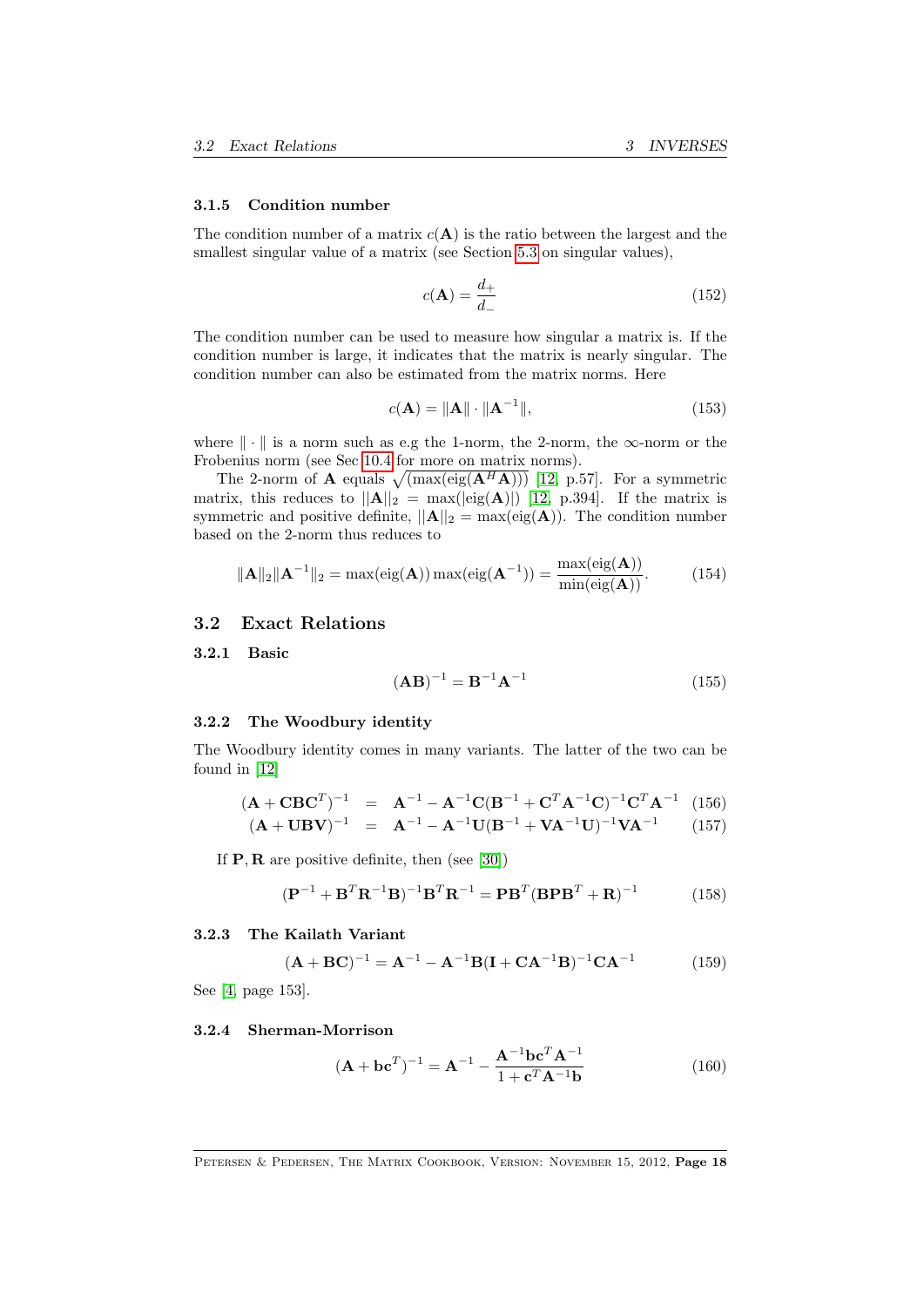#### 3.2.5 The Searle Set of Identities

The following set of identities, can be found in [\[25,](#page-70-5) page 151],

$$
(\mathbf{I} + \mathbf{A}^{-1})^{-1} = \mathbf{A}(\mathbf{A} + \mathbf{I})^{-1}
$$
(161)

$$
(\mathbf{A} + \mathbf{B}\mathbf{B}^{T})^{-1}\mathbf{B} = \mathbf{A}^{-1}\mathbf{B}(\mathbf{I} + \mathbf{B}^{T}\mathbf{A}^{-1}\mathbf{B})^{-1}
$$
(162)

$$
(\mathbf{A}^{-1} + \mathbf{B}^{-1})^{-1} = \mathbf{A}(\mathbf{A} + \mathbf{B})^{-1}\mathbf{B} = \mathbf{B}(\mathbf{A} + \mathbf{B})^{-1}\mathbf{A}
$$
 (163)  

$$
\mathbf{A} - \mathbf{A}(\mathbf{A} + \mathbf{B})^{-1}\mathbf{A} = \mathbf{B} - \mathbf{B}(\mathbf{A} + \mathbf{B})^{-1}\mathbf{B}
$$
 (164)

$$
\mathbf{A} - \mathbf{A}(\mathbf{A} + \mathbf{B})^{-1}\mathbf{A} = \mathbf{B} - \mathbf{B}(\mathbf{A} + \mathbf{B})^{-1}\mathbf{B}
$$
(164)  

$$
\mathbf{A}^{-1} + \mathbf{B}^{-1} = \mathbf{A}^{-1}(\mathbf{A} + \mathbf{B})\mathbf{B}^{-1}
$$
(165)

$$
\mathbf{A}^{-1} + \mathbf{B}^{-1} = \mathbf{A}^{-1} (\mathbf{A} + \mathbf{B}) \mathbf{B}^{-1}
$$
(165)  

$$
(\mathbf{I} + \mathbf{A} \mathbf{D})^{-1} = \mathbf{I} \mathbf{A} (\mathbf{I} + \mathbf{B} \mathbf{A})^{-1} \mathbf{B}
$$
(166)

$$
(\mathbf{I} + \mathbf{A}\mathbf{B})^{-1} = \mathbf{I} - \mathbf{A}(\mathbf{I} + \mathbf{B}\mathbf{A})^{-1}\mathbf{B}
$$
(166)  

$$
(\mathbf{I} + \mathbf{A}\mathbf{D})^{-1}\mathbf{A} + (\mathbf{I} + \mathbf{D}\mathbf{A})^{-1}\mathbf{B}
$$
(167)

$$
({\bf I} + AB)^{-1}A = A({\bf I} + BA)^{-1}
$$
 (167)

#### 3.2.6 Rank-1 update of inverse of inner product

Denote  $\mathbf{A} = (\mathbf{X}^T \mathbf{X})^{-1}$  and that **X** is extended to include a new column vector in the end  $\tilde{\mathbf{X}} = [\mathbf{X} \quad \mathbf{v}]$ . Then [\[34\]](#page-70-6)

$$
(\tilde{\mathbf{X}}^T \tilde{\mathbf{X}})^{-1} = \begin{bmatrix} \mathbf{A} + \frac{\mathbf{A} \mathbf{X}^T \mathbf{v} \mathbf{v}^T \mathbf{X} \mathbf{A}^T}{\mathbf{v}^T \mathbf{v} - \mathbf{v}^T \mathbf{X} \mathbf{A} \mathbf{X}^T \mathbf{v}} & \frac{-\mathbf{A} \mathbf{X}^T \mathbf{v}}{\mathbf{v}^T \mathbf{v} - \mathbf{v}^T \mathbf{X} \mathbf{A} \mathbf{X}^T \mathbf{v}} \\ \frac{-\mathbf{v}^T \mathbf{X} \mathbf{A}^T}{\mathbf{v}^T \mathbf{v} - \mathbf{v}^T \mathbf{X} \mathbf{A} \mathbf{X}^T \mathbf{v}} & \frac{1}{\mathbf{v}^T \mathbf{v} - \mathbf{v}^T \mathbf{X} \mathbf{A} \mathbf{X}^T \mathbf{v}} \end{bmatrix}
$$

#### 3.2.7 Rank-1 update of Moore-Penrose Inverse

The following is a rank-1 update for the Moore-Penrose pseudo-inverse of real valued matrices and proof can be found in [\[18\]](#page-69-6). The matrix G is defined below:

$$
(\mathbf{A} + \mathbf{c}\mathbf{d}^T)^+ = \mathbf{A}^+ + \mathbf{G}
$$
 (168)

Using the the notation

$$
\beta = 1 + \mathbf{d}^T \mathbf{A}^+ \mathbf{c} \tag{169}
$$

$$
\mathbf{v} = \mathbf{A}^+ \mathbf{c} \tag{170}
$$

$$
\mathbf{n} = (\mathbf{A}^+)^T \mathbf{d} \tag{171}
$$

$$
\mathbf{w} = (\mathbf{I} - \mathbf{A}\mathbf{A}^+) \mathbf{c} \tag{172}
$$

$$
\mathbf{m} = (\mathbf{I} - \mathbf{A}^+ \mathbf{A})^T \mathbf{d} \tag{173}
$$

the solution is given as six different cases, depending on the entities  $||\mathbf{w}||$ ,  $||\mathbf{m}||$ , and  $\beta$ . Please note, that for any (column) vector **v** it holds that  $\mathbf{v}^+$  $\mathbf{v}^T(\mathbf{v}^T\mathbf{v})^{-1} = \frac{\mathbf{v}^T}{\|\mathbf{v}\|^2}$ . The solution is:

Case 1 of 6: If  $||\mathbf{w}|| \neq 0$  and  $||\mathbf{m}|| \neq 0$ . Then

$$
\mathbf{G} = -\mathbf{v}\mathbf{w}^+ - (\mathbf{m}^+)^T \mathbf{n}^T + \beta (\mathbf{m}^+)^T \mathbf{w}^+ \tag{174}
$$

$$
= -\frac{1}{||\mathbf{w}||^2} \mathbf{v} \mathbf{w}^T - \frac{1}{||\mathbf{m}||^2} \mathbf{m} \mathbf{n}^T + \frac{\beta}{||\mathbf{m}||^2 ||\mathbf{w}||^2} \mathbf{m} \mathbf{w}^T
$$
(175)

Case 2 of 6: If  $||\mathbf{w}|| = 0$  and  $||\mathbf{m}|| \neq 0$  and  $\beta = 0$ . Then

$$
\mathbf{G} = -\mathbf{v}\mathbf{v}^+ \mathbf{A}^+ - (\mathbf{m}^+)^T \mathbf{n}^T
$$
 (176)

$$
= -\frac{1}{||\mathbf{v}||^2} \mathbf{v} \mathbf{v}^T \mathbf{A}^+ - \frac{1}{||\mathbf{m}||^2} \mathbf{m} \mathbf{n}^T
$$
 (177)

PETERSEN & PEDERSEN, THE MATRIX COOKBOOK, VERSION: NOVEMBER 15, 2012, Page 19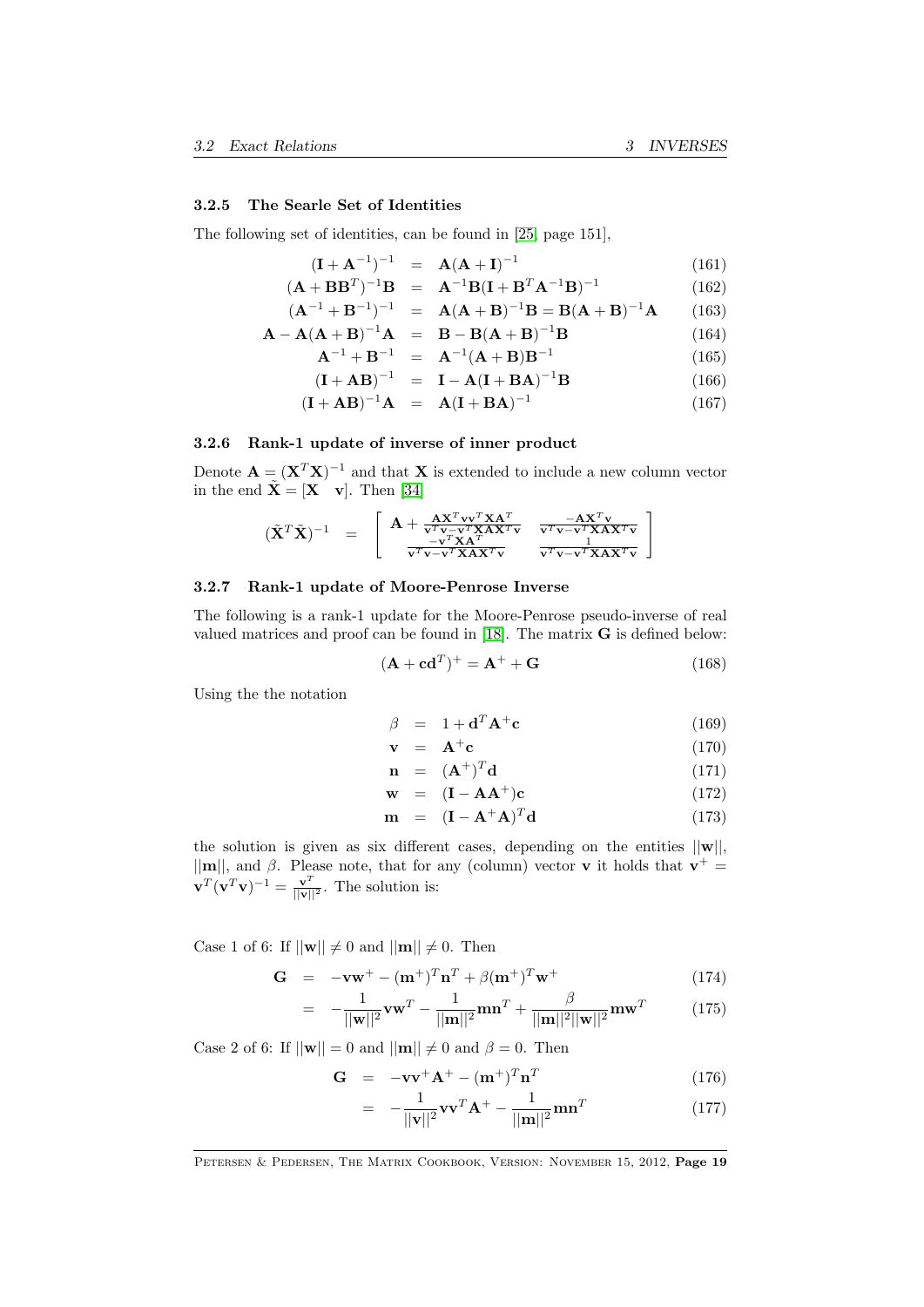Case 3 of 6: If  $||\mathbf{w}|| = 0$  and  $\beta \neq 0$ . Then

$$
\mathbf{G} = \frac{1}{\beta} \mathbf{m} \mathbf{v}^T \mathbf{A}^+ - \frac{\beta}{||\mathbf{v}||^2 ||\mathbf{m}||^2 + |\beta|^2} \left( \frac{||\mathbf{v}||^2}{\beta} \mathbf{m} + \mathbf{v} \right) \left( \frac{||\mathbf{m}||^2}{\beta} (\mathbf{A}^+)^T \mathbf{v} + \mathbf{n} \right)^T
$$
(178)

Case 4 of 6: If  $||\mathbf{w}|| \neq 0$  and  $||\mathbf{m}|| = 0$  and  $\beta = 0$ . Then

$$
\mathbf{G} = -\mathbf{A}^+ \mathbf{n} \mathbf{n}^+ - \mathbf{v} \mathbf{w}^+ \tag{179}
$$

$$
= -\frac{1}{||\mathbf{n}||^2} \mathbf{A}^+ \mathbf{n} \mathbf{n}^T - \frac{1}{||\mathbf{w}||^2} \mathbf{v} \mathbf{w}^T
$$
 (180)

Case 5 of 6: If  $||\mathbf{m}|| = 0$  and  $\beta \neq 0$ . Then

$$
\mathbf{G} = \frac{1}{\beta} \mathbf{A}^+ \mathbf{n} \mathbf{w}^T - \frac{\beta}{||\mathbf{n}||^2 ||\mathbf{w}||^2 + |\beta|^2} \left( \frac{||\mathbf{w}||^2}{\beta} \mathbf{A}^+ \mathbf{n} + \mathbf{v} \right) \left( \frac{||\mathbf{n}||^2}{\beta} \mathbf{w} + \mathbf{n} \right)^T (181)
$$

Case 6 of 6: If  $||\mathbf{w}|| = 0$  and  $||\mathbf{m}|| = 0$  and  $\beta = 0$ . Then

$$
\mathbf{G} = -\mathbf{v}\mathbf{v}^+ \mathbf{A}^+ - \mathbf{A}^+ \mathbf{n}\mathbf{n}^+ + \mathbf{v}^+ \mathbf{A}^+ \mathbf{n}\mathbf{v}\mathbf{n}^+ \tag{182}
$$

$$
= -\frac{1}{||\mathbf{v}||^2} \mathbf{v} \mathbf{v}^T \mathbf{A}^+ - \frac{1}{||\mathbf{n}||^2} \mathbf{A}^+ \mathbf{n} \mathbf{n}^T + \frac{\mathbf{v}^T \mathbf{A}^+ \mathbf{n}}{||\mathbf{v}||^2 ||\mathbf{n}||^2} \mathbf{v} \mathbf{n}^T
$$
(183)

# <span id="page-19-0"></span>3.3 Implication on Inverses

If  $($ **A** + **B** $)^{-1}$  = **A** $^{-1}$  + **B** $^{-1}$ then  $\mathbf{A}\mathbf{B}^{-1}\mathbf{A} = \mathbf{B}\mathbf{A}^{-1}\mathbf{B}$  (184) See [\[25\]](#page-70-5).

#### 3.3.1 A PosDef identity

Assume  $P, R$  to be positive definite and invertible, then

$$
(\mathbf{P}^{-1} + \mathbf{B}^T \mathbf{R}^{-1} \mathbf{B})^{-1} \mathbf{B}^T \mathbf{R}^{-1} = \mathbf{P} \mathbf{B}^T (\mathbf{B} \mathbf{P} \mathbf{B}^T + \mathbf{R})^{-1}
$$
 (185)

See [\[30\]](#page-70-4).

# <span id="page-19-1"></span>3.4 Approximations

The following identity is known as the Neuman series of a matrix, which holds when  $|\lambda_i|$  < 1 for all eigenvalues  $\lambda_i$ 

$$
(\mathbf{I} - \mathbf{A})^{-1} = \sum_{n=0}^{\infty} \mathbf{A}^n
$$
 (186)

which is equivalent to

$$
(\mathbf{I} + \mathbf{A})^{-1} = \sum_{n=0}^{\infty} (-1)^n \mathbf{A}^n
$$
 (187)

When  $|\lambda_i| < 1$  for all eigenvalues  $\lambda_i$ , it holds that  $\mathbf{A} \to 0$  for  $n \to \infty$ , and the following approximations holds

$$
(\mathbf{I} - \mathbf{A})^{-1} \cong \mathbf{I} + \mathbf{A} + \mathbf{A}^2 \tag{188}
$$

$$
(\mathbf{I} + \mathbf{A})^{-1} \quad \cong \quad \mathbf{I} - \mathbf{A} + \mathbf{A}^2 \tag{189}
$$

PETERSEN & PEDERSEN, THE MATRIX COOKBOOK, VERSION: NOVEMBER 15, 2012, Page 20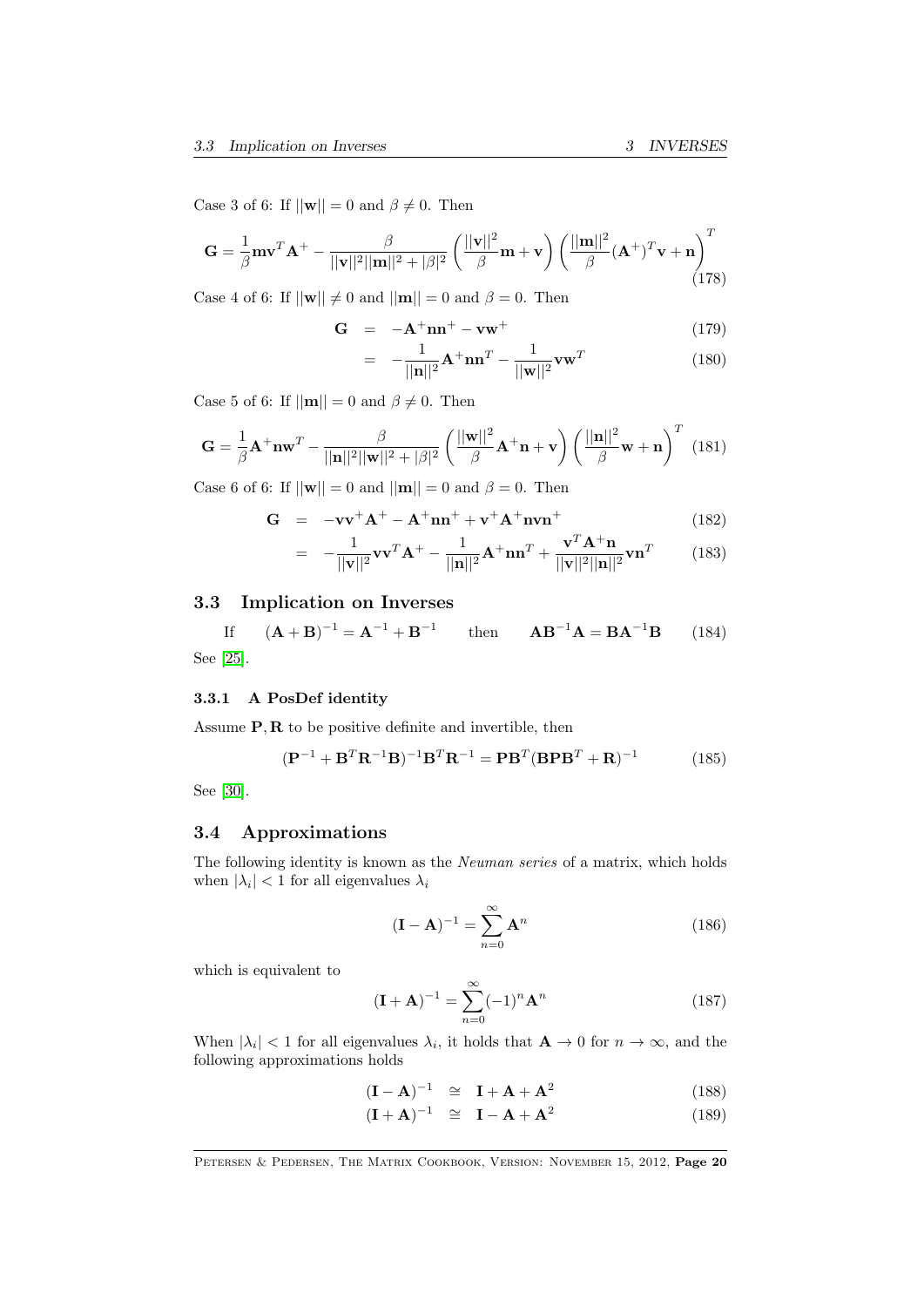The following approximation is from [\[22\]](#page-70-7) and holds when A large and symmetric

$$
\mathbf{A} - \mathbf{A}(\mathbf{I} + \mathbf{A})^{-1}\mathbf{A} \cong \mathbf{I} - \mathbf{A}^{-1}
$$
 (190)

If  $\sigma^2$  is small compared to **Q** and **M** then

$$
(\mathbf{Q} + \sigma^2 \mathbf{M})^{-1} \cong \mathbf{Q}^{-1} - \sigma^2 \mathbf{Q}^{-1} \mathbf{M} \mathbf{Q}^{-1}
$$
 (191)

Proof:

$$
(\mathbf{Q} + \sigma^2 \mathbf{M})^{-1} = \tag{192}
$$

$$
({\bf Q} {\bf Q}^{-1} {\bf Q} + \sigma^2 {\bf M} {\bf Q}^{-1} {\bf Q})^{-1} = \qquad (193)
$$

$$
((\mathbf{I} + \sigma^2 \mathbf{M} \mathbf{Q}^{-1}) \mathbf{Q})^{-1} = \tag{194}
$$

$$
\mathbf{Q}^{-1}(\mathbf{I} + \sigma^2 \mathbf{M} \mathbf{Q}^{-1})^{-1} \tag{195}
$$

This can be rewritten using the Taylor expansion:

$$
\mathbf{Q}^{-1}(\mathbf{I} + \sigma^2 \mathbf{M} \mathbf{Q}^{-1})^{-1} =
$$
\n
$$
\mathbf{Q}^{-1}(\mathbf{I} - \sigma^2 \mathbf{M} \mathbf{Q}^{-1} + (\sigma^2 \mathbf{M} \mathbf{Q}^{-1})^2 - \dots) \cong \mathbf{Q}^{-1} - \sigma^2 \mathbf{Q}^{-1} \mathbf{M} \mathbf{Q}^{-1} \tag{197}
$$

# <span id="page-20-0"></span>3.5 Generalized Inverse

#### 3.5.1 Definition

A generalized inverse matrix of the matrix  $\bf{A}$  is any matrix  $\bf{A}^-$  such that (see [\[26\]](#page-70-8))

$$
AA^{-}A = A \tag{198}
$$

The matrix  $A^-$  is not unique.

# <span id="page-20-1"></span>3.6 Pseudo Inverse

#### 3.6.1 Definition

The pseudo inverse (or Moore-Penrose inverse) of a matrix  $A$  is the matrix  $A^+$ that fulfils

| $\mathbf{I}$ | $AA^+A = A$      |
|--------------|------------------|
| H            | $A^+AA^+ = A^+$  |
| Ш            | $AA^+$ symmetric |
| <b>IV</b>    | $A^+A$ symmetric |

The matrix  $A^+$  is unique and does always exist. Note that in case of complex matrices, the symmetric condition is substituted by a condition of being Hermitian.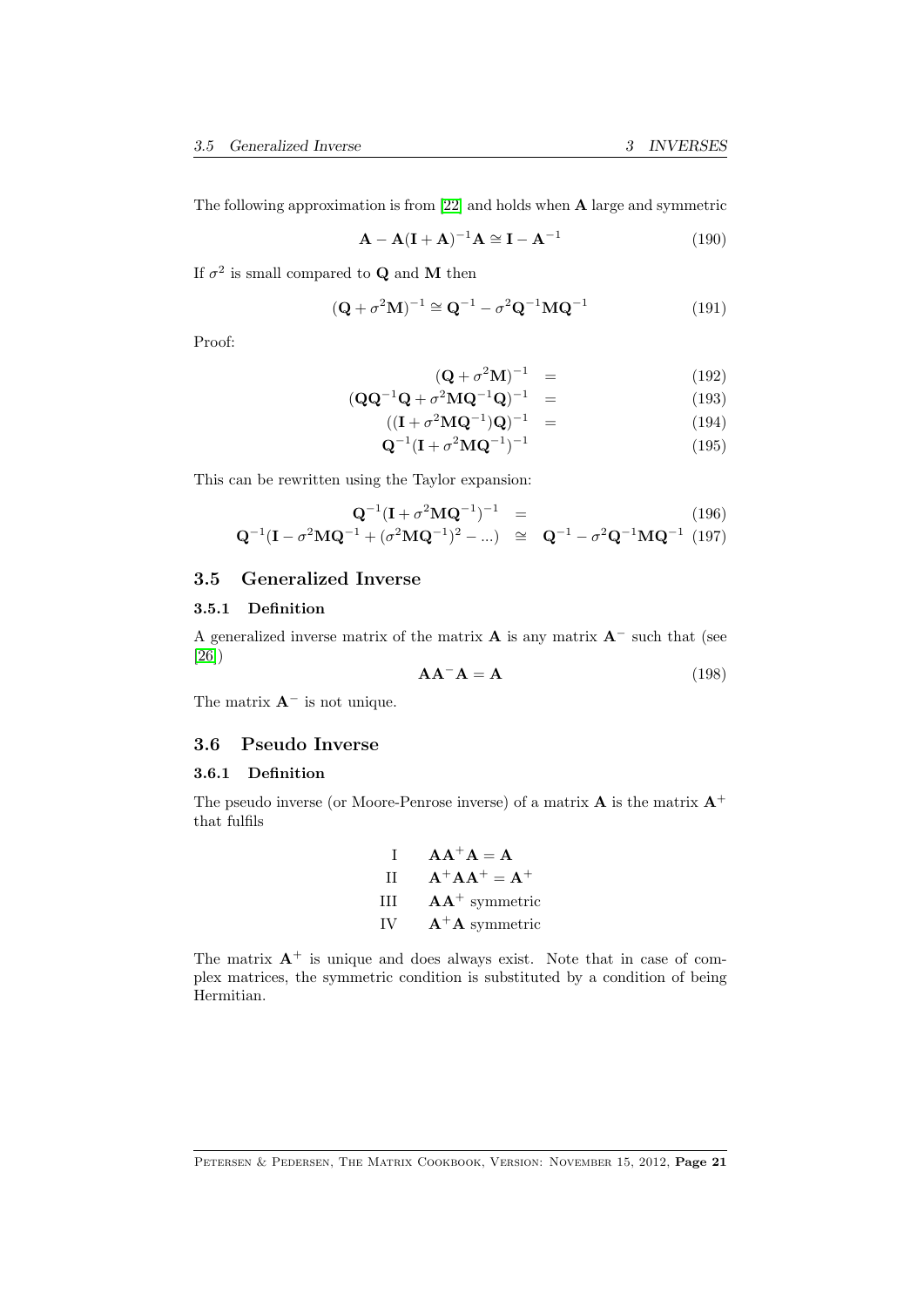#### 3.6.2 Properties

Assume  $A^+$  to be the pseudo-inverse of A, then (See [\[3\]](#page-69-7) for some of them)

$$
(\mathbf{A}^{+})^{+} = \mathbf{A}
$$
\n
$$
(\mathbf{A}^{T})^{+} = (\mathbf{A}^{+})^{T}
$$
\n
$$
(\mathbf{A}^{H})^{+} = (\mathbf{A}^{+})^{H}
$$
\n
$$
(\mathbf{A}^{*})^{+} = (\mathbf{A}^{+})^{H}
$$
\n
$$
(\mathbf{A}^{+}\mathbf{A})\mathbf{A}^{H} = \mathbf{A}^{H}
$$
\n
$$
(\mathbf{A}^{+}\mathbf{A})\mathbf{A}^{T} \neq \mathbf{A}^{T}
$$
\n
$$
(\mathbf{c}\mathbf{A})^{+} = (1/c)\mathbf{A}^{+}
$$
\n
$$
\mathbf{A}^{+} = (\mathbf{A}^{T}\mathbf{A})^{+}\mathbf{A}^{T}
$$
\n
$$
(\mathbf{c}\mathbf{A})^{+} = (\mathbf{A}^{T}\mathbf{A})^{+}\mathbf{A}^{T}
$$
\n
$$
(\mathbf{A}^{T}\mathbf{A})^{+} = \mathbf{A}^{T}(\mathbf{A}\mathbf{A}^{T})^{+}
$$
\n
$$
(\mathbf{A}\mathbf{A}^{T})^{+} = (\mathbf{A}^{T})^{+}\mathbf{A}^{+}
$$
\n
$$
(\mathbf{A}\mathbf{A}^{T})^{+} = (\mathbf{A}^{T})^{+}\mathbf{A}^{+}
$$
\n
$$
(\mathbf{A}\mathbf{A}^{T})^{+} = (\mathbf{A}^{H}\mathbf{A})^{+}\mathbf{A}^{H}
$$
\n
$$
(\mathbf{A}^{H}\mathbf{A})^{+} = \mathbf{A}^{H}(\mathbf{A}\mathbf{A}^{H})^{+}
$$
\n
$$
(\mathbf{A}\mathbf{A}^{H})^{+} = (\mathbf{A}^{H})^{+}\mathbf{A}^{+}
$$
\n
$$
(\mathbf{A}\mathbf{A}^{H})^{+} = (\mathbf{A}^{H})^{+}\mathbf{A}^{+}
$$
\n
$$
(\mathbf{A}\mathbf{B})^{+} = (\mathbf{A}^{H})^{+}\mathbf{A}^{+}
$$
\n
$$
(\mathbf{A}\mathbf{A}^{H}) - f(0)\mathbf{I} =
$$

where  $\mathbf{A} \in \mathbb{C}^{n \times m}$ .

Assume  ${\bf A}$  to have full rank, then

$$
(\mathbf{A}\mathbf{A}^+)(\mathbf{A}\mathbf{A}^+) = \mathbf{A}\mathbf{A}^+ \tag{217}
$$

$$
(\mathbf{A}^+\mathbf{A})(\mathbf{A}^+\mathbf{A}) = \mathbf{A}^+\mathbf{A}
$$
 (218)

$$
Tr(\mathbf{A}\mathbf{A}^+) = \operatorname{rank}(\mathbf{A}\mathbf{A}^+) \qquad \text{(See [26])} \tag{219}
$$

$$
Tr(\mathbf{A}^+ \mathbf{A}) = \text{rank}(\mathbf{A}^+ \mathbf{A}) \qquad \text{(See [26])} \tag{220}
$$

For two matrices it hold that

$$
({\bf AB})^{+} = ({\bf A}^{+}{\bf AB})^{+}({\bf A}{\bf BB}^{+})^{+}
$$
 (221)

$$
(\mathbf{A} \otimes \mathbf{B})^+ = \mathbf{A}^+ \otimes \mathbf{B}^+ \tag{222}
$$

#### <span id="page-21-0"></span>3.6.3 Construction

Assume that A has full rank, then

**A** 
$$
n \times n
$$
 Square rank(**A**) =  $n \Rightarrow$  **A**<sup>+</sup> = **A**<sup>-1</sup>  
\n**A**  $n \times m$  Broad rank(**A**) =  $n \Rightarrow$  **A**<sup>+</sup> = **A**<sup>T</sup>(**AA**<sup>T</sup>)<sup>-1</sup>  
\n**A**  $n \times m$  Tall rank(**A**) =  $m \Rightarrow$  **A**<sup>+</sup> = (**A**<sup>T</sup>**A**)<sup>-1</sup>**A**<sup>T</sup>

The so-called "broad version" is also known as right inverse and the "tall version" as the left inverse.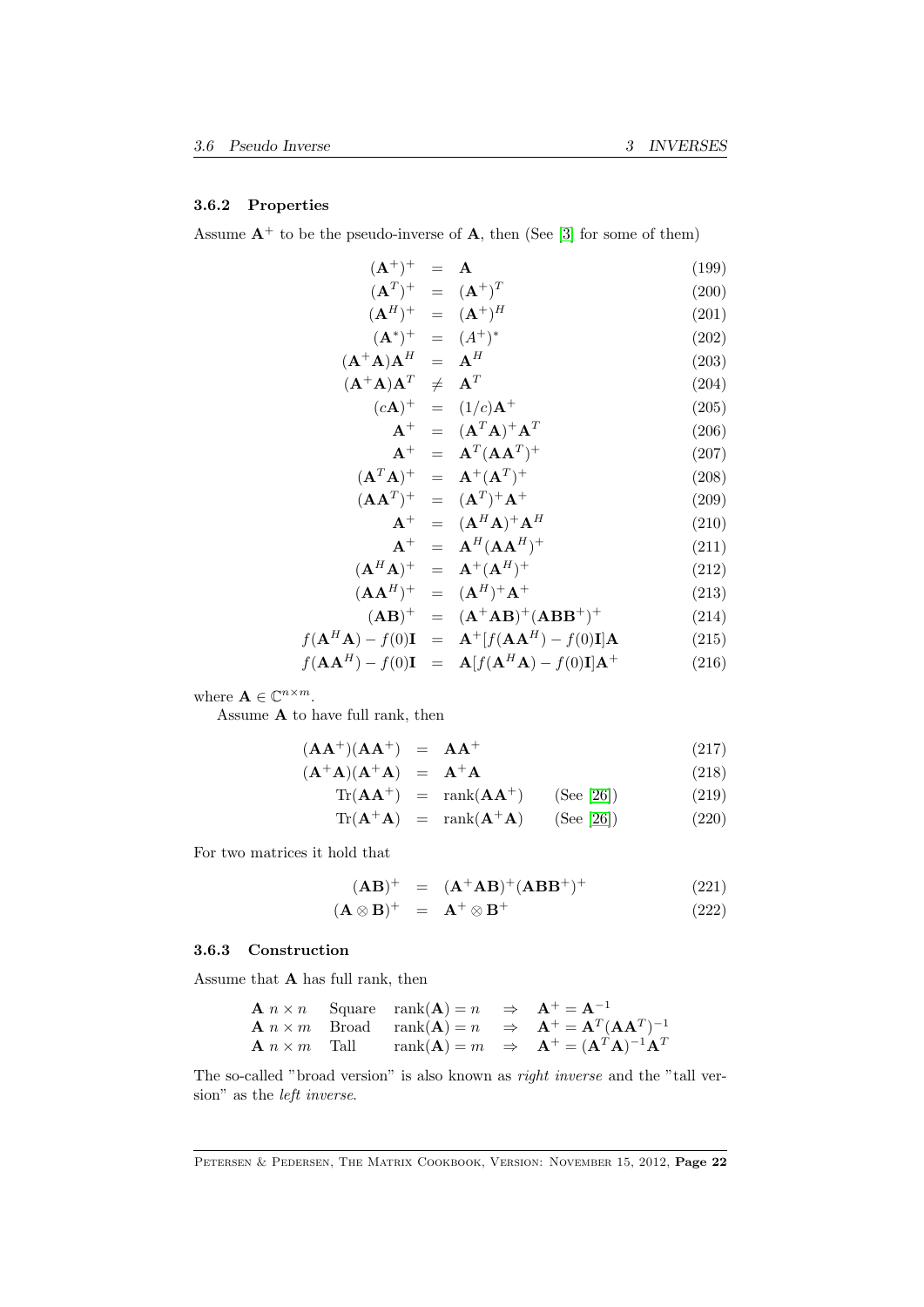Assume **A** does not have full rank, i.e. **A** is  $n \times m$  and rank(**A**) =  $r$  <  $\min(n, m)$ . The pseudo inverse  $A^+$  can be constructed from the singular value decomposition  $\mathbf{A} = \mathbf{U} \mathbf{D} \mathbf{V}^T$ , by

$$
\mathbf{A}^+ = \mathbf{V}_r \mathbf{D}_r^{-1} \mathbf{U}_r^T
$$
 (223)

where  $U_r, D_r$ , and  $V_r$  are the matrices with the degenerated rows and columns deleted. A different way is this: There do always exist two matrices  $C$   $n \times r$ and  $\mathbf{D} r \times m$  of rank r, such that  $\mathbf{A} = \mathbf{C}\mathbf{D}$ . Using these matrices it holds that

$$
\mathbf{A}^+ = \mathbf{D}^T (\mathbf{D} \mathbf{D}^T)^{-1} (\mathbf{C}^T \mathbf{C})^{-1} \mathbf{C}^T
$$
 (224)

See [\[3\]](#page-69-7).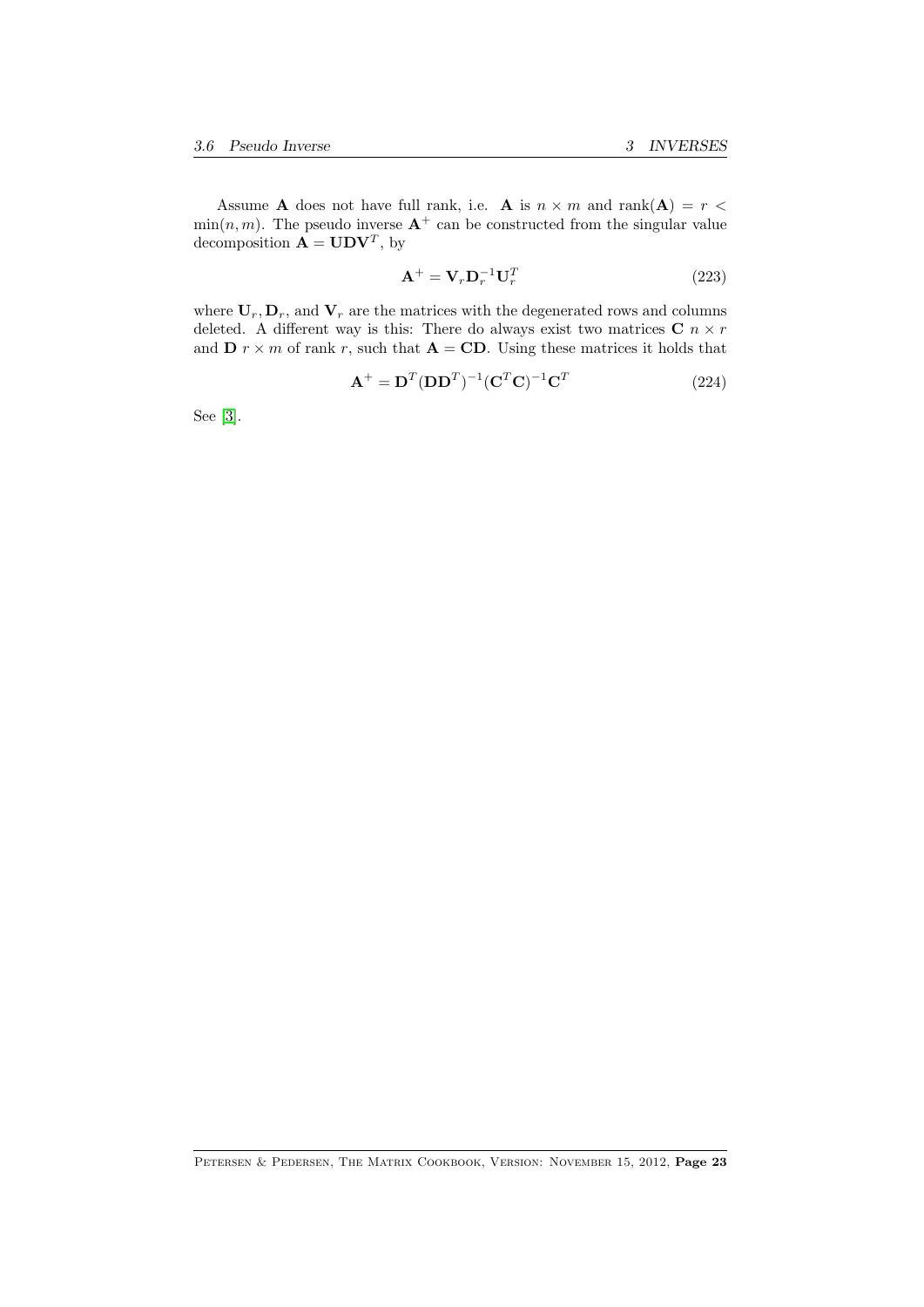# <span id="page-23-0"></span>4 Complex Matrices

The complex scalar product  $r = pq$  can be written as

$$
\left[\begin{array}{c}\Re r\\ \Im r\end{array}\right] = \left[\begin{array}{cc}\Re p & -\Im p\\ \Im p & \Re p\end{array}\right] \left[\begin{array}{c}\Re q\\ \Im q\end{array}\right]
$$
(225)

#### <span id="page-23-1"></span>4.1 Complex Derivatives

In order to differentiate an expression  $f(z)$  with respect to a complex z, the Cauchy-Riemann equations have to be satisfied([\[7\]](#page-69-1)):

$$
\frac{df(z)}{dz} = \frac{\partial \Re(f(z))}{\partial \Re z} + i \frac{\partial \Im(f(z))}{\partial \Re z} \tag{226}
$$

and

$$
\frac{df(z)}{dz} = -i \frac{\partial \Re(f(z))}{\partial \Im z} + \frac{\partial \Im(f(z))}{\partial \Im z} \tag{227}
$$

or in a more compact form:

$$
\frac{\partial f(z)}{\partial \Im z} = i \frac{\partial f(z)}{\partial \Re z}.
$$
\n(228)

A complex function that satisfies the Cauchy-Riemann equations for points in a region R is said yo be analytic in this region R. In general, expressions involving complex conjugate or conjugate transpose do not satisfy the Cauchy-Riemann equations. In order to avoid this problem, a more generalized definition of complex derivative is used([\[24\]](#page-70-9), [\[6\]](#page-69-8)):

• Generalized Complex Derivative:

<span id="page-23-3"></span>
$$
\frac{df(z)}{dz} = \frac{1}{2} \left( \frac{\partial f(z)}{\partial \Re z} - i \frac{\partial f(z)}{\partial \Im z} \right).
$$
 (229)

• Conjugate Complex Derivative

<span id="page-23-2"></span>
$$
\frac{df(z)}{dz^*} = \frac{1}{2} \left( \frac{\partial f(z)}{\partial \Re z} + i \frac{\partial f(z)}{\partial \Im z} \right).
$$
 (230)

The Generalized Complex Derivative equals the normal derivative, when  $f$  is an analytic function. For a non-analytic function such as  $f(z) = z^*$ , the derivative equals zero. The Conjugate Complex Derivative equals zero, when  $f$  is an analytic function. The Conjugate Complex Derivative has e.g been used by [\[21\]](#page-70-10) when deriving a complex gradient.

Notice:

$$
\frac{df(z)}{dz} \neq \frac{\partial f(z)}{\partial \Re z} + i \frac{\partial f(z)}{\partial \Im z}.
$$
\n(231)

• Complex Gradient Vector: If  $f$  is a real function of a complex vector  $z$ , then the complex gradient vector is given by([\[14,](#page-69-2) p. 798])

$$
\nabla f(\mathbf{z}) = 2 \frac{df(\mathbf{z})}{d\mathbf{z}^*} \n= \frac{\partial f(\mathbf{z})}{\partial \Re \mathbf{z}} + i \frac{\partial f(\mathbf{z})}{\partial \Im \mathbf{z}}.
$$
\n(232)

PETERSEN & PEDERSEN, THE MATRIX COOKBOOK, VERSION: NOVEMBER 15, 2012, Page 24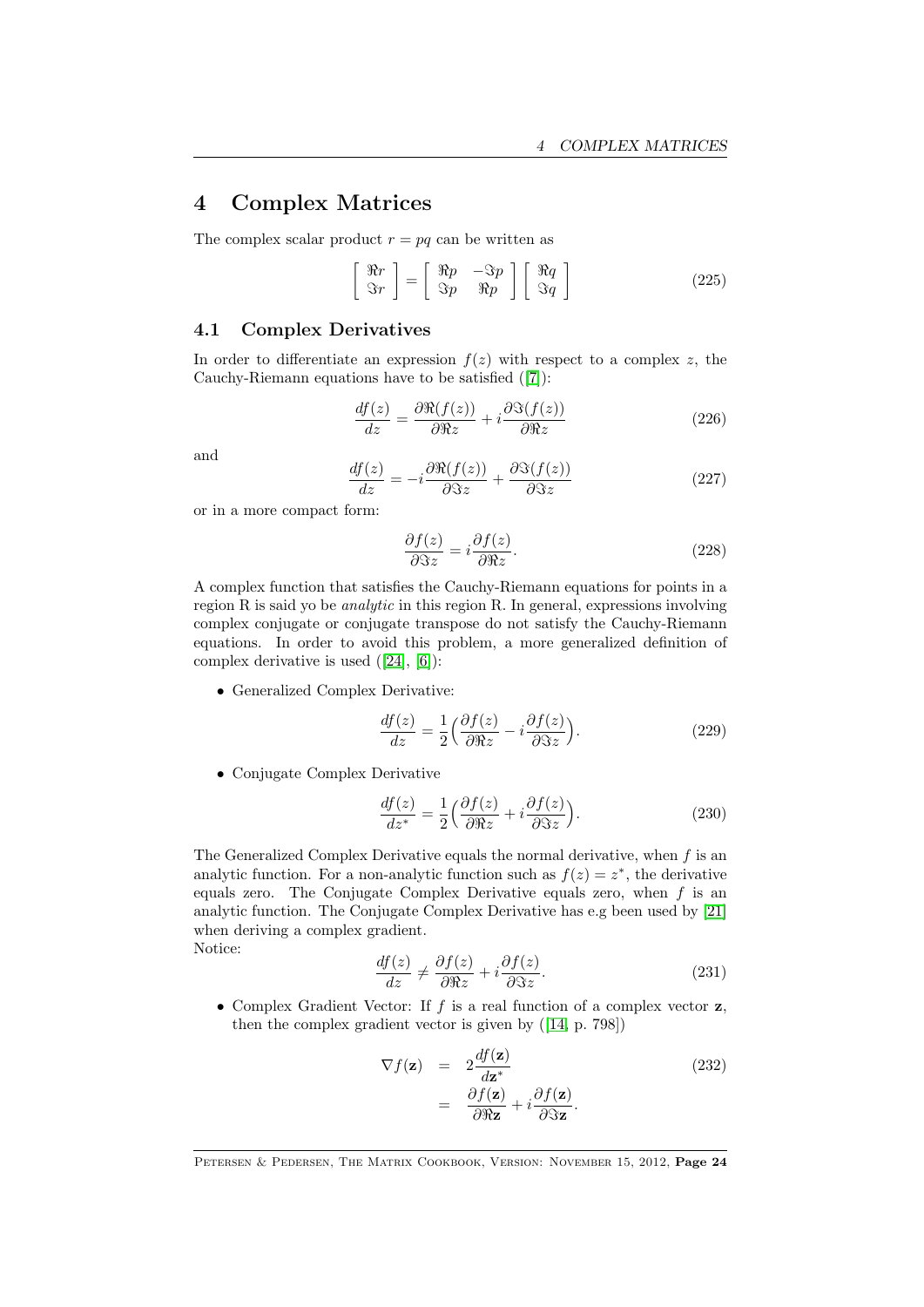• Complex Gradient Matrix: If  $f$  is a real function of a complex matrix  $Z$ , then the complex gradient matrix is given by ([\[2\]](#page-69-9))

<span id="page-24-0"></span>
$$
\nabla f(\mathbf{Z}) = 2 \frac{df(\mathbf{Z})}{d\mathbf{Z}^*} \n= \frac{\partial f(\mathbf{Z})}{\partial \Re \mathbf{Z}} + i \frac{\partial f(\mathbf{Z})}{\partial \Im \mathbf{Z}}.
$$
\n(233)

These expressions can be used for gradient descent algorithms.

#### 4.1.1 The Chain Rule for complex numbers

The chain rule is a little more complicated when the function of a complex  $u = f(x)$  is non-analytic. For a non-analytic function, the following chain rule can be applied([\[7\]](#page-69-1))

$$
\frac{\partial g(u)}{\partial x} = \frac{\partial g}{\partial u} \frac{\partial u}{\partial x} + \frac{\partial g}{\partial u^*} \frac{\partial u^*}{\partial x} \n= \frac{\partial g}{\partial u} \frac{\partial u}{\partial x} + \left(\frac{\partial g^*}{\partial u}\right)^* \frac{\partial u^*}{\partial x}
$$
\n(234)

Notice, if the function is analytic, the second term reduces to zero, and the function is reduced to the normal well-known chain rule. For the matrix derivative of a scalar function  $q(U)$ , the chain rule can be written the following way:

$$
\frac{\partial g(\mathbf{U})}{\partial \mathbf{X}} = \frac{\text{Tr}\left((\frac{\partial g(\mathbf{U})}{\partial \mathbf{U}})^T \partial \mathbf{U}\right)}{\partial \mathbf{X}} + \frac{\text{Tr}\left((\frac{\partial g(\mathbf{U})}{\partial \mathbf{U}^*})^T \partial \mathbf{U}^*\right)}{\partial \mathbf{X}}.
$$
(235)

#### 4.1.2 Complex Derivatives of Traces

If the derivatives involve complex numbers, the conjugate transpose is often involved. The most useful way to show complex derivative is to show the derivative with respect to the real and the imaginary part separately. An easy example is:

$$
\frac{\partial \text{Tr}(\mathbf{X}^*)}{\partial \Re \mathbf{X}} = \frac{\partial \text{Tr}(\mathbf{X}^H)}{\partial \Re \mathbf{X}} = \mathbf{I}
$$
 (236)

$$
i\frac{\partial \text{Tr}(\mathbf{X}^*)}{\partial \Im \mathbf{X}} = i\frac{\partial \text{Tr}(\mathbf{X}^H)}{\partial \Im \mathbf{X}} = \mathbf{I}
$$
 (237)

Since the two results have the same sign, the conjugate complex derivative [\(230\)](#page-23-2) should be used.

$$
\frac{\partial \text{Tr}(\mathbf{X})}{\partial \mathbb{R}\mathbf{X}} = \frac{\partial \text{Tr}(\mathbf{X}^T)}{\partial \mathbb{R}\mathbf{X}} = \mathbf{I}
$$
\n(238)

$$
i\frac{\partial \text{Tr}(\mathbf{X})}{\partial \Im \mathbf{X}} = i\frac{\partial \text{Tr}(\mathbf{X}^T)}{\partial \Im \mathbf{X}} = -\mathbf{I}
$$
 (239)

Here, the two results have different signs, and the generalized complex derivative [\(229\)](#page-23-3) should be used. Hereby, it can be seen that [\(100\)](#page-11-1) holds even if  $X$  is a complex number.

$$
\frac{\partial \text{Tr}(\mathbf{A}\mathbf{X}^H)}{\partial \Re \mathbf{X}} = \mathbf{A} \tag{240}
$$

$$
i\frac{\partial \text{Tr}(\mathbf{A}\mathbf{X}^H)}{\partial \Im \mathbf{X}} = \mathbf{A}
$$
 (241)

PETERSEN & PEDERSEN, THE MATRIX COOKBOOK, VERSION: NOVEMBER 15, 2012, Page 25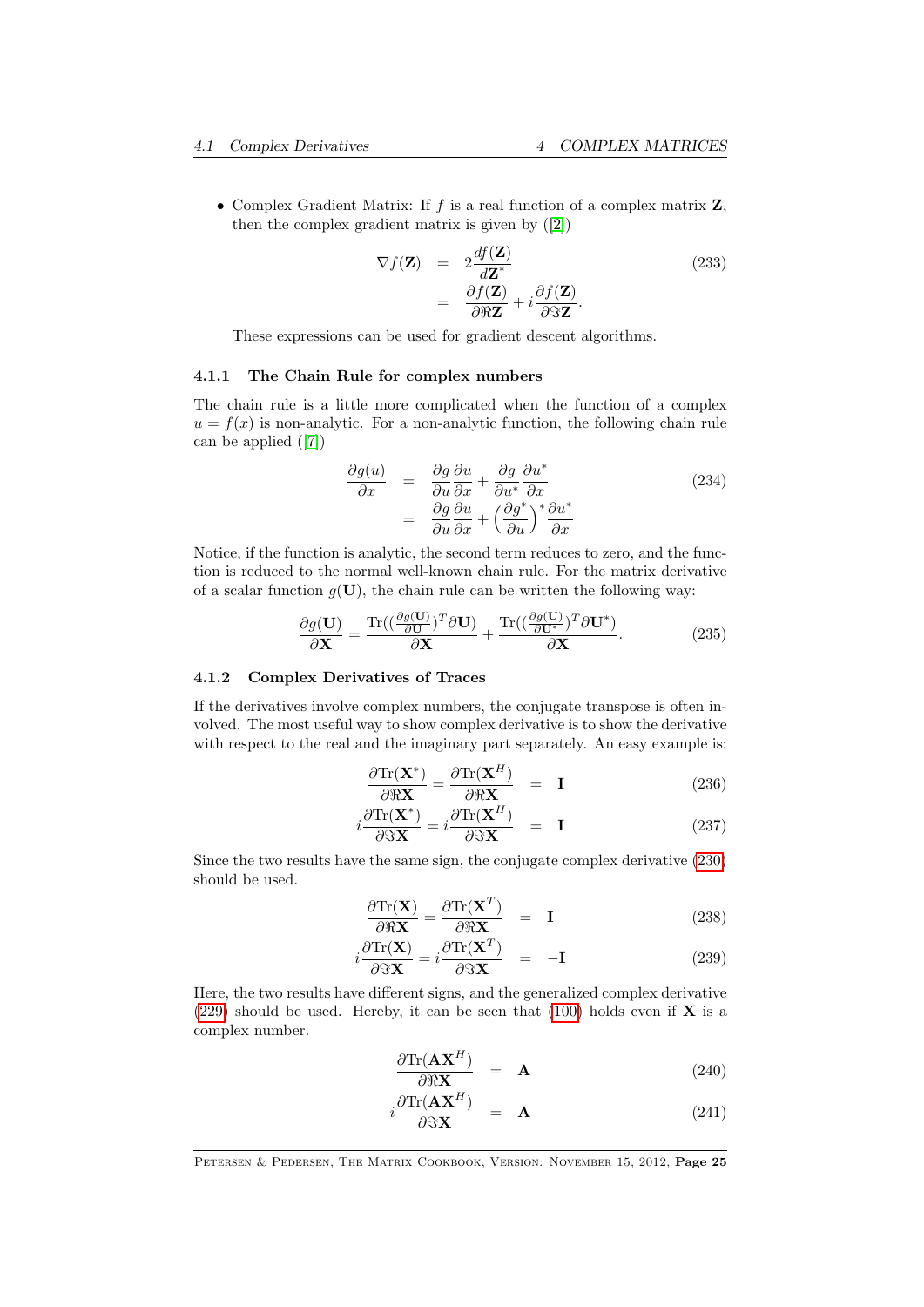$$
\frac{\partial \text{Tr}(\mathbf{A}\mathbf{X}^*)}{\partial \Re \mathbf{X}} = \mathbf{A}^T
$$
 (242)

$$
i\frac{\partial \text{Tr}(\mathbf{A}\mathbf{X}^*)}{\partial \Im \mathbf{X}} = \mathbf{A}^T
$$
 (243)

$$
\frac{\partial \text{Tr}(\mathbf{X}\mathbf{X}^H)}{\partial \Re \mathbf{X}} = \frac{\partial \text{Tr}(\mathbf{X}^H \mathbf{X})}{\partial \Re \mathbf{X}} = 2\Re \mathbf{X}
$$
 (244)

<span id="page-25-2"></span>
$$
i\frac{\partial \text{Tr}(\mathbf{X}\mathbf{X}^H)}{\partial \Im \mathbf{X}} = i\frac{\partial \text{Tr}(\mathbf{X}^H \mathbf{X})}{\partial \Im \mathbf{X}} = i2\Im \mathbf{X}
$$
 (245)

By inserting  $(244)$  and  $(245)$  in  $(229)$  and  $(230)$ , it can be seen that

$$
\frac{\partial \text{Tr}(\mathbf{X} \mathbf{X}^H)}{\partial \mathbf{X}} = \mathbf{X}^* \tag{246}
$$

$$
\frac{\partial \text{Tr}(\mathbf{X}\mathbf{X}^H)}{\partial \mathbf{X}^*} = \mathbf{X}
$$
 (247)

Since the function  $\text{Tr}(\mathbf{X}\mathbf{X}^H)$  is a real function of the complex matrix **X**, the complex gradient matrix [\(233\)](#page-24-0) is given by

<span id="page-25-1"></span>
$$
\nabla \text{Tr}(\mathbf{X} \mathbf{X}^H) = 2 \frac{\partial \text{Tr}(\mathbf{X} \mathbf{X}^H)}{\partial \mathbf{X}^*} = 2\mathbf{X}
$$
 (248)

# 4.1.3 Complex Derivative Involving Determinants

Here, a calculation example is provided. The objective is to find the derivative of  $\det(\mathbf{X}^{H} \mathbf{A} \mathbf{X})$  with respect to  $\mathbf{X} \in \mathbb{C}^{m \times n}$ . The derivative is found with respect to the real part and the imaginary part of **X**, by use of [\(42\)](#page-7-2) and [\(37\)](#page-7-2),  $det(\mathbf{X}^H \mathbf{A} \mathbf{X})$ can be calculated as (see App. [B.1.4](#page-67-0) for details)

$$
\frac{\partial \det(\mathbf{X}^H \mathbf{A} \mathbf{X})}{\partial \mathbf{X}} = \frac{1}{2} \Big( \frac{\partial \det(\mathbf{X}^H \mathbf{A} \mathbf{X})}{\partial \Re \mathbf{X}} - i \frac{\partial \det(\mathbf{X}^H \mathbf{A} \mathbf{X})}{\partial \Im \mathbf{X}} \Big) \n= \det(\mathbf{X}^H \mathbf{A} \mathbf{X}) ((\mathbf{X}^H \mathbf{A} \mathbf{X})^{-1} \mathbf{X}^H \mathbf{A})^T
$$
\n(249)

and the complex conjugate derivative yields

$$
\frac{\partial \det(\mathbf{X}^H \mathbf{A} \mathbf{X})}{\partial \mathbf{X}^*} = \frac{1}{2} \left( \frac{\partial \det(\mathbf{X}^H \mathbf{A} \mathbf{X})}{\partial \Re \mathbf{X}} + i \frac{\partial \det(\mathbf{X}^H \mathbf{A} \mathbf{X})}{\partial \Im \mathbf{X}} \right)
$$
\n
$$
= \det(\mathbf{X}^H \mathbf{A} \mathbf{X}) \mathbf{A} \mathbf{X} (\mathbf{X}^H \mathbf{A} \mathbf{X})^{-1} \tag{250}
$$

#### <span id="page-25-0"></span>4.2 Higher order and non-linear derivatives

$$
\frac{\partial}{\partial \mathbf{x}} \frac{(\mathbf{A}\mathbf{x})^H (\mathbf{A}\mathbf{x})}{(\mathbf{B}\mathbf{x})^H (\mathbf{B}\mathbf{x})} = \frac{\partial}{\partial \mathbf{x}} \frac{\mathbf{x}^H \mathbf{A}^H \mathbf{A} \mathbf{x}}{\mathbf{x}^H \mathbf{B}^H \mathbf{B} \mathbf{x}}
$$
(251)

$$
= 2\frac{\mathbf{A}^{H}\mathbf{A}\mathbf{x}}{\mathbf{x}^{H}\mathbf{B}\mathbf{B}\mathbf{x}} - 2\frac{\mathbf{x}^{H}\mathbf{A}^{H}\mathbf{A}\mathbf{x}\mathbf{B}^{H}\mathbf{B}\mathbf{x}}{(\mathbf{x}^{H}\mathbf{B}^{H}\mathbf{B}\mathbf{x})^{2}}
$$
(252)

PETERSEN & PEDERSEN, THE MATRIX COOKBOOK, VERSION: NOVEMBER 15, 2012, Page 26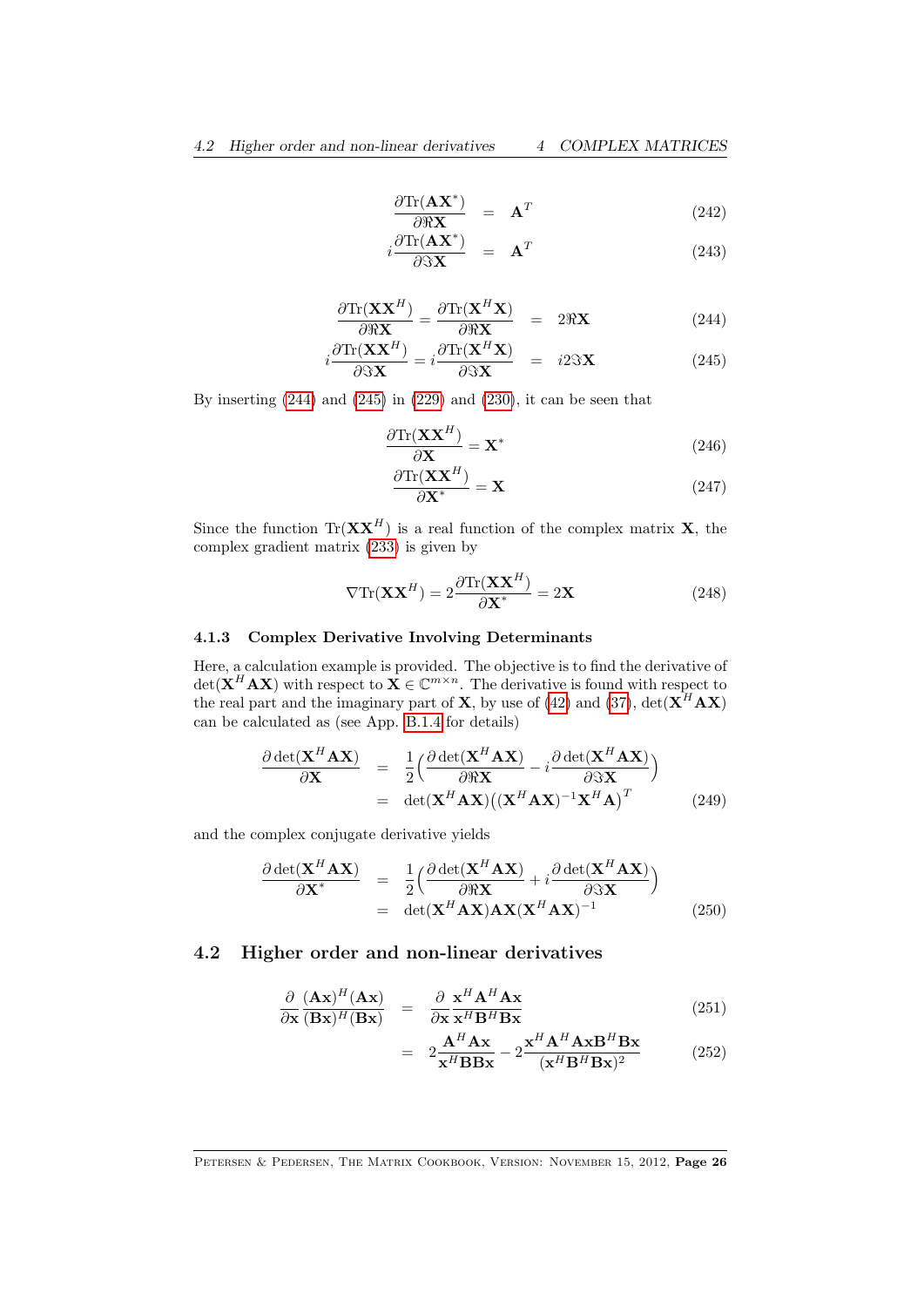# <span id="page-26-0"></span>4.3 Inverse of complex sum

Given real matrices **A**, **B** find the inverse of the complex sum  $A + iB$ . Form the auxiliary matrices

$$
\mathbf{E} = \mathbf{A} + t\mathbf{B} \tag{253}
$$

$$
\mathbf{F} = \mathbf{B} - t\mathbf{A},\tag{254}
$$

and find a value of t such that  $E^{-1}$  exists. Then

$$
(\mathbf{A} + i\mathbf{B})^{-1} = (1 - it)(\mathbf{E} + i\mathbf{F})^{-1}
$$
(255)  
\n
$$
= (1 - it)((\mathbf{E} + \mathbf{F}\mathbf{E}^{-1}\mathbf{F})^{-1} - i(\mathbf{E} + \mathbf{F}\mathbf{E}^{-1}\mathbf{F})^{-1}\mathbf{F}\mathbf{E}^{-1})(256)
$$
  
\n
$$
= (1 - it)(\mathbf{E} + \mathbf{F}\mathbf{E}^{-1}\mathbf{F})^{-1}(\mathbf{I} - i\mathbf{F}\mathbf{E}^{-1})
$$
(257)  
\n
$$
= (\mathbf{E} + \mathbf{F}\mathbf{E}^{-1}\mathbf{F})^{-1}((\mathbf{I} - t\mathbf{F}\mathbf{E}^{-1}) - i(t\mathbf{I} + \mathbf{F}\mathbf{E}^{-1}))
$$
(258)  
\n
$$
= (\mathbf{E} + \mathbf{F}\mathbf{E}^{-1}\mathbf{F})^{-1}(\mathbf{I} - t\mathbf{F}\mathbf{E}^{-1})
$$
(259)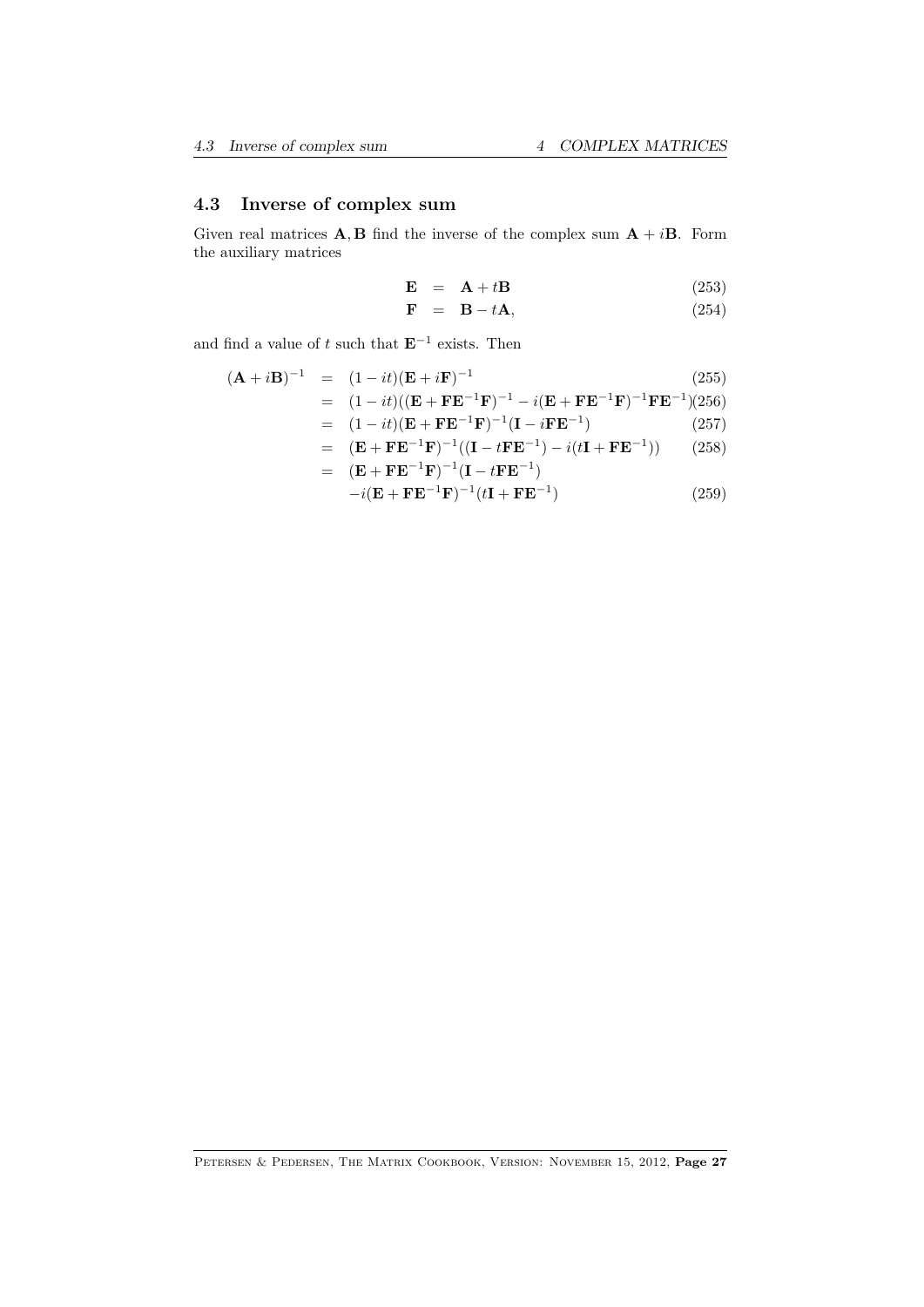# <span id="page-27-0"></span>5 Solutions and Decompositions

# <span id="page-27-1"></span>5.1 Solutions to linear equations

#### 5.1.1 Simple Linear Regression

Assume we have data  $(x_n, y_n)$  for  $n = 1, ..., N$  and are seeking the parameters  $a, b \in \mathbb{R}$  such that  $y_i \cong ax_i + b$ . With a least squares error function, the optimal values for  $a, b$  can be expressed using the notation

$$
\mathbf{x} = (x_1, ..., x_N)^T
$$
  $\mathbf{y} = (y_1, ..., y_N)^T$   $\mathbf{1} = (1, ..., 1)^T \in \mathbb{R}^{N \times 1}$ 

and

$$
R_{xx} = \mathbf{x}^T \mathbf{x} \quad R_{x1} = \mathbf{x}^T \mathbf{1} \quad R_{11} = \mathbf{1}^T \mathbf{1}
$$
  

$$
R_{yx} = \mathbf{y}^T \mathbf{x} \quad R_{y1} = \mathbf{y}^T \mathbf{1}
$$

as

$$
\left[\begin{array}{c} a \\ b \end{array}\right] = \left[\begin{array}{cc} R_{xx} & R_{x1} \\ R_{x1} & R_{11} \end{array}\right]^{-1} \left[\begin{array}{c} R_{x,y} \\ R_{y1} \end{array}\right] \tag{260}
$$

#### 5.1.2 Existence in Linear Systems

Assume **A** is  $n \times m$  and consider the linear system

$$
Ax = b \tag{261}
$$

Construct the augmented matrix  $\mathbf{B} = [\mathbf{A} \mathbf{b}]$  then

| Condition                                 | Solution            |
|-------------------------------------------|---------------------|
| $rank(\mathbf{A}) = rank(\mathbf{B}) = m$ | Unique solution $x$ |
| $rank(\mathbf{A}) = rank(\mathbf{B}) < m$ | Many solutions $x$  |
| $rank(\mathbf{A}) < rank(\mathbf{B})$     | No solutions $x$    |

#### 5.1.3 Standard Square

Assume  ${\bf A}$  is square and invertible, then

$$
\mathbf{A}\mathbf{x} = \mathbf{b} \qquad \Rightarrow \qquad \mathbf{x} = \mathbf{A}^{-1}\mathbf{b} \tag{262}
$$

#### 5.1.4 Degenerated Square

Assume **A** is  $n \times n$  but of rank  $r < n$ . In that case, the system  $Ax = b$  is solved by

$$
\mathbf{x} = \mathbf{A}^+ \mathbf{b}
$$

where  $A^+$  is the pseudo-inverse of the rank-deficient matrix, constructed as described in section [3.6.3.](#page-21-0)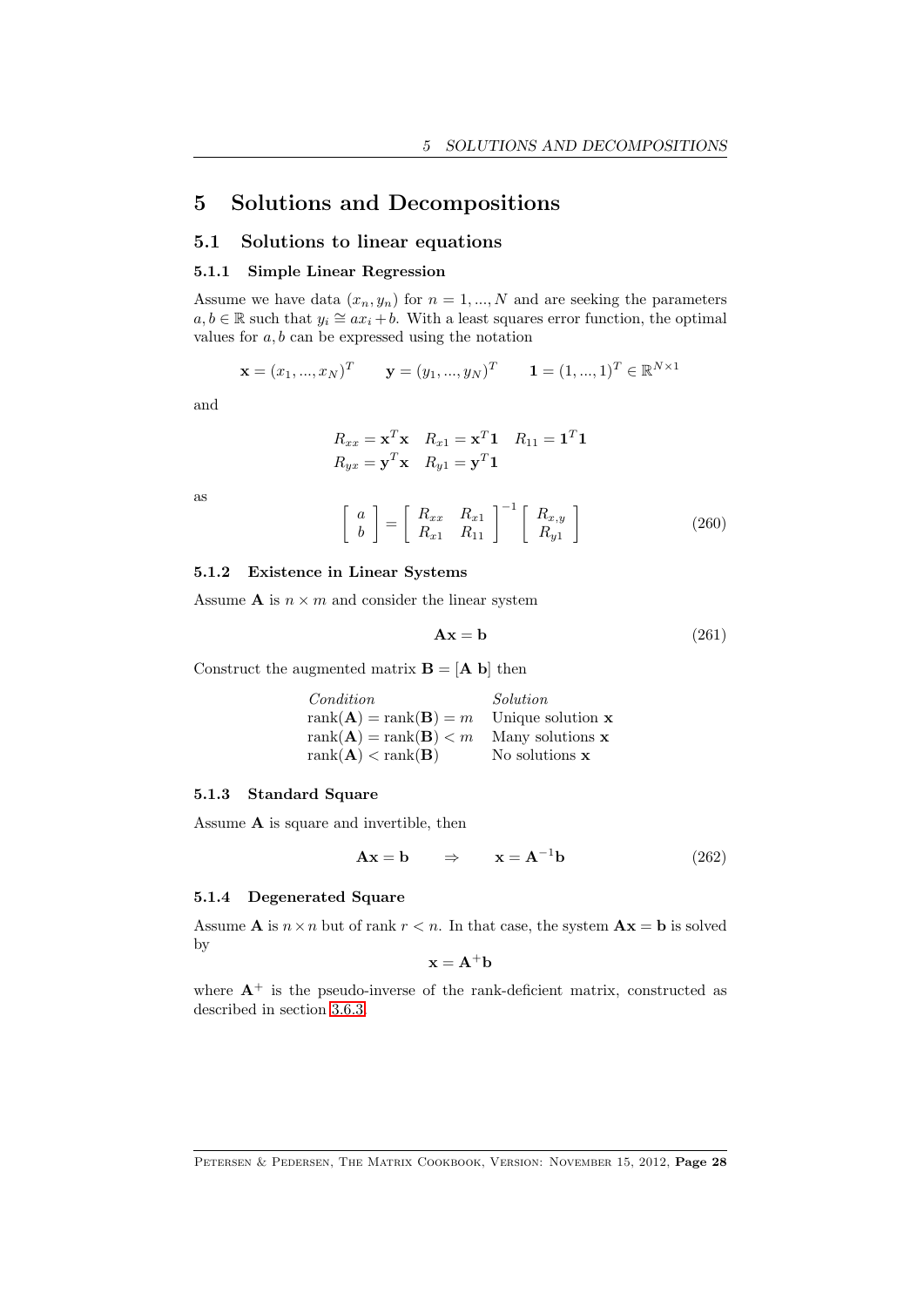#### 5.1.5 Cramer's rule

The equation

$$
Ax = b,\t(263)
$$

where **A** is square has exactly one solution  $x$  if the *i*th element in  $x$  can be found as  $\ddot{\phantom{0}}$ 

$$
x_i = \frac{\det \mathbf{B}}{\det \mathbf{A}},\tag{264}
$$

where  $\bf{B}$  equals  $\bf{A}$ , but the *i*th column in  $\bf{A}$  has been substituted by  $\bf{b}$ .

#### 5.1.6 Over-determined Rectangular

Assume **A** to be  $n \times m$ ,  $n > m$  (tall) and rank(**A**) = m, then

$$
\mathbf{A}\mathbf{x} = \mathbf{b} \qquad \Rightarrow \qquad \mathbf{x} = (\mathbf{A}^T \mathbf{A})^{-1} \mathbf{A}^T \mathbf{b} = \mathbf{A}^+ \mathbf{b} \tag{265}
$$

that is if there exists a solution  $x$  at all! If there is no solution the following can be useful:

$$
\mathbf{A}\mathbf{x} = \mathbf{b} \qquad \Rightarrow \qquad \mathbf{x}_{min} = \mathbf{A}^+ \mathbf{b} \tag{266}
$$

Now  $\mathbf{x}_{min}$  is the vector x which minimizes  $||\mathbf{A}\mathbf{x} - \mathbf{b}||^2$ , i.e. the vector which is "least wrong". The matrix  $A^+$  is the pseudo-inverse of A. See [\[3\]](#page-69-7).

#### 5.1.7 Under-determined Rectangular

Assume **A** is  $n \times m$  and  $n \lt m$  ("broad") and rank(**A**) = n.

$$
\mathbf{A}\mathbf{x} = \mathbf{b} \qquad \Rightarrow \qquad \mathbf{x}_{min} = \mathbf{A}^T (\mathbf{A}\mathbf{A}^T)^{-1} \mathbf{b} \tag{267}
$$

The equation have many solutions x. But  $\mathbf{x}_{min}$  is the solution which minimizes  $||Ax - b||^2$  and also the solution with the smallest norm  $||x||^2$ . The same holds for a matrix version: Assume **A** is  $n \times m$ , **X** is  $m \times n$  and **B** is  $n \times n$ , then

$$
\mathbf{AX} = \mathbf{B} \qquad \Rightarrow \qquad \mathbf{X}_{min} = \mathbf{A}^+ \mathbf{B} \tag{268}
$$

The equation have many solutions  $X$ . But  $X_{min}$  is the solution which minimizes  $||AX - B||^2$  and also the solution with the smallest norm  $||X||^2$ . See [\[3\]](#page-69-7).

Similar but different: Assume **A** is square  $n \times n$  and the matrices  $\mathbf{B}_0, \mathbf{B}_1$ are  $n \times N$ , where  $N > n$ , then if  $\mathbf{B}_0$  has maximal rank

$$
\mathbf{A}\mathbf{B}_0 = \mathbf{B}_1 \qquad \Rightarrow \qquad \mathbf{A}_{min} = \mathbf{B}_1 \mathbf{B}_0^T (\mathbf{B}_0 \mathbf{B}_0^T)^{-1} \tag{269}
$$

where  $A_{min}$  denotes the matrix which is optimal in a least square sense. An interpretation is that  $A$  is the linear approximation which maps the columns vectors of  $\mathbf{B}_0$  into the columns vectors of  $\mathbf{B}_1$ .

#### 5.1.8 Linear form and zeros

$$
\mathbf{A}\mathbf{x} = \mathbf{0}, \quad \forall \mathbf{x} \qquad \Rightarrow \qquad \mathbf{A} = \mathbf{0} \tag{270}
$$

#### 5.1.9 Square form and zeros

If A is symmetric, then

$$
\mathbf{x}^T \mathbf{A} \mathbf{x} = \mathbf{0}, \quad \forall \mathbf{x} \qquad \Rightarrow \qquad \mathbf{A} = \mathbf{0} \tag{271}
$$

PETERSEN & PEDERSEN, THE MATRIX COOKBOOK, VERSION: NOVEMBER 15, 2012, Page 29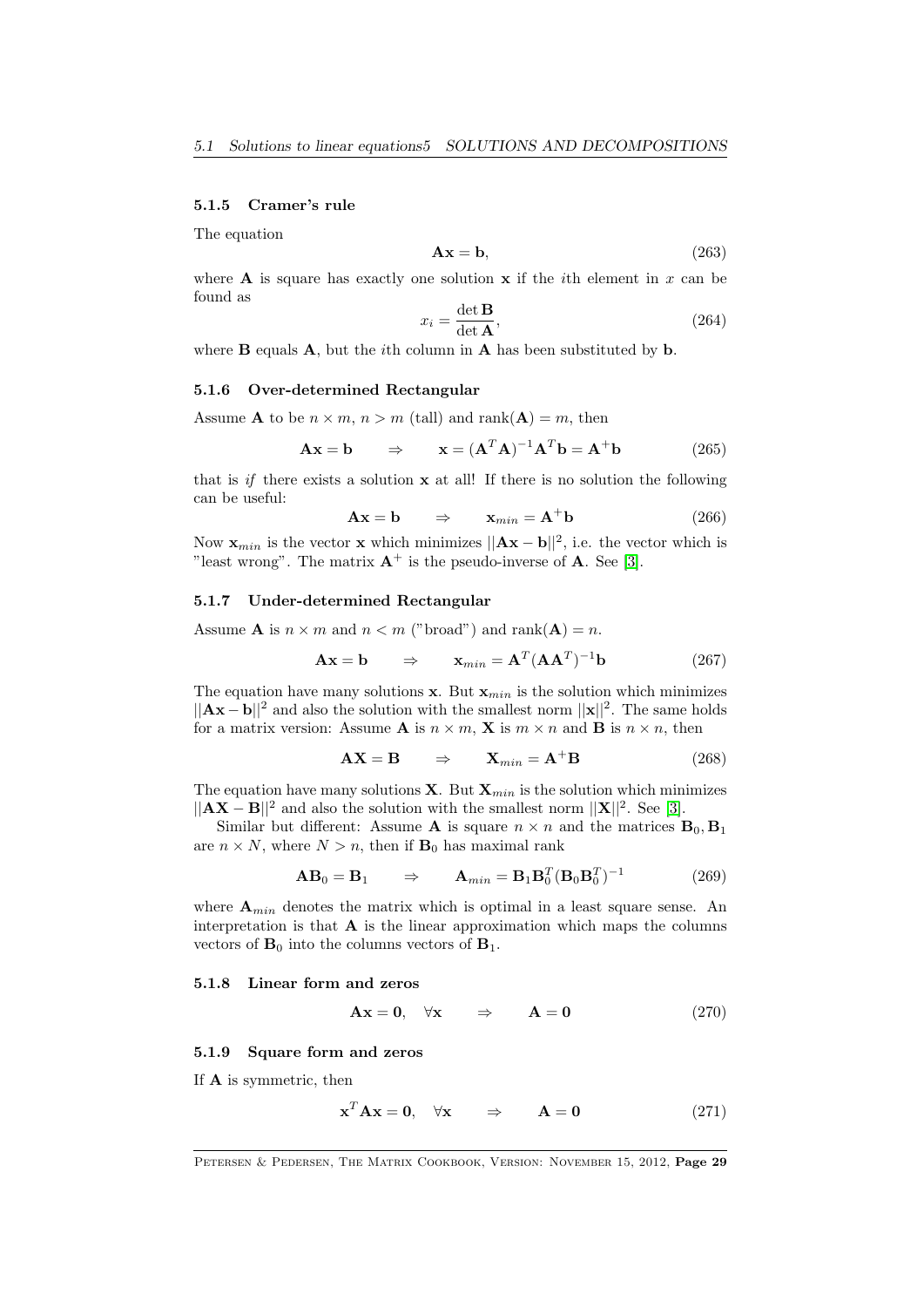#### 5.1.10 The Lyapunov Equation

$$
\mathbf{AX} + \mathbf{XB} = \mathbf{C} \tag{272}
$$

$$
\text{vec}(\mathbf{X}) = (\mathbf{I} \otimes \mathbf{A} + \mathbf{B}^T \otimes \mathbf{I})^{-1} \text{vec}(\mathbf{C}) \tag{273}
$$

Sec [10.2.1](#page-58-1) and [10.2.2](#page-59-0) for details on the Kronecker product and the vec operator.

#### 5.1.11 Encapsulating Sum

$$
\sum_{n} \mathbf{A}_{n} \mathbf{X} \mathbf{B}_{n} = \mathbf{C} \tag{274}
$$

$$
\text{vec}(\mathbf{X}) = \left(\sum_{n} \mathbf{B}_{n}^{T} \otimes \mathbf{A}_{n}\right)^{-1} \text{vec}(\mathbf{C}) \tag{275}
$$

See Sec [10.2.1](#page-58-1) and [10.2.2](#page-59-0) for details on the Kronecker product and the vec operator.

#### <span id="page-29-0"></span>5.2 Eigenvalues and Eigenvectors

#### 5.2.1 Definition

The eigenvectors  $v_i$  and eigenvalues  $\lambda_i$  are the ones satisfying

<span id="page-29-1"></span>
$$
\mathbf{A}\mathbf{v}_i = \lambda_i \mathbf{v}_i \tag{276}
$$

#### 5.2.2 Decompositions

For matrices A with as many distinct eigenvalues as dimensions, the following holds, where the columns of **V** are the eigenvectors and  $(D)_{ij} = \delta_{ij} \lambda_i$ ,

$$
AV = VD \tag{277}
$$

For defective matrices A, which is matrices which has fewer distinct eigenvalues than dimensions, the following decomposition called Jordan canonical form, holds

$$
AV = VJ \tag{278}
$$

where **J** is a block diagonal matrix with the blocks  $J_i = \lambda_i I + N$ . The matrices  $J_i$  have dimensionality as the number of identical eigenvalues equal to  $\lambda_i$ , and N is square matrix of same size with 1 on the super diagonal and zero elsewhere.

It also holds that for all matrices  $\bf{A}$  there exists matrices  $\bf{V}$  and  $\bf{R}$  such that

$$
AV = VR
$$
 (279)

where **R** is upper triangular with the eigenvalues  $\lambda_i$  on its diagonal.

#### 5.2.3 General Properties

Assume that  $\mathbf{A} \in \mathbb{R}^{n \times m}$  and  $\mathbf{B} \in \mathbb{R}^{m \times n}$ ,

$$
eig(AB) = eig(BA)
$$
 (280)

$$
rank(\mathbf{A}) = r \Rightarrow \text{At most } r \text{ non-zero } \lambda_i \tag{281}
$$

PETERSEN & PEDERSEN, THE MATRIX COOKBOOK, VERSION: NOVEMBER 15, 2012, Page 30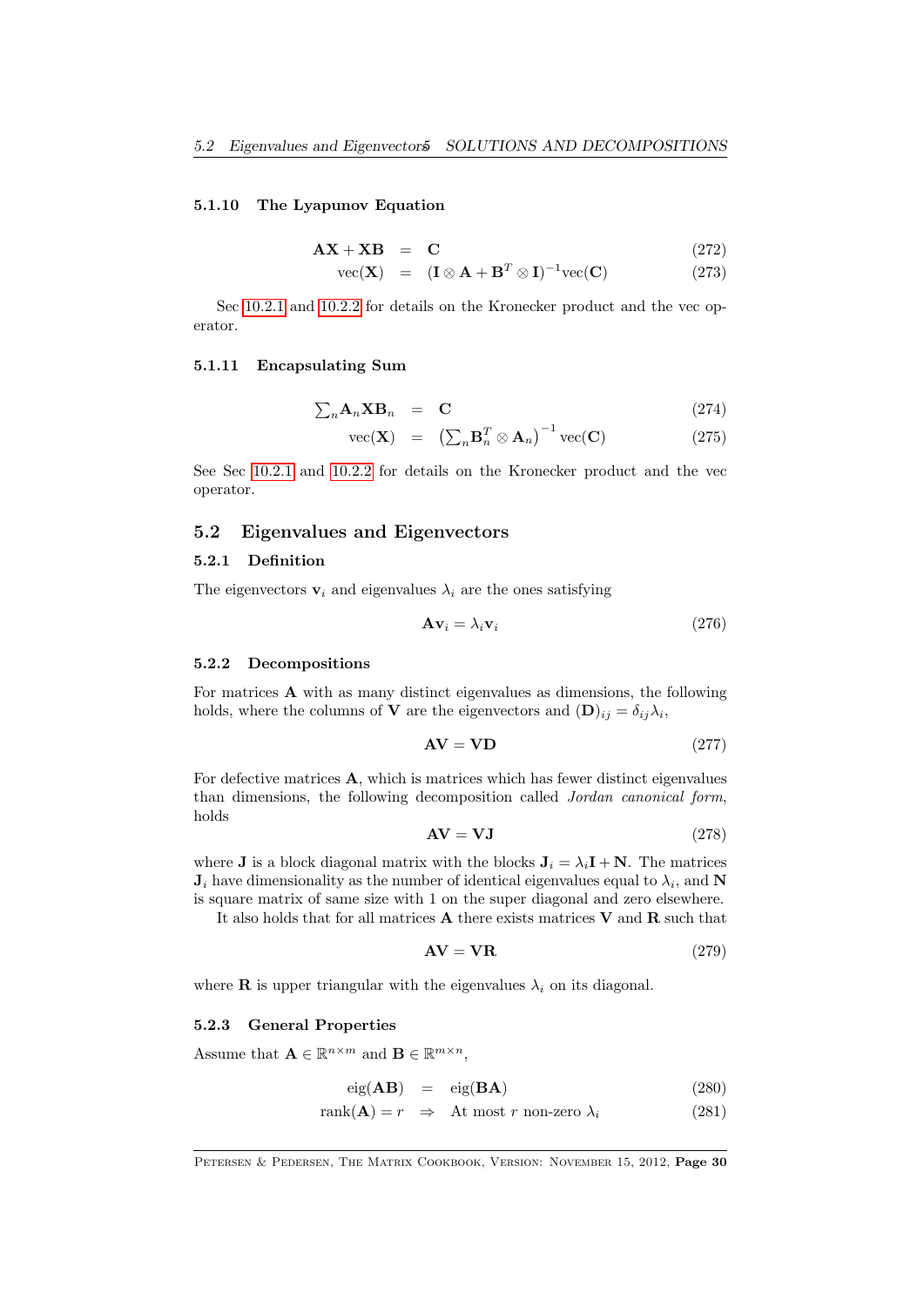#### 5.2.4 Symmetric

Assume A is symmetric, then

$$
VVT = I \t(i.e. V is orthogonal)
$$
 (282)

$$
\lambda_i \in \mathbb{R} \qquad \text{(i.e. } \lambda_i \text{ is real)} \tag{283}
$$

$$
\operatorname{Tr}(\mathbf{A}^p) = \sum_i \lambda_i^p \tag{284}
$$

$$
eig(\mathbf{I} + c\mathbf{A}) = 1 + c\lambda_i \tag{285}
$$

$$
eig(\mathbf{A} - c\mathbf{I}) = \lambda_i - c \tag{286}
$$

$$
eig(\mathbf{A}^{-1}) = \lambda_i^{-1} \tag{287}
$$

For a symmetric, positive matrix  $\mathbf{A}$ ,

$$
eig(\mathbf{A}^T \mathbf{A}) = eig(\mathbf{A}\mathbf{A}^T) = eig(\mathbf{A}) \circ eig(\mathbf{A})
$$
 (288)

#### 5.2.5 Characteristic polynomial

The characteristic polynomial for the matrix A is

$$
0 = \det(\mathbf{A} - \lambda \mathbf{I}) \tag{289}
$$

$$
= \lambda^{n} - g_{1}\lambda^{n-1} + g_{2}\lambda^{n-2} - \dots + (-1)^{n}g_{n}
$$
 (290)

Note that the coefficients  $g_j$  for  $j = 1, ..., n$  are the *n* invariants under rotation of **A**. Thus,  $g_j$  is the sum of the determinants of all the sub-matrices of **A** taken j rows and columns at a time. That is,  $g_1$  is the trace of **A**, and  $g_2$  is the sum of the determinants of the  $n(n-1)/2$  sub-matrices that can be formed from **A** by deleting all but two rows and columns, and so on – see  $[17]$ .

### <span id="page-30-0"></span>5.3 Singular Value Decomposition

Any  $n \times m$  matrix **A** can be written as

$$
\mathbf{A} = \mathbf{U} \mathbf{D} \mathbf{V}^T, \tag{291}
$$

where

$$
\mathbf{U} = \text{eigenvectors of } \mathbf{AA}^T \quad n \times n
$$
  
\n
$$
\mathbf{D} = \sqrt{\text{diag}(\text{eig}(\mathbf{AA}^T))} \quad n \times m
$$
  
\n
$$
\mathbf{V} = \text{eigenvectors of } \mathbf{A}^T \mathbf{A} \quad m \times m
$$
 (292)

#### 5.3.1 Symmetric Square decomposed into squares

Assume **A** to be  $n \times n$  and symmetric. Then

$$
\left[\begin{array}{c} \mathbf{A} \end{array}\right] = \left[\begin{array}{c} \mathbf{V} \end{array}\right] \left[\begin{array}{c} \mathbf{D} \end{array}\right] \left[\begin{array}{c} \mathbf{V}^T \end{array}\right],\tag{293}
$$

where  **is diagonal with the eigenvalues of**  $**A**$ **, and**  $**V**$  **is orthogonal and the** eigenvectors of A.

#### 5.3.2 Square decomposed into squares

Assume  $\mathbf{A} \in \mathbb{R}^{n \times n}$ . Then

$$
\left[\begin{array}{c} \mathbf{A} \end{array}\right] = \left[\begin{array}{c} \mathbf{V} \end{array}\right] \left[\begin{array}{c} \mathbf{D} \end{array}\right] \left[\begin{array}{c} \mathbf{U}^T \end{array}\right],\tag{294}
$$

where **D** is diagonal with the square root of the eigenvalues of  $AA<sup>T</sup>$ , **V** is the eigenvectors of  $AA<sup>T</sup>$  and  $U<sup>T</sup>$  is the eigenvectors of  $A<sup>T</sup>A$ .

PETERSEN & PEDERSEN, THE MATRIX COOKBOOK, VERSION: NOVEMBER 15, 2012, Page 31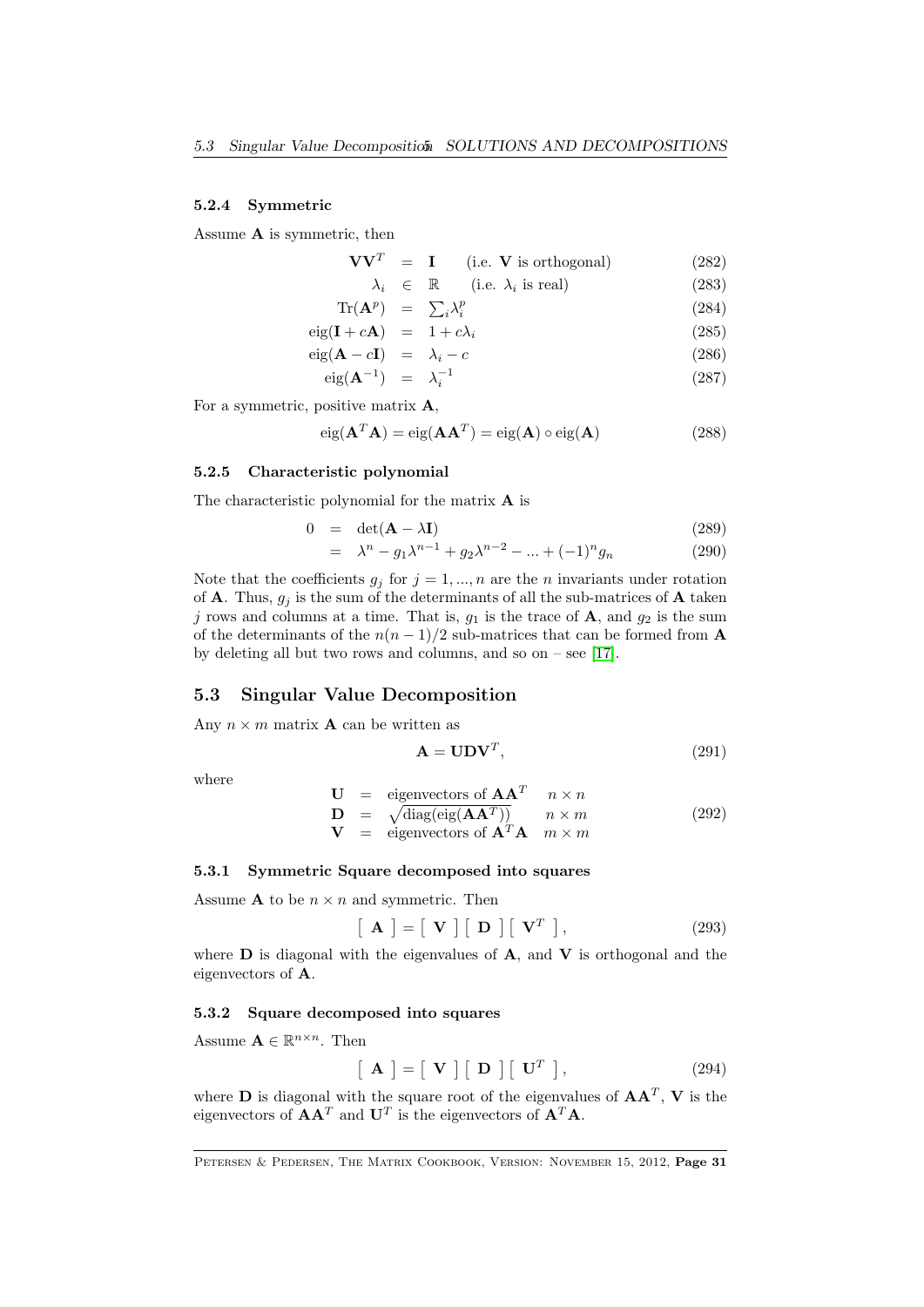#### 5.3.3 Square decomposed into rectangular

Assume  $V_*D_*U_*^T = 0$  then we can expand the SVD of **A** into

$$
\left[\begin{array}{c} \mathbf{A} \end{array}\right] = \left[\begin{array}{c} \mathbf{V} & \mathbf{V}_{*} \end{array}\right] \left[\begin{array}{c} \mathbf{D} & \mathbf{0} \\ \hline \mathbf{0} & \mathbf{D}_{*} \end{array}\right] \left[\begin{array}{c} \mathbf{U}^{T} \\ \hline \mathbf{U}_{*}^{T} \end{array}\right],\tag{295}
$$

where the SVD of **A** is  $\mathbf{A} = \mathbf{V} \mathbf{D} \mathbf{U}^T$ .

#### 5.3.4 Rectangular decomposition I

Assume **A** is  $n \times m$ , **V** is  $n \times n$ , **D** is  $n \times n$ , **U**<sup>T</sup> is  $n \times m$ 

$$
\begin{bmatrix} \mathbf{A} \end{bmatrix} = \begin{bmatrix} \mathbf{V} \end{bmatrix} \begin{bmatrix} \mathbf{D} \end{bmatrix} \begin{bmatrix} \mathbf{U}^T \end{bmatrix}, \qquad (296)
$$

where **D** is diagonal with the square root of the eigenvalues of  $AA<sup>T</sup>$ , **V** is the eigenvectors of  $AA<sup>T</sup>$  and  $U<sup>T</sup>$  is the eigenvectors of  $A<sup>T</sup>A$ .

#### 5.3.5 Rectangular decomposition II

Assume **A** is  $n \times m$ , **V** is  $n \times m$ , **D** is  $m \times m$ , **U**<sup>T</sup> is  $m \times m$ 

$$
\begin{bmatrix} \mathbf{A} \end{bmatrix} = \begin{bmatrix} \mathbf{V} \end{bmatrix} \begin{bmatrix} \mathbf{D} \end{bmatrix} \begin{bmatrix} \mathbf{U}^T \end{bmatrix}
$$
 (297)

#### 5.3.6 Rectangular decomposition III

Assume **A** is  $n \times m$ , **V** is  $n \times n$ , **D** is  $n \times m$ , **U**<sup>T</sup> is  $m \times m$ 

$$
\begin{bmatrix} \mathbf{A} \end{bmatrix} = \begin{bmatrix} \mathbf{V} \end{bmatrix} \begin{bmatrix} \mathbf{D} \end{bmatrix} \begin{bmatrix} \mathbf{U}^T \end{bmatrix}, \qquad (298)
$$

where **D** is diagonal with the square root of the eigenvalues of  $AA<sup>T</sup>$ , **V** is the eigenvectors of  $AA<sup>T</sup>$  and  $U<sup>T</sup>$  is the eigenvectors of  $A<sup>T</sup>A$ .

# <span id="page-31-0"></span>5.4 Triangular Decomposition

#### <span id="page-31-1"></span>5.5 LU decomposition

Assume  $A$  is a square matrix with non-zero leading principal minors, then

$$
A = LU \t\t(299)
$$

where  $L$  is a unique unit lower triangular matrix and  $U$  is a unique upper triangular matrix.

#### 5.5.1 Cholesky-decomposition

Assume  $A$  is a symmetric positive definite square matrix, then

$$
\mathbf{A} = \mathbf{U}^T \mathbf{U} = \mathbf{L}\mathbf{L}^T,\tag{300}
$$

where  $U$  is a unique upper triangular matrix and  $L$  is a lower triangular matrix.

PETERSEN & PEDERSEN, THE MATRIX COOKBOOK, VERSION: NOVEMBER 15, 2012, Page 32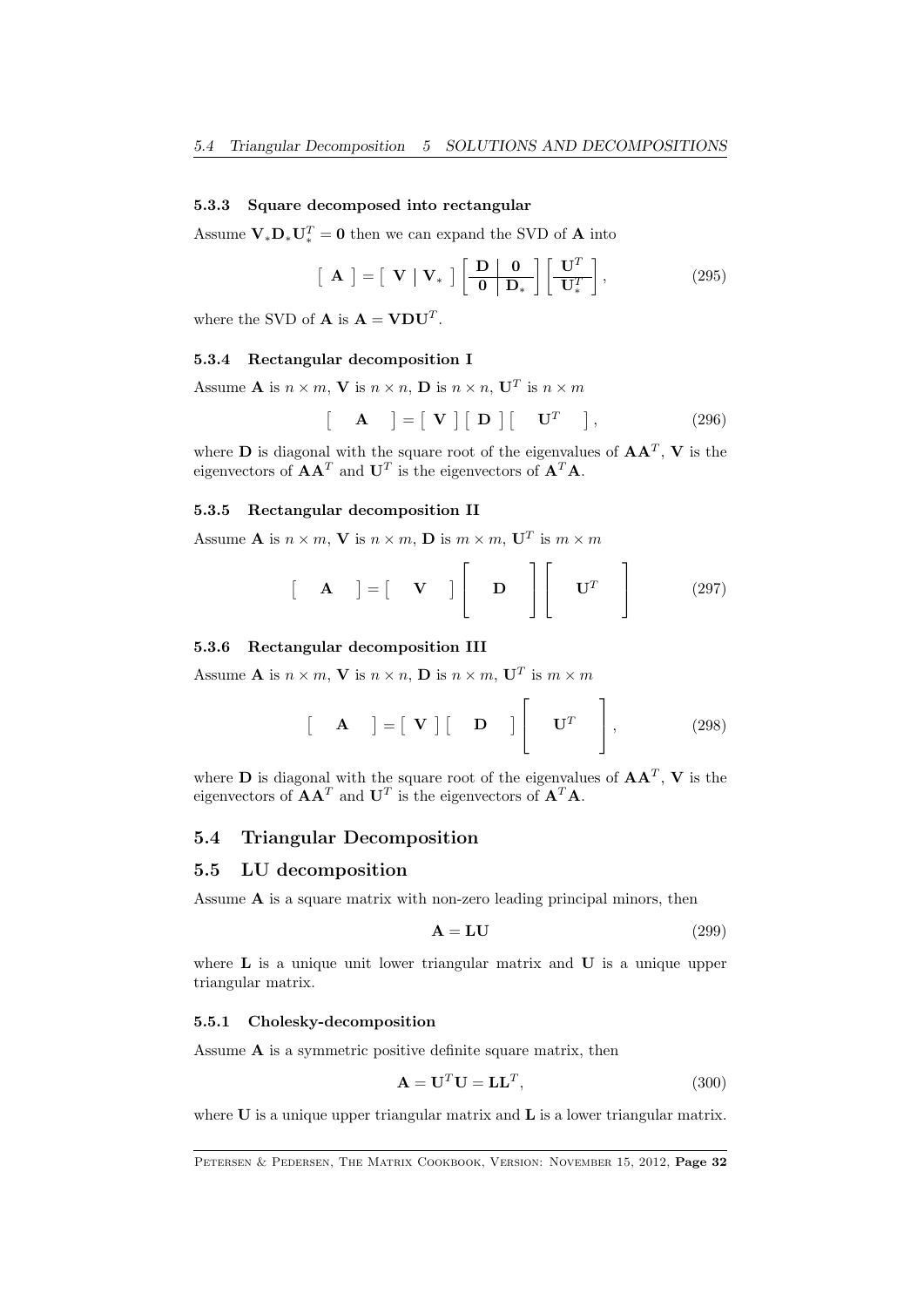#### <span id="page-32-0"></span>5.6 LDM decomposition

Assume  $A$  is a square matrix with non-zero leading principal minors<sup>[1](#page-32-2)</sup>, then

$$
\mathbf{A} = \mathbf{L} \mathbf{D} \mathbf{M}^T \tag{301}
$$

where  $L, M$  are unique unit lower triangular matrices and  $D$  is a unique diagonal matrix.

# <span id="page-32-1"></span>5.7 LDL decompositions

The LDL decomposition are special cases of the LDM decomposition. Assume A is a non-singular symmetric definite square matrix, then

$$
\mathbf{A} = \mathbf{LDL}^T = \mathbf{L}^T \mathbf{DL} \tag{302}
$$

where  $L$  is a unit lower triangular matrix and  $D$  is a diagonal matrix. If  $A$  is also positive definite, then D has strictly positive diagonal entries.

<span id="page-32-2"></span><sup>1</sup> If the matrix that corresponds to a principal minor is a quadratic upper-left part of the larger matrix (i.e., it consists of matrix elements in rows and columns from 1 to k), then the principal minor is called a leading principal minor. For an n times n square matrix, there are n leading principal minors. [\[31\]](#page-70-11)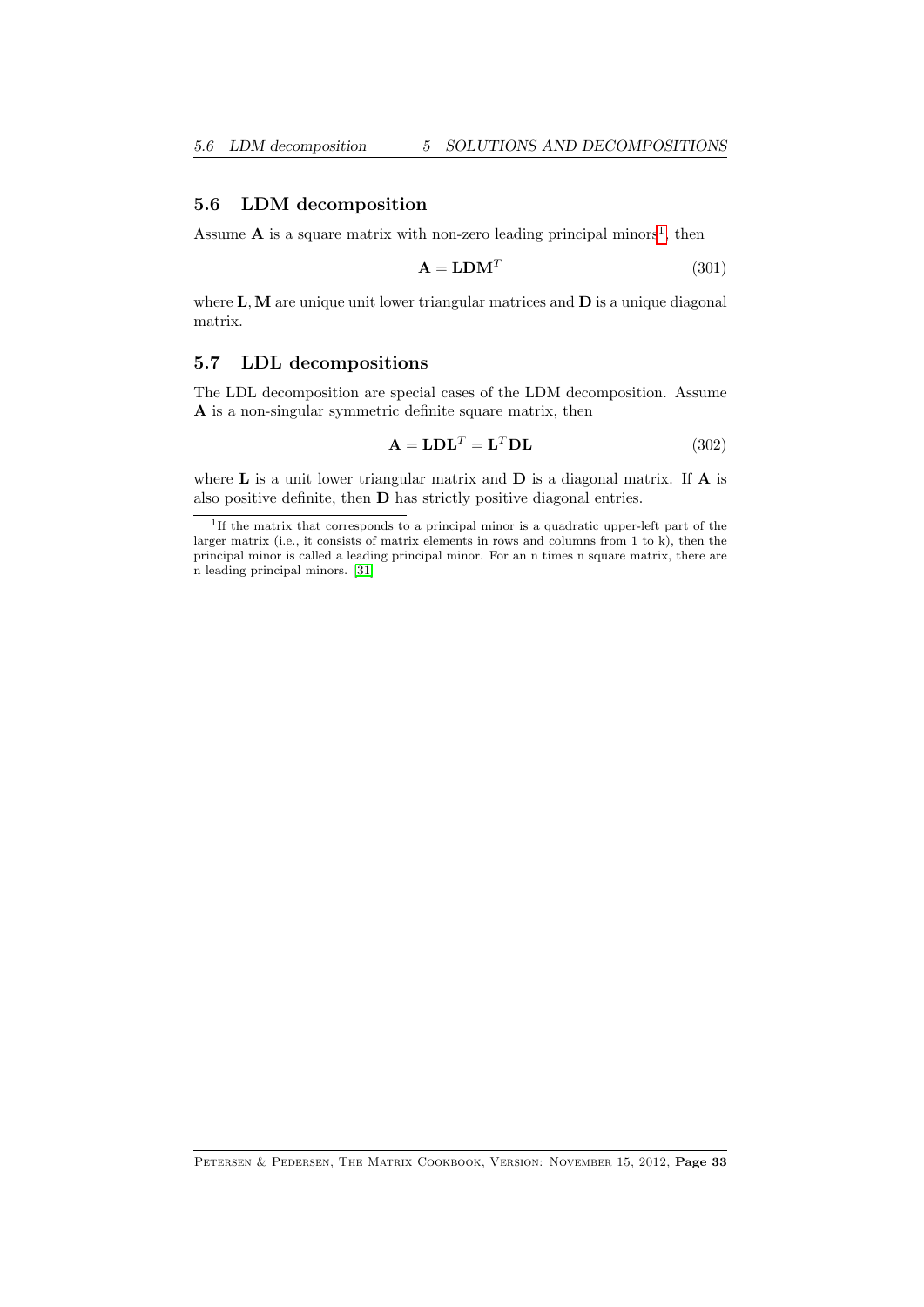# <span id="page-33-0"></span>6 Statistics and Probability

# <span id="page-33-1"></span>6.1 Definition of Moments

Assume  $\mathbf{x} \in \mathbb{R}^{n \times 1}$  is a random variable

#### 6.1.1 Mean

The vector of means, m, is defined by

$$
(\mathbf{m})_i = \langle x_i \rangle \tag{303}
$$

#### 6.1.2 Covariance

The matrix of covariance M is defined by

$$
(\mathbf{M})_{ij} = \langle (x_i - \langle x_i \rangle)(x_j - \langle x_j \rangle) \rangle \tag{304}
$$

or alternatively as

$$
\mathbf{M} = \langle (\mathbf{x} - \mathbf{m})(\mathbf{x} - \mathbf{m})^T \rangle \tag{305}
$$

#### 6.1.3 Third moments

The matrix of third centralized moments – in some contexts referred to as coskewness – is defined using the notation

$$
m_{ijk}^{(3)} = \langle (x_i - \langle x_i \rangle)(x_j - \langle x_j \rangle)(x_k - \langle x_k \rangle) \rangle
$$
 (306)

as

$$
\mathbf{M}_{3} = \left[ m_{::1}^{(3)} m_{::2}^{(3)} ... m_{::n}^{(3)} \right] \tag{307}
$$

where ':' denotes all elements within the given index.  $M_3$  can alternatively be expressed as

$$
\mathbf{M}_3 = \langle (\mathbf{x} - \mathbf{m})(\mathbf{x} - \mathbf{m})^T \otimes (\mathbf{x} - \mathbf{m})^T \rangle \tag{308}
$$

#### 6.1.4 Fourth moments

The matrix of fourth centralized moments – in some contexts referred to as cokurtosis – is defined using the notation

$$
m_{ijkl}^{(4)} = \langle (x_i - \langle x_i \rangle)(x_j - \langle x_j \rangle)(x_k - \langle x_k \rangle)(x_l - \langle x_l \rangle) \rangle \tag{309}
$$

as

$$
\mathbf{M}_{4} = \left[ m_{::11}^{(4)} m_{::21}^{(4)} ... m_{::n1}^{(4)} | m_{::12}^{(4)} m_{::22}^{(4)} ... m_{::n2}^{(4)} |... | m_{::1n}^{(4)} m_{::2n}^{(4)} ... m_{::nn}^{(4)} \right] \tag{310}
$$

or alternatively as

$$
\mathbf{M}_4 = \langle (\mathbf{x} - \mathbf{m})(\mathbf{x} - \mathbf{m})^T \otimes (\mathbf{x} - \mathbf{m})^T \otimes (\mathbf{x} - \mathbf{m})^T \rangle \tag{311}
$$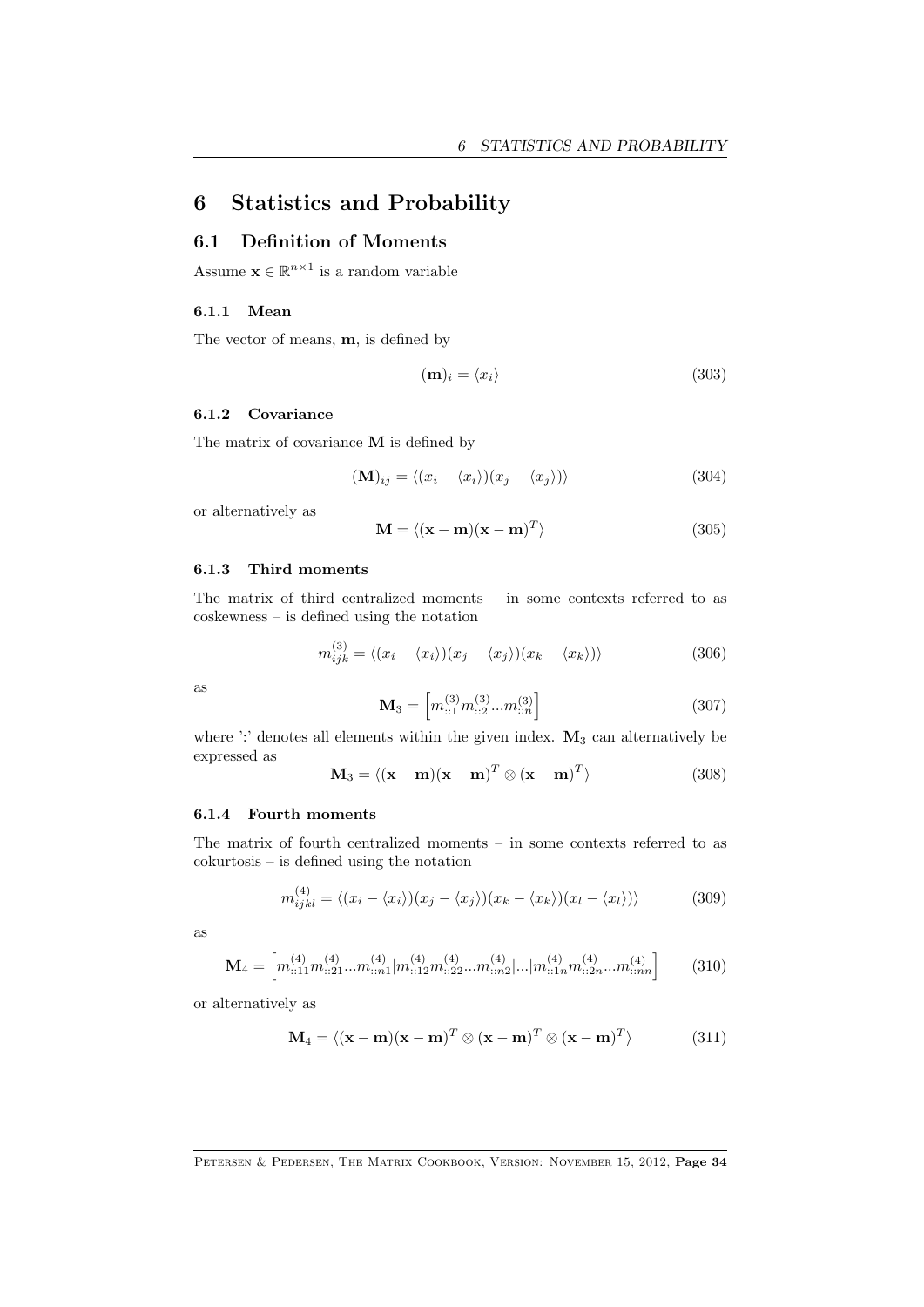# <span id="page-34-0"></span>6.2 Expectation of Linear Combinations

#### 6.2.1 Linear Forms

Assume  $X$  and  $x$  to be a matrix and a vector of random variables. Then (see See [\[26\]](#page-70-8))

$$
E[A X B + C] = AE[X] B + C
$$
\n(312)

$$
Var[\mathbf{A}\mathbf{x}] = \mathbf{A}Var[\mathbf{x}]\mathbf{A}^T
$$
 (313)

$$
Cov[\mathbf{A}\mathbf{x}, \mathbf{B}\mathbf{y}] = \mathbf{A}Cov[\mathbf{x}, \mathbf{y}]\mathbf{B}^T
$$
 (314)

Assume  $x$  to be a stochastic vector with mean  $m$ , then (see [\[7\]](#page-69-1))

$$
E[\mathbf{A}\mathbf{x} + \mathbf{b}] = \mathbf{A}\mathbf{m} + \mathbf{b} \tag{315}
$$

$$
E[\mathbf{A}\mathbf{x}] = \mathbf{A}\mathbf{m} \tag{316}
$$

$$
E[\mathbf{x} + \mathbf{b}] = \mathbf{m} + \mathbf{b} \tag{317}
$$

# 6.2.2 Quadratic Forms

Assume **A** is symmetric,  $\mathbf{c} = E[\mathbf{x}]$  and  $\Sigma = Var[\mathbf{x}]$ . Assume also that all coordinates  $x_i$  are independent, have the same central moments  $\mu_1, \mu_2, \mu_3, \mu_4$ and denote  $\mathbf{a} = \text{diag}(\mathbf{A})$ . Then (See [\[26\]](#page-70-8))

$$
E[\mathbf{x}^T \mathbf{A} \mathbf{x}] = \text{Tr}(\mathbf{A} \mathbf{\Sigma}) + \mathbf{c}^T \mathbf{A} \mathbf{c}
$$
 (318)

$$
Var[\mathbf{x}^T \mathbf{A} \mathbf{x}] = 2\mu_2^2 \text{Tr}(\mathbf{A}^2) + 4\mu_2 \mathbf{c}^T \mathbf{A}^2 \mathbf{c} + 4\mu_3 \mathbf{c}^T \mathbf{A} \mathbf{a} + (\mu_4 - 3\mu_2^2) \mathbf{a}^T \mathbf{a}
$$
 (319)

Also, assume  $x$  to be a stochastic vector with mean  $m$ , and covariance  $M$ . Then (see [\[7\]](#page-69-1))

$$
E[(\mathbf{A}\mathbf{x} + \mathbf{a})(\mathbf{B}\mathbf{x} + \mathbf{b})^T] = \mathbf{A}\mathbf{M}\mathbf{B}^T + (\mathbf{A}\mathbf{m} + \mathbf{a})(\mathbf{B}\mathbf{m} + \mathbf{b})^T
$$
 (320)

$$
T] = \mathbf{M} + \mathbf{m}\mathbf{m}^T \tag{321}
$$

$$
E[\mathbf{x}\mathbf{x}^T] = \mathbf{M} + \mathbf{m}\mathbf{m}^T
$$
(321)  
\n
$$
E[\mathbf{x}\mathbf{a}^T\mathbf{x}] = (\mathbf{M} + \mathbf{m}\mathbf{m}^T)\mathbf{a}
$$
(322)  
\n
$$
E[\mathbf{x}\mathbf{a}^T\mathbf{x}] = T(\mathbf{M} + \mathbf{m}\mathbf{m}^T)\mathbf{a}
$$
(323)

$$
E[\mathbf{x}^T \mathbf{a} \mathbf{x}^T] = \mathbf{a}^T (\mathbf{M} + \mathbf{m} \mathbf{m}^T) \tag{323}
$$

$$
E[(\mathbf{A}\mathbf{x})(\mathbf{A}\mathbf{x})^T] = \mathbf{A}(\mathbf{M} + \mathbf{m}\mathbf{m}^T)\mathbf{A}^T
$$
 (324)

$$
E[(\mathbf{x} + \mathbf{a})(\mathbf{x} + \mathbf{a})^T] = \mathbf{M} + (\mathbf{m} + \mathbf{a})(\mathbf{m} + \mathbf{a})^T
$$
 (325)

$$
E[(\mathbf{A}\mathbf{x} + \mathbf{a})^T (\mathbf{B}\mathbf{x} + \mathbf{b})] = \text{Tr}(\mathbf{A}\mathbf{M}\mathbf{B}^T) + (\mathbf{A}\mathbf{m} + \mathbf{a})^T (\mathbf{B}\mathbf{m} + \mathbf{b})
$$
(326)

$$
E[\mathbf{x}^T \mathbf{x}] = \text{Tr}(\mathbf{M}) + \mathbf{m}^T \mathbf{m}
$$
 (327)

$$
E[\mathbf{x}^T \mathbf{A} \mathbf{x}] = \text{Tr}(\mathbf{A} \mathbf{M}) + \mathbf{m}^T \mathbf{A} \mathbf{m}
$$
 (328)

$$
E[(\mathbf{A}\mathbf{x})^T(\mathbf{A}\mathbf{x})] = \text{Tr}(\mathbf{A}\mathbf{M}\mathbf{A}^T) + (\mathbf{A}\mathbf{m})^T(\mathbf{A}\mathbf{m})
$$
 (329)

$$
E[(\mathbf{x} + \mathbf{a})^T (\mathbf{x} + \mathbf{a})] = \text{Tr}(\mathbf{M}) + (\mathbf{m} + \mathbf{a})^T (\mathbf{m} + \mathbf{a})
$$
(330)

See [\[7\]](#page-69-1).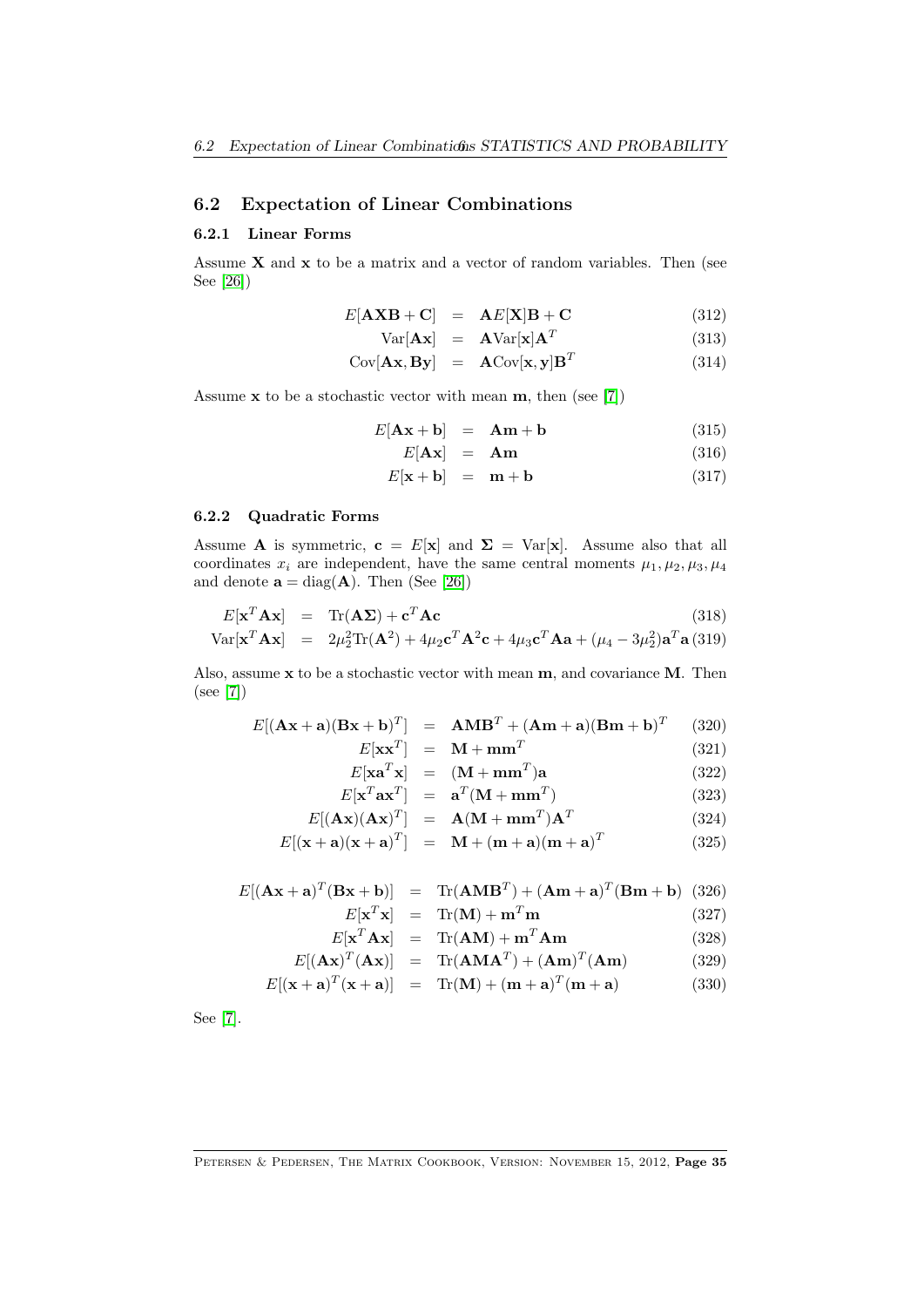#### 6.2.3 Cubic Forms

Assume x to be a stochastic vector with independent coordinates, mean m, covariance **M** and central moments  $\mathbf{v}_3 = E[(\mathbf{x} - \mathbf{m})^3]$ . Then (see [\[7\]](#page-69-1))

$$
E[(\mathbf{A}\mathbf{x} + \mathbf{a})(\mathbf{B}\mathbf{x} + \mathbf{b})^T(\mathbf{C}\mathbf{x} + \mathbf{c})] = \mathbf{A}\text{diag}(\mathbf{B}^T\mathbf{C})\mathbf{v}_3
$$
  
+Tr(\mathbf{B}\mathbf{M}\mathbf{C}^T)(\mathbf{A}\mathbf{m} + \mathbf{a})  
+ \mathbf{A}\mathbf{M}\mathbf{C}^T(\mathbf{B}\mathbf{m} + \mathbf{b})  
+ (\mathbf{A}\mathbf{M}\mathbf{B}^T + (\mathbf{A}\mathbf{m} + \mathbf{a})(\mathbf{B}\mathbf{m} + \mathbf{b})^T)(\mathbf{C}\mathbf{m} + \mathbf{c})  

$$
E[\mathbf{x}\mathbf{x}^T\mathbf{x}] = \mathbf{v}_3 + 2\mathbf{M}\mathbf{m} + (\text{Tr}(\mathbf{M}) + \mathbf{m}^T\mathbf{m})\mathbf{m}
$$
  

$$
E[(\mathbf{A}\mathbf{x} + \mathbf{a})(\mathbf{A}\mathbf{x} + \mathbf{a})^T(\mathbf{A}\mathbf{x} + \mathbf{a})] = \mathbf{A}\text{diag}(\mathbf{A}^T\mathbf{A})\mathbf{v}_3
$$
  
+ [2\mathbf{A}\mathbf{M}\mathbf{A}^T + (\mathbf{A}\mathbf{x} + \mathbf{a})(\mathbf{A}\mathbf{x} + \mathbf{a})^T](\mathbf{A}\mathbf{m} + \mathbf{a})  
+ \text{Tr}(\mathbf{A}\mathbf{M}\mathbf{A}^T)(\mathbf{A}\mathbf{m} + \mathbf{a})  
+ (\mathbf{A}\mathbf{M}\mathbf{C}^T + (\mathbf{A}\mathbf{m} + \mathbf{a})(\mathbf{C}\mathbf{m} + \mathbf{c})(\mathbf{D}\mathbf{m} + \mathbf{d})^T)  
+ (\mathbf{A}\mathbf{M}\mathbf{C}^T + (\mathbf{A}\mathbf{m} + \mathbf{a})(\mathbf{C}\mathbf{m} + \mathbf{c})^T)\mathbf{b}(\mathbf{D}\mathbf{m} + \mathbf{d})^T)  
+ \mathbf{b}^T(\mathbf{C}\mathbf{m} + \mathbf{c})(\mathbf{A}\mathbf{M

# <span id="page-35-0"></span>6.3 Weighted Scalar Variable

Assume  $\mathbf{x} \in \mathbb{R}^{n \times 1}$  is a random variable,  $\mathbf{w} \in \mathbb{R}^{n \times 1}$  is a vector of constants and y is the linear combination  $y = \mathbf{w}^T \mathbf{x}$ . Assume further that  $\mathbf{m}, \mathbf{M}_2, \mathbf{M}_3, \mathbf{M}_4$ denotes the mean, covariance, and central third and fourth moment matrix of the variable x. Then it holds that

$$
\langle y \rangle = \mathbf{w}^T \mathbf{m} \tag{331}
$$

$$
\langle (y - \langle y \rangle)^2 \rangle = \mathbf{w}^T \mathbf{M}_2 \mathbf{w} \tag{332}
$$

$$
\langle (y - \langle y \rangle)^3 \rangle = \mathbf{w}^T \mathbf{M}_3 \mathbf{w} \otimes \mathbf{w}
$$
\n(333)\n  
\n
$$
\langle (y - \langle y \rangle)^4 \rangle = \mathbf{w}^T \mathbf{M}_3 \mathbf{w} \otimes \mathbf{w} \otimes \mathbf{w}
$$
\n(333)

$$
\langle (y - \langle y \rangle)^4 \rangle = \mathbf{w}^T \mathbf{M}_4 \mathbf{w} \otimes \mathbf{w} \otimes \mathbf{w}
$$
 (334)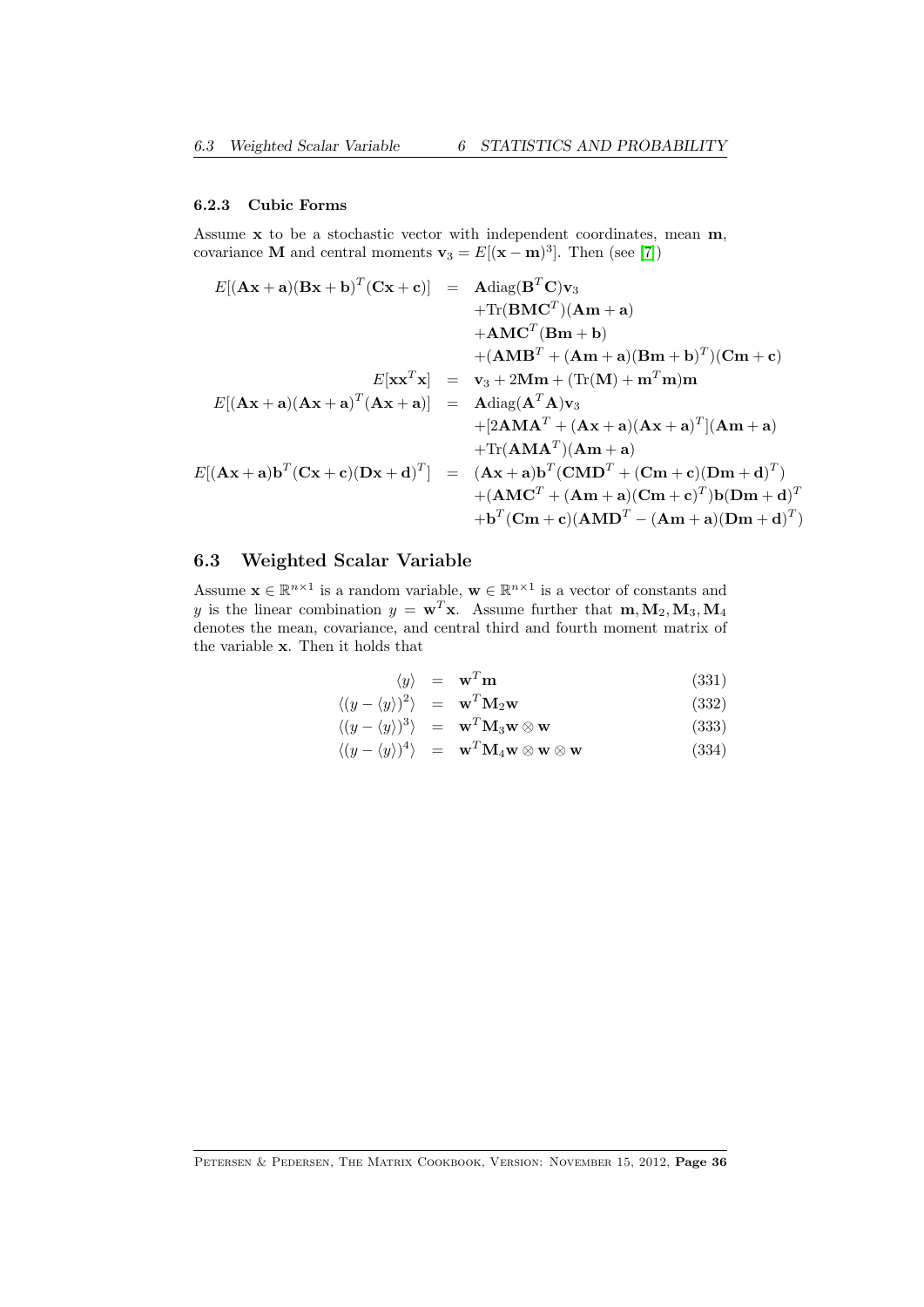# <span id="page-36-1"></span>7 Multivariate Distributions

### <span id="page-36-0"></span>7.1 Cauchy

The density function for a Cauchy distributed vector  $\mathbf{t} \in \mathbb{R}^{P \times 1}$ , is given by

$$
p(\mathbf{t}|\boldsymbol{\mu}, \boldsymbol{\Sigma}) = \pi^{-P/2} \frac{\Gamma(\frac{1+P}{2})}{\Gamma(1/2)} \frac{\det(\boldsymbol{\Sigma})^{-1/2}}{\left[1 + (\mathbf{t} - \boldsymbol{\mu})^{\mathsf{T}} \boldsymbol{\Sigma}^{-1} (\mathbf{t} - \boldsymbol{\mu})\right]^{(1+P)/2}} \tag{335}
$$

where  $\mu$  is the location,  $\Sigma$  is positive definite, and  $\Gamma$  denotes the gamma function. The Cauchy distribution is a special case of the Student-t distribution.

#### 7.2 Dirichlet

The Dirichlet distribution is a kind of "inverse" distribution compared to the multinomial distribution on the bounded continuous variate  $\mathbf{x} = [x_1, \ldots, x_P]$ [\[16,](#page-69-0) p. 44]

$$
p(\mathbf{x}|\alpha) = \frac{\Gamma\left(\sum_{p}^{P} \alpha_{p}\right)}{\prod_{p}^{P} \Gamma(\alpha_{p})} \prod_{p}^{P} x_{p}^{\alpha_{p}-1}
$$

### 7.3 Normal

The normal distribution is also known as a Gaussian distribution. See sec. [8.](#page-39-0)

### 7.4 Normal-Inverse Gamma

### 7.5 Gaussian

See sec. [8.](#page-39-0)

### 7.6 Multinomial

If the vector **n** contains counts, i.e.  $(n)_i \in 0, 1, 2, \dots$ , then the discrete multinomial disitrbution for n is given by

$$
P(\mathbf{n}|\mathbf{a},n) = \frac{n!}{n_1! \dots n_d!} \prod_{i=1}^{d} a_i^{n_i}, \qquad \sum_{i=1}^{d} n_i = n \tag{336}
$$

where  $a_i$  are probabilities, i.e.  $0 \le a_i \le 1$  and  $\sum_i a_i = 1$ .

### 7.7 Student's t

The density of a Student-t distributed vector  $\mathbf{t} \in \mathbb{R}^{P \times 1}$ , is given by

$$
p(\mathbf{t}|\boldsymbol{\mu}, \boldsymbol{\Sigma}, \nu) = (\pi \nu)^{-P/2} \frac{\Gamma(\frac{\nu+P}{2})}{\Gamma(\nu/2)} \frac{\det(\boldsymbol{\Sigma})^{-1/2}}{\left[1 + \nu^{-1}(\mathbf{t} - \boldsymbol{\mu})^{\mathsf{T}} \boldsymbol{\Sigma}^{-1}(\mathbf{t} - \boldsymbol{\mu})\right]^{(\nu+P)/2}} \quad (337)
$$

where  $\mu$  is the location, the scale matrix  $\Sigma$  is symmetric, positive definite,  $\nu$ is the degrees of freedom, and Γ denotes the gamma function. For  $\nu = 1$ , the Student-t distribution becomes the Cauchy distribution (see sec [7.1\)](#page-36-0).

PETERSEN & PEDERSEN, THE MATRIX COOKBOOK, VERSION: NOVEMBER 15, 2012, Page 37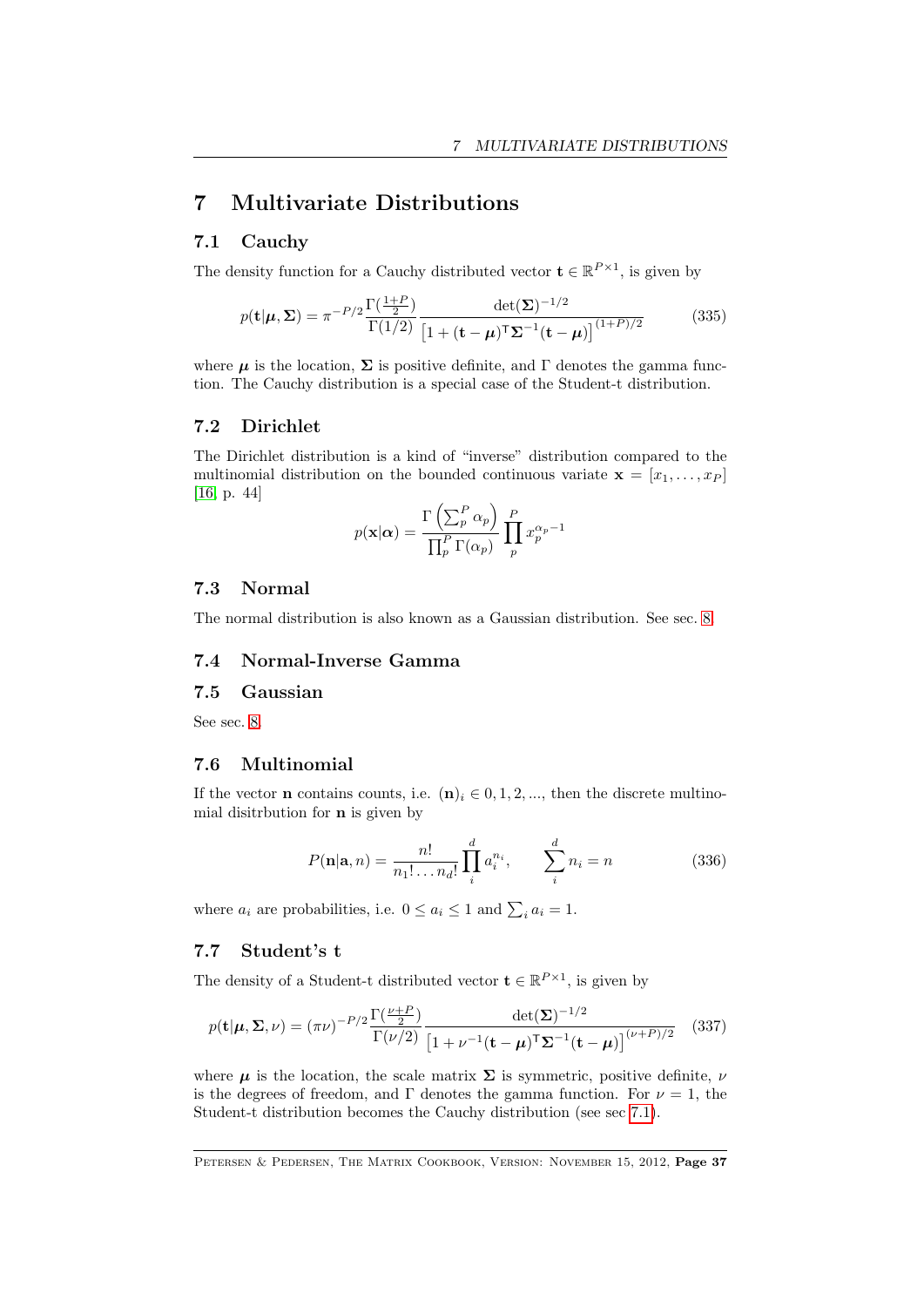### <span id="page-37-0"></span>7.7.1 Mean

$$
E(t) = \mu, \qquad \nu > 1 \tag{338}
$$

#### 7.7.2 Variance

$$
cov(\mathbf{t}) = \frac{\nu}{\nu - 2} \Sigma, \qquad \nu > 2 \tag{339}
$$

#### 7.7.3 Mode

The notion mode meaning the position of the most probable value

$$
mode(t) = \mu \tag{340}
$$

### 7.7.4 Full Matrix Version

If instead of a vector  $\mathbf{t} \in \mathbb{R}^{P \times 1}$  one has a matrix  $\mathbf{T} \in \mathbb{R}^{P \times N}$ , then the Student-t distribution for T is

$$
p(\mathbf{T}|\mathbf{M}, \mathbf{\Omega}, \mathbf{\Sigma}, \nu) = \pi^{-NP/2} \prod_{p=1}^{P} \frac{\Gamma[(\nu + P - p + 1)/2]}{\Gamma[(\nu - p + 1)/2]} \times
$$

$$
\nu \det(\mathbf{\Omega})^{-\nu/2} \det(\mathbf{\Sigma})^{-N/2} \times
$$

$$
\det\left[\mathbf{\Omega}^{-1} + (\mathbf{T} - \mathbf{M})\mathbf{\Sigma}^{-1}(\mathbf{T} - \mathbf{M})^{\mathsf{T}}\right]^{-(\nu + P)/2} (341)
$$

where **M** is the location,  $\Omega$  is the rescaling matrix,  $\Sigma$  is positive definite,  $\nu$  is the degrees of freedom, and  $\Gamma$  denotes the gamma function.

### 7.8 Wishart

The central Wishart distribution for  $\mathbf{M} \in \mathbb{R}^{P \times P}$ , M is positive definite, where m can be regarded as a degree of freedom parameter [\[16,](#page-69-0) equation 3.8.1] [\[8,](#page-69-1) section 2.5],[\[11\]](#page-69-2)

$$
p(\mathbf{M}|\mathbf{\Sigma}, m) = \frac{1}{2^{mP/2}\pi^{P(P-1)/4} \prod_{p}^{P} \Gamma[\frac{1}{2}(m+1-p)]} \times \det(\mathbf{\Sigma})^{-m/2} \det(\mathbf{M})^{(m-P-1)/2} \times \exp\left[-\frac{1}{2} \text{Tr}(\mathbf{\Sigma}^{-1} \mathbf{M})\right]
$$
(342)

7.8.1 Mean

$$
E(\mathbf{M}) = \mathbf{m}\Sigma \tag{343}
$$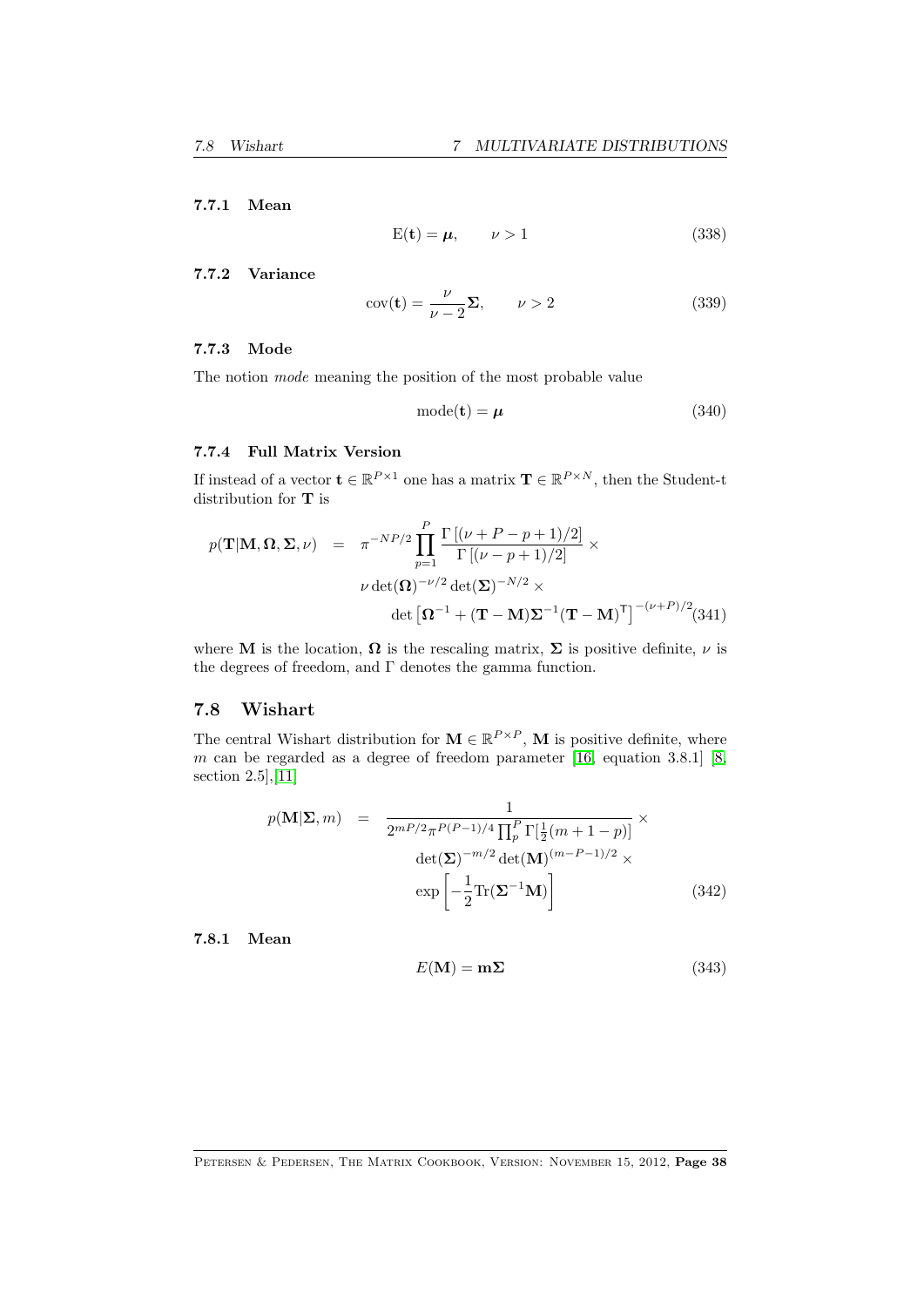### <span id="page-38-0"></span>7.9 Wishart, Inverse

The (normal) Inverse Wishart distribution for  $\mathbf{M} \in \mathbb{R}^{P \times P}$ , M is positive definite, where  $m$  can be regarded as a degree of freedom parameter [\[11\]](#page-69-2)

$$
p(\mathbf{M}|\mathbf{\Sigma},m) = \frac{1}{2^{mP/2}\pi^{P(P-1)/4}\prod_{p}^{P}\Gamma[\frac{1}{2}(m+1-p)]} \times \det(\mathbf{\Sigma})^{m/2}\det(\mathbf{M})^{-(m-P-1)/2} \times \exp\left[-\frac{1}{2}\text{Tr}(\mathbf{\Sigma}\mathbf{M}^{-1})\right]
$$
(344)

7.9.1 Mean

$$
E(\mathbf{M}) = \Sigma \frac{1}{m - P - 1} \tag{345}
$$

PETERSEN & PEDERSEN, THE MATRIX COOKBOOK, VERSION: NOVEMBER 15, 2012, Page 39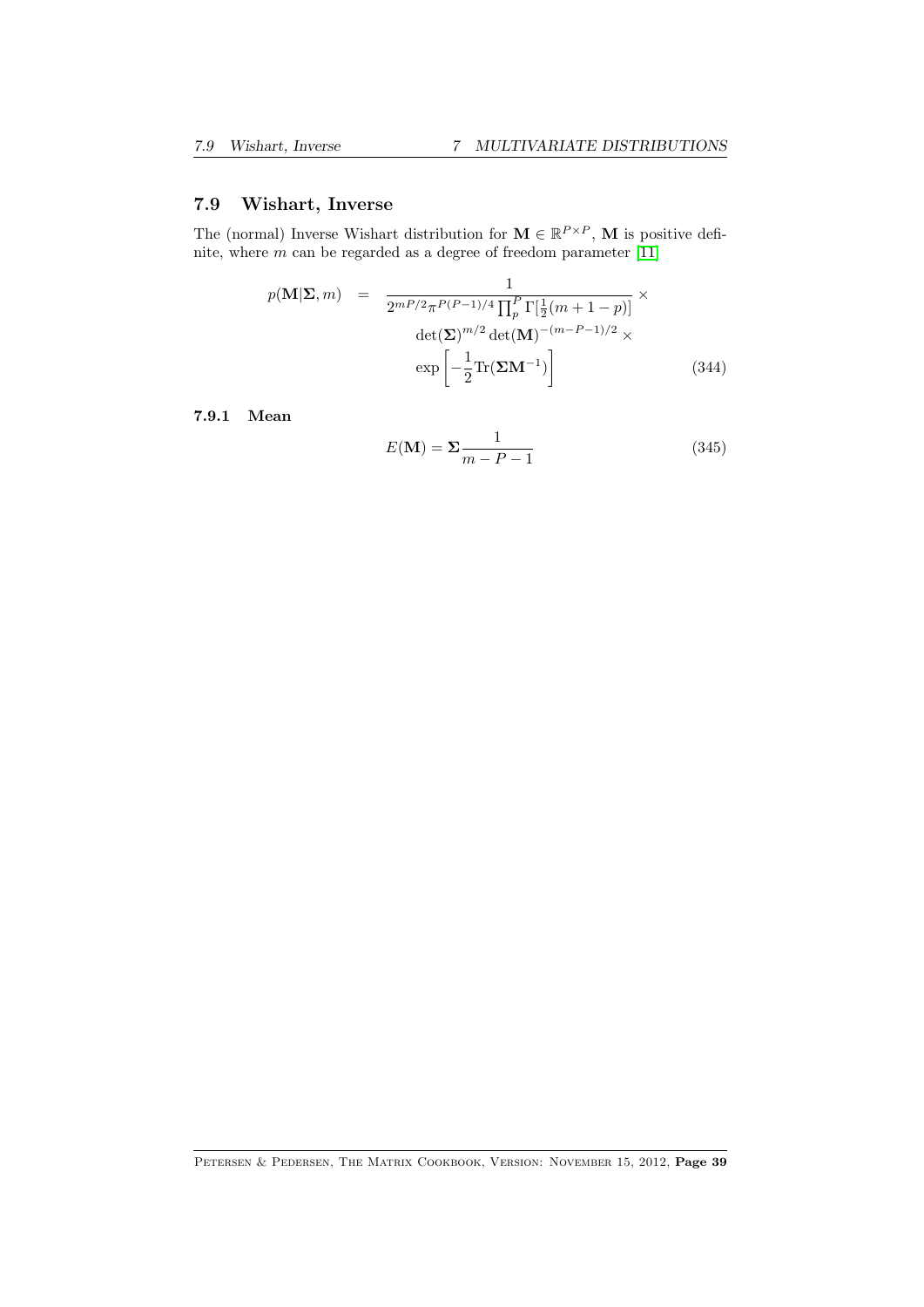# <span id="page-39-1"></span><span id="page-39-0"></span>8 Gaussians

### 8.1 Basics

#### 8.1.1 Density and normalization

The density of  $\mathbf{x} \sim \mathcal{N}(\mathbf{m}, \mathbf{\Sigma})$  is

$$
p(\mathbf{x}) = \frac{1}{\sqrt{\det(2\pi\mathbf{\Sigma})}} \exp\left[-\frac{1}{2}(\mathbf{x} - \mathbf{m})^T \mathbf{\Sigma}^{-1}(\mathbf{x} - \mathbf{m})\right]
$$
(346)

Note that if **x** is *d*-dimensional, then  $\det(2\pi\Sigma) = (2\pi)^d \det(\Sigma)$ . Integration and normalization

$$
\int \exp\left[-\frac{1}{2}(\mathbf{x} - \mathbf{m})^T \Sigma^{-1}(\mathbf{x} - \mathbf{m})\right] d\mathbf{x} = \sqrt{\det(2\pi\Sigma)}
$$
  

$$
\int \exp\left[-\frac{1}{2}\mathbf{x}^T \Sigma^{-1}\mathbf{x} + \mathbf{m}^T \Sigma^{-1}\mathbf{x}\right] d\mathbf{x} = \sqrt{\det(2\pi\Sigma)} \exp\left[\frac{1}{2}\mathbf{m}^T \Sigma^{-1}\mathbf{m}\right]
$$
  

$$
\int \exp\left[-\frac{1}{2}\mathbf{x}^T \mathbf{A} \mathbf{x} + \mathbf{c}^T \mathbf{x}\right] d\mathbf{x} = \sqrt{\det(2\pi\mathbf{A}^{-1})} \exp\left[\frac{1}{2}\mathbf{c}^T \mathbf{A}^{-T} \mathbf{c}\right]
$$

If  $\mathbf{X} = [\mathbf{x}_1 \mathbf{x}_2 ... \mathbf{x}_n]$  and  $\mathbf{C} = [\mathbf{c}_1 \mathbf{c}_2 ... \mathbf{c}_n]$ , then

$$
\int \exp\left[-\frac{1}{2}\text{Tr}(\mathbf{X}^T \mathbf{A} \mathbf{X}) + \text{Tr}(\mathbf{C}^T \mathbf{X})\right] d\mathbf{X} = \sqrt{\det(2\pi \mathbf{A}^{-1})}^n \exp\left[\frac{1}{2}\text{Tr}(\mathbf{C}^T \mathbf{A}^{-1} \mathbf{C})\right]
$$

The derivatives of the density are

$$
\frac{\partial p(\mathbf{x})}{\partial \mathbf{x}} = -p(\mathbf{x})\Sigma^{-1}(\mathbf{x} - \mathbf{m}) \tag{347}
$$

$$
\frac{\partial^2 p}{\partial \mathbf{x} \partial \mathbf{x}^T} = p(\mathbf{x}) \Big( \mathbf{\Sigma}^{-1} (\mathbf{x} - \mathbf{m}) (\mathbf{x} - \mathbf{m})^T \mathbf{\Sigma}^{-1} - \mathbf{\Sigma}^{-1} \Big) \tag{348}
$$

### 8.1.2 Marginal Distribution

Assume  $\mathbf{x} \sim \mathcal{N}_{\mathbf{x}}(\mu, \Sigma)$  where

$$
\mathbf{x} = \begin{bmatrix} \mathbf{x}_a \\ \mathbf{x}_b \end{bmatrix} \qquad \boldsymbol{\mu} = \begin{bmatrix} \boldsymbol{\mu}_a \\ \boldsymbol{\mu}_b \end{bmatrix} \qquad \boldsymbol{\Sigma} = \begin{bmatrix} \boldsymbol{\Sigma}_a & \boldsymbol{\Sigma}_c \\ \boldsymbol{\Sigma}_c^T & \boldsymbol{\Sigma}_b \end{bmatrix} \tag{349}
$$

then

$$
p(\mathbf{x}_a) = \mathcal{N}_{\mathbf{x}_a}(\boldsymbol{\mu}_a, \boldsymbol{\Sigma}_a)
$$
 (350)

$$
p(\mathbf{x}_b) = \mathcal{N}_{\mathbf{x}_b}(\boldsymbol{\mu}_b, \boldsymbol{\Sigma}_b)
$$
\n(351)

### 8.1.3 Conditional Distribution

Assume  $\mathbf{x} \sim \mathcal{N}_{\mathbf{x}}(\mu, \Sigma)$  where

$$
\mathbf{x} = \begin{bmatrix} \mathbf{x}_a \\ \mathbf{x}_b \end{bmatrix} \qquad \boldsymbol{\mu} = \begin{bmatrix} \boldsymbol{\mu}_a \\ \boldsymbol{\mu}_b \end{bmatrix} \qquad \boldsymbol{\Sigma} = \begin{bmatrix} \boldsymbol{\Sigma}_a & \boldsymbol{\Sigma}_c \\ \boldsymbol{\Sigma}_c^T & \boldsymbol{\Sigma}_b \end{bmatrix} \tag{352}
$$

PETERSEN & PEDERSEN, THE MATRIX COOKBOOK, VERSION: NOVEMBER 15, 2012, Page 40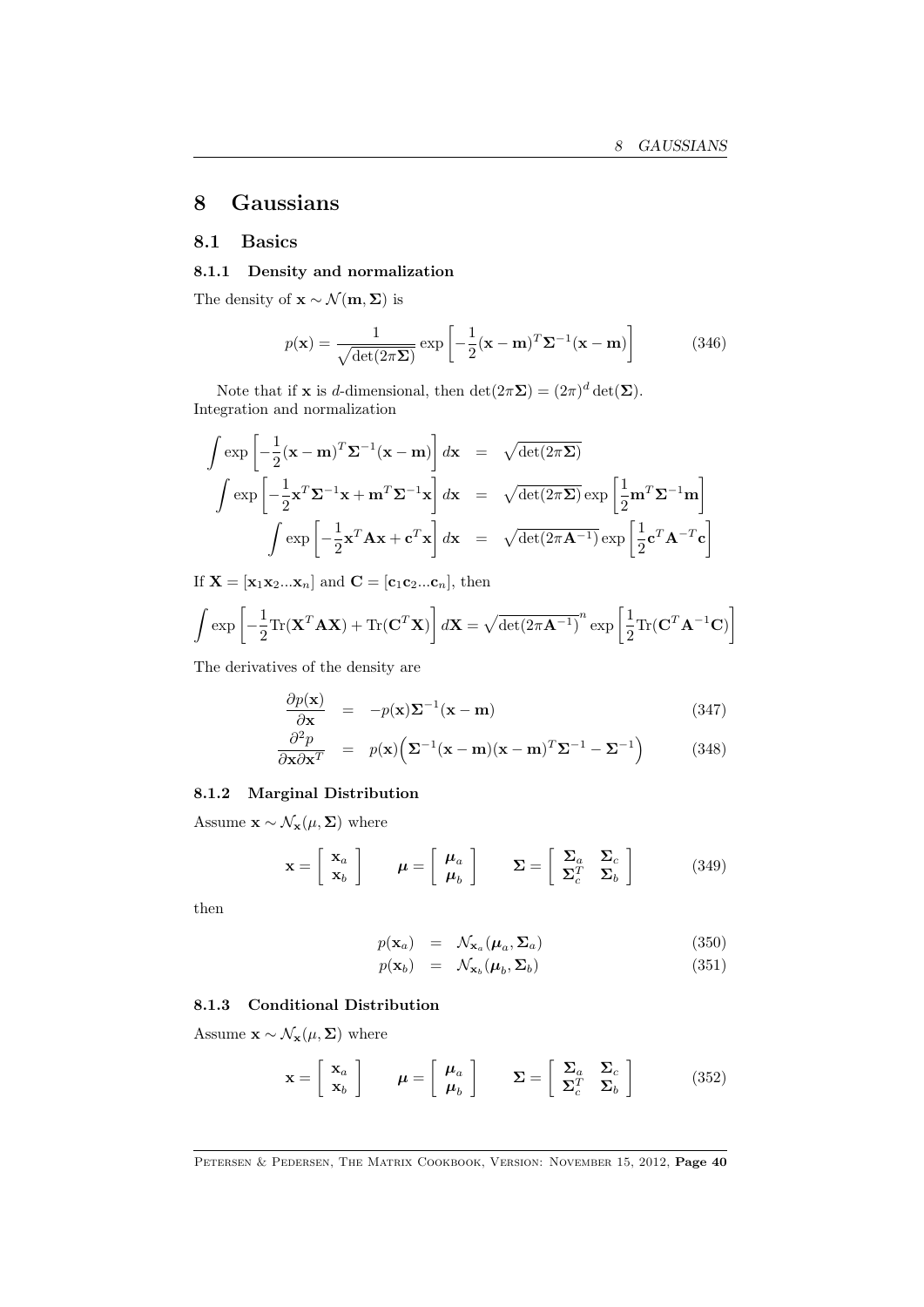<span id="page-40-0"></span>then

$$
p(\mathbf{x}_a|\mathbf{x}_b) = \mathcal{N}_{\mathbf{x}_a}(\hat{\mu}_a, \hat{\mathbf{\Sigma}}_a) \qquad \begin{cases} \hat{\mu}_a = \mu_a + \Sigma_c \Sigma_b^{-1} (\mathbf{x}_b - \mu_b) \\ \hat{\Sigma}_a = \Sigma_a - \Sigma_c \Sigma_b^{-1} \Sigma_c^T \end{cases} (353)
$$

$$
p(\mathbf{x}_b|\mathbf{x}_a) = \mathcal{N}_{\mathbf{x}_b}(\hat{\mu}_b, \hat{\mathbf{\Sigma}}_b) \qquad \begin{cases} \hat{\mu}_b = \mu_b + \Sigma_c^T \Sigma_a^{-1} (\mathbf{x}_a - \mu_a) \\ \hat{\Sigma}_b = \Sigma_b - \Sigma_c^T \Sigma_a^{-1} \Sigma_c \end{cases} (354)
$$

Note, that the covariance matrices are the Schur complement of the block matrix, see [9.1.5](#page-46-0) for details.

#### 8.1.4 Linear combination

Assume  $\mathbf{x} \sim \mathcal{N}(\mathbf{m}_x, \Sigma_x)$  and  $\mathbf{y} \sim \mathcal{N}(\mathbf{m}_y, \Sigma_y)$  then

$$
\mathbf{A}\mathbf{x} + \mathbf{B}\mathbf{y} + \mathbf{c} \sim \mathcal{N}(\mathbf{A}\mathbf{m}_x + \mathbf{B}\mathbf{m}_y + \mathbf{c}, \mathbf{A}\mathbf{\Sigma}_x\mathbf{A}^T + \mathbf{B}\mathbf{\Sigma}_y\mathbf{B}^T)
$$
(355)

### 8.1.5 Rearranging Means

$$
\mathcal{N}_{\mathbf{A}\mathbf{x}}[\mathbf{m}, \mathbf{\Sigma}] = \frac{\sqrt{\det(2\pi(\mathbf{A}^T\mathbf{\Sigma}^{-1}\mathbf{A})^{-1})}}{\sqrt{\det(2\pi\mathbf{\Sigma})}} \mathcal{N}_{\mathbf{x}}[\mathbf{A}^{-1}\mathbf{m}, (\mathbf{A}^T\mathbf{\Sigma}^{-1}\mathbf{A})^{-1}]
$$
(356)

If  ${\bf A}$  is square and invertible, it simplifies to

$$
\mathcal{N}_{\mathbf{A}\mathbf{x}}[\mathbf{m}, \mathbf{\Sigma}] = \frac{1}{|\det(\mathbf{A})|} \mathcal{N}_{\mathbf{x}}[\mathbf{A}^{-1}\mathbf{m}, (\mathbf{A}^T \mathbf{\Sigma}^{-1} \mathbf{A})^{-1}]
$$
(357)

#### 8.1.6 Rearranging into squared form

If A is symmetric, then

$$
-\frac{1}{2}\mathbf{x}^T \mathbf{A} \mathbf{x} + \mathbf{b}^T \mathbf{x} = -\frac{1}{2}(\mathbf{x} - \mathbf{A}^{-1} \mathbf{b})^T \mathbf{A} (\mathbf{x} - \mathbf{A}^{-1} \mathbf{b}) + \frac{1}{2} \mathbf{b}^T \mathbf{A}^{-1} \mathbf{b}
$$

$$
-\frac{1}{2} \text{Tr}(\mathbf{X}^T \mathbf{A} \mathbf{X}) + \text{Tr}(\mathbf{B}^T \mathbf{X}) = -\frac{1}{2} \text{Tr}[(\mathbf{X} - \mathbf{A}^{-1} \mathbf{B})^T \mathbf{A} (\mathbf{X} - \mathbf{A}^{-1} \mathbf{B})] + \frac{1}{2} \text{Tr}(\mathbf{B}^T \mathbf{A}^{-1} \mathbf{B})
$$

#### 8.1.7 Sum of two squared forms

In vector formulation (assuming  $\Sigma_1, \Sigma_2$  are symmetric)

$$
-\frac{1}{2}(\mathbf{x} - \mathbf{m}_1)^T \mathbf{\Sigma}_1^{-1}(\mathbf{x} - \mathbf{m}_1)
$$
\n(358)

$$
-\frac{1}{2}(\mathbf{x}-\mathbf{m}_2)^T \mathbf{\Sigma}_2^{-1}(\mathbf{x}-\mathbf{m}_2)
$$
\n(359)

$$
= -\frac{1}{2}(\mathbf{x} - \mathbf{m}_c)^T \mathbf{\Sigma}_c^{-1}(\mathbf{x} - \mathbf{m}_c) + C
$$
 (360)

$$
\Sigma_c^{-1} = \Sigma_1^{-1} + \Sigma_2^{-1}
$$
\n(361)\n(362)

$$
\mathbf{m}_c = (\Sigma_1^{-1} + \Sigma_2^{-1})^{-1} (\Sigma_1^{-1} \mathbf{m}_1 + \Sigma_2^{-1} \mathbf{m}_2)
$$
(362)  

$$
G = \frac{1}{2} (\Sigma_1^{-1} + \Sigma_2^{-1}) (\Sigma_1^{-1} + \Sigma_2^{-1})^{-1} (\Sigma_1^{-1} + \Sigma_2^{-1})
$$

$$
C = \frac{1}{2} (\mathbf{m}_1^T \mathbf{\Sigma}_1^{-1} + \mathbf{m}_2^T \mathbf{\Sigma}_2^{-1}) (\mathbf{\Sigma}_1^{-1} + \mathbf{\Sigma}_2^{-1})^{-1} (\mathbf{\Sigma}_1^{-1} \mathbf{m}_1 + \mathbf{\Sigma}_2^{-1} \mathbf{m}_2) (363)
$$

$$
- \frac{1}{2} (\mathbf{m}_1^T \mathbf{\Sigma}_1^{-1} \mathbf{m}_1 + \mathbf{m}_2^T \mathbf{\Sigma}_1^{-1} \mathbf{m}_2) \tag{364}
$$

$$
-\frac{1}{2}\left(\mathbf{m}_1^T\mathbf{\Sigma}_1^{-1}\mathbf{m}_1 + \mathbf{m}_2^T\mathbf{\Sigma}_2^{-1}\mathbf{m}_2\right) \tag{364}
$$

PETERSEN & PEDERSEN, THE MATRIX COOKBOOK, VERSION: NOVEMBER 15, 2012, Page 41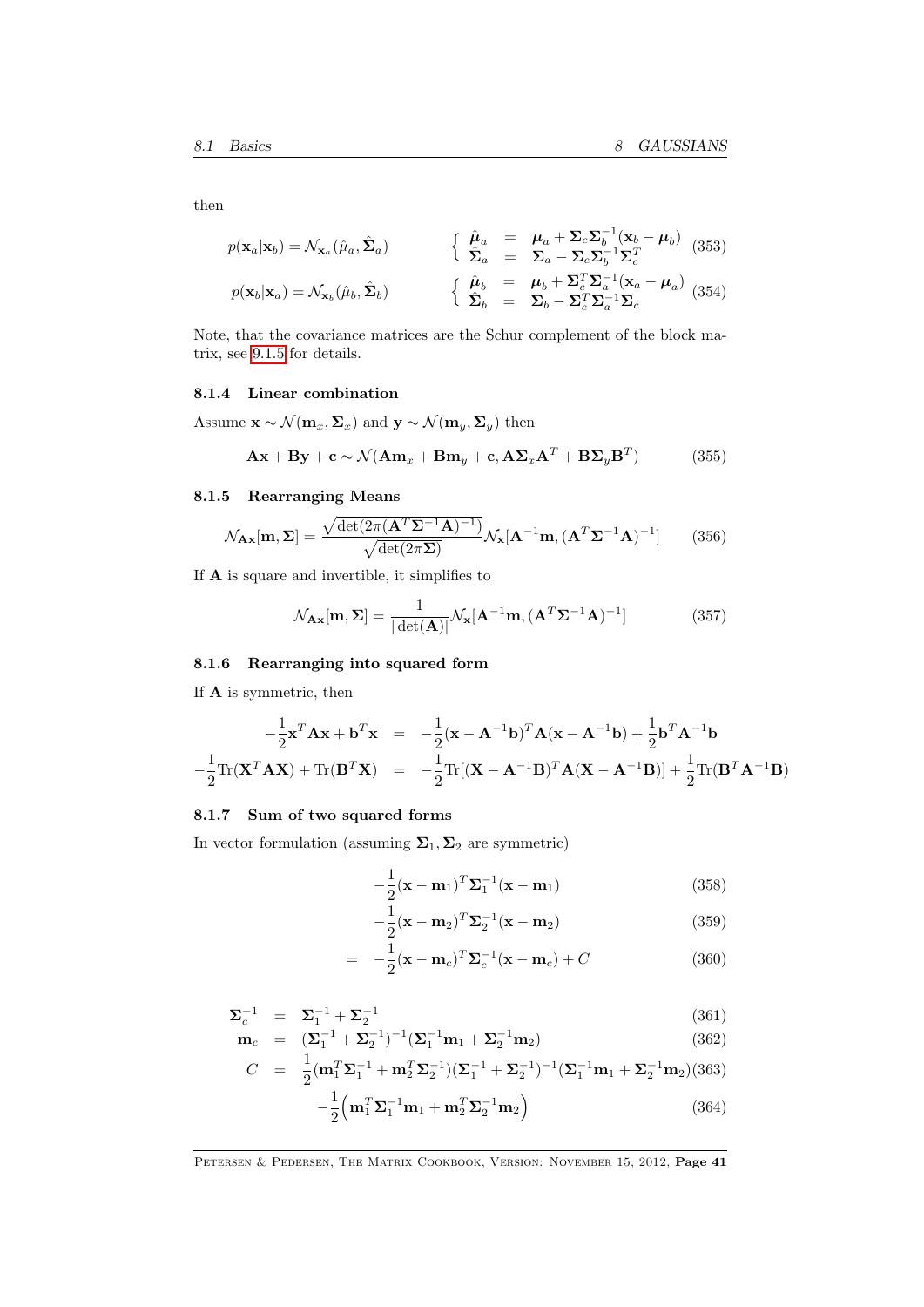<span id="page-41-0"></span>In a trace formulation (assuming  $\Sigma_1, \Sigma_2$  are symmetric)

$$
-\frac{1}{2}\text{Tr}((\mathbf{X}-\mathbf{M}_1)^T\mathbf{\Sigma}_1^{-1}(\mathbf{X}-\mathbf{M}_1))
$$
\n(365)

$$
-\frac{1}{2}\text{Tr}((\mathbf{X}-\mathbf{M}_2)^T\mathbf{\Sigma}_2^{-1}(\mathbf{X}-\mathbf{M}_2))
$$
\n(366)

$$
= -\frac{1}{2} \text{Tr}[(\mathbf{X} - \mathbf{M}_c)^T \mathbf{\Sigma}_c^{-1} (\mathbf{X} - \mathbf{M}_c)] + C \qquad (367)
$$

$$
\Sigma_c^{-1} = \Sigma_1^{-1} + \Sigma_2^{-1}
$$
\n
$$
\mathbf{M}_c = (\Sigma_1^{-1} + \Sigma_2^{-1})^{-1} (\Sigma_1^{-1} \mathbf{M}_1 + \Sigma_2^{-1} \mathbf{M}_2)
$$
\n(368)\n(369)

$$
C = \frac{1}{2} \text{Tr} \Big[ (\Sigma_1^{-1} \mathbf{M}_1 + \Sigma_2^{-1} \mathbf{M}_2)^T (\Sigma_1^{-1} + \Sigma_2^{-1})^{-1} (\Sigma_1^{-1} \mathbf{M}_1 + \Sigma_2^{-1} \mathbf{M}_2) \Big] - \frac{1}{2} \text{Tr} (\mathbf{M}_1^T \Sigma_1^{-1} \mathbf{M}_1 + \mathbf{M}_2^T \Sigma_2^{-1} \mathbf{M}_2) \tag{370}
$$

#### 8.1.8 Product of gaussian densities

Let  $\mathcal{N}_{\mathbf{x}}(\mathbf{m}, \Sigma)$  denote a density of **x**, then

$$
\mathcal{N}_{\mathbf{x}}(\mathbf{m}_1, \Sigma_1) \cdot \mathcal{N}_{\mathbf{x}}(\mathbf{m}_2, \Sigma_2) = c_c \mathcal{N}_{\mathbf{x}}(\mathbf{m}_c, \Sigma_c)
$$
(371)

$$
c_c = \mathcal{N}_{\mathbf{m}_1}(\mathbf{m}_2, (\Sigma_1 + \Sigma_2))
$$
  
=  $\frac{1}{\sqrt{\det(2\pi(\Sigma_1 + \Sigma_2))}} \exp\left[-\frac{1}{2}(\mathbf{m}_1 - \mathbf{m}_2)^T(\Sigma_1 + \Sigma_2)^{-1}(\mathbf{m}_1 - \mathbf{m}_2)\right]$   
 $\mathbf{m}_c = (\Sigma_1^{-1} + \Sigma_2^{-1})^{-1}(\Sigma_1^{-1}\mathbf{m}_1 + \Sigma_2^{-1}\mathbf{m}_2)$   
 $\Sigma_c = (\Sigma_1^{-1} + \Sigma_2^{-1})^{-1}$ 

but note that the product is not normalized as a density of x.

### 8.2 Moments

### 8.2.1 Mean and covariance of linear forms

First and second moments. Assume  $\mathbf{x} \sim \mathcal{N}(\mathbf{m}, \Sigma)$ 

$$
E(\mathbf{x}) = \mathbf{m} \tag{372}
$$

$$
Cov(\mathbf{x}, \mathbf{x}) = Var(\mathbf{x}) = \Sigma = E(\mathbf{x}\mathbf{x}^T) - E(\mathbf{x})E(\mathbf{x}^T) = E(\mathbf{x}\mathbf{x}^T) - \mathbf{m}\mathbf{m}^T
$$
 (373)

As for any other distribution is holds for gaussians that

$$
E[\mathbf{A}\mathbf{x}] = \mathbf{A}E[\mathbf{x}] \tag{374}
$$

$$
Var[\mathbf{A}\mathbf{x}] = \mathbf{A}Var[\mathbf{x}]\mathbf{A}^T
$$
 (375)

$$
Cov[\mathbf{A}\mathbf{x}, \mathbf{B}\mathbf{y}] = \mathbf{A}Cov[\mathbf{x}, \mathbf{y}]\mathbf{B}^T
$$
 (376)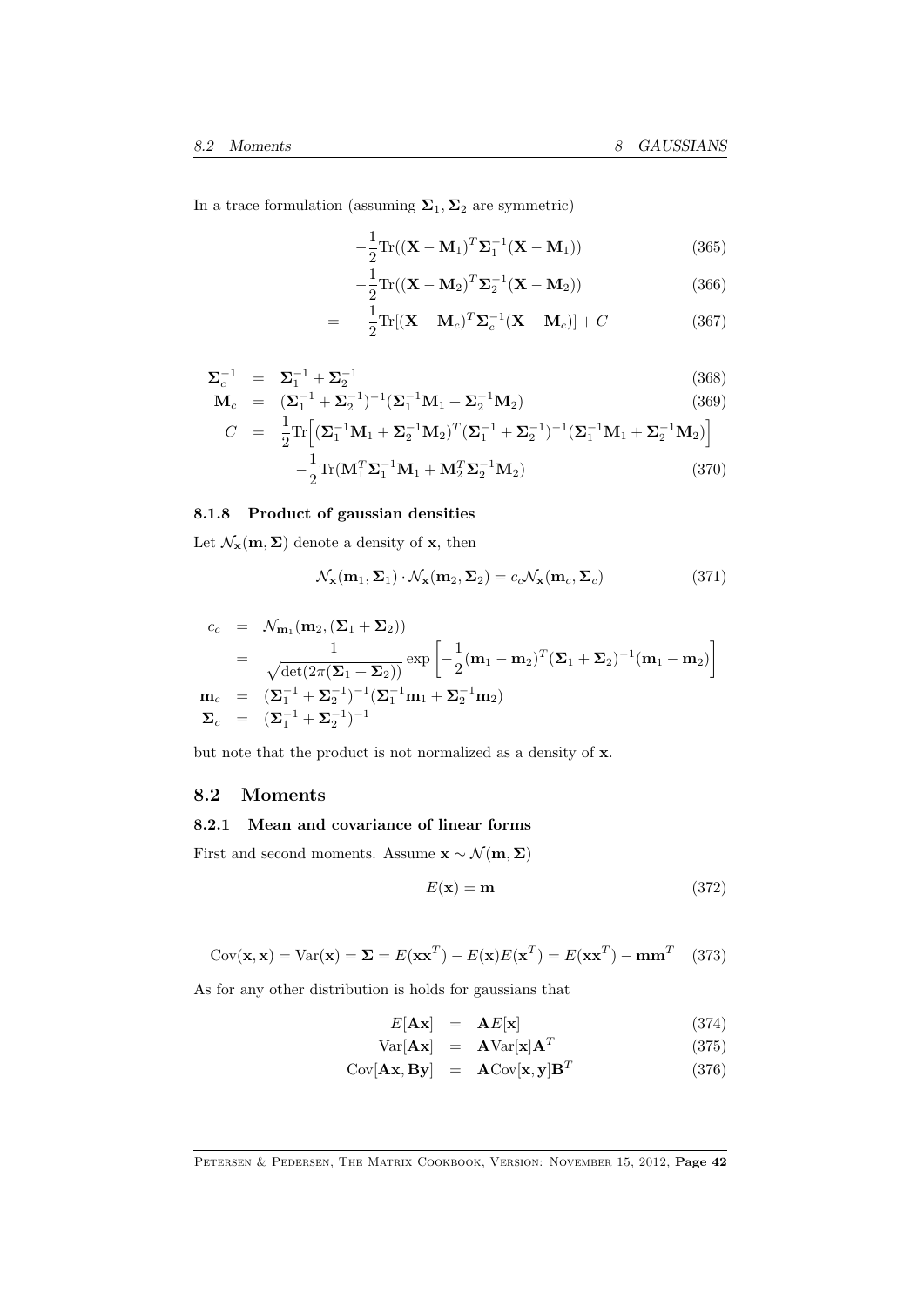#### 8.2.2 Mean and variance of square forms

Mean and variance of square forms: Assume  $\mathbf{x} \sim \mathcal{N}(\mathbf{m}, \Sigma)$ 

$$
E(\mathbf{x}\mathbf{x}^T) = \Sigma + \mathbf{m}\mathbf{m}^T
$$
\n(377)

$$
E[\mathbf{x}^T \mathbf{A} \mathbf{x}] = \text{Tr}(\mathbf{A} \Sigma) + \mathbf{m}^T \mathbf{A} \mathbf{m}
$$
 (378)  
 
$$
\text{Var}(\mathbf{x}^T \mathbf{A} \mathbf{x}) = \text{Tr}[\mathbf{A} \Sigma (\mathbf{A} + \mathbf{A}^T) \Sigma] + ...
$$

$$
+\mathbf{m}^T(\mathbf{A}+\mathbf{A}^T)\mathbf{\Sigma}(\mathbf{A}+\mathbf{A}^T)\mathbf{m}
$$
 (379)

$$
E[(\mathbf{x} - \mathbf{m}')^T \mathbf{A} (\mathbf{x} - \mathbf{m}')] = (\mathbf{m} - \mathbf{m}')^T \mathbf{A} (\mathbf{m} - \mathbf{m}') + \text{Tr}(\mathbf{A} \mathbf{\Sigma}) \quad (380)
$$

If  $\Sigma = \sigma^2 \mathbf{I}$  and **A** is symmetric, then

$$
Var(\mathbf{x}^T \mathbf{A} \mathbf{x}) = 2\sigma^4 \text{Tr}(\mathbf{A}^2) + 4\sigma^2 \mathbf{m}^T \mathbf{A}^2 \mathbf{m}
$$
 (381)

Assume  $\mathbf{x} \sim \mathcal{N}(\mathbf{0}, \sigma^2 \mathbf{I})$  and **A** and **B** to be symmetric, then

$$
Cov(\mathbf{x}^T \mathbf{A} \mathbf{x}, \mathbf{x}^T \mathbf{B} \mathbf{x}) = 2\sigma^4 \text{Tr}(\mathbf{A} \mathbf{B})
$$
(382)

#### 8.2.3 Cubic forms

Assume x to be a stochastic vector with independent coordinates, mean m and covariance M

$$
E[\mathbf{x}\mathbf{b}^T \mathbf{x}\mathbf{x}^T] = \mathbf{m}\mathbf{b}^T (\mathbf{M} + \mathbf{m}\mathbf{m}^T) + (\mathbf{M} + \mathbf{m}\mathbf{m}^T) \mathbf{b}\mathbf{m}^T
$$
  
+
$$
\mathbf{b}^T \mathbf{m} (\mathbf{M} - \mathbf{m}\mathbf{m}^T)
$$
(383)

### 8.2.4 Mean of Quartic Forms

$$
E[\mathbf{x}\mathbf{x}^T\mathbf{x}\mathbf{x}^T] = 2(\mathbf{\Sigma} + \mathbf{m}\mathbf{m}^T)^2 + \mathbf{m}^T\mathbf{m}(\mathbf{\Sigma} - \mathbf{m}\mathbf{m}^T) + \text{Tr}(\mathbf{\Sigma})(\mathbf{\Sigma} + \mathbf{m}\mathbf{m}^T) E[\mathbf{x}\mathbf{x}^T\mathbf{A}\mathbf{x}\mathbf{x}^T] = (\mathbf{\Sigma} + \mathbf{m}\mathbf{m}^T)(\mathbf{A} + \mathbf{A}^T)(\mathbf{\Sigma} + \mathbf{m}\mathbf{m}^T) + \mathbf{m}^T\mathbf{A}\mathbf{m}(\mathbf{\Sigma} - \mathbf{m}\mathbf{m}^T) + \text{Tr}[\mathbf{A}\mathbf{\Sigma}](\mathbf{\Sigma} + \mathbf{m}\mathbf{m}^T) E[\mathbf{x}^T\mathbf{x}\mathbf{x}^T\mathbf{x}] = 2\text{Tr}(\mathbf{\Sigma}^2) + 4\mathbf{m}^T\mathbf{\Sigma}\mathbf{m} + (\text{Tr}(\mathbf{\Sigma}) + \mathbf{m}^T\mathbf{m})^2 E[\mathbf{x}^T\mathbf{A}\mathbf{x}\mathbf{x}^T\mathbf{B}\mathbf{x}] = \text{Tr}[\mathbf{A}\mathbf{\Sigma}(\mathbf{B} + \mathbf{B}^T)\mathbf{\Sigma}] + \mathbf{m}^T(\mathbf{A} + \mathbf{A}^T)\mathbf{\Sigma}(\mathbf{B} + \mathbf{B}^T)\mathbf{m} + (\text{Tr}(\mathbf{A}\mathbf{\Sigma}) + \mathbf{m}^T\mathbf{A}\mathbf{m})(\text{Tr}(\mathbf{B}\mathbf{\Sigma}) + \mathbf{m}^T\mathbf{B}\mathbf{m})
$$

$$
\begin{aligned} &E[\mathbf{a}^T\mathbf{x}\mathbf{b}^T\mathbf{x}\mathbf{c}^T\mathbf{x}\mathbf{d}^T\mathbf{x}] \\&= (\mathbf{a}^T(\mathbf{\Sigma}+\mathbf{m}\mathbf{m}^T)\mathbf{b})(\mathbf{c}^T(\mathbf{\Sigma}+\mathbf{m}\mathbf{m}^T)\mathbf{d}) \\&+ (\mathbf{a}^T(\mathbf{\Sigma}+\mathbf{m}\mathbf{m}^T)\mathbf{c})(\mathbf{b}^T(\mathbf{\Sigma}+\mathbf{m}\mathbf{m}^T)\mathbf{d}) \\&+ (\mathbf{a}^T(\mathbf{\Sigma}+\mathbf{m}\mathbf{m}^T)\mathbf{d})(\mathbf{b}^T(\mathbf{\Sigma}+\mathbf{m}\mathbf{m}^T)\mathbf{c}) - 2\mathbf{a}^T\mathbf{m}\mathbf{b}^T\mathbf{m}\mathbf{c}^T\mathbf{m}\mathbf{d}^T\mathbf{m} \end{aligned}
$$

$$
E[(\mathbf{A}\mathbf{x} + \mathbf{a})(\mathbf{B}\mathbf{x} + \mathbf{b})^T (\mathbf{C}\mathbf{x} + \mathbf{c})(\mathbf{D}\mathbf{x} + \mathbf{d})^T]
$$
\n
$$
= [\mathbf{A}\boldsymbol{\Sigma}\mathbf{B}^T + (\mathbf{A}\mathbf{m} + \mathbf{a})(\mathbf{B}\mathbf{m} + \mathbf{b})^T][\mathbf{C}\boldsymbol{\Sigma}\mathbf{D}^T + (\mathbf{C}\mathbf{m} + \mathbf{c})(\mathbf{D}\mathbf{m} + \mathbf{d})^T]
$$
\n
$$
+[\mathbf{A}\boldsymbol{\Sigma}\mathbf{C}^T + (\mathbf{A}\mathbf{m} + \mathbf{a})(\mathbf{C}\mathbf{m} + \mathbf{c})^T][\mathbf{B}\boldsymbol{\Sigma}\mathbf{D}^T + (\mathbf{B}\mathbf{m} + \mathbf{b})(\mathbf{D}\mathbf{m} + \mathbf{d})^T]
$$
\n
$$
+ (\mathbf{B}\mathbf{m} + \mathbf{b})^T (\mathbf{C}\mathbf{m} + \mathbf{c}) [\mathbf{A}\boldsymbol{\Sigma}\mathbf{D}^T - (\mathbf{A}\mathbf{m} + \mathbf{a})(\mathbf{D}\mathbf{m} + \mathbf{d})^T]
$$
\n
$$
+ \text{Tr}(\mathbf{B}\boldsymbol{\Sigma}\mathbf{C}^T)[\mathbf{A}\boldsymbol{\Sigma}\mathbf{D}^T + (\mathbf{A}\mathbf{m} + \mathbf{a})(\mathbf{D}\mathbf{m} + \mathbf{d})^T]
$$

PETERSEN & PEDERSEN, THE MATRIX COOKBOOK, VERSION: NOVEMBER 15, 2012, Page 43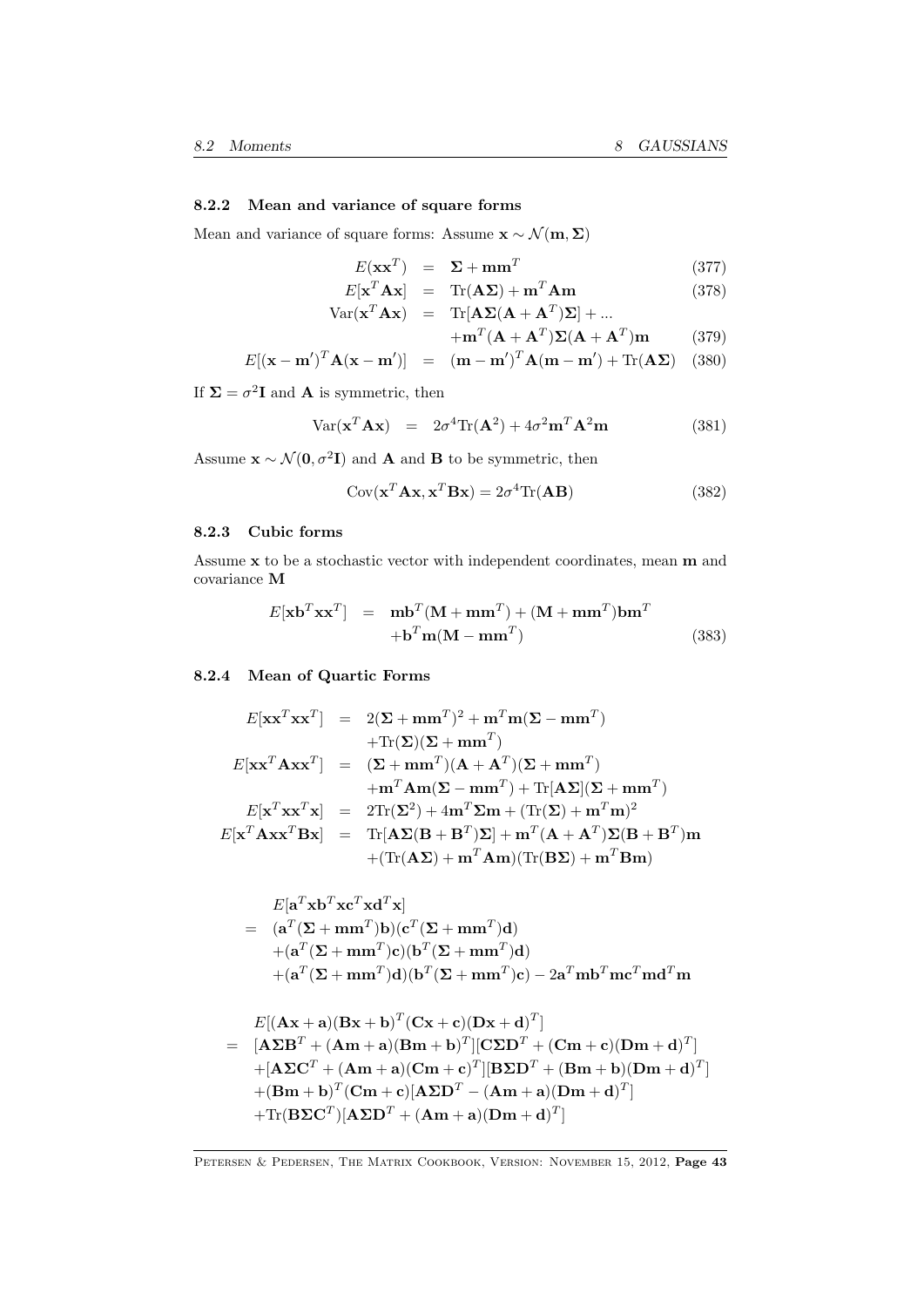<span id="page-43-0"></span>
$$
E[(\mathbf{A}\mathbf{x} + \mathbf{a})^T (\mathbf{B}\mathbf{x} + \mathbf{b})(\mathbf{C}\mathbf{x} + \mathbf{c})^T (\mathbf{D}\mathbf{x} + \mathbf{d})]
$$
  
= Tr[ $\mathbf{A}\mathbf{\Sigma}(\mathbf{C}^T \mathbf{D} + \mathbf{D}^T \mathbf{C})\mathbf{\Sigma} \mathbf{B}^T$ ]  
+ [( $\mathbf{A}\mathbf{m} + \mathbf{a}$ )^T  $\mathbf{B} + (\mathbf{B}\mathbf{m} + \mathbf{b}$ )^T  $\mathbf{A}$ ]  $\mathbf{\Sigma}[\mathbf{C}^T (\mathbf{D}\mathbf{m} + \mathbf{d}) + \mathbf{D}^T (\mathbf{C}\mathbf{m} + \mathbf{c})]$   
+ [Tr( $\mathbf{A}\mathbf{\Sigma}\mathbf{B}^T$ ) + ( $\mathbf{A}\mathbf{m} + \mathbf{a}$ )^T ( $\mathbf{B}\mathbf{m} + \mathbf{b}$ )] [Tr( $\mathbf{C}\mathbf{\Sigma}\mathbf{D}^T$ ) + ( $\mathbf{C}\mathbf{m} + \mathbf{c}$ )^T ( $\mathbf{D}\mathbf{m} + \mathbf{d}$ )]

See [\[7\]](#page-69-3).

#### 8.2.5 Moments

$$
E[\mathbf{x}] = \sum_{k} \rho_k \mathbf{m}_k \tag{384}
$$

$$
Cov(\mathbf{x}) = \sum_{k} \sum_{k'} \rho_k \rho_{k'} (\mathbf{\Sigma}_k + \mathbf{m}_k \mathbf{m}_k^T - \mathbf{m}_k \mathbf{m}_{k'}^T)
$$
(385)

### 8.3 Miscellaneous

#### 8.3.1 Whitening

Assume  $\mathbf{x} \sim \mathcal{N}(\mathbf{m}, \mathbf{\Sigma})$  then

$$
\mathbf{z} = \mathbf{\Sigma}^{-1/2}(\mathbf{x} - \mathbf{m}) \sim \mathcal{N}(\mathbf{0}, \mathbf{I})
$$
 (386)

Conversely having  $z \sim \mathcal{N}(0, I)$  one can generate data  $x \sim \mathcal{N}(m, \Sigma)$  by setting

$$
\mathbf{x} = \Sigma^{1/2} \mathbf{z} + \mathbf{m} \sim \mathcal{N}(\mathbf{m}, \Sigma) \tag{387}
$$

Note that  $\Sigma^{1/2}$  means the matrix which fulfils  $\Sigma^{1/2}\Sigma^{1/2} = \Sigma$ , and that it exists and is unique since  $\Sigma$  is positive definite.

#### 8.3.2 The Chi-Square connection

Assume  $\mathbf{x} \sim \mathcal{N}(\mathbf{m}, \Sigma)$  and  $\mathbf{x}$  to be *n* dimensional, then

$$
z = (\mathbf{x} - \mathbf{m})^T \Sigma^{-1} (\mathbf{x} - \mathbf{m}) \sim \chi_n^2
$$
 (388)

where  $\chi^2_n$  denotes the Chi square distribution with n degrees of freedom.

### 8.3.3 Entropy

Entropy of a D-dimensional gaussian

$$
H(\mathbf{x}) = -\int \mathcal{N}(\mathbf{m}, \Sigma) \ln \mathcal{N}(\mathbf{m}, \Sigma) d\mathbf{x} = \ln \sqrt{\det(2\pi\Sigma)} + \frac{D}{2}
$$
(389)

### 8.4 Mixture of Gaussians

#### 8.4.1 Density

The variable  $x$  is distributed as a mixture of gaussians if it has the density

$$
p(\mathbf{x}) = \sum_{k=1}^{K} \rho_k \frac{1}{\sqrt{\det(2\pi \Sigma_k)}} \exp\left[-\frac{1}{2}(\mathbf{x} - \mathbf{m}_k)^T \Sigma_k^{-1}(\mathbf{x} - \mathbf{m}_k)\right]
$$
(390)

where  $\rho_k$  sum to 1 and the  $\Sigma_k$  all are positive definite.

PETERSEN & PEDERSEN, THE MATRIX COOKBOOK, VERSION: NOVEMBER 15, 2012, Page 44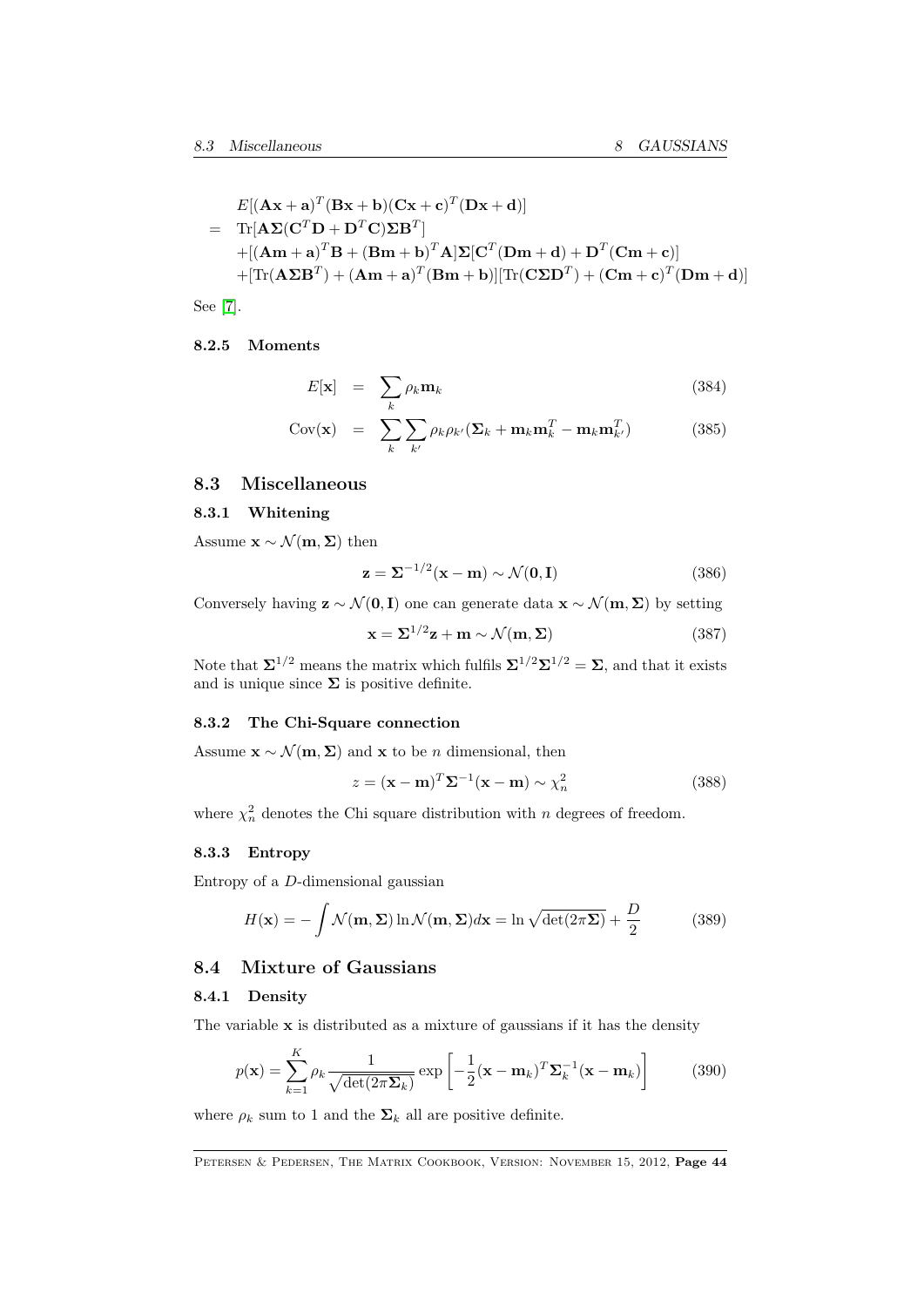### 8.4.2 Derivatives

Defining  $p(\mathbf{s}) = \sum_{k} \rho_k \mathcal{N}_\mathbf{s}(\boldsymbol{\mu}_k, \boldsymbol{\Sigma}_k)$  one get

$$
\frac{\partial \ln p(\mathbf{s})}{\partial \rho_j} = \frac{\rho_j \mathcal{N}_\mathbf{s}(\boldsymbol{\mu}_j, \boldsymbol{\Sigma}_j)}{\sum_k \rho_k \mathcal{N}_\mathbf{s}(\boldsymbol{\mu}_k, \boldsymbol{\Sigma}_k)} \frac{\partial}{\partial \rho_j} \ln[\rho_j \mathcal{N}_\mathbf{s}(\boldsymbol{\mu}_j, \boldsymbol{\Sigma}_j)] \tag{391}
$$

$$
= \frac{\rho_j \mathcal{N}_s(\mu_j, \Sigma_j)}{\sum_k \rho_k \mathcal{N}_s(\mu_k, \Sigma_k)} \frac{1}{\rho_j}
$$
(392)

$$
\frac{\partial \ln p(\mathbf{s})}{\partial \mu_j} = \frac{\rho_j \mathcal{N}_\mathbf{s}(\mu_j, \Sigma_j)}{\sum_k \rho_k \mathcal{N}_\mathbf{s}(\mu_k, \Sigma_k)} \frac{\partial}{\partial \mu_j} \ln[\rho_j \mathcal{N}_\mathbf{s}(\mu_j, \Sigma_j)] \tag{393}
$$

$$
= \frac{\rho_j \mathcal{N}_s(\boldsymbol{\mu}_j, \boldsymbol{\Sigma}_j)}{\sum_k \rho_k \mathcal{N}_s(\boldsymbol{\mu}_k, \boldsymbol{\Sigma}_k)} \left[ \boldsymbol{\Sigma}_j^{-1} (\mathbf{s} - \boldsymbol{\mu}_j) \right]
$$
(394)

$$
\frac{\partial \ln p(\mathbf{s})}{\partial \Sigma_j} = \frac{\rho_j \mathcal{N}_\mathbf{s}(\boldsymbol{\mu}_j, \boldsymbol{\Sigma}_j)}{\sum_k \rho_k \mathcal{N}_\mathbf{s}(\boldsymbol{\mu}_k, \boldsymbol{\Sigma}_k)} \frac{\partial}{\partial \Sigma_j} \ln[\rho_j \mathcal{N}_\mathbf{s}(\boldsymbol{\mu}_j, \boldsymbol{\Sigma}_j)] \tag{395}
$$

$$
= \frac{\rho_j \mathcal{N}_s(\boldsymbol{\mu}_j, \boldsymbol{\Sigma}_j)}{\sum_k \rho_k \mathcal{N}_s(\boldsymbol{\mu}_k, \boldsymbol{\Sigma}_k)} \frac{1}{2} \left[ -\boldsymbol{\Sigma}_j^{-1} + \boldsymbol{\Sigma}_j^{-1} (\mathbf{s} - \boldsymbol{\mu}_j) (\mathbf{s} - \boldsymbol{\mu}_j)^T \boldsymbol{\Sigma}_j^{-1} \right]^{3} 96)
$$

But  $\rho_k$  and  $\mathbf{\Sigma}_k$  needs to be constrained.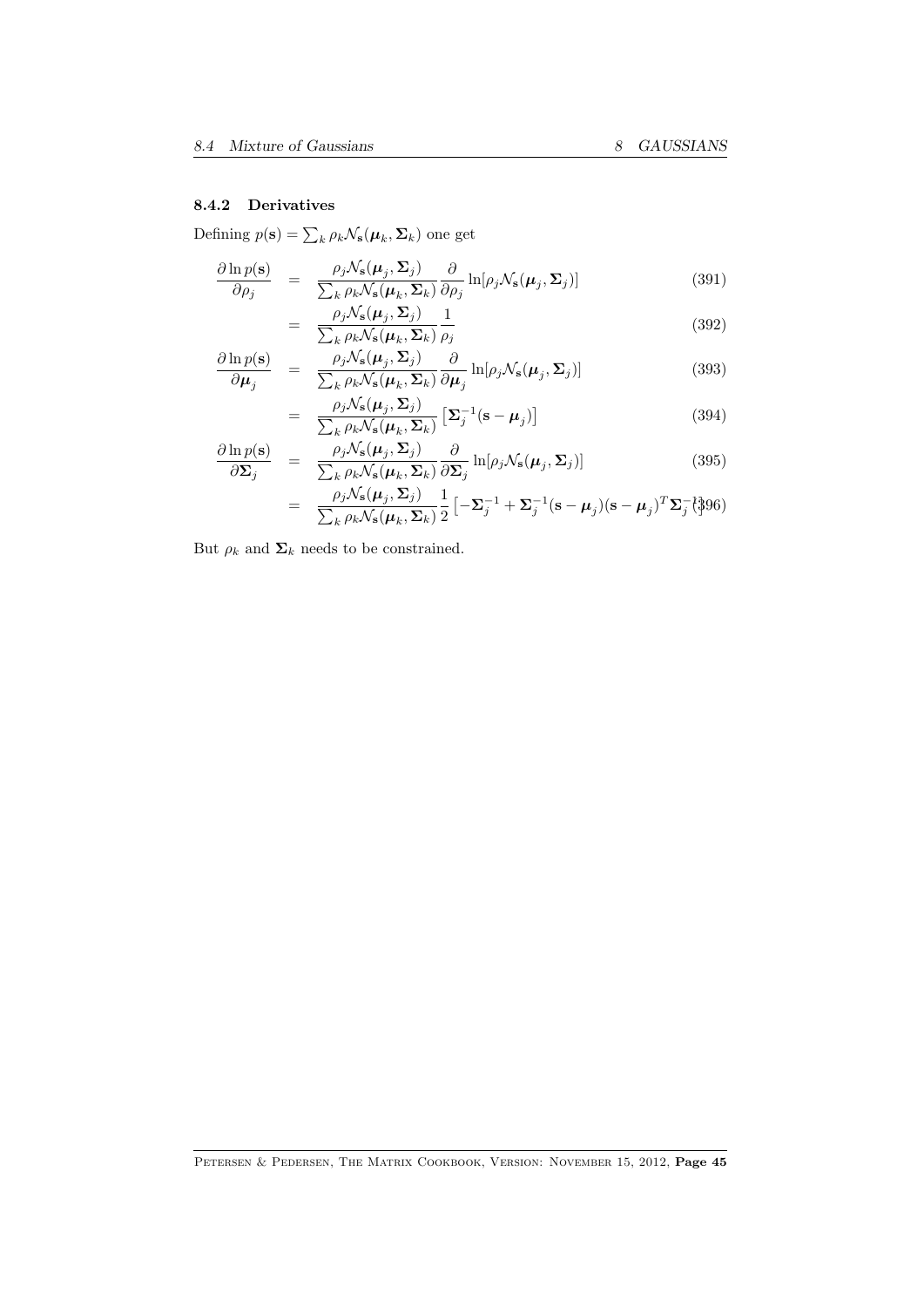# <span id="page-45-0"></span>9 Special Matrices

### 9.1 Block matrices

Let  $\mathbf{A}_{ij}$  denote the *ij*th block of  $\mathbf{A}$ .

#### 9.1.1 Multiplication

Assuming the dimensions of the blocks matches we have

$$
\left[\begin{array}{c|c|c} \bf{A}_{11} & \bf{A}_{12} \\ \hline \bf{A}_{21} & \bf{A}_{22} \end{array}\right]\left[\begin{array}{c|c|c} \bf{B}_{11} & \bf{B}_{12} \\ \hline \bf{B}_{21} & \bf{B}_{22} \end{array}\right]=\left[\begin{array}{c|c|c} \bf{A}_{11}\bf{B}_{11}+\bf{A}_{12}\bf{B}_{21} & \bf{A}_{11}\bf{B}_{12}+\bf{A}_{12}\bf{B}_{22} \\ \hline \bf{A}_{21}\bf{B}_{11}+\bf{A}_{22}\bf{B}_{21} & \bf{A}_{21}\bf{B}_{12}+\bf{A}_{22}\bf{B}_{22} \end{array}\right]
$$

#### 9.1.2 The Determinant

The determinant can be expressed as by the use of

$$
C_1 = A_{11} - A_{12}A_{22}^{-1}A_{21}
$$
 (397)

$$
\mathbf{C}_2 = \mathbf{A}_{22} - \mathbf{A}_{21} \mathbf{A}_{11}^{-1} \mathbf{A}_{12} \tag{398}
$$

as

$$
\det\left(\left[\begin{array}{c|c}\mathbf{A}_{11} & \mathbf{A}_{12} \\ \hline \mathbf{A}_{21} & \mathbf{A}_{22}\end{array}\right]\right)=\det(\mathbf{A}_{22})\cdot\det(\mathbf{C}_1)=\det(\mathbf{A}_{11})\cdot\det(\mathbf{C}_2)
$$

#### 9.1.3 The Inverse

The inverse can be expressed as by the use of

$$
\mathbf{C}_1 = \mathbf{A}_{11} - \mathbf{A}_{12}\mathbf{A}_{21}^{-1}\mathbf{A}_{21}
$$
 (399)

$$
\mathbf{C}_2 = \mathbf{A}_{22} - \mathbf{A}_{21} \mathbf{A}_{11}^{-1} \mathbf{A}_{12} \tag{400}
$$

as

$$
\begin{aligned}&\left[\begin{array}{c|c}\mathbf{A}_{11}&\mathbf{A}_{12}\\ \hline \mathbf{A}_{21}&\mathbf{A}_{22}\end{array}\right]^{-1}=\left[\begin{array}{c|c}-\mathbf{C}_{1}^{-1}&-\mathbf{A}_{11}^{-1}\mathbf{A}_{12}\mathbf{C}_{2}^{-1}\\ \hline -\mathbf{C}_{2}^{-1}\mathbf{A}_{21}\mathbf{A}_{11}^{-1}&\mathbf{C}_{2}^{-1}\end{array}\right]\\ &=\left[\begin{array}{c|c}\mathbf{A}_{11}^{-1}+\mathbf{A}_{11}^{-1}\mathbf{A}_{12}\mathbf{C}_{2}^{-1}\mathbf{A}_{21}\mathbf{A}_{11}^{-1}&-\mathbf{C}_{1}^{-1}\mathbf{A}_{12}\mathbf{A}_{22}^{-1}\\ \hline -\mathbf{A}_{22}^{-1}\mathbf{A}_{21}\mathbf{C}_{1}^{-1}&\mathbf{A}_{22}^{-1}+\mathbf{A}_{22}^{-1}\mathbf{A}_{21}\mathbf{C}_{1}^{-1}\mathbf{A}_{12}\mathbf{A}_{22}^{-1}\end{array}\right]\end{aligned}
$$

#### 9.1.4 Block diagonal

For block diagonal matrices we have

$$
\left[\begin{array}{c|c}\n\mathbf{A}_{11} & \mathbf{0} \\
\hline\n\mathbf{0} & \mathbf{A}_{22}\n\end{array}\right]^{-1} = \left[\begin{array}{c|c}\n(\mathbf{A}_{11})^{-1} & \mathbf{0} \\
\hline\n\mathbf{0} & (\mathbf{A}_{22})^{-1}\n\end{array}\right] (401)
$$

$$
\det\left(\begin{bmatrix} \mathbf{A}_{11} & \mathbf{0} \\ \hline \mathbf{0} & \mathbf{A}_{22} \end{bmatrix}\right) = \det(\mathbf{A}_{11}) \cdot \det(\mathbf{A}_{22}) \tag{402}
$$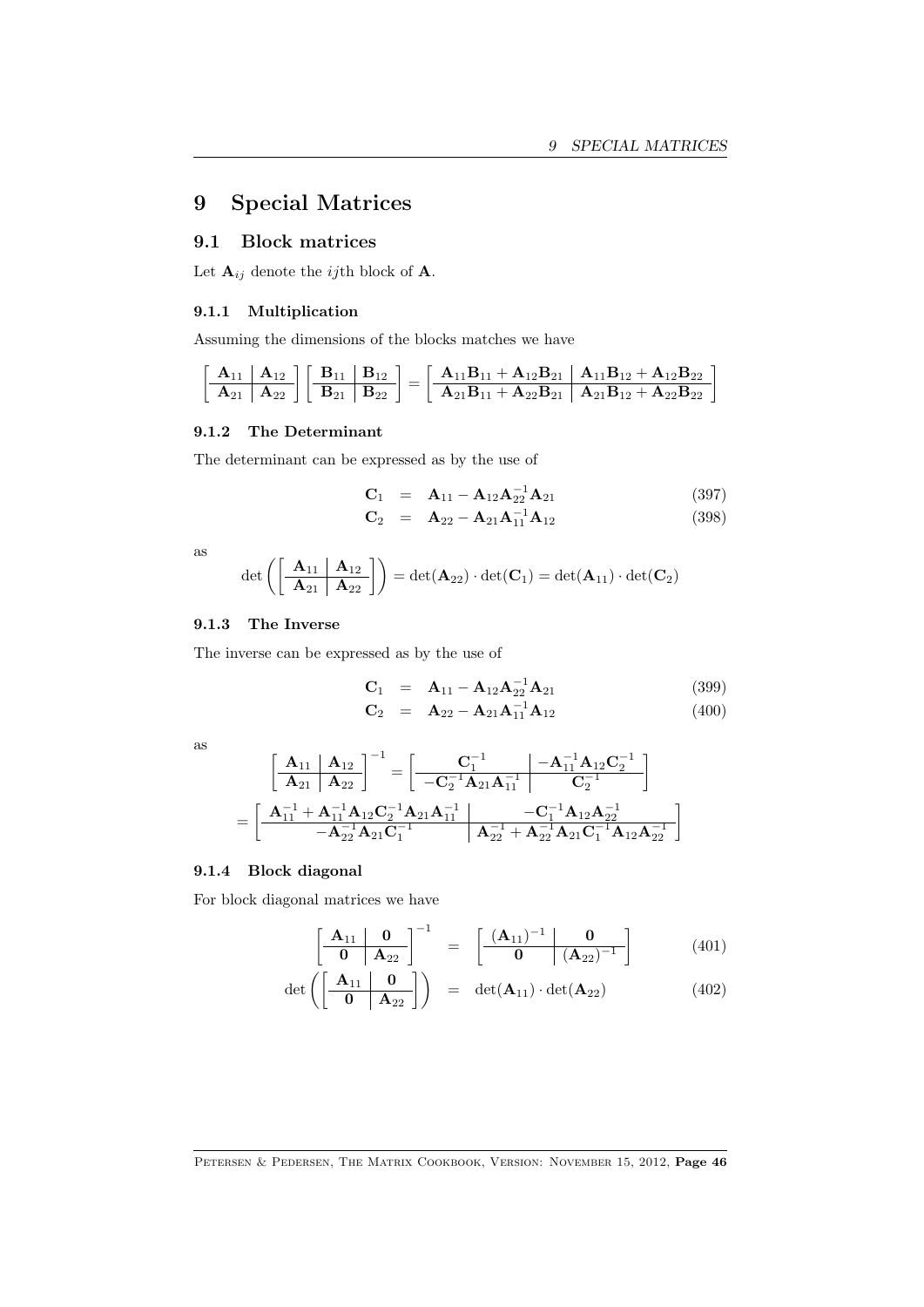#### <span id="page-46-1"></span><span id="page-46-0"></span>9.1.5 Schur complement

Regard the matrix

$$
\begin{bmatrix}\n\mathbf{A}_{11} & \mathbf{A}_{12} \\
\hline\n\mathbf{A}_{21} & \mathbf{A}_{22}\n\end{bmatrix}
$$

The Schur complement of block  $A_{11}$  of the matrix above is the matrix (denoted  $C_2$  in the text above)

$$
\mathbf{A}_{22} - \mathbf{A}_{21}\mathbf{A}_{11}^{-1}\mathbf{A}_{12}
$$

The Schur complement of block  $\mathbf{A}_{22}$  of the matrix above is the matrix (denoted  $C_1$  in the text above)

$$
\mathbf{A}_{11}-\mathbf{A}_{12}\mathbf{A}_{22}^{-1}\mathbf{A}_{21}
$$

Using the Schur complement, one can rewrite the inverse of a block matrix

$$
=\frac{\left[\begin{array}{c|c} \mathbf{A}_{11} & \mathbf{A}_{12} \\ \hline \mathbf{A}_{21} & \mathbf{A}_{22} \end{array}\right]^{-1}}{-\mathbf{A}_{22}^{-1}\mathbf{A}_{21}}\left[\begin{array}{c|c} \mathbf{A}_{11}-\mathbf{A}_{12}\mathbf{A}_{22}^{-1}\mathbf{A}_{21} \end{array}\right]^{-1}\left[\begin{array}{c|c} \mathbf{0} \\ \hline \mathbf{0} & \mathbf{A}_{22}^{-1} \end{array}\right]\left[\begin{array}{c|c} \mathbf{I} & -\mathbf{A}_{12}\mathbf{A}_{22}^{-1} \\ \hline \mathbf{0} & \mathbf{I} \end{array}\right]
$$

The Schur complement is useful when solving linear systems of the form

$$
\left[\begin{array}{c|c}\n\mathbf{A}_{11} & \mathbf{A}_{12} \\
\hline\n\mathbf{A}_{21} & \mathbf{A}_{22}\n\end{array}\right]\n\left[\begin{array}{c}\n\mathbf{x}_1 \\
\mathbf{x}_2\n\end{array}\right] = \n\left[\begin{array}{c}\n\mathbf{b}_1 \\
\hline\n\mathbf{b}_2\n\end{array}\right]
$$

which has the following equation for  $x_1$ 

$$
(\mathbf{A}_{11} - \mathbf{A}_{12}\mathbf{A}_{22}^{-1}\mathbf{A}_{21})\mathbf{x}_1 = \mathbf{b}_1 - \mathbf{A}_{12}\mathbf{A}_{22}^{-1}\mathbf{b}_2
$$

When the appropriate inverses exists, this can be solved for  $x_1$  which can then be inserted in the equation for  $x_2$  to solve for  $x_2$ .

### 9.2 Discrete Fourier Transform Matrix, The

The DFT matrix is an  $N \times N$  symmetric matrix  $\mathbf{W}_N$ , where the k, nth element is given by

$$
W_N^{kn} = e^{\frac{-j2\pi kn}{N}}\tag{403}
$$

Thus the discrete Fourier transform (DFT) can be expressed as

$$
X(k) = \sum_{n=0}^{N-1} x(n)W_N^{kn}.
$$
\n(404)

Likewise the inverse discrete Fourier transform (IDFT) can be expressed as

$$
x(n) = \frac{1}{N} \sum_{k=0}^{N-1} X(k) W_N^{-kn}.
$$
 (405)

The DFT of the vector  $\mathbf{x} = [x(0), x(1), \dots, x(N-1)]^T$  can be written in matrix form as

$$
\mathbf{X} = \mathbf{W}_N \mathbf{x},\tag{406}
$$

PETERSEN & PEDERSEN, THE MATRIX COOKBOOK, VERSION: NOVEMBER 15, 2012, Page 47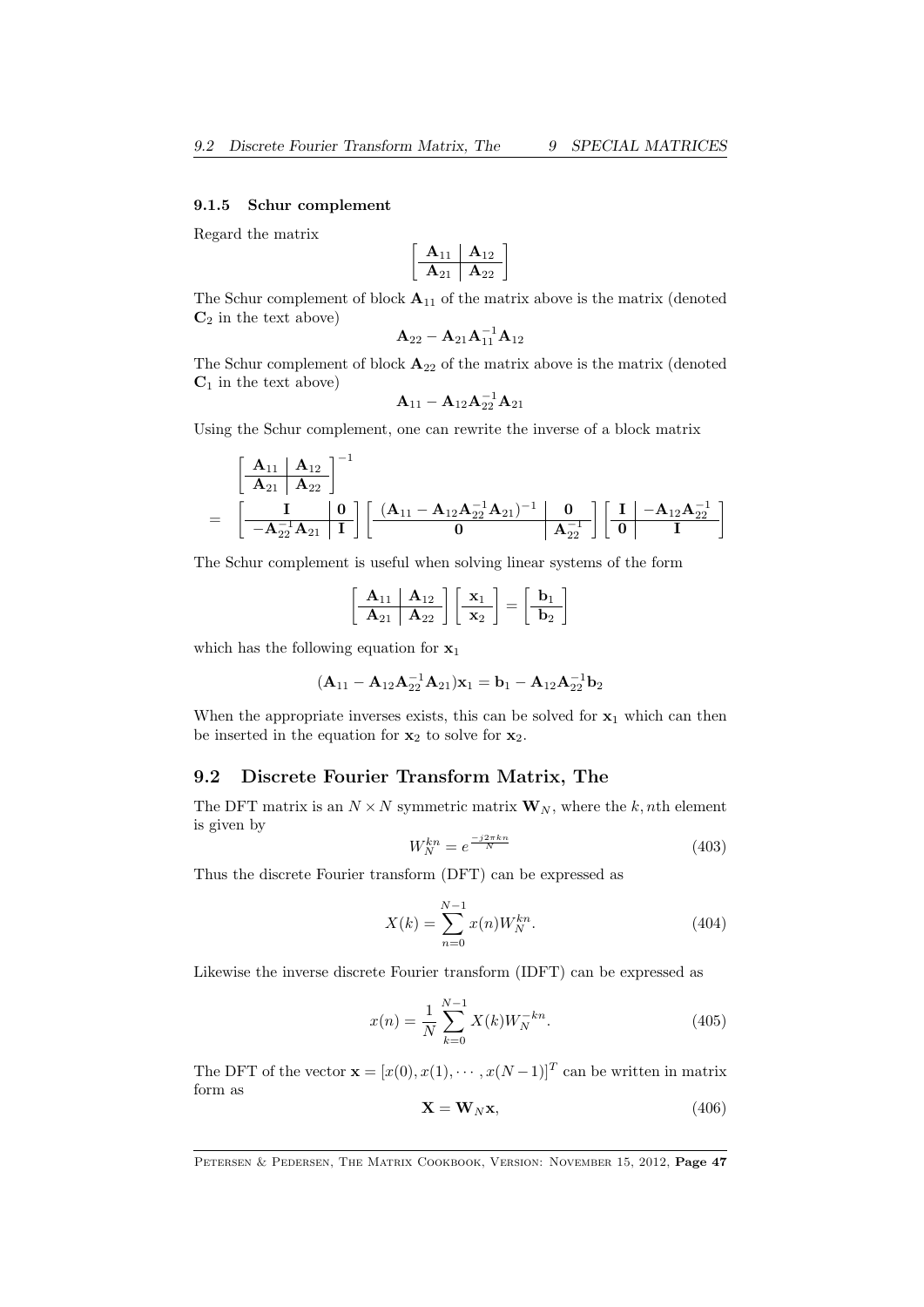<span id="page-47-0"></span>where  $\mathbf{X} = [X(0), X(1), \cdots, x(N-1)]^T$ . The IDFT is similarly given as

$$
\mathbf{x} = \mathbf{W}_N^{-1} \mathbf{X}.\tag{407}
$$

Some properties of  $W_N$  exist:

$$
\mathbf{W}_N^{-1} = \frac{1}{N} \mathbf{W}_N^* \tag{408}
$$

$$
\mathbf{W}_N \mathbf{W}_N^* = N \mathbf{I} \tag{409}
$$

$$
\mathbf{W}_N^* = \mathbf{W}_N^H \tag{410}
$$

If  $W_N = e^{\frac{-j2\pi}{N}}$ , then [\[23\]](#page-70-0)

$$
W_N^{m+N/2} = -W_N^m \tag{411}
$$

Notice, the DFT matrix is a Vandermonde Matrix.

The following important relation between the circulant matrix and the discrete Fourier transform (DFT) exists

$$
\mathbf{T}_C = \mathbf{W}_N^{-1} (\mathbf{I} \circ (\mathbf{W}_N \mathbf{t})) \mathbf{W}_N, \tag{412}
$$

where  $\mathbf{t} = [t_0, t_1, \cdots, t_{n-1}]^T$  is the first row of  $\mathbf{T}_C$ .

### 9.3 Hermitian Matrices and skew-Hermitian

A matrix  $\mathbf{A} \in \mathbb{C}^{m \times n}$  is called *Hermitian* if

$$
\mathbf{A}^H = \mathbf{A}
$$

For real valued matrices, Hermitian and symmetric matrices are equivalent.

$$
\mathbf{A} \text{ is Hermitian} \quad \Leftrightarrow \quad \mathbf{x}^H \mathbf{A} \mathbf{x} \in \mathbb{R}, \quad \forall \mathbf{x} \in \mathbb{C}^{n \times 1} \tag{413}
$$

$$
\mathbf{A} \text{ is Hermitian} \quad \Leftrightarrow \quad \text{eig}(\mathbf{A}) \in \mathbb{R} \tag{414}
$$

Note that

$$
\mathbf{A} = \mathbf{B} + i\mathbf{C}
$$

where **B**, **C** are hermitian, then

$$
\mathbf{B} = \frac{\mathbf{A} + \mathbf{A}^H}{2}, \qquad \mathbf{C} = \frac{\mathbf{A} - \mathbf{A}^H}{2i}
$$

#### 9.3.1 Skew-Hermitian

A matrix  $A$  is called *skew-hermitian* if

$$
\mathbf{A} = -\mathbf{A}^H
$$

For real valued matrices, skew-Hermitian and skew-symmetric matrices are equivalent.

**A** Hermitian 
$$
\Leftrightarrow i\mathbf{A}
$$
 is skew-hermitian (415)

$$
\mathbf{A} \text{ skew-Hermitian} \Leftrightarrow \mathbf{x}^H \mathbf{A} \mathbf{y} = -\mathbf{x}^H \mathbf{A}^H \mathbf{y}, \quad \forall \mathbf{x}, \mathbf{y} \tag{416}
$$

**A** skew-Hermitian  $\Rightarrow$  eig(**A**) = i $\lambda$ ,  $\lambda \in \mathbb{R}$  (417)

PETERSEN & PEDERSEN, THE MATRIX COOKBOOK, VERSION: NOVEMBER 15, 2012, Page 48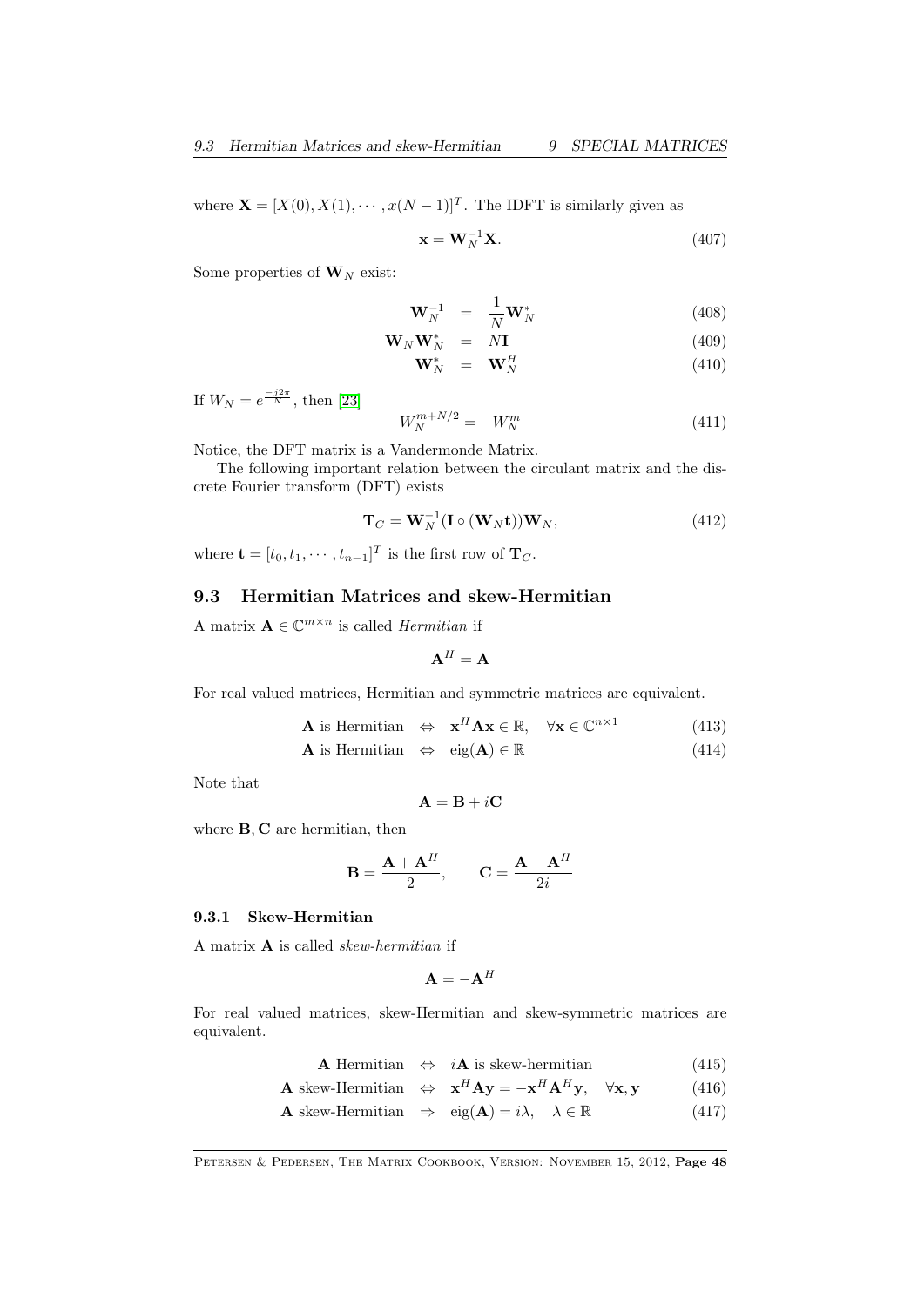#### <span id="page-48-0"></span>9.4 Idempotent Matrices

A matrix A is idempotent if

$$
AA = A
$$

Idempotent matrices A and B, have the following properties

| ${\bf A}^n$                         | $form = 1, 2, 3, $<br>$=$ A,              | (418) |
|-------------------------------------|-------------------------------------------|-------|
| $I - A$                             | is idempotent                             | (419) |
| $A^H$                               | is idempotent                             | (420) |
| $I - AH$                            | is idempotent                             | (421) |
|                                     | If $AB = BA \Rightarrow AB$ is idempotent | (422) |
| $rank(\mathbf{A}) = Tr(\mathbf{A})$ |                                           | (423) |

$$
\mathbf{A}(\mathbf{I} - \mathbf{A}) = \mathbf{0} \tag{424}
$$

$$
(\mathbf{I} - \mathbf{A})\mathbf{A} = \mathbf{0} \tag{425}
$$

$$
\mathbf{A}^+ = \mathbf{A} \tag{426}
$$

$$
f(s\mathbf{I} + t\mathbf{A}) = (\mathbf{I} - \mathbf{A})f(s) + \mathbf{A}f(s+t)
$$
 (427)

Note that  $\mathbf{A} - \mathbf{I}$  is not necessarily idempotent.

#### 9.4.1 Nilpotent

A matrix A is nilpotent if

$$
\mathbf{A}^2=\mathbf{0}
$$

A nilpotent matrix has the following property:

$$
f(s\mathbf{I} + t\mathbf{A}) = \mathbf{I}f(s) + t\mathbf{A}f'(s)
$$
\n(428)

### 9.4.2 Unipotent

A matrix A is unipotent if

$$
AA = I
$$

A unipotent matrix has the following property:

$$
f(s\mathbf{I} + t\mathbf{A}) = [(\mathbf{I} + \mathbf{A})f(s+t) + (\mathbf{I} - \mathbf{A})f(s-t)]/2 \tag{429}
$$

#### 9.5 Orthogonal matrices

If a square matrix Q is orthogonal, if and only if,

$$
\mathbf{Q}^T \mathbf{Q} = \mathbf{Q} \mathbf{Q}^T = \mathbf{I}
$$

and then Q has the following properties

- Its eigenvalues are placed on the unit circle.
- Its eigenvectors are unitary, i.e. have length one.
- The inverse of an orthogonal matrix is orthogonal too.

PETERSEN & PEDERSEN, THE MATRIX COOKBOOK, VERSION: NOVEMBER 15, 2012, Page 49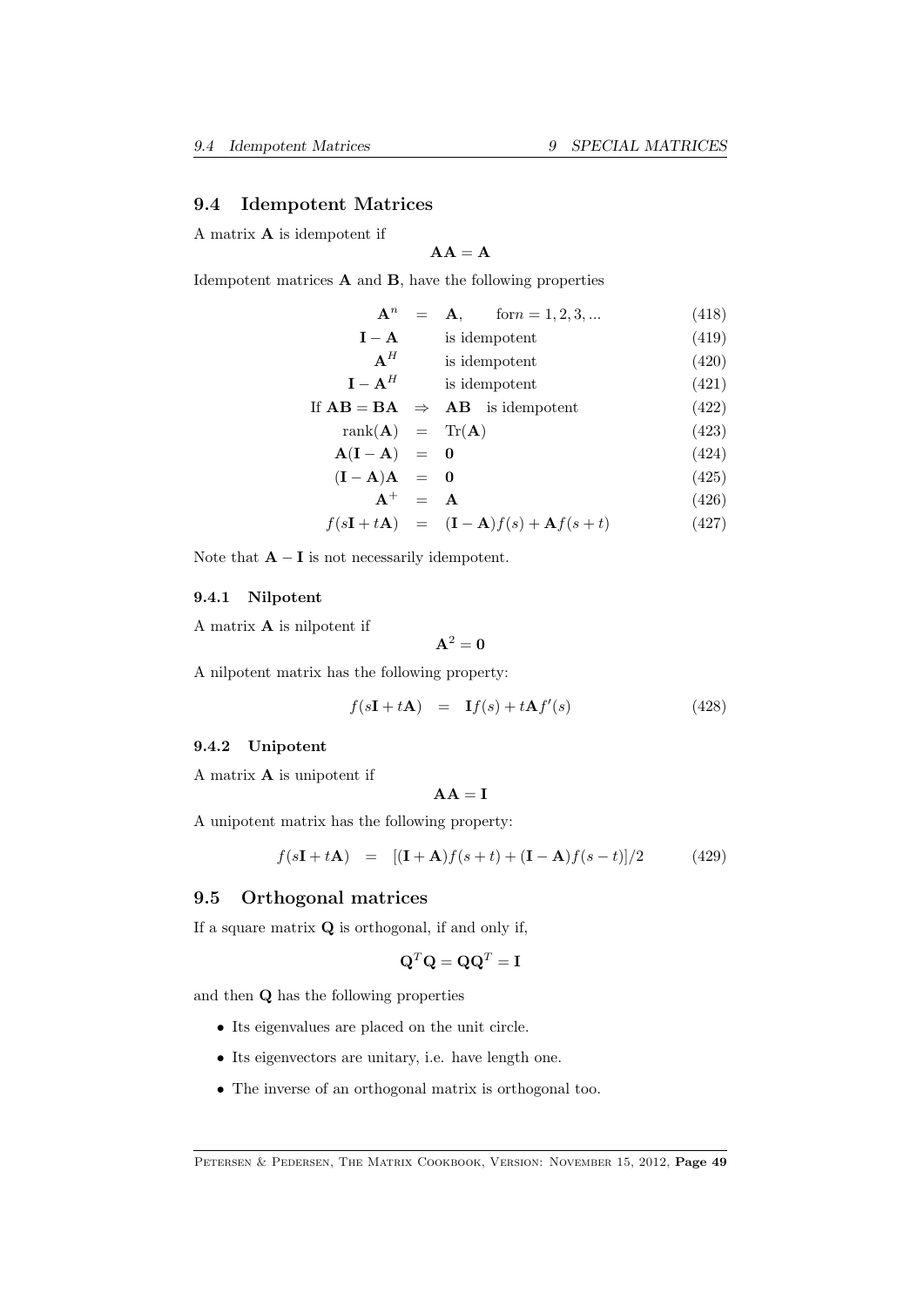Basic properties for the orthogonal matrix Q

$$
\begin{array}{rcl} \mathbf{Q}^{-1} &=& \mathbf{Q}^T \\ \mathbf{Q}^{-T} &=& \mathbf{Q} \\ \mathbf{Q}\mathbf{Q}^T &=& \mathbf{I} \\ \mathbf{Q}^T\mathbf{Q} &=& \mathbf{I} \\ \mathrm{det}(\mathbf{Q}) &=& \pm 1 \end{array}
$$

### 9.5.1 Ortho-Sym

A matrix  $\mathbf{Q}_{+}$  which simultaneously is orthogonal and symmetric is called an ortho-sym matrix [\[20\]](#page-70-1). Hereby

$$
\mathbf{Q}_+^T \mathbf{Q}_+ = \mathbf{I} \tag{430}
$$

$$
\mathbf{Q}_{+} = \mathbf{Q}_{+}^{T} \tag{431}
$$

The powers of an ortho-sym matrix are given by the following rule

$$
\mathbf{Q}_{+}^{k} = \frac{1 + (-1)^{k}}{2} \mathbf{I} + \frac{1 + (-1)^{k+1}}{2} \mathbf{Q}_{+}
$$
(432)

$$
= \frac{1+\cos(k\pi)}{2}\mathbf{I} + \frac{1-\cos(k\pi)}{2}\mathbf{Q}_{+} \tag{433}
$$

### 9.5.2 Ortho-Skew

A matrix which simultaneously is orthogonal and antisymmetric is called an ortho-skew matrix [\[20\]](#page-70-1). Hereby

$$
\mathbf{Q}_{-}^{H}\mathbf{Q}_{-} = \mathbf{I} \tag{434}
$$

$$
\mathbf{Q}_{-} = -\mathbf{Q}_{-}^{H} \tag{435}
$$

The powers of an ortho-skew matrix are given by the following rule

$$
\mathbf{Q}_{-}^{k} = \frac{i^{k} + (-i)^{k}}{2} \mathbf{I} - i \frac{i^{k} - (-i)^{k}}{2} \mathbf{Q}_{-}
$$
(436)

$$
= \cos(k\frac{\pi}{2})\mathbf{I} + \sin(k\frac{\pi}{2})\mathbf{Q}_{-} \tag{437}
$$

#### 9.5.3 Decomposition

A square matrix **A** can always be written as a sum of a symmetric  $A_+$  and an antisymmetric matrix A<sup>−</sup>

$$
\mathbf{A} = \mathbf{A}_{+} + \mathbf{A}_{-} \tag{438}
$$

### 9.6 Positive Definite and Semi-definite Matrices

#### 9.6.1 Definitions

A matrix A is positive definite if and only if

$$
\mathbf{x}^T \mathbf{A} \mathbf{x} > \mathbf{0}, \quad \forall \mathbf{x} \neq \mathbf{0} \tag{439}
$$

A matrix A is positive semi-definite if and only if

$$
\mathbf{x}^T \mathbf{A} \mathbf{x} \ge \mathbf{0}, \quad \forall \mathbf{x} \tag{440}
$$

Note that if  $\bf{A}$  is positive definite, then  $\bf{A}$  is also positive semi-definite.

PETERSEN & PEDERSEN, THE MATRIX COOKBOOK, VERSION: NOVEMBER 15, 2012, Page 50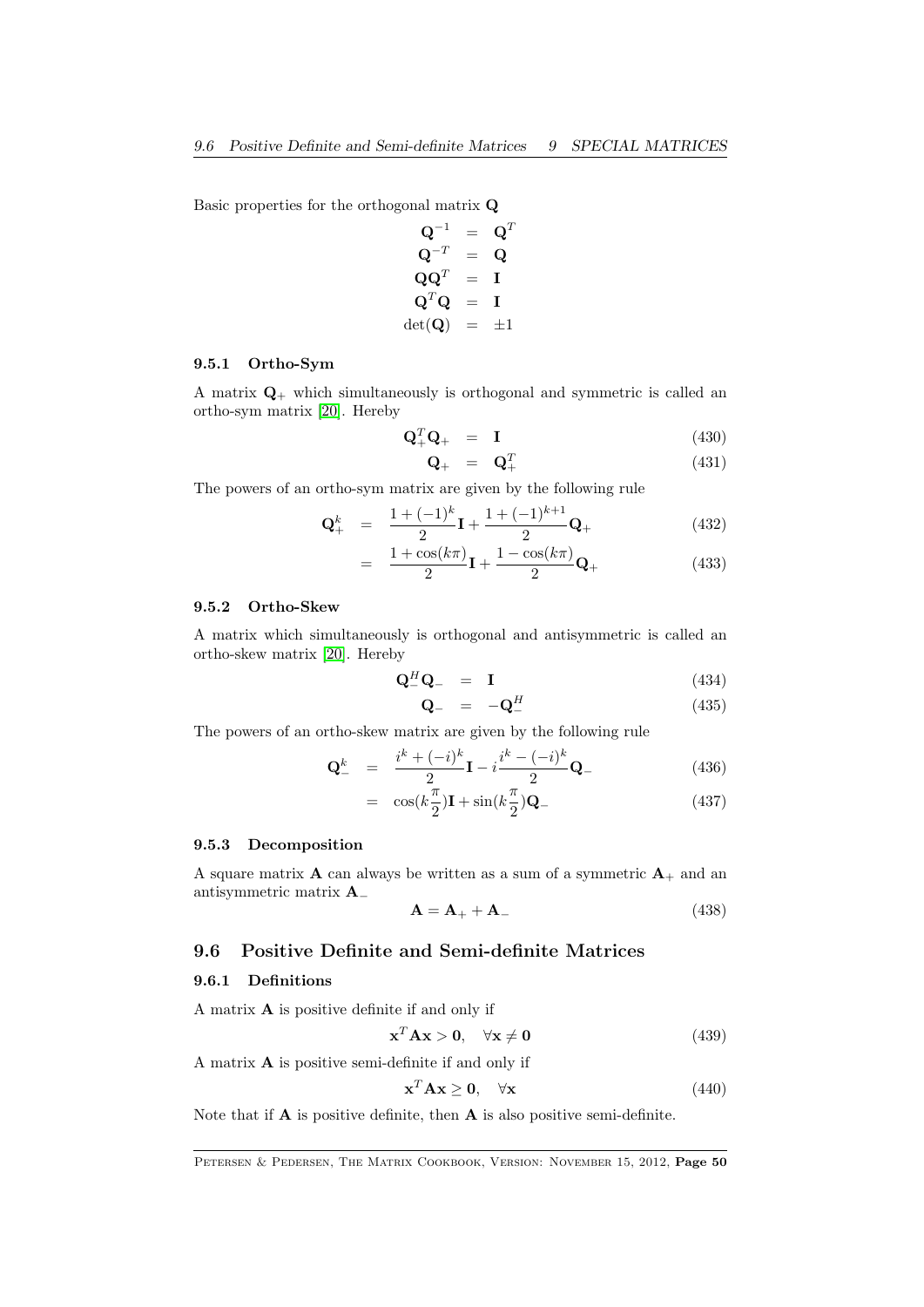### 9.6.2 Eigenvalues

The following holds with respect to the eigenvalues:

**A** pos. def. 
$$
\Leftrightarrow
$$
  $\text{eig}(\frac{\mathbf{A} + \mathbf{A}^H}{2}) > 0$   
\n**A** pos. semi-def.  $\Leftrightarrow$   $\text{eig}(\frac{\mathbf{A} + \mathbf{A}^H}{2}) \ge 0$  (441)

#### 9.6.3 Trace

The following holds with respect to the trace:

**A** pos. def.  $\Rightarrow$  Tr(**A**) > 0 **A** pos. semi-def.  $\Rightarrow$  Tr(**A**)  $\geq 0$ (442)

#### 9.6.4 Inverse

If **A** is positive definite, then **A** is invertible and  $A^{-1}$  is also positive definite.

#### 9.6.5 Diagonal

If **A** is positive definite, then  $A_{ii} > 0, \forall i$ 

#### 9.6.6 Decomposition I

The matrix **A** is positive semi-definite of rank  $r \Leftrightarrow$  there exists a matrix **B** of rank r such that  $\mathbf{A} = \mathbf{B} \mathbf{B}^T$ 

The matrix **A** is positive definite  $\Leftrightarrow$  there exists an invertible matrix **B** such that  $\mathbf{A} = \mathbf{B}\mathbf{B}^T$ 

#### 9.6.7 Decomposition II

Assume **A** is an  $n \times n$  positive semi-definite, then there exists an  $n \times r$  matrix **B** of rank r such that  $\mathbf{B}^T \mathbf{A} \mathbf{B} = \mathbf{I}$ .

#### 9.6.8 Equation with zeros

Assume **A** is positive semi-definite, then  $X^T A X = 0 \Rightarrow AX = 0$ 

#### 9.6.9 Rank of product

Assume **A** is positive definite, then  $rank(BAB^T) = rank(B)$ 

#### 9.6.10 Positive definite property

If **A** is  $n \times n$  positive definite and **B** is  $r \times n$  of rank r, then  $\mathbf{BAB}^T$  is positive definite.

#### 9.6.11 Outer Product

If **X** is  $n \times r$ , where  $n \leq r$  and rank $(X) = n$ , then  $\mathbf{X} \mathbf{X}^T$  is positive definite.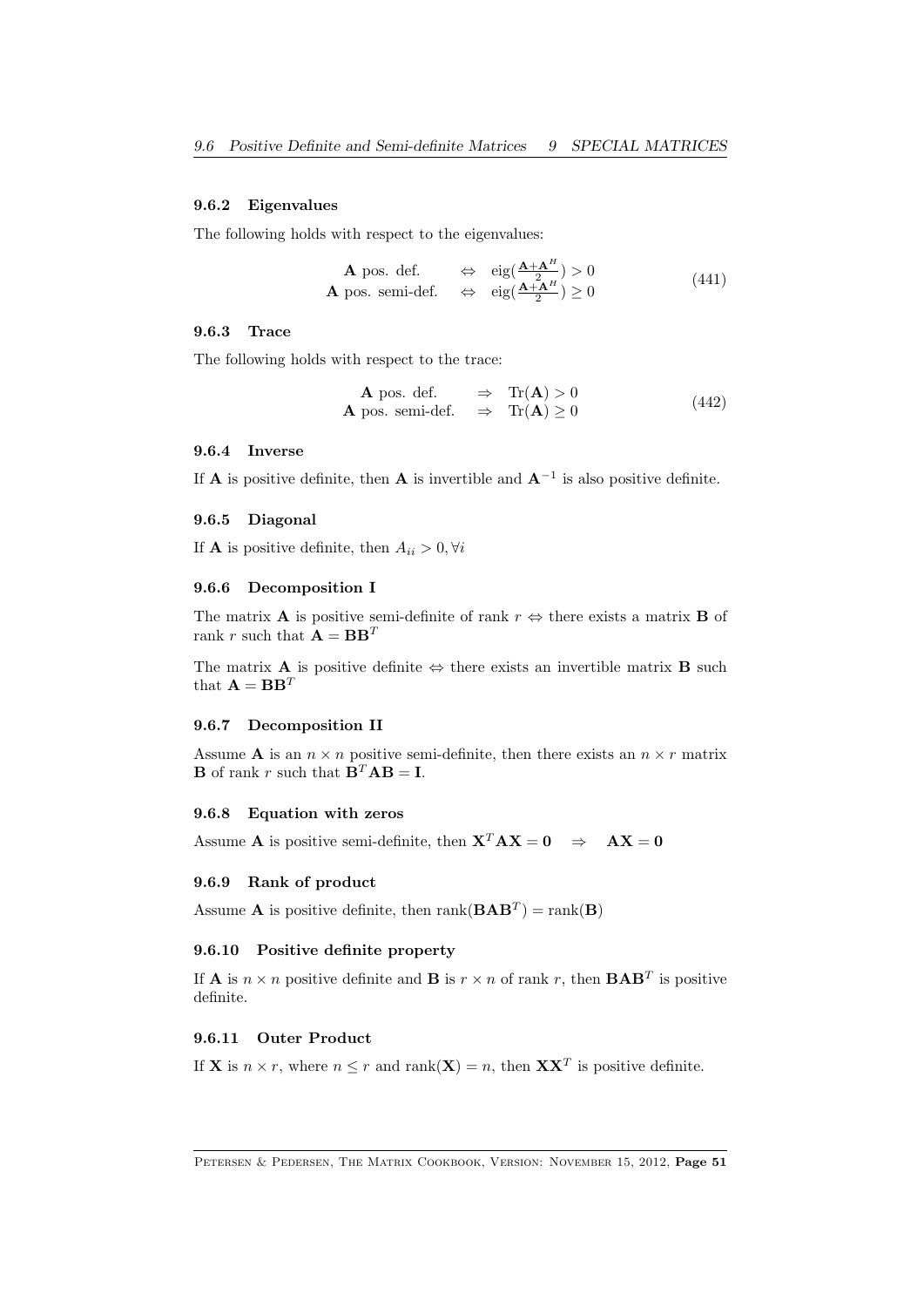#### <span id="page-51-0"></span>9.6.12 Small pertubations

If **A** is positive definite and **B** is symmetric, then  $\mathbf{A} - t\mathbf{B}$  is positive definite for sufficiently small  $t$ .

#### 9.6.13 Hadamard inequality

If A is a positive definite or semi-definite matrix, then

$$
\det(\mathbf{A}) \le \prod_i A_{ii}
$$

See [\[15,](#page-69-4) pp.477]

### 9.6.14 Hadamard product relation

Assume that  $\mathbf{P} = \mathbf{A}\mathbf{A}^T$  and  $\mathbf{Q} = \mathbf{B}\mathbf{B}^T$  are semi-positive definite matrices, it then holds that

$$
\mathbf{P} \circ \mathbf{Q} = \mathbf{R} \mathbf{R}^T
$$

where the columns of **R** are constructed as follows:  $\mathbf{r}_{i+(j-1)N_A} = \mathbf{a}_i \circ \mathbf{b}_j$ , for  $i = 1, 2, ..., N_A$  and  $j = 1, 2, ..., N_B$ . The result is unpublished, but reported by Pavel Sakov and Craig Bishop.

### 9.7 Singleentry Matrix, The

#### 9.7.1 Definition

The single-entry matrix  $J^{ij} \in \mathbb{R}^{n \times n}$  is defined as the matrix which is zero everywhere except in the entry  $(i, j)$  in which it is 1. In a  $4 \times 4$  example one might have

$$
\mathbf{J}^{23} = \left[ \begin{array}{cccc} 0 & 0 & 0 & 0 \\ 0 & 0 & 1 & 0 \\ 0 & 0 & 0 & 0 \\ 0 & 0 & 0 & 0 \end{array} \right] \tag{443}
$$

The single-entry matrix is very useful when working with derivatives of expressions involving matrices.

#### 9.7.2 Swap and Zeros

Assume **A** to be  $n \times m$  and  $\mathbf{J}^{ij}$  to be  $m \times p$ 

$$
\mathbf{A}\mathbf{J}^{ij} = \begin{bmatrix} \mathbf{0} & \mathbf{0} & \dots & \mathbf{A}_i & \dots & \mathbf{0} \end{bmatrix} \tag{444}
$$

i.e. an  $n \times p$  matrix of zeros with the i.th column of **A** in place of the j.th column. Assume **A** to be  $n \times m$  and  $\mathbf{J}^{ij}$  to be  $p \times n$ 

$$
\mathbf{J}^{ij}\mathbf{A} = \begin{bmatrix} \mathbf{0} \\ \vdots \\ \mathbf{0} \\ \mathbf{A}_{j} \\ \vdots \\ \mathbf{0} \end{bmatrix}
$$
(445)

PETERSEN & PEDERSEN, THE MATRIX COOKBOOK, VERSION: NOVEMBER 15, 2012, Page 52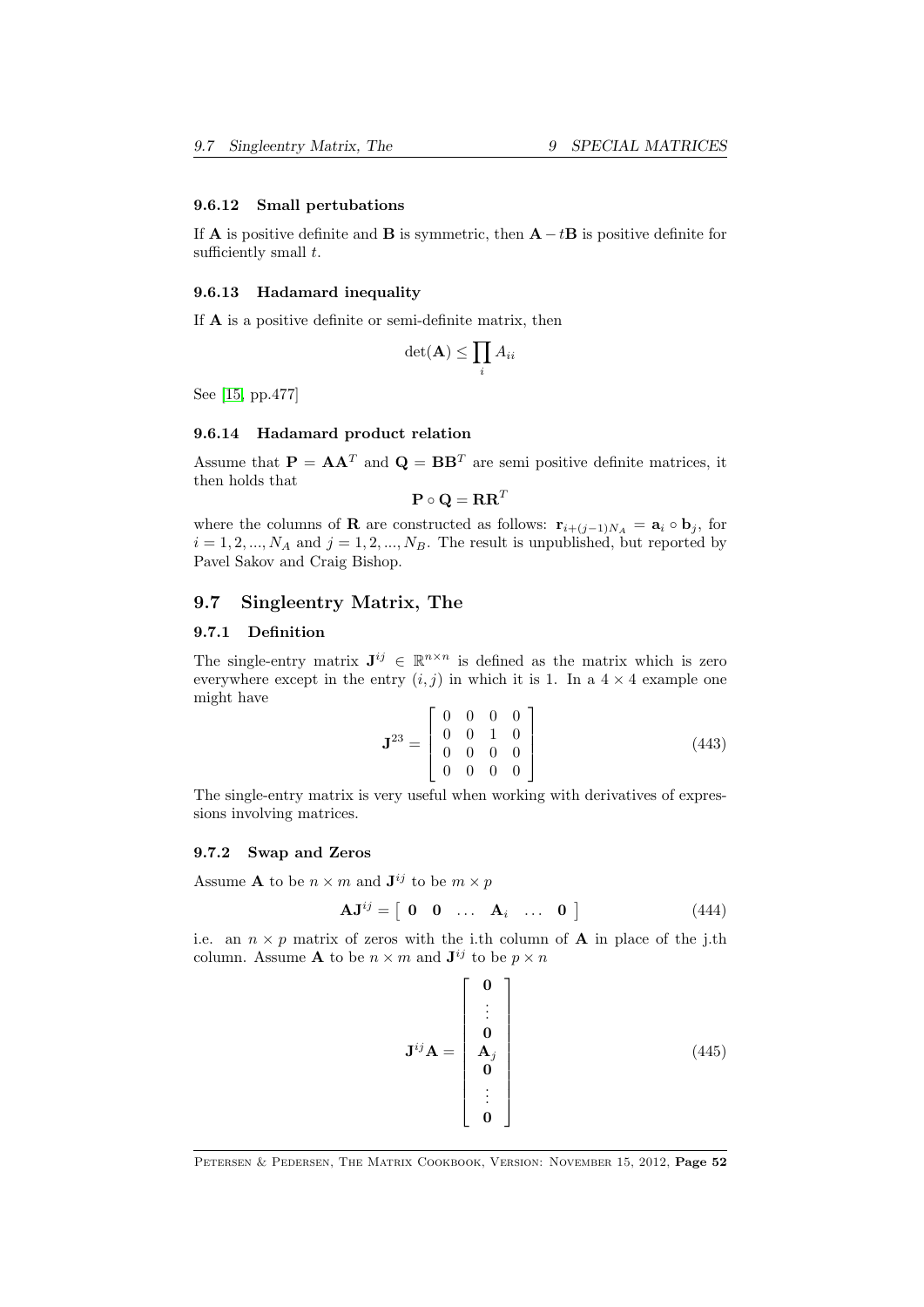i.e. an  $p \times m$  matrix of zeros with the j.th row of **A** in the placed of the i.th row.

### 9.7.3 Rewriting product of elements

$$
A_{ki}B_{jl} = (\mathbf{A}\mathbf{e}_i\mathbf{e}_j^T\mathbf{B})_{kl} = (\mathbf{A}\mathbf{J}^{ij}\mathbf{B})_{kl}
$$
(446)

$$
A_{ik}B_{lj} = (\mathbf{A}^T \mathbf{e}_i \mathbf{e}_j^T \mathbf{B}^T)_{kl} = (\mathbf{A}^T \mathbf{J}^{ij} \mathbf{B}^T)_{kl}
$$
(447)

$$
A_{ik}B_{jl} = (\mathbf{A}^T \mathbf{e}_i \mathbf{e}_j^T \mathbf{B})_{kl} = (\mathbf{A}^T \mathbf{J}^{ij} \mathbf{B})_{kl}
$$
(448)

$$
A_{ki}B_{lj} = (\mathbf{A}\mathbf{e}_i\mathbf{e}_j^T\mathbf{B}^T)_{kl} = (\mathbf{A}\mathbf{J}^{ij}\mathbf{B}^T)_{kl}
$$
(449)

#### <span id="page-52-0"></span>9.7.4 Properties of the Singleentry Matrix

If  $i = j$ 

$$
\begin{aligned} \mathbf{J}^{ij} \mathbf{J}^{ij} &= \mathbf{J}^{ij} \qquad (\mathbf{J}^{ij})^T (\mathbf{J}^{ij})^T = \mathbf{J}^{ij} \\ \mathbf{J}^{ij} (\mathbf{J}^{ij})^T &= \mathbf{J}^{ij} \qquad (\mathbf{J}^{ij})^T \mathbf{J}^{ij} = \mathbf{J}^{ij} \end{aligned}
$$

If  $i \neq j$ 

$$
\mathbf{J}^{ij}\mathbf{J}^{ij} = \mathbf{0} \qquad (\mathbf{J}^{ij})^T (\mathbf{J}^{ij})^T = \mathbf{0}
$$

$$
\mathbf{J}^{ij} (\mathbf{J}^{ij})^T = \mathbf{J}^{ii} \qquad (\mathbf{J}^{ij})^T \mathbf{J}^{ij} = \mathbf{J}^{jj}
$$

#### 9.7.5 The Singleentry Matrix in Scalar Expressions

Assume **A** is  $n \times m$  and **J** is  $m \times n$ , then

$$
\text{Tr}(\mathbf{A}\mathbf{J}^{ij}) = \text{Tr}(\mathbf{J}^{ij}\mathbf{A}) = (\mathbf{A}^T)_{ij}
$$
(450)

Assume **A** is  $n \times n$ , **J** is  $n \times m$  and **B** is  $m \times n$ , then

$$
\text{Tr}(\mathbf{A}\mathbf{J}^{ij}\mathbf{B}) = (\mathbf{A}^T\mathbf{B}^T)_{ij} \tag{451}
$$

$$
\text{Tr}(\mathbf{A}\mathbf{J}^{ji}\mathbf{B}) = (\mathbf{B}\mathbf{A})_{ij} \tag{452}
$$

$$
\text{Tr}(\mathbf{A}\mathbf{J}^{ij}\mathbf{J}^{ij}\mathbf{B}) = \text{diag}(\mathbf{A}^T\mathbf{B}^T)_{ij} \tag{453}
$$

Assume **A** is  $n \times n$ ,  $\mathbf{J}^{ij}$  is  $n \times m$  **B** is  $m \times n$ , then

$$
\mathbf{x}^T \mathbf{A} \mathbf{J}^{ij} \mathbf{B} \mathbf{x} = (\mathbf{A}^T \mathbf{x} \mathbf{x}^T \mathbf{B}^T)_{ij}
$$
(454)

$$
\mathbf{x}^T \mathbf{A} \mathbf{J}^{ij} \mathbf{J}^{ij} \mathbf{B} \mathbf{x} = \text{diag}(\mathbf{A}^T \mathbf{x} \mathbf{x}^T \mathbf{B}^T)_{ij}
$$
(455)

### 9.7.6 Structure Matrices

The structure matrix is defined by

$$
\frac{\partial \mathbf{A}}{\partial A_{ij}} = \mathbf{S}^{ij} \tag{456}
$$

If A has no special structure then

$$
\mathbf{S}^{ij} = \mathbf{J}^{ij} \tag{457}
$$

If A is symmetric then

$$
\mathbf{S}^{ij} = \mathbf{J}^{ij} + \mathbf{J}^{ji} - \mathbf{J}^{ij}\mathbf{J}^{ij}
$$
 (458)

PETERSEN & PEDERSEN, THE MATRIX COOKBOOK, VERSION: NOVEMBER 15, 2012, Page 53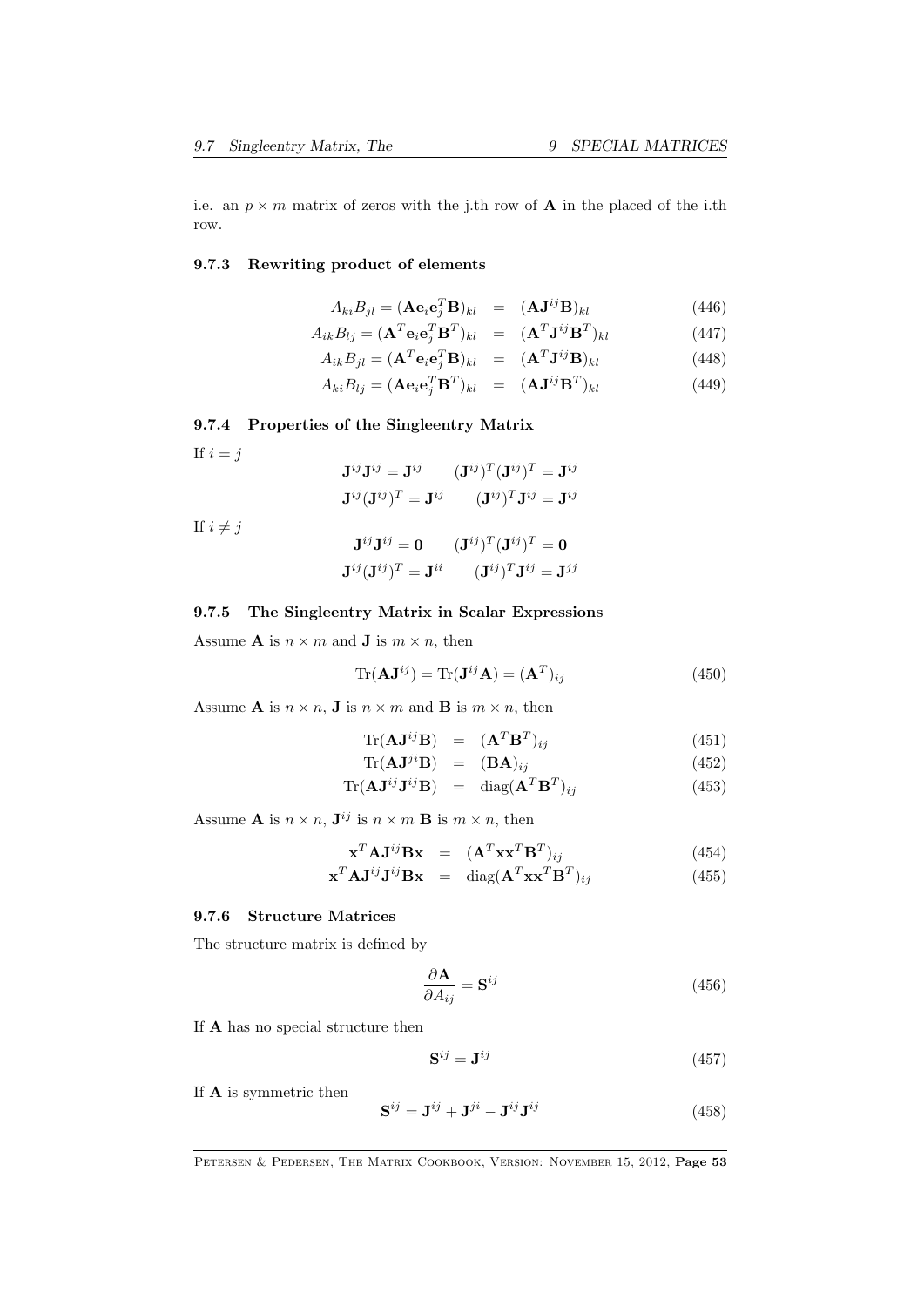### <span id="page-53-0"></span>9.8 Symmetric, Skew-symmetric/Antisymmetric

#### 9.8.1 Symmetric

The matrix  $\bf{A}$  is said to be *symmetric* if

$$
\mathbf{A} = \mathbf{A}^T \tag{459}
$$

Symmetric matrices have many important properties, e.g. that their eigenvalues are real and eigenvectors orthogonal.

#### 9.8.2 Skew-symmetric/Antisymmetric

The antisymmetric matrix is also known as the skew symmetric matrix. It has the following property from which it is defined

$$
\mathbf{A} = -\mathbf{A}^T \tag{460}
$$

Hereby, it can be seen that the antisymmetric matrices always have a zero diagonal. The  $n \times n$  antisymmetric matrices also have the following properties.

$$
\det(\mathbf{A}^T) = \det(-\mathbf{A}) = (-1)^n \det(\mathbf{A}) \tag{461}
$$

$$
-\det(\mathbf{A}) = \det(-\mathbf{A}) = 0, \text{ if } n \text{ is odd}
$$
 (462)

The eigenvalues of an antisymmetric matrix are placed on the imaginary axis and the eigenvectors are unitary.

#### 9.8.3 Decomposition

A square matrix **A** can always be written as a sum of a symmetric  $A_+$  and an antisymmetric matrix A<sup>−</sup>

$$
\mathbf{A} = \mathbf{A}_{+} + \mathbf{A}_{-} \tag{463}
$$

Such a decomposition could e.g. be

$$
\mathbf{A} = \frac{\mathbf{A} + \mathbf{A}^T}{2} + \frac{\mathbf{A} - \mathbf{A}^T}{2} = \mathbf{A}_+ + \mathbf{A}_-\tag{464}
$$

#### 9.9 Toeplitz Matrices

A Toeplitz matrix  $\mathbf T$  is a matrix where the elements of each diagonal is the same. In the  $n \times n$  square case, it has the following structure:

$$
\mathbf{T} = \begin{bmatrix} t_{11} & t_{12} & \cdots & t_{1n} \\ t_{21} & \ddots & \ddots & \vdots \\ \vdots & \ddots & \ddots & t_{12} \\ t_{n1} & \cdots & t_{21} & t_{11} \end{bmatrix} = \begin{bmatrix} t_0 & t_1 & \cdots & t_{n-1} \\ t_{-1} & \ddots & \ddots & \vdots \\ \vdots & \ddots & \ddots & t_1 \\ t_{-(n-1)} & \cdots & t_{-1} & t_0 \end{bmatrix}
$$
(465)

A Toeplitz matrix is persymmetric. If a matrix is persymmetric (or orthosymmetric), it means that the matrix is symmetric about its northeast-southwest diagonal (anti-diagonal) [\[12\]](#page-69-5). Persymmetric matrices is a larger class of matrices, since a persymmetric matrix not necessarily has a Toeplitz structure. There

PETERSEN & PEDERSEN, THE MATRIX COOKBOOK, VERSION: NOVEMBER 15, 2012, Page 54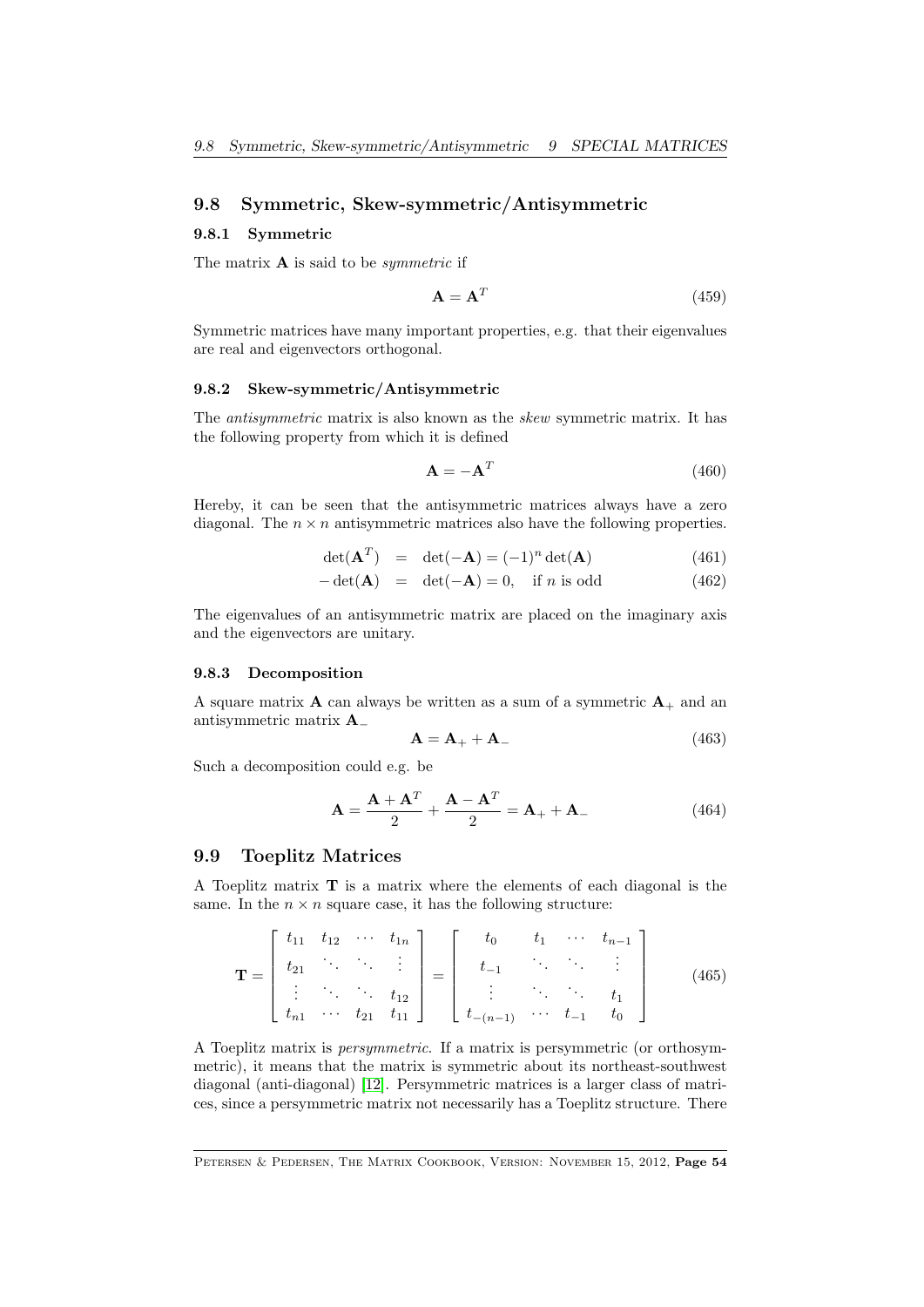<span id="page-54-0"></span>are some special cases of Toeplitz matrices. The symmetric Toeplitz matrix is given by:  $\mathbf{r} = \mathbf{r}$  $\frac{1}{1}$  ·  $\frac{1}{1}$  $\overline{a}$ 

$$
\mathbf{T} = \begin{bmatrix} t_0 & t_1 & \cdots & t_{n-1} \\ t_1 & \ddots & \ddots & \vdots \\ \vdots & \ddots & \ddots & t_1 \\ t_{n-1} & \cdots & t_1 & t_0 \end{bmatrix}
$$
 (466)

The circular Toeplitz matrix:

$$
\mathbf{T}_C = \begin{bmatrix} t_0 & t_1 & \cdots & t_{n-1} \\ t_{n-1} & \ddots & \ddots & \vdots \\ \vdots & \ddots & \ddots & t_1 \\ t_1 & \cdots & t_{n-1} & t_0 \end{bmatrix}
$$
 (467)

The upper triangular Toeplitz matrix:

$$
\mathbf{T}_U = \begin{bmatrix} t_0 & t_1 & \cdots & t_{n-1} \\ 0 & \ddots & \ddots & \vdots \\ \vdots & \ddots & \ddots & t_1 \\ 0 & \cdots & 0 & t_0 \end{bmatrix},
$$
 (468)

and the lower triangular Toeplitz matrix:

$$
\mathbf{T}_L = \begin{bmatrix} t_0 & 0 & \cdots & 0 \\ t_{-1} & \ddots & \ddots & \vdots \\ \vdots & \ddots & \ddots & 0 \\ t_{-(n-1)} & \cdots & t_{-1} & t_0 \end{bmatrix}
$$
(469)

#### 9.9.1 Properties of Toeplitz Matrices

The Toeplitz matrix has some computational advantages. The addition of two Toeplitz matrices can be done with  $\mathcal{O}(n)$  flops, multiplication of two Toeplitz matrices can be done in  $\mathcal{O}(n \ln n)$  flops. Toeplitz equation systems can be solved in  $\mathcal{O}(n^2)$  flops. The inverse of a positive definite Toeplitz matrix can be found in  $\mathcal{O}(n^2)$  flops too. The inverse of a Toeplitz matrix is persymmetric. The product of two lower triangular Toeplitz matrices is a Toeplitz matrix. More information on Toeplitz matrices and circulant matrices can be found in [\[13,](#page-69-6) [7\]](#page-69-3).

#### 9.10 Transition matrices

A square matrix P is a transition matrix, also known as stochastic matrix or probability matrix, if

$$
0 \leq (\mathbf{P})_{ij} \leq 1, \qquad \sum_j (\mathbf{P})_{ij} = 1
$$

The transition matrix usually describes the probability of moving from state  $i$ to  $j$  in one step and is closely related to markov processes. Transition matrices

PETERSEN & PEDERSEN, THE MATRIX COOKBOOK, VERSION: NOVEMBER 15, 2012, Page 55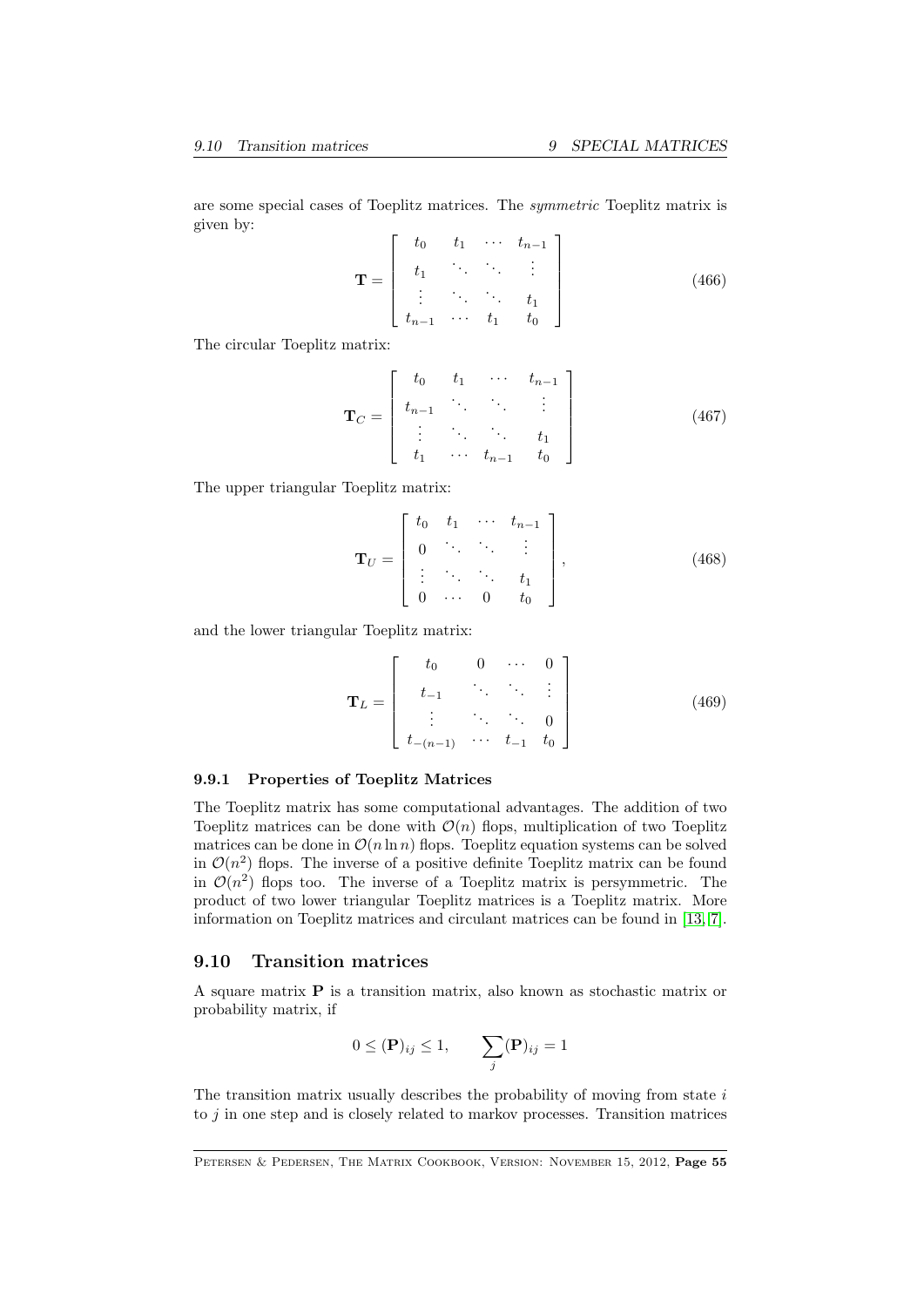have the following properties

$$
Prob[i \to j \text{ in } 1 \text{ step}] = (\mathbf{P})_{ij} \tag{470}
$$

- $\text{Prob}[i \to j \text{ in } 2 \text{ steps}] = (\mathbf{P}^2)$  $(471)$
- $\text{Prob}[i \to j \text{ in } k \text{ steps}] = (\mathbf{P}^k)$  $(472)$
- If all rows are identical  $\Rightarrow$   $\mathbf{P}^n = \mathbf{P}$  (473)

$$
\alpha \mathbf{P} = \alpha, \qquad \alpha \text{ is called invariant} \tag{474}
$$

where  $\alpha$  is a so-called stationary probability vector, i.e.,  $0 \le \alpha_i \le 1$  and  $\sum_i \alpha_i =$ 1.

### 9.11 Units, Permutation and Shift

### 9.11.1 Unit vector

Let  $\mathbf{e}_i \in \mathbb{R}^{n \times 1}$  be the *i*th unit vector, i.e. the vector which is zero in all entries except the *i*<sup>th</sup> at which it is 1.

#### 9.11.2 Rows and Columns

$$
i.th \text{ row of } \mathbf{A} = \mathbf{e}_i^T \mathbf{A} \tag{475}
$$

$$
j.th \text{ column of } \mathbf{A} = \mathbf{A}\mathbf{e}_j \tag{476}
$$

#### 9.11.3 Permutations

Let  $P$  be some permutation matrix, e.g.

$$
\mathbf{P} = \begin{bmatrix} 0 & 1 & 0 \\ 1 & 0 & 0 \\ 0 & 0 & 1 \end{bmatrix} = \begin{bmatrix} \mathbf{e}_2 & \mathbf{e}_1 & \mathbf{e}_3 \end{bmatrix} = \begin{bmatrix} \mathbf{e}_2^T \\ \mathbf{e}_1^T \\ \mathbf{e}_3^T \end{bmatrix}
$$
(477)

For permutation matrices it holds that

$$
\mathbf{P}\mathbf{P}^T = \mathbf{I} \tag{478}
$$

and that

$$
\mathbf{AP} = \begin{bmatrix} \mathbf{A} \mathbf{e}_2 & \mathbf{A} \mathbf{e}_1 & \mathbf{A} \mathbf{e}_3 \end{bmatrix} \qquad \mathbf{PA} = \begin{bmatrix} \mathbf{e}_2^T \mathbf{A} \\ \mathbf{e}_1^T \mathbf{A} \\ \mathbf{e}_3^T \mathbf{A} \end{bmatrix} \tag{479}
$$

That is, the first is a matrix which has columns of A but in permuted sequence and the second is a matrix which has the rows of A but in the permuted sequence.

#### 9.11.4 Translation, Shift or Lag Operators

Let **L** denote the lag (or 'translation' or 'shift') operator defined on a  $4 \times 4$ example by

$$
\mathbf{L} = \begin{bmatrix} 0 & 0 & 0 & 0 \\ 1 & 0 & 0 & 0 \\ 0 & 1 & 0 & 0 \\ 0 & 0 & 1 & 0 \end{bmatrix}
$$
(480)

PETERSEN & PEDERSEN, THE MATRIX COOKBOOK, VERSION: NOVEMBER 15, 2012, Page 56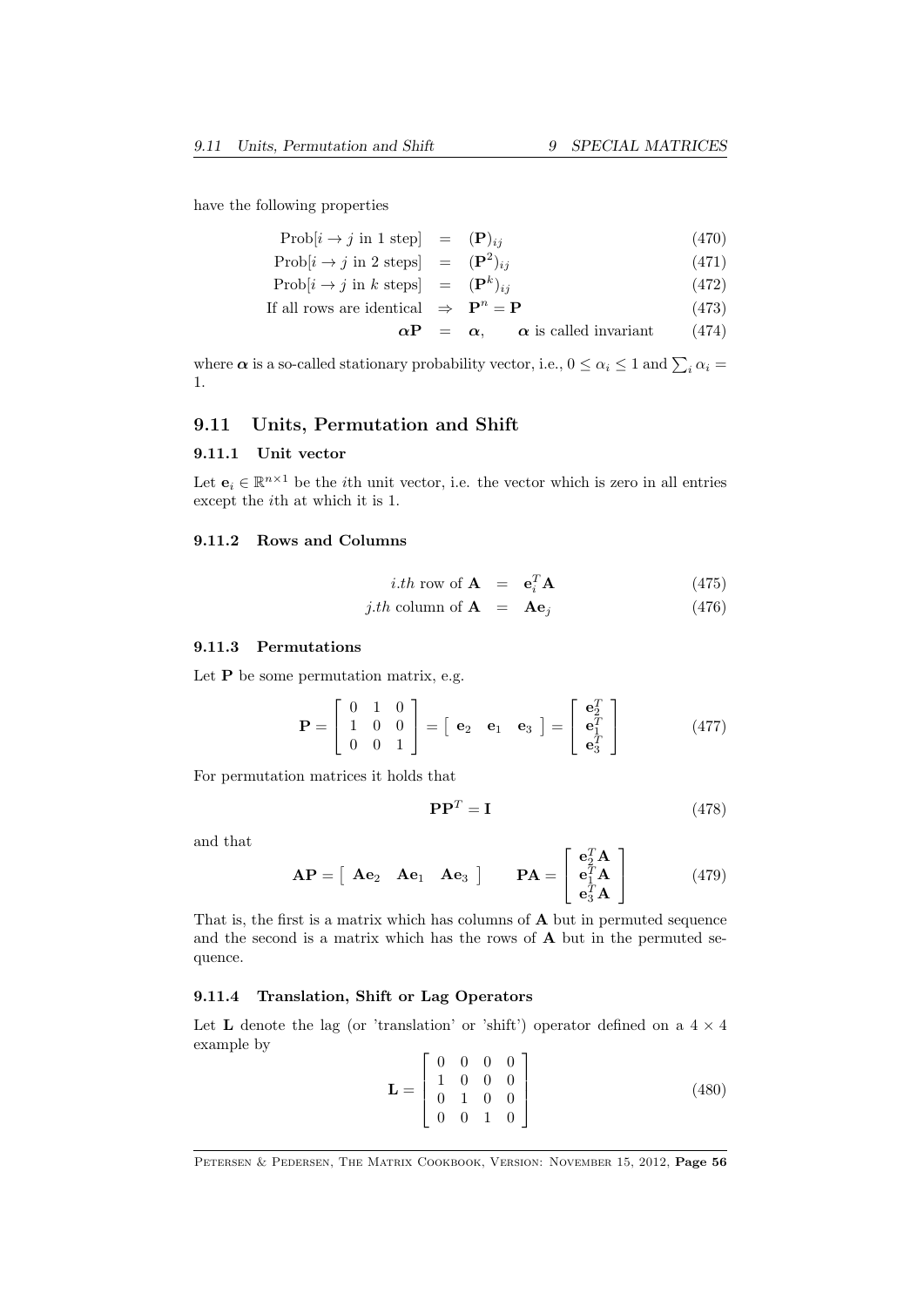<span id="page-56-0"></span>i.e. a matrix of zeros with one on the sub-diagonal,  $(L)_{ij} = \delta_{i,j+1}$ . With some signal  $x_t$  for  $t = 1, ..., N$ , the n.th power of the lag operator shifts the indices, i.e.

$$
(\mathbf{L}^n \mathbf{x})_t = \begin{cases} 0 & \text{for } t = 1, ..., n \\ x_{t-n} & \text{for } t = n+1, ..., N \end{cases}
$$
(481)

A related but slightly different matrix is the 'recurrent shifted' operator defined on a 4x4 example by

$$
\hat{\mathbf{L}} = \begin{bmatrix} 0 & 0 & 0 & 1 \\ 1 & 0 & 0 & 0 \\ 0 & 1 & 0 & 0 \\ 0 & 0 & 1 & 0 \end{bmatrix}
$$
(482)

i.e. a matrix defined by  $(\hat{\mathbf{L}})_{ij} = \delta_{i,j+1} + \delta_{i,1}\delta_{j,dim(\mathbf{L})}$ . On a signal **x** it has the effect

$$
(\hat{\mathbf{L}}^n \mathbf{x})_t = x_{t'}, \quad t' = [(t - n) \mod N] + 1
$$
 (483)

That is,  $\hat{\mathbf{L}}$  is like the shift operator **L** except that it 'wraps' the signal as if it was periodic and shifted (substituting the zeros with the rear end of the signal). Note that  $\hat{\mathbf{L}}$  is invertible and orthogonal, i.e.

$$
\hat{\mathbf{L}}^{-1} = \hat{\mathbf{L}}^{T} \tag{484}
$$

### 9.12 Vandermonde Matrices

A Vandermonde matrix has the form [\[15\]](#page-69-4)

$$
\mathbf{V} = \begin{bmatrix} 1 & v_1 & v_1^2 & \cdots & v_1^{n-1} \\ 1 & v_2 & v_2^2 & \cdots & v_2^{n-1} \\ \vdots & \vdots & \vdots & & \vdots \\ 1 & v_n & v_n^2 & \cdots & v_n^{n-1} \end{bmatrix} .
$$
 (485)

The transpose of  $V$  is also said to a Vandermonde matrix. The determinant is given by [\[29\]](#page-70-2)

$$
\det \mathbf{V} = \prod_{i > j} (v_i - v_j) \tag{486}
$$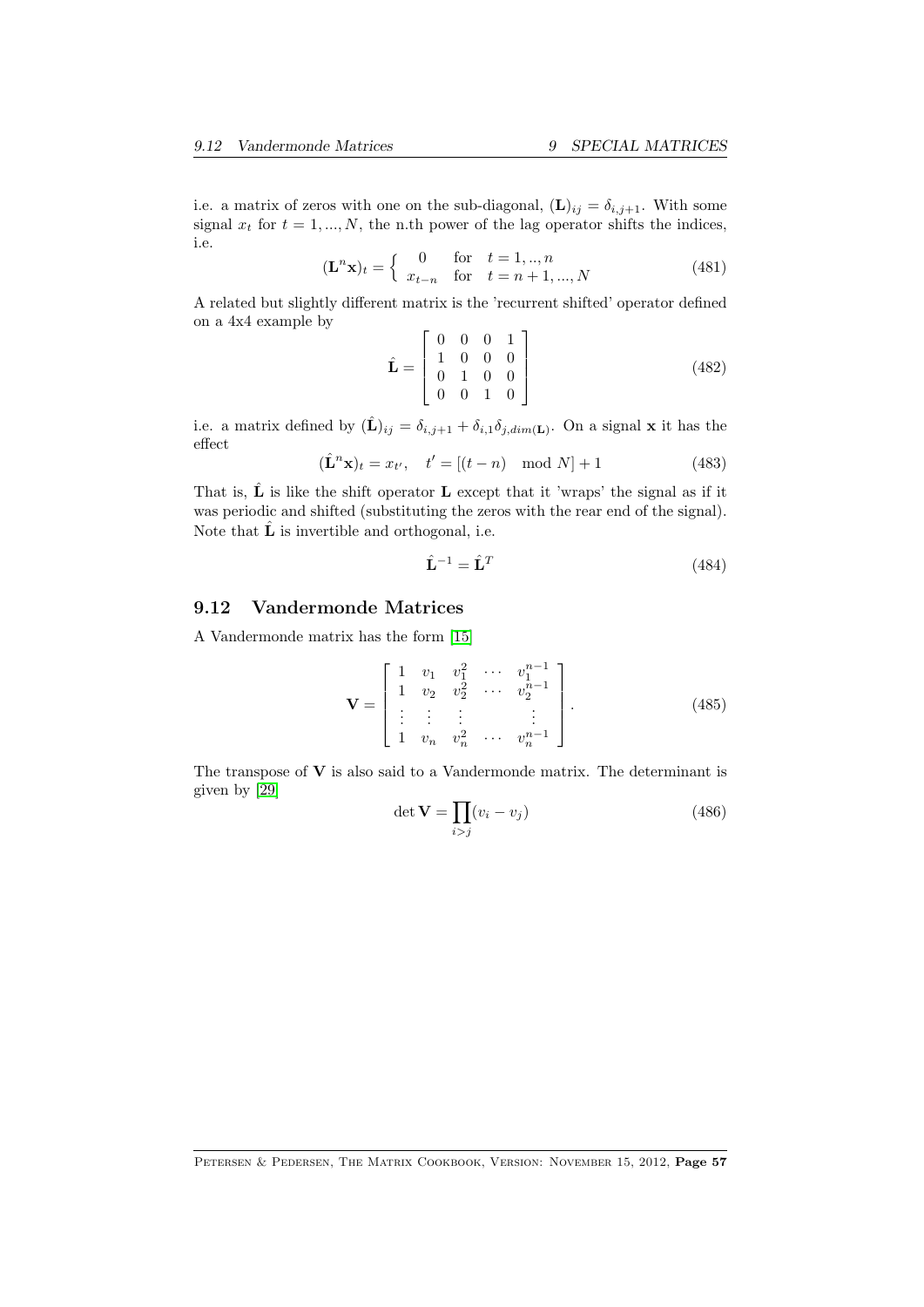# <span id="page-57-1"></span>10 Functions and Operators

### 10.1 Functions and Series

### 10.1.1 Finite Series

$$
(\mathbf{X}^{n} - \mathbf{I})(\mathbf{X} - \mathbf{I})^{-1} = \mathbf{I} + \mathbf{X} + \mathbf{X}^{2} + \dots + \mathbf{X}^{n-1}
$$
(487)

#### 10.1.2 Taylor Expansion of Scalar Function

Consider some scalar function  $f(\mathbf{x})$  which takes the vector **x** as an argument. This we can Taylor expand around  $\mathbf{x}_0$ 

$$
f(\mathbf{x}) \approx f(\mathbf{x}_0) + \mathbf{g}(\mathbf{x}_0)^T(\mathbf{x} - \mathbf{x}_0) + \frac{1}{2}(\mathbf{x} - \mathbf{x}_0)^T \mathbf{H}(\mathbf{x}_0) (\mathbf{x} - \mathbf{x}_0)
$$
(488)

where

$$
\mathbf{g}(\mathbf{x}_0) = \frac{\partial f(\mathbf{x})}{\partial \mathbf{x}} \Big|_{\mathbf{x}_0} \qquad \mathbf{H}(\mathbf{x}_0) = \frac{\partial^2 f(\mathbf{x})}{\partial \mathbf{x} \partial \mathbf{x}^T} \Big|_{\mathbf{x}_0}
$$

#### 10.1.3 Matrix Functions by Infinite Series

As for analytical functions in one dimension, one can define a matrix function for square matrices  $\bf{X}$  by an infinite series

$$
\mathbf{f}(\mathbf{X}) = \sum_{n=0}^{\infty} c_n \mathbf{X}^n
$$
 (489)

assuming the limit exists and is finite. If the coefficients  $c_n$  fulfils  $\sum_n c_n x^n < \infty$ , then one can prove that the above series exists and is finite, see [\[1\]](#page-69-7). Thus for any analytical function  $f(x)$  there exists a corresponding matrix function  $f(x)$ constructed by the Taylor expansion. Using this one can prove the following results:

1) A matrix A is a zero of its own characteristic polynomium [\[1\]](#page-69-7):

$$
p(\lambda) = \det(\mathbf{I}\lambda - \mathbf{A}) = \sum_{n} c_n \lambda^n \qquad \Rightarrow \qquad p(\mathbf{A}) = \mathbf{0} \tag{490}
$$

2) If A is square it holds that [\[1\]](#page-69-7)

$$
\mathbf{A} = \mathbf{U} \mathbf{B} \mathbf{U}^{-1} \Rightarrow \mathbf{f}(\mathbf{A}) = \mathbf{U} \mathbf{f}(\mathbf{B}) \mathbf{U}^{-1} \tag{491}
$$

3) A useful fact when using power series is that

$$
\mathbf{A}^n \to \mathbf{0} \text{for} n \to \infty \quad \text{if} \quad |\mathbf{A}| < 1 \tag{492}
$$

#### 10.1.4 Identity and commutations

It holds for an analytical matrix function  $f(X)$  that

<span id="page-57-0"></span>
$$
f(AB)A = Af(BA)
$$
 (493)

see [B.1.2](#page-66-0) for a proof.

PETERSEN & PEDERSEN, THE MATRIX COOKBOOK, VERSION: NOVEMBER 15, 2012, Page 58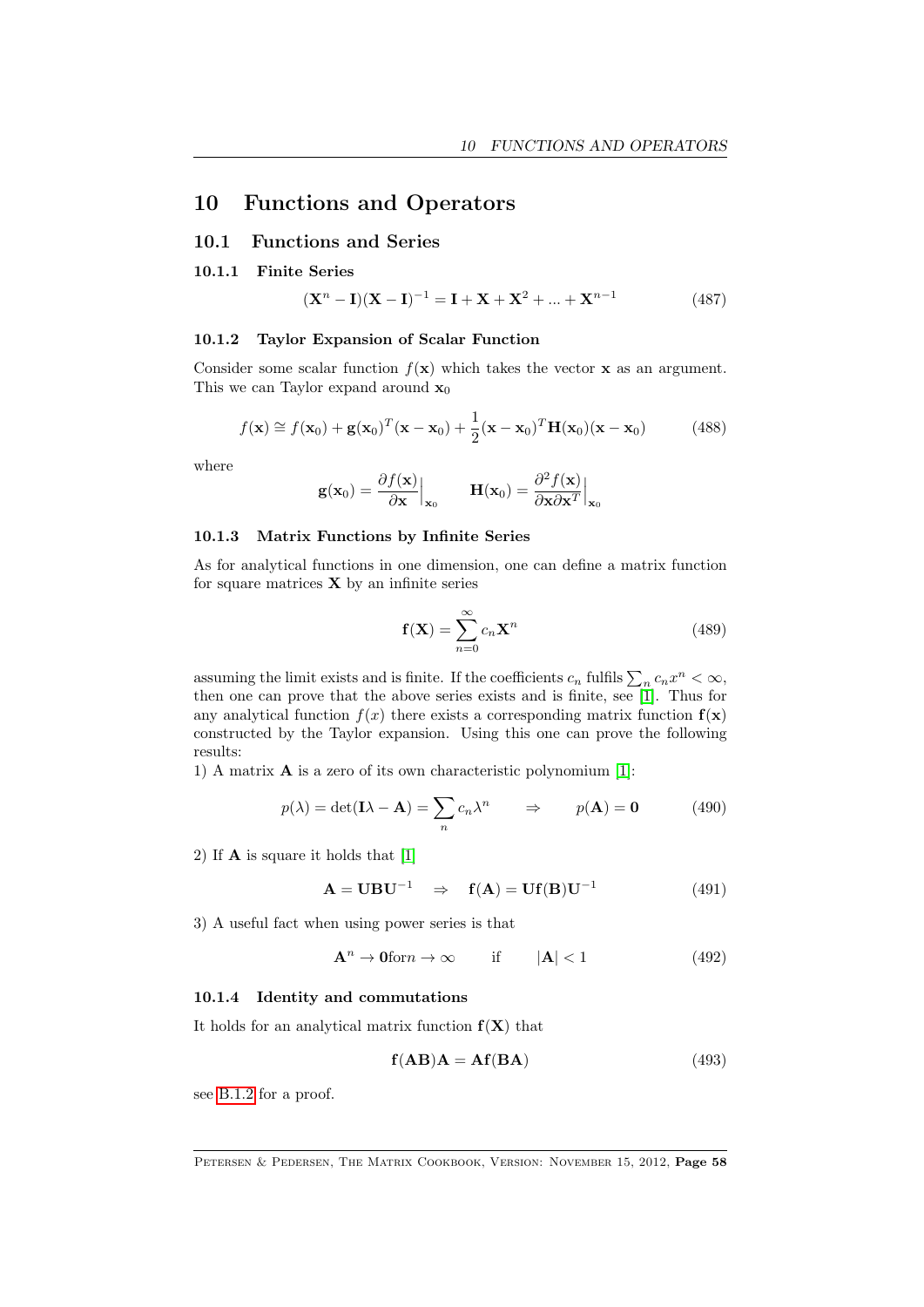#### <span id="page-58-0"></span>10.1.5 Exponential Matrix Function

In analogy to the ordinary scalar exponential function, one can define exponential and logarithmic matrix functions:

$$
e^{\mathbf{A}} \equiv \sum_{n=0}^{\infty} \frac{1}{n!} \mathbf{A}^n = \mathbf{I} + \mathbf{A} + \frac{1}{2} \mathbf{A}^2 + \dots
$$
 (494)

$$
e^{-\mathbf{A}} \equiv \sum_{n=0}^{\infty} \frac{1}{n!} (-1)^n \mathbf{A}^n = \mathbf{I} - \mathbf{A} + \frac{1}{2} \mathbf{A}^2 - \dots
$$
 (495)

$$
e^{t\mathbf{A}} \equiv \sum_{n=0}^{\infty} \frac{1}{n!} (t\mathbf{A})^n = \mathbf{I} + t\mathbf{A} + \frac{1}{2} t^2 \mathbf{A}^2 + \dots
$$
 (496)

$$
\ln(\mathbf{I} + \mathbf{A}) \equiv \sum_{n=1}^{\infty} \frac{(-1)^{n-1}}{n} \mathbf{A}^n = \mathbf{A} - \frac{1}{2} \mathbf{A}^2 + \frac{1}{3} \mathbf{A}^3 - \dots \tag{497}
$$

Some of the properties of the exponential function are [\[1\]](#page-69-7)

$$
e^{\mathbf{A}}e^{\mathbf{B}} = e^{\mathbf{A} + \mathbf{B}} \qquad \text{if} \qquad \mathbf{A}\mathbf{B} = \mathbf{B}\mathbf{A} \tag{498}
$$

$$
(e^{\mathbf{A}})^{-1} = e^{-\mathbf{A}} \tag{499}
$$

$$
\frac{d}{dt}e^{t\mathbf{A}} = \mathbf{A}e^{t\mathbf{A}} = e^{t\mathbf{A}}\mathbf{A}, \qquad t \in \mathbb{R}
$$
\n(500)

$$
\frac{d}{dt}\text{Tr}(e^{t\mathbf{A}}) = \text{Tr}(\mathbf{A}e^{t\mathbf{A}})
$$
\n(501)

$$
\det(e^{\mathbf{A}}) = e^{\text{Tr}(\mathbf{A})} \tag{502}
$$

### 10.1.6 Trigonometric Functions

$$
\sin(\mathbf{A}) \quad \equiv \quad \sum_{n=0}^{\infty} \frac{(-1)^n \mathbf{A}^{2n+1}}{(2n+1)!} = \mathbf{A} - \frac{1}{3!} \mathbf{A}^3 + \frac{1}{5!} \mathbf{A}^5 - \dots \tag{503}
$$

$$
\cos(\mathbf{A}) \quad \equiv \quad \sum_{n=0}^{\infty} \frac{(-1)^n \mathbf{A}^{2n}}{(2n)!} = \mathbf{I} - \frac{1}{2!} \mathbf{A}^2 + \frac{1}{4!} \mathbf{A}^4 - \dots \tag{504}
$$

### 10.2 Kronecker and Vec Operator

#### 10.2.1 The Kronecker Product

The Kronecker product of an  $m \times n$  matrix **A** and an  $r \times q$  matrix **B**, is an  $mr \times nq$  matrix,  $\mathbf{A} \otimes \mathbf{B}$  defined as

$$
\mathbf{A} \otimes \mathbf{B} = \begin{bmatrix} A_{11} \mathbf{B} & A_{12} \mathbf{B} & \dots & A_{1n} \mathbf{B} \\ A_{21} \mathbf{B} & A_{22} \mathbf{B} & \dots & A_{2n} \mathbf{B} \\ \vdots & & \vdots \\ A_{m1} \mathbf{B} & A_{m2} \mathbf{B} & \dots & A_{mn} \mathbf{B} \end{bmatrix} \tag{505}
$$

PETERSEN & PEDERSEN, THE MATRIX COOKBOOK, VERSION: NOVEMBER 15, 2012, Page 59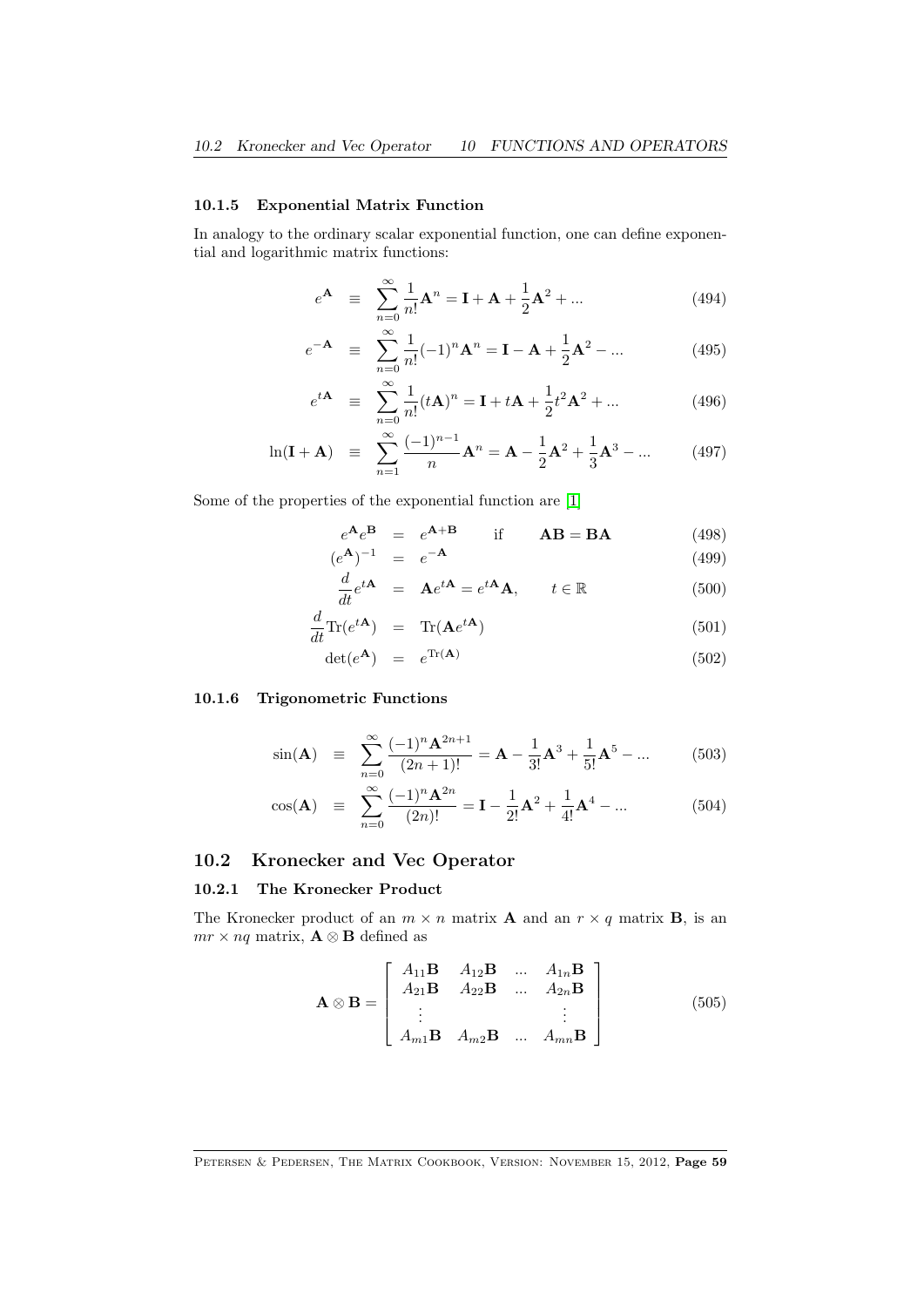<span id="page-59-1"></span>The Kronecker product has the following properties (see [\[19\]](#page-70-3))

|                                                                                                         | $A \otimes (B + C) = A \otimes B + A \otimes C$                                                                                                     | (506) |
|---------------------------------------------------------------------------------------------------------|-----------------------------------------------------------------------------------------------------------------------------------------------------|-------|
|                                                                                                         | $\mathbf{A} \otimes \mathbf{B} \neq \mathbf{B} \otimes \mathbf{A}$ in general                                                                       | (507) |
| $A \otimes (B \otimes C) = (A \otimes B) \otimes C$                                                     |                                                                                                                                                     | (508) |
| $(\alpha_A \mathbf{A} \otimes \alpha_B \mathbf{B}) = \alpha_A \alpha_B (\mathbf{A} \otimes \mathbf{B})$ |                                                                                                                                                     | (509) |
| $(\mathbf{A} \otimes \mathbf{B})^T = \mathbf{A}^T \otimes \mathbf{B}^T$                                 |                                                                                                                                                     | (510) |
| $(\mathbf{A} \otimes \mathbf{B})(\mathbf{C} \otimes \mathbf{D}) = \mathbf{AC} \otimes \mathbf{BD}$      |                                                                                                                                                     | (511) |
|                                                                                                         | $({\bf A} \otimes {\bf B})^{-1} = {\bf A}^{-1} \otimes {\bf B}^{-1}$                                                                                | (512) |
| $(\mathbf{A} \otimes \mathbf{B})^+ = \mathbf{A}^+ \otimes \mathbf{B}^+$                                 |                                                                                                                                                     | (513) |
|                                                                                                         | $rank(\mathbf{A} \otimes \mathbf{B}) = rank(\mathbf{A})rank(\mathbf{B})$                                                                            | (514) |
|                                                                                                         | $\text{Tr}(\mathbf{A} \otimes \mathbf{B}) = \text{Tr}(\mathbf{A}) \text{Tr}(\mathbf{B}) = \text{Tr}(\mathbf{\Lambda}_A \otimes \mathbf{\Lambda}_B)$ | (515) |
|                                                                                                         | $\det(\mathbf{A} \otimes \mathbf{B}) = \det(\mathbf{A})^{\text{rank}(\mathbf{B})} \det(\mathbf{B})^{\text{rank}(\mathbf{A})}$                       | (516) |
|                                                                                                         | $\{\text{eig}(\mathbf{A}\otimes\mathbf{B})\}$ = $\{\text{eig}(\mathbf{B}\otimes\mathbf{A})\}$ if <b>A</b> , <b>B</b> are square                     | (517) |
|                                                                                                         | $\{\text{eig}(\mathbf{A}\otimes\mathbf{B})\}$ = $\{\text{eig}(\mathbf{A})\text{eig}(\mathbf{B})^T\}$                                                | (518) |
|                                                                                                         | if $A, B$ are symmetric and square                                                                                                                  |       |

$$
eig(\mathbf{A}\otimes\mathbf{B}) = eig(\mathbf{A})\otimes eig(\mathbf{B})
$$
\n(519)

Where  $\{\lambda_i\}$  denotes the set of values  $\lambda_i$ , that is, the values in no particular order or structure, and  $\Lambda_A$  denotes the diagonal matrix with the eigenvalues of A.

### 10.2.2 The Vec Operator

The vec-operator applied on a matrix A stacks the columns into a vector, i.e. for a  $2 \times 2$  matrix

$$
\mathbf{A} = \left[ \begin{array}{cc} A_{11} & A_{12} \\ A_{21} & A_{22} \end{array} \right] \qquad \text{vec}(\mathbf{A}) = \left[ \begin{array}{c} A_{11} \\ A_{21} \\ A_{12} \\ A_{22} \end{array} \right]
$$

Properties of the vec-operator include (see [\[19\]](#page-70-3))

$$
\text{vec}(\mathbf{AXB}) = (\mathbf{B}^T \otimes \mathbf{A})\text{vec}(\mathbf{X}) \tag{520}
$$

<span id="page-59-0"></span>
$$
\text{Tr}(\mathbf{A}^T \mathbf{B}) = \text{vec}(\mathbf{A})^T \text{vec}(\mathbf{B}) \tag{521}
$$

$$
\text{vec}(\mathbf{A} + \mathbf{B}) = \text{vec}(\mathbf{A}) + \text{vec}(\mathbf{B}) \tag{522}
$$

$$
\text{vec}(\alpha \mathbf{A}) = \alpha \cdot \text{vec}(\mathbf{A}) \tag{523}
$$

$$
\mathbf{a}^T \mathbf{X} \mathbf{B} \mathbf{X}^T \mathbf{c} = \text{vec}(\mathbf{X})^T (\mathbf{B} \otimes \mathbf{c} \mathbf{a}^T) \text{vec}(\mathbf{X}) \tag{524}
$$

See [B.1.1](#page-65-0) for a proof for Eq. [524.](#page-59-0)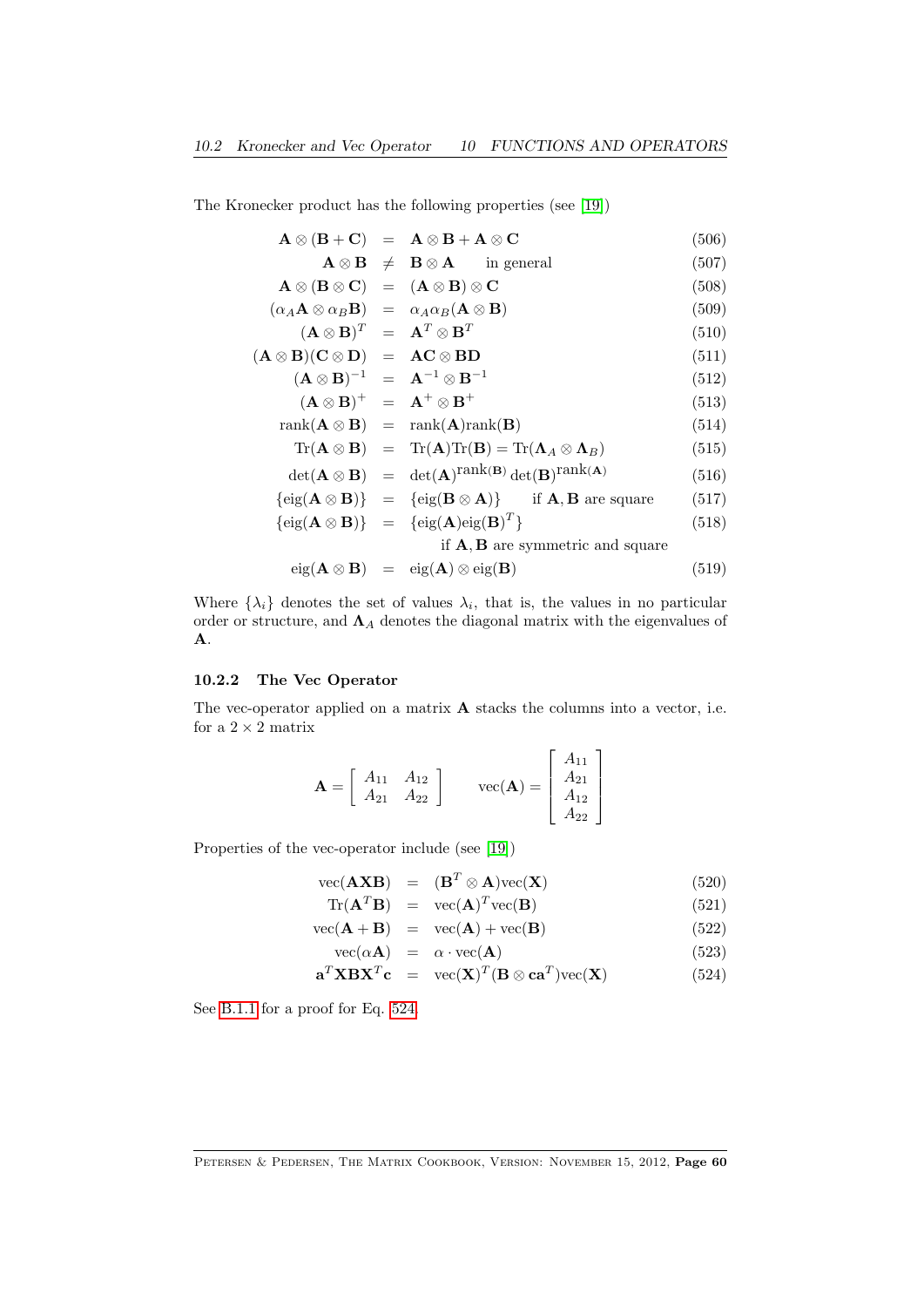#### <span id="page-60-0"></span>10.3 Vector Norms

### 10.3.1 Examples

$$
\|\mathbf{x}\|_1 = \sum_i |x_i| \tag{525}
$$

$$
||\mathbf{x}||_2^2 = \mathbf{x}^H \mathbf{x}
$$
\n
$$
\begin{bmatrix} \mathbf{0} & \mathbf{0} \end{bmatrix}^{1/p}
$$
\n
$$
(526)
$$

$$
||\mathbf{x}||_p = \left[\sum_i |x_i|^p\right]^{1/p} \tag{527}
$$

$$
||\mathbf{x}||_{\infty} = \max_{i} |x_i| \tag{528}
$$

Further reading in e.g. [\[12,](#page-69-5) p. 52]

### 10.4 Matrix Norms

### 10.4.1 Definitions

A matrix norm is a mapping which fulfils

$$
\|\mathbf{A}\| \geq 0 \tag{529}
$$

 $||\mathbf{A}|| = 0 \Leftrightarrow \mathbf{A} = \mathbf{0}$  (530)

$$
||c\mathbf{A}|| = |c|||\mathbf{A}||, \qquad c \in \mathbb{R} \tag{531}
$$

 $||\mathbf{A} + \mathbf{B}|| \le ||\mathbf{A}|| + ||\mathbf{B}||$  (532)

#### 10.4.2 Induced Norm or Operator Norm

An induced norm is a matrix norm induced by a vector norm by the following

$$
||A|| = \sup{||Ax|| \t ||x|| = 1}
$$
\n(533)

where  $|| \cdot ||$  on the left side is the induced matrix norm, while  $|| \cdot ||$  on the right side denotes the vector norm. For induced norms it holds that

$$
||\mathbf{I}|| = 1 \tag{534}
$$

$$
\|\mathbf{Ax}\| \leq \|\mathbf{A}\| \cdot \|\mathbf{x}\|, \quad \text{for all } \mathbf{A}, \mathbf{x} \tag{535}
$$

$$
\|\mathbf{A}\mathbf{B}\| \leq \|\mathbf{A}\| \cdot \|\mathbf{B}\|, \quad \text{for all } \mathbf{A}, \mathbf{B} \tag{536}
$$

#### 10.4.3 Examples

$$
\|\mathbf{A}\|_1 = \max_j \sum_i |A_{ij}| \tag{537}
$$

$$
||\mathbf{A}||_2 = \sqrt{\max_{\mathbf{e}} \text{eig}(\mathbf{A}^H \mathbf{A})}
$$
\n
$$
||\mathbf{A}||_p = (\max_{\|\mathbf{x}\|_p=1} ||\mathbf{A}\mathbf{x}||_p)^{1/p}
$$
\n(538)

$$
||\mathbf{A}||_{\infty} = \max_{i} \sum_{i} |A_{ij}| \tag{540}
$$

$$
||\mathbf{A}||_{\mathrm{F}} = \sqrt{\sum_{ij} |A_{ij}|^2} = \sqrt{\mathrm{Tr}(\mathbf{A}\mathbf{A}^H)}
$$
 (Frobenius) (541)

#### PETERSEN & PEDERSEN, THE MATRIX COOKBOOK, VERSION: NOVEMBER 15, 2012, Page 61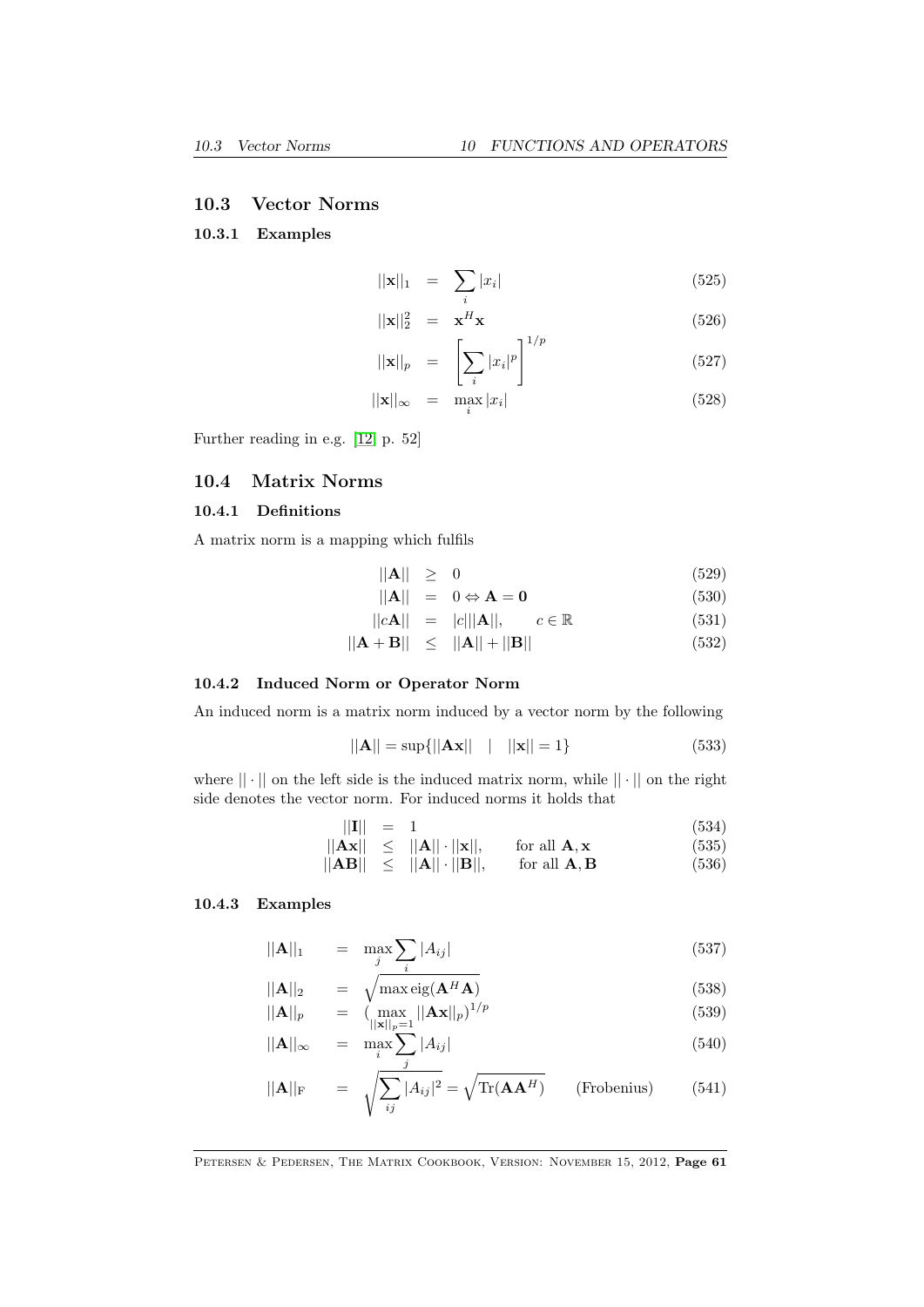<span id="page-61-0"></span>
$$
||\mathbf{A}||_{\text{max}} = \max_{i} |A_{ij}| \tag{542}
$$

$$
||\mathbf{A}||_{\text{KF}} = ||\text{sing}(\mathbf{A})||_1 \qquad \text{(Ky Fan)} \tag{543}
$$

where  $sing(\mathbf{A})$  is the vector of singular values of the matrix  $\mathbf{A}$ .

#### 10.4.4 Inequalities

E. H. Rasmussen has in yet unpublished material derived and collected the following inequalities. They are collected in a table as below, assuming A is an  $m \times n$ , and  $d = \text{rank}(\mathbf{A})$ 

|                           | $  \mathbf{A}  _{\mathrm{max}}$ | $  \mathbf{A}  _1$ | $\mathbf{A}  _{\infty}$ | $  \mathbf{A}  _2$ | $  \mathbf{A}  _{\text{F}}$ | $\mathbf{ A  _{KF}}$ |
|---------------------------|---------------------------------|--------------------|-------------------------|--------------------|-----------------------------|----------------------|
| $  {\bf A}  _{\max}$      |                                 |                    |                         |                    |                             |                      |
| $  A  _1$                 | $\,m$                           |                    | $\,m$                   | $\sqrt{m}$         | $\sqrt{m}$                  | $\sqrt{m}$           |
| $  \mathbf{A}  _{\infty}$ | $\, n$                          | $\boldsymbol{n}$   |                         | $\sqrt{n}$         | $\sqrt{n}$                  | $\sqrt{n}$           |
| $  \mathbf{A}  _2$        | $\sqrt{mn}$                     | $\sqrt{n}$         | $\sqrt{m}$              |                    |                             |                      |
| $  A  _{\rm F}$           | $\sqrt{mn}$                     | $\sqrt{n}$         | $\sqrt{m}$              | $\sqrt{d}$         |                             |                      |
| $  {\bf A}  _{\rm KF}$    | $\sqrt{mnd}$                    | 'nd                | $\sqrt{m}d$             | d.                 | d                           |                      |

which are to be read as, e.g.

$$
||\mathbf{A}||_2 \le \sqrt{m} \cdot ||\mathbf{A}||_{\infty} \tag{544}
$$

### 10.4.5 Condition Number

The 2-norm of **A** equals  $\sqrt{\text{(max(eig(A<sup>T</sup>A)))}}$  [\[12,](#page-69-5) p.57]. For a symmetric, positive definite matrix, this reduces to  $max(eig(A))$  The condition number based on the 2-norm thus reduces to

$$
\|\mathbf{A}\|_2 \|\mathbf{A}^{-1}\|_2 = \max(\text{eig}(\mathbf{A})) \max(\text{eig}(\mathbf{A}^{-1})) = \frac{\max(\text{eig}(\mathbf{A}))}{\min(\text{eig}(\mathbf{A}))}. \tag{545}
$$

### 10.5 Rank

#### 10.5.1 Sylvester's Inequality

If **A** is  $m \times n$  and **B** is  $n \times r$ , then

$$
rank(\mathbf{A}) + rank(\mathbf{B}) - n \le rank(\mathbf{A}\mathbf{B}) \le min\{rank(\mathbf{A}), rank(\mathbf{B})\}
$$
 (546)

### 10.6 Integral Involving Dirac Delta Functions

Assuming  $A$  to be square, then

$$
\int p(\mathbf{s})\delta(\mathbf{x} - \mathbf{A}\mathbf{s})d\mathbf{s} = \frac{1}{\det(\mathbf{A})}p(\mathbf{A}^{-1}\mathbf{x})
$$
\n(547)

Assuming A to be "underdetermined", i.e. "tall", then

$$
\int p(\mathbf{s}) \delta(\mathbf{x} - \mathbf{A}\mathbf{s}) d\mathbf{s} = \begin{cases} \frac{1}{\sqrt{\det(\mathbf{A}^T \mathbf{A})}} p(\mathbf{A}^+ \mathbf{x}) & \text{if } \mathbf{x} = \mathbf{A} \mathbf{A}^+ \mathbf{x} \\ 0 & \text{elsewhere} \end{cases}
$$
(548)

See [\[9\]](#page-69-8).

PETERSEN & PEDERSEN, THE MATRIX COOKBOOK, VERSION: NOVEMBER 15, 2012, Page 62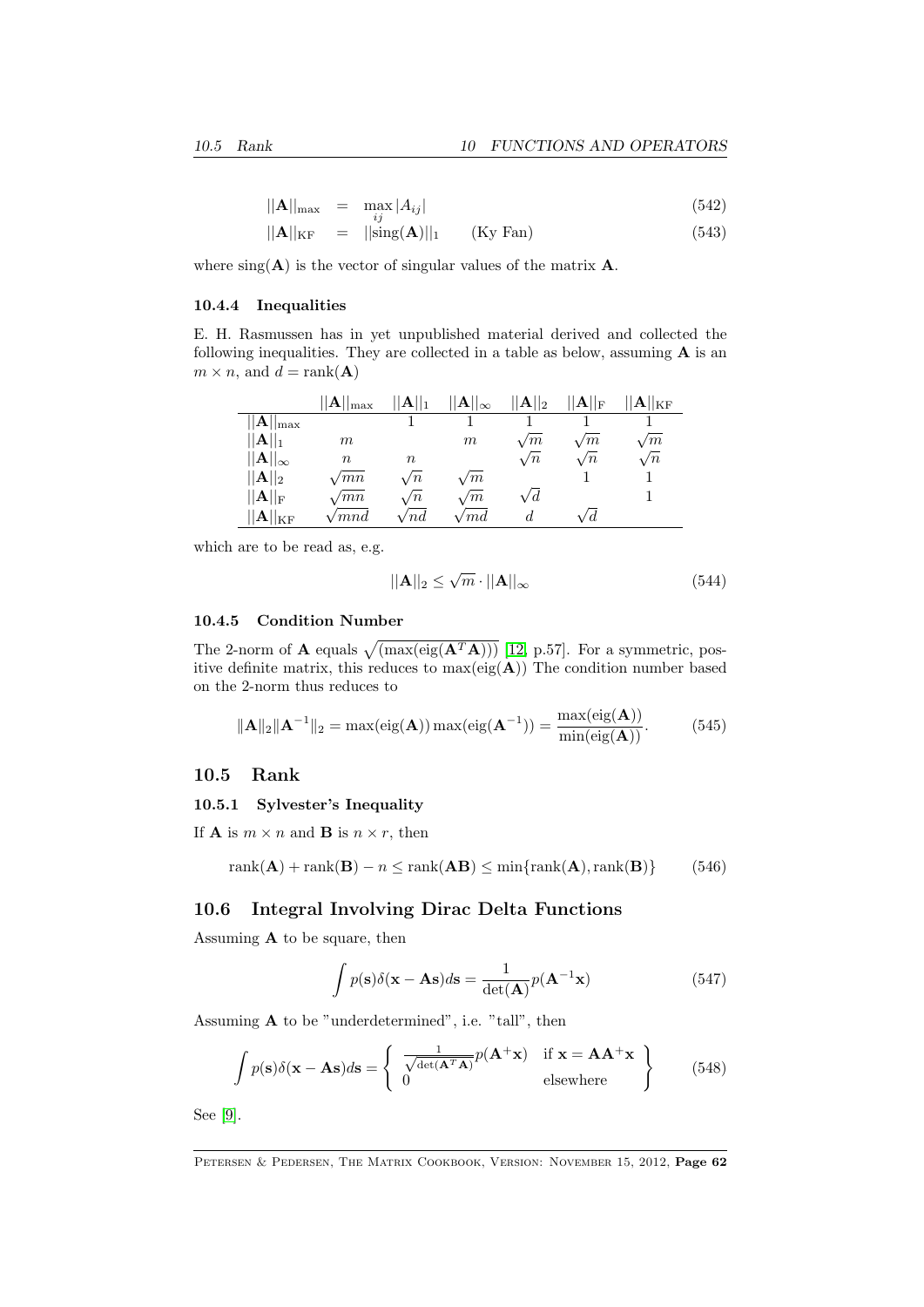### 10.7 Miscellaneous

For any  ${\bf A}$  it holds that

$$
rank(\mathbf{A}) = rank(\mathbf{A}^T) = rank(\mathbf{A}\mathbf{A}^T) = rank(\mathbf{A}^T\mathbf{A})
$$
\n(549)

It holds that

**A** is positive definite  $\Leftrightarrow$  ∃**B** invertible, such that **A** = **BB**<sup>T</sup> (550)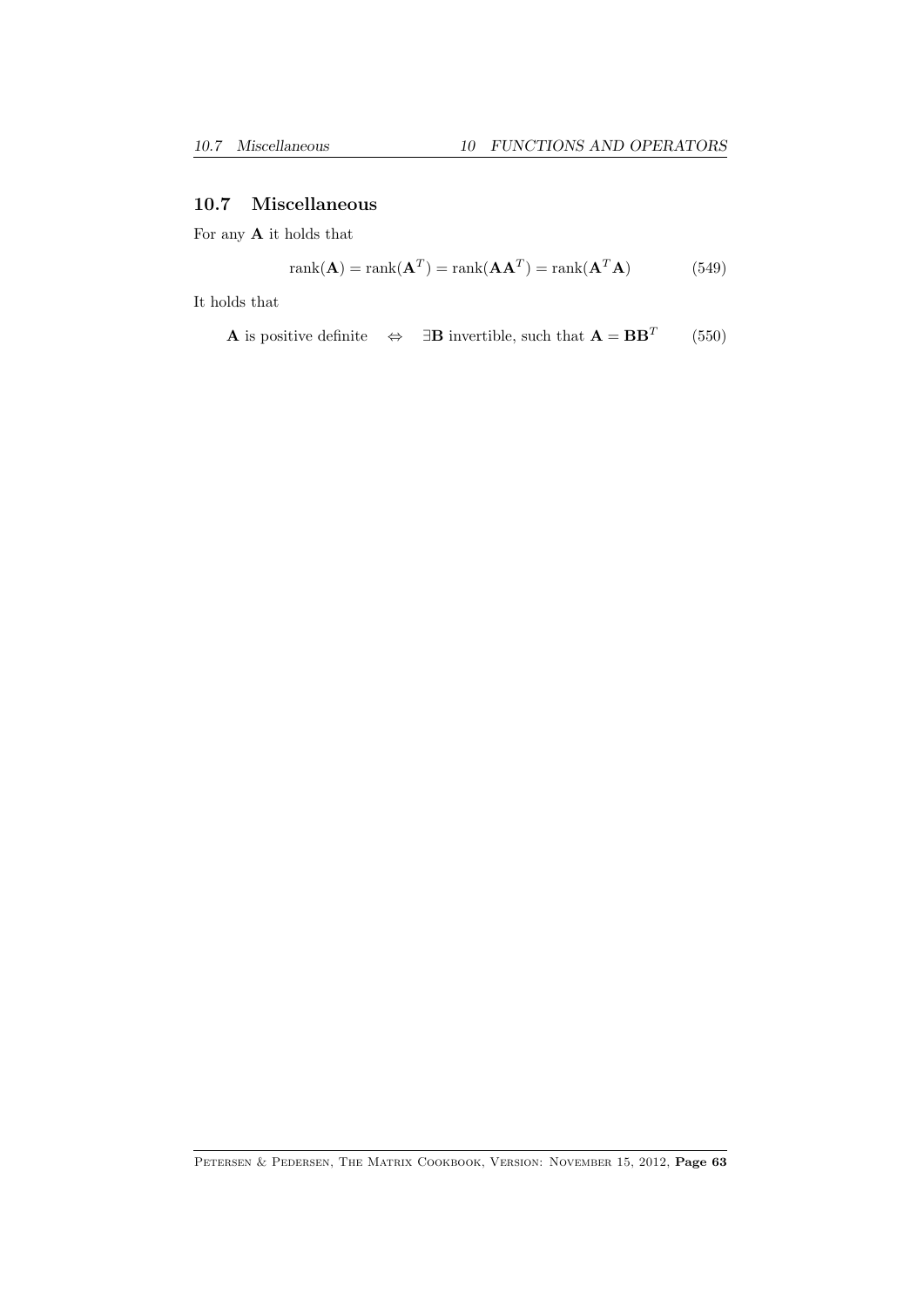# A One-dimensional Results

### A.1 Gaussian

A.1.1 Density

$$
p(x) = \frac{1}{\sqrt{2\pi\sigma^2}} \exp\left(-\frac{(x-\mu)^2}{2\sigma^2}\right)
$$
 (551)

A.1.2 Normalization

$$
\int e^{-\frac{(s-\mu)^2}{2\sigma^2}} ds = \sqrt{2\pi\sigma^2}
$$
 (552)

$$
\int e^{-(ax^2+bx+c)}dx = \sqrt{\frac{\pi}{a}} \exp\left[\frac{b^2-4ac}{4a}\right]
$$
\n(553)

$$
\int e^{c_2 x^2 + c_1 x + c_0} dx = \sqrt{\frac{\pi}{-c_2}} \exp\left[\frac{c_1^2 - 4c_2 c_0}{-4c_2}\right]
$$
(554)

A.1.3 Derivatives

$$
\frac{\partial p(x)}{\partial \mu} = p(x) \frac{(x - \mu)}{\sigma^2} \tag{555}
$$

$$
\frac{\partial \ln p(x)}{\partial \mu} = \frac{(x - \mu)}{\sigma^2} \tag{556}
$$

$$
\frac{\partial p(x)}{\partial \sigma} = p(x) \frac{1}{\sigma} \left[ \frac{(x - \mu)^2}{\sigma^2} - 1 \right]
$$
(557)

$$
\frac{\partial \ln p(x)}{\partial \sigma} = \frac{1}{\sigma} \left[ \frac{(x - \mu)^2}{\sigma^2} - 1 \right]
$$
\n(558)

### A.1.4 Completing the Squares

$$
c_2x^2 + c_1x + c_0 = -a(x - b)^2 + w
$$

$$
-a = c_2 \qquad b = \frac{1}{2}\frac{c_1}{c_2} \qquad w = \frac{1}{4}\frac{c_1^2}{c_2} + c_0
$$

or

$$
c_2x^2 + c_1x + c_0 = -\frac{1}{2\sigma^2}(x - \mu)^2 + d
$$

$$
\mu = \frac{-c_1}{2c_2} \qquad \sigma^2 = \frac{-1}{2c_2} \qquad d = c_0 - \frac{c_1^2}{4c_2}
$$

### A.1.5 Moments

If the density is expressed by

$$
p(x) = \frac{1}{\sqrt{2\pi\sigma^2}} \exp\left[-\frac{(s-\mu)^2}{2\sigma^2}\right] \quad \text{or} \quad p(x) = C \exp(c_2 x^2 + c_1 x) \tag{559}
$$

then the first few basic moments are

PETERSEN & PEDERSEN, THE MATRIX COOKBOOK, VERSION: NOVEMBER 15, 2012, Page 64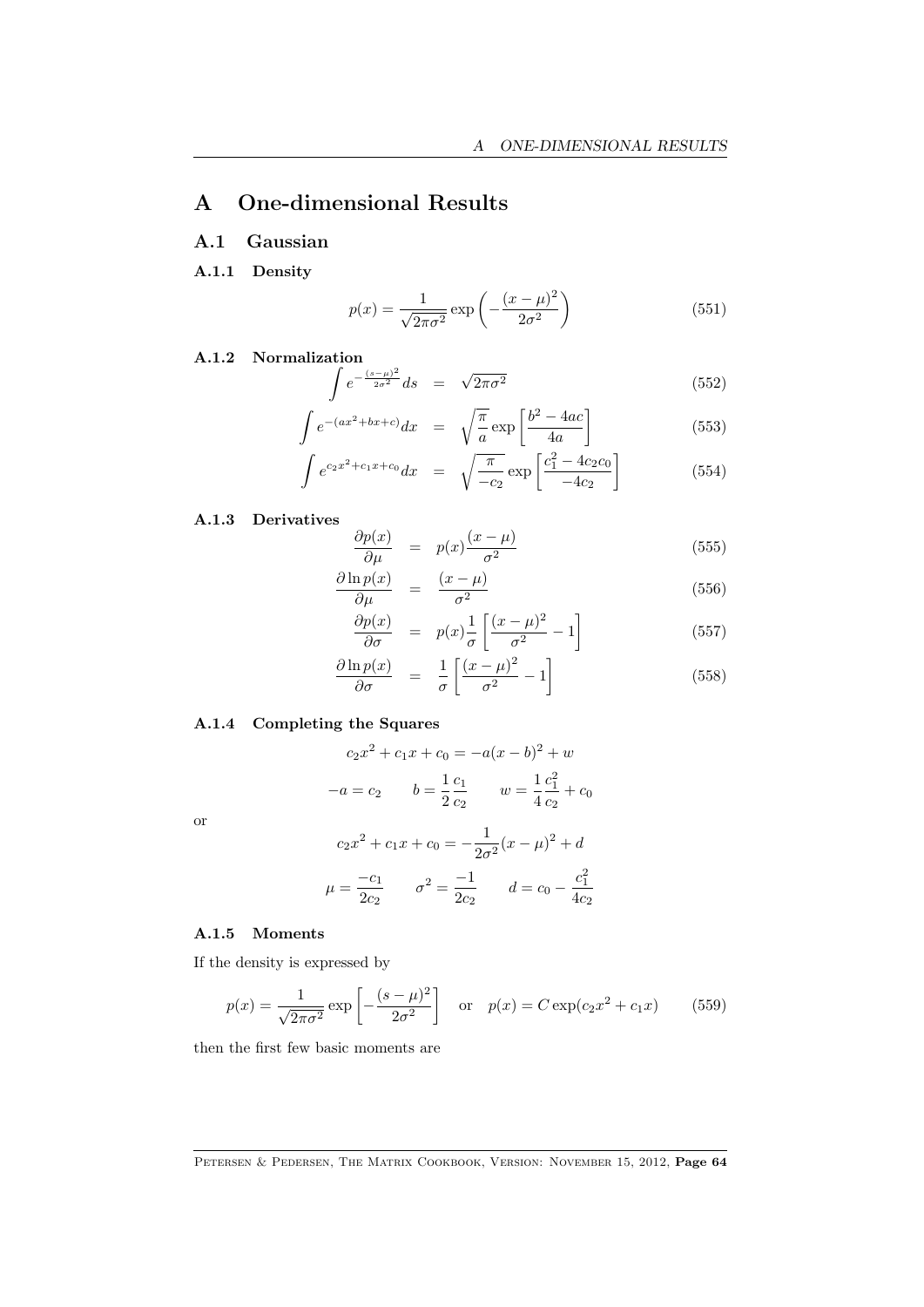$$
\langle x \rangle = \mu = \frac{-c_1}{2c_2}
$$
  
\n
$$
\langle x^2 \rangle = \sigma^2 + \mu^2 = \frac{-1}{2c_2} + \left(\frac{-c_1}{2c_2}\right)^2
$$
  
\n
$$
\langle x^3 \rangle = 3\sigma^2 \mu + \mu^3 = \frac{c_1}{(2c_2)^2} \left[3 - \frac{c_1^2}{2c_2}\right]
$$
  
\n
$$
\langle x^4 \rangle = \mu^4 + 6\mu^2 \sigma^2 + 3\sigma^4 = \left(\frac{c_1}{2c_2}\right)^4 + 6\left(\frac{c_1}{2c_2}\right)^2 \left(\frac{-1}{2c_2}\right) + 3\left(\frac{1}{2c_2}\right)^2
$$

and the central moments are

$$
\langle (x - \mu) \rangle = 0 = 0
$$
  

$$
\langle (x - \mu)^2 \rangle = \sigma^2 = \begin{bmatrix} -1 \\ 2c_2 \end{bmatrix}
$$
  

$$
\langle (x - \mu)^3 \rangle = 0 = 0
$$
  

$$
\langle (x - \mu)^4 \rangle = 3\sigma^4 = 3\left[\frac{1}{2c_2}\right]^2
$$

A kind of pseudo-moments (un-normalized integrals) can easily be derived as

$$
\int \exp(c_2 x^2 + c_1 x) x^n dx = Z \langle x^n \rangle = \sqrt{\frac{\pi}{-c_2}} \exp\left[\frac{c_1^2}{-4c_2}\right] \langle x^n \rangle \tag{560}
$$

¿From the un-centralized moments one can derive other entities like

$$
\langle x^2 \rangle - \langle x \rangle^2 = \sigma^2 = \frac{-1}{2c_2}
$$
  
\n
$$
\langle x^3 \rangle - \langle x^2 \rangle \langle x \rangle = 2\sigma^2 \mu = \frac{2c_1}{(2c_2)^2}
$$
  
\n
$$
\langle x^4 \rangle - \langle x^2 \rangle^2 = 2\sigma^4 + 4\mu^2 \sigma^2 = \frac{2}{(2c_2)^2} \left[ 1 - 4 \frac{c_1^2}{2c_2} \right]
$$

### A.2 One Dimensional Mixture of Gaussians

#### A.2.1 Density and Normalization

$$
p(s) = \sum_{k}^{K} \frac{\rho_k}{\sqrt{2\pi\sigma_k^2}} \exp\left[-\frac{1}{2}\frac{(s-\mu_k)^2}{\sigma_k^2}\right]
$$
(561)

### A.2.2 Moments

A useful fact of MoG, is that

$$
\langle x^n \rangle = \sum_k \rho_k \langle x^n \rangle_k \tag{562}
$$

where  $\langle \cdot \rangle_k$  denotes average with respect to the k.th component. We can calculate the first four moments from the densities

$$
p(x) = \sum_{k} \rho_k \frac{1}{\sqrt{2\pi\sigma_k^2}} \exp\left[-\frac{1}{2}\frac{(x-\mu_k)^2}{\sigma_k^2}\right]
$$
(563)

$$
p(x) = \sum_{k} \rho_k C_k \exp [c_{k2}x^2 + c_{k1}x]
$$
 (564)

as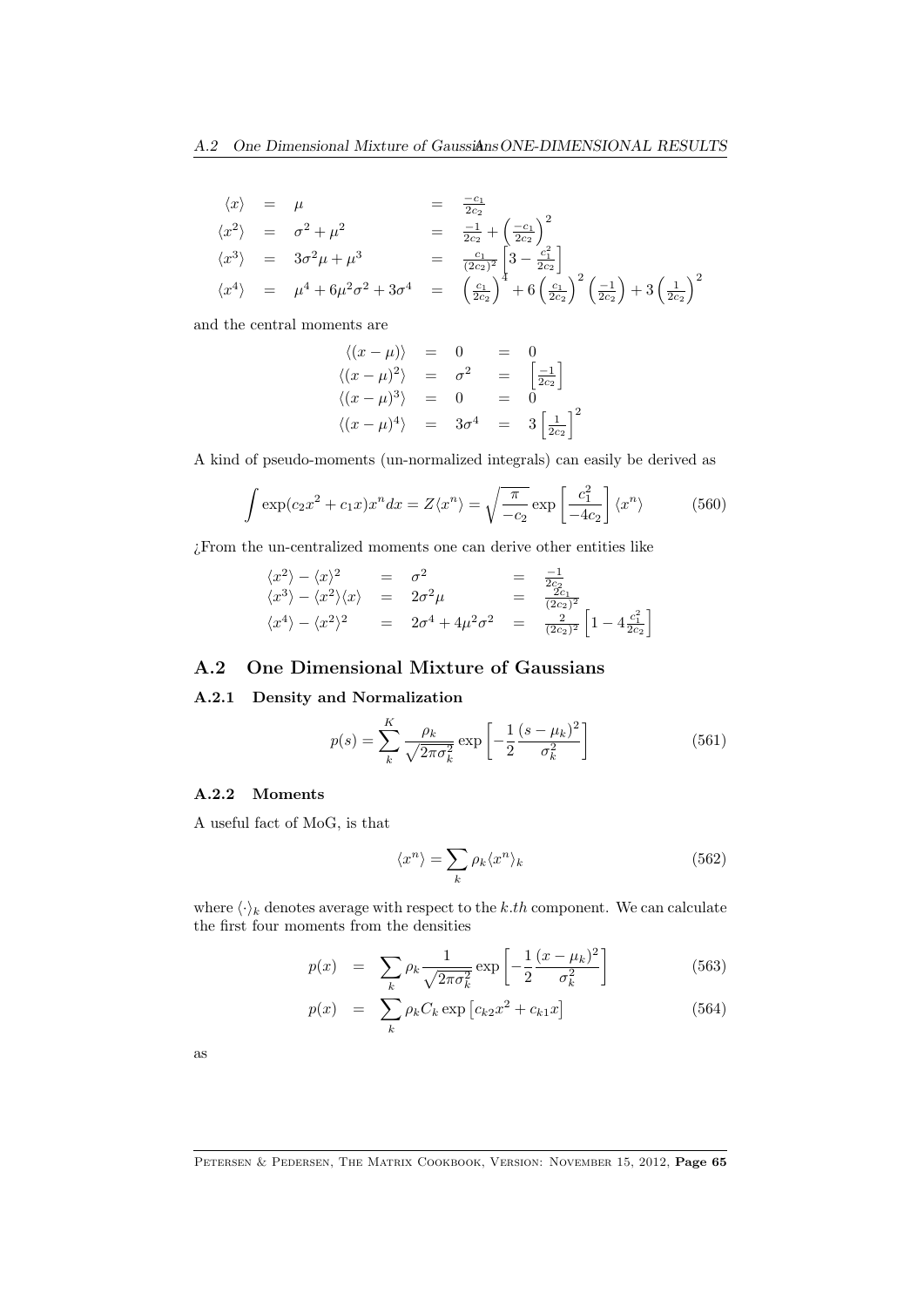$$
\langle x \rangle = \sum_{k} \rho_{k} \mu_{k} = \sum_{k} \rho_{k} \left[ \frac{-c_{k1}}{2c_{k2}} \right]
$$
  
\n
$$
\langle x^{2} \rangle = \sum_{k} \rho_{k} (\sigma_{k}^{2} + \mu_{k}^{2}) = \sum_{k} \rho_{k} \left[ \frac{-1}{2c_{k2}} + \left( \frac{-c_{k1}}{2c_{k2}} \right)^{2} \right]
$$
  
\n
$$
\langle x^{3} \rangle = \sum_{k} \rho_{k} (3\sigma_{k}^{2} \mu_{k} + \mu_{k}^{3}) = \sum_{k} \rho_{k} \left[ \frac{c_{k1}}{(2c_{k2})^{2}} \left[ 3 - \frac{c_{k1}^{2}}{2c_{k2}} \right] \right]
$$
  
\n
$$
\langle x^{4} \rangle = \sum_{k} \rho_{k} (\mu_{k}^{4} + 6\mu_{k}^{2} \sigma_{k}^{2} + 3\sigma_{k}^{4}) = \sum_{k} \rho_{k} \left[ \left( \frac{1}{2c_{k2}} \right)^{2} \left[ \left( \frac{c_{k1}}{2c_{k2}} \right)^{2} - 6 \frac{c_{k1}^{2}}{2c_{k2}} + 3 \right] \right]
$$

If all the gaussians are centered, i.e.  $\mu_k = 0$  for all k, then

$$
\langle x \rangle = 0 = 0
$$
  
\n
$$
\langle x^2 \rangle = \sum_k \rho_k \sigma_k^2 = \sum_k \rho_k \left[ \frac{-1}{2c_{k2}} \right]
$$
  
\n
$$
\langle x^3 \rangle = 0 = 0
$$
  
\n
$$
\langle x^4 \rangle = \sum_k \rho_k 3 \sigma_k^4 = \sum_k \rho_k 3 \left[ \frac{-1}{2c_{k2}} \right]^2
$$

¿From the un-centralized moments one can derive other entities like

$$
\begin{array}{rcl}\n\langle x^2 \rangle - \langle x \rangle^2 & = & \sum_{k,k'} \rho_k \rho_{k'} \left[ \mu_k^2 + \sigma_k^2 - \mu_k \mu_{k'} \right] \\
\langle x^3 \rangle - \langle x^2 \rangle \langle x \rangle & = & \sum_{k,k'} \rho_k \rho_{k'} \left[ 3\sigma_k^2 \mu_k + \mu_k^3 - (\sigma_k^2 + \mu_k^2) \mu_{k'} \right] \\
\langle x^4 \rangle - \langle x^2 \rangle^2 & = & \sum_{k,k'} \rho_k \rho_{k'} \left[ \mu_k^4 + 6\mu_k^2 \sigma_k^2 + 3\sigma_k^4 - (\sigma_k^2 + \mu_k^2)(\sigma_{k'}^2 + \mu_{k'}^2) \right]\n\end{array}
$$

#### A.2.3 Derivatives

Defining  $p(s) = \sum_{k} \rho_k \mathcal{N}_s(\mu_k, \sigma_k^2)$  we get for a parameter  $\theta_j$  of the j.th component

$$
\frac{\partial \ln p(s)}{\partial \theta_j} = \frac{\rho_j \mathcal{N}_s(\mu_j, \sigma_j^2)}{\sum_k \rho_k \mathcal{N}_s(\mu_k, \sigma_k^2)} \frac{\partial \ln(\rho_j \mathcal{N}_s(\mu_j, \sigma_j^2))}{\partial \theta_j} \tag{565}
$$

that is,

$$
\frac{\partial \ln p(s)}{\partial \rho_j} = \frac{\rho_j \mathcal{N}_s(\mu_j, \sigma_j^2)}{\sum_k \rho_k \mathcal{N}_s(\mu_k, \sigma_k^2)} \frac{1}{\rho_j} \tag{566}
$$

$$
\frac{\partial \ln p(s)}{\partial \mu_j} = \frac{\rho_j \mathcal{N}_s(\mu_j, \sigma_j^2)}{\sum_k \rho_k \mathcal{N}_s(\mu_k, \sigma_k^2)} \frac{(s - \mu_j)}{\sigma_j^2}
$$
(567)

$$
\frac{\partial \ln p(s)}{\partial \sigma_j} = \frac{\rho_j \mathcal{N}_s(\mu_j, \sigma_j^2)}{\sum_k \rho_k \mathcal{N}_s(\mu_k, \sigma_k^2)} \frac{1}{\sigma_j} \left[ \frac{(s - \mu_j)^2}{\sigma_j^2} - 1 \right]
$$
(568)

Note that  $\rho_k$  must be constrained to be proper ratios. Defining the ratios by  $\rho_j = e^{r_j} / \sum_k e^{r_k}$ , we obtain

$$
\frac{\partial \ln p(s)}{\partial r_j} = \sum_l \frac{\partial \ln p(s)}{\partial \rho_l} \frac{\partial \rho_l}{\partial r_j} \quad \text{where} \quad \frac{\partial \rho_l}{\partial r_j} = \rho_l (\delta_{lj} - \rho_j) \tag{569}
$$

# B Proofs and Details

### B.1 Misc Proofs

#### <span id="page-65-0"></span>B.1.1 Proof of Equation [524](#page-59-0)

The following proof is work of Florian Roemer. Note the the vectors and matrices below can be complex and the notation  $X^H$  is used for transpose and conjugated, while  $X^T$  is only transpose of the complex matrix.

PETERSEN & PEDERSEN, THE MATRIX COOKBOOK, VERSION: NOVEMBER 15, 2012, Page 66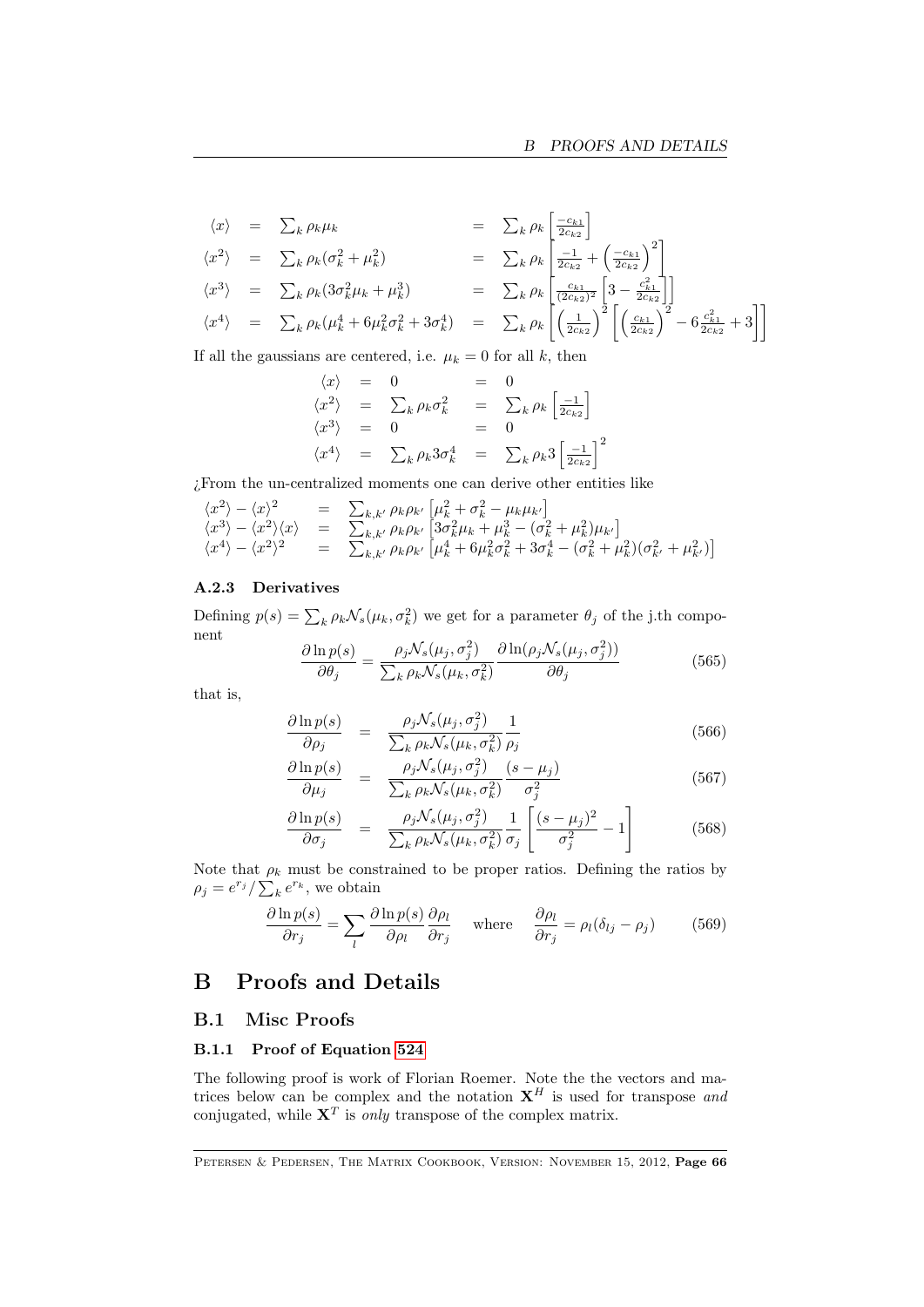Define the row vector  $y = a^H X B$  and the column vector  $z = X^H c$ . Then

$$
\mathbf{a}^T\mathbf{X}\mathbf{B}\mathbf{X}^T\mathbf{c} = \mathbf{y}\mathbf{z} = \mathbf{z}^T\mathbf{y}^T
$$

Note that **y** can be rewritten as  $\text{vec}(\mathbf{y})^T$  which is the same as

$$
\text{vec}(\text{conj}(\mathbf{y}))^H = \text{vec}(\mathbf{a}^T \text{conj}(\mathbf{X}) \text{conj}(\mathbf{B}))^H
$$

where "conj" means complex conjugated. Applying the vec rule for linear forms Eq [520,](#page-59-0) we get

$$
\mathbf{y} = (\mathbf{B}^H \otimes \mathbf{a}^T \text{vec}(\text{conj}(\mathbf{X}))^H = \text{vec}(\mathbf{X})^T (\mathbf{B} \otimes \text{conj}(\mathbf{a}))
$$

where we have also used the rule for transpose of Kronecker products. For  $y<sup>T</sup>$ this yields  $(\mathbf{B}^T \otimes \mathbf{a}^H)$ vec $(\mathbf{X})$ . Similarly we can rewrite **z** which is the same as  $vec(\mathbf{z}^T) = vec(\mathbf{c}^T conj(\mathbf{X}))$ . Applying again Eq [520,](#page-59-0) we get

$$
\mathbf{z} = (\mathbf{I} \otimes \mathbf{c}^T) \text{vec}(\text{conj}(\mathbf{X}))
$$

where **I** is the identity matrix. For  $z^T$  we obtain  $\text{vec}(\mathbf{X})(\mathbf{I} \otimes \mathbf{c})$ . Finally, the original expression is  $\mathbf{z}^T \mathbf{y}^T$  which now takes the form

$$
\text{vec}(\mathbf{X})^{H}(\mathbf{I}\otimes\mathbf{c})(\mathbf{B}^T\otimes\mathbf{a}^H)\text{vec}(\mathbf{X})
$$

the final step is to apply the rule for products of Kronecker products and by that combine the Kronecker products. This gives

$$
\text{vec}(\mathbf{X})^H(\mathbf{B}^T\otimes\mathbf{c}\mathbf{a}^H)\text{vec}(\mathbf{X})
$$

which is the desired result.

#### <span id="page-66-0"></span>B.1.2 Proof of Equation [493](#page-57-0)

For any analytical function  $f(X)$  of a matrix argument  $X$ , it holds that

$$
f(AB)A = \left(\sum_{n=0}^{\infty} c_n (AB)^n\right) A
$$
  
=  $\sum_{n=0}^{\infty} c_n (AB)^n A$   
=  $\sum_{n=0}^{\infty} c_n A (BA)^n$   
=  $A \sum_{n=0}^{\infty} c_n (BA)^n$   
=  $Af(BA)$ 

#### B.1.3 Proof of Equation [91](#page-10-0)

Essentially we need to calculate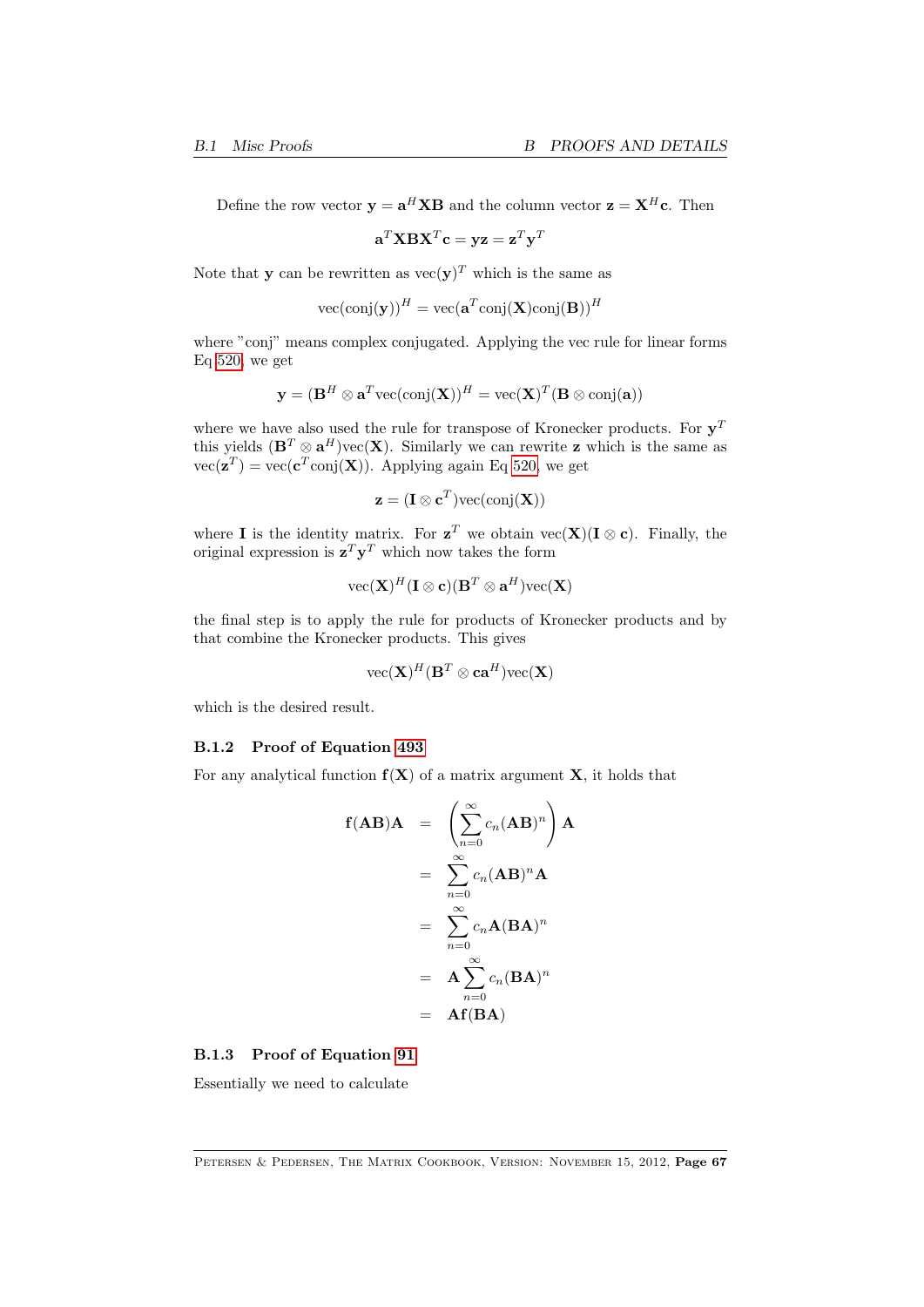$$
\frac{\partial (\mathbf{X}^{n})_{kl}}{\partial X_{ij}} = \frac{\partial}{\partial X_{ij}} \sum_{u_1, ..., u_{n-1}} X_{k, u_1} X_{u_1, u_2} ... X_{u_{n-1}, l}
$$
  
\n
$$
= \delta_{k,i} \delta_{u_1,j} X_{u_1, u_2} ... X_{u_{n-1}, l}
$$
  
\n
$$
+ X_{k, u_1} \delta_{u_1,i} \delta_{u_2,j} ... X_{u_{n-1}, l}
$$
  
\n:  
\n
$$
+ X_{k, u_1} X_{u_1, u_2} ... \delta_{u_{n-1}, i} \delta_{l,j}
$$
  
\n
$$
= \sum_{r=0}^{n-1} (\mathbf{X}^r)_{ki} (\mathbf{X}^{n-1-r})_{jl}
$$
  
\n
$$
= \sum_{r=0}^{n-1} (\mathbf{X}^r \mathbf{J}^{ij} \mathbf{X}^{n-1-r})_{kl}
$$

Using the properties of the single entry matrix found in Sec. [9.7.4,](#page-52-0) the result follows easily.

### B.1.4 Details on Eq. [571](#page-68-0)

$$
\partial \det(\mathbf{X}^{H} \mathbf{A} \mathbf{X}) = \det(\mathbf{X}^{H} \mathbf{A} \mathbf{X}) \text{Tr}[(\mathbf{X}^{H} \mathbf{A} \mathbf{X})^{-1} \partial (\mathbf{X}^{H} \mathbf{A} \mathbf{X})]
$$
\n
$$
= \det(\mathbf{X}^{H} \mathbf{A} \mathbf{X}) \text{Tr}[(\mathbf{X}^{H} \mathbf{A} \mathbf{X})^{-1} (\partial (\mathbf{X}^{H}) \mathbf{A} \mathbf{X} + \mathbf{X}^{H} \partial (\mathbf{A} \mathbf{X}))]
$$
\n
$$
= \det(\mathbf{X}^{H} \mathbf{A} \mathbf{X}) (\text{Tr}[(\mathbf{X}^{H} \mathbf{A} \mathbf{X})^{-1} \partial (\mathbf{X}^{H}) \mathbf{A} \mathbf{X}]
$$
\n
$$
+ \text{Tr}[(\mathbf{X}^{H} \mathbf{A} \mathbf{X})^{-1} \mathbf{X}^{H} \partial (\mathbf{A} \mathbf{X})])
$$
\n
$$
= \det(\mathbf{X}^{H} \mathbf{A} \mathbf{X}) (\text{Tr}[\mathbf{A} \mathbf{X} (\mathbf{X}^{H} \mathbf{A} \mathbf{X})^{-1} \partial (\mathbf{X}^{H})]
$$
\n
$$
+ \text{Tr}[(\mathbf{X}^{H} \mathbf{A} \mathbf{X})^{-1} \mathbf{X}^{H} \mathbf{A} \partial (\mathbf{X})])
$$

First, the derivative is found with respect to the real part of  $X$ 

$$
\frac{\partial \det(\mathbf{X}^H \mathbf{A} \mathbf{X})}{\partial \Re \mathbf{X}} = \det(\mathbf{X}^H \mathbf{A} \mathbf{X}) \Big( \frac{\text{Tr}[\mathbf{A} \mathbf{X} (\mathbf{X}^H \mathbf{A} \mathbf{X})^{-1} \partial (\mathbf{X}^H)]}{\partial \Re \mathbf{X}} + \frac{\text{Tr}[(\mathbf{X}^H \mathbf{A} \mathbf{X})^{-1} \mathbf{X}^H \mathbf{A} \partial (\mathbf{X})]}{\partial \Re \mathbf{X}} \Big)
$$
  
= det( $\mathbf{X}^H \mathbf{A} \mathbf{X}$ )( $\mathbf{A} \mathbf{X} (\mathbf{X}^H \mathbf{A} \mathbf{X})^{-1} + ((\mathbf{X}^H \mathbf{A} \mathbf{X})^{-1} \mathbf{X}^H \mathbf{A})^T$ )

Through the calculations, [\(100\)](#page-11-0) and [\(240\)](#page-24-0) were used. In addition, by use of  $(241)$ , the derivative is found with respect to the imaginary part of **X** 

$$
i\frac{\partial \det(\mathbf{X}^{H}\mathbf{A}\mathbf{X})}{\partial \Im \mathbf{X}} = i\det(\mathbf{X}^{H}\mathbf{A}\mathbf{X}) \left( \frac{\text{Tr}[\mathbf{A}\mathbf{X}(\mathbf{X}^{H}\mathbf{A}\mathbf{X})^{-1}\partial(\mathbf{X}^{H})]}{\partial \Im \mathbf{X}} + \frac{\text{Tr}[(\mathbf{X}^{H}\mathbf{A}\mathbf{X})^{-1}\mathbf{X}^{H}\mathbf{A}\partial(\mathbf{X})]}{\partial \Im \mathbf{X}} \right)
$$
  
= det( $\mathbf{X}^{H}\mathbf{A}\mathbf{X}$ )( $\mathbf{A}\mathbf{X}(\mathbf{X}^{H}\mathbf{A}\mathbf{X})^{-1} - ((\mathbf{X}^{H}\mathbf{A}\mathbf{X})^{-1}\mathbf{X}^{H}\mathbf{A})^{T}$ )

Hence, derivative yields

$$
\frac{\partial \det(\mathbf{X}^H \mathbf{A} \mathbf{X})}{\partial \mathbf{X}} = \frac{1}{2} \Big( \frac{\partial \det(\mathbf{X}^H \mathbf{A} \mathbf{X})}{\partial \Re \mathbf{X}} - i \frac{\partial \det(\mathbf{X}^H \mathbf{A} \mathbf{X})}{\partial \Im \mathbf{X}} \Big) \n= \det(\mathbf{X}^H \mathbf{A} \mathbf{X}) ((\mathbf{X}^H \mathbf{A} \mathbf{X})^{-1} \mathbf{X}^H \mathbf{A})^T
$$

PETERSEN & PEDERSEN, THE MATRIX COOKBOOK, VERSION: NOVEMBER 15, 2012, Page 68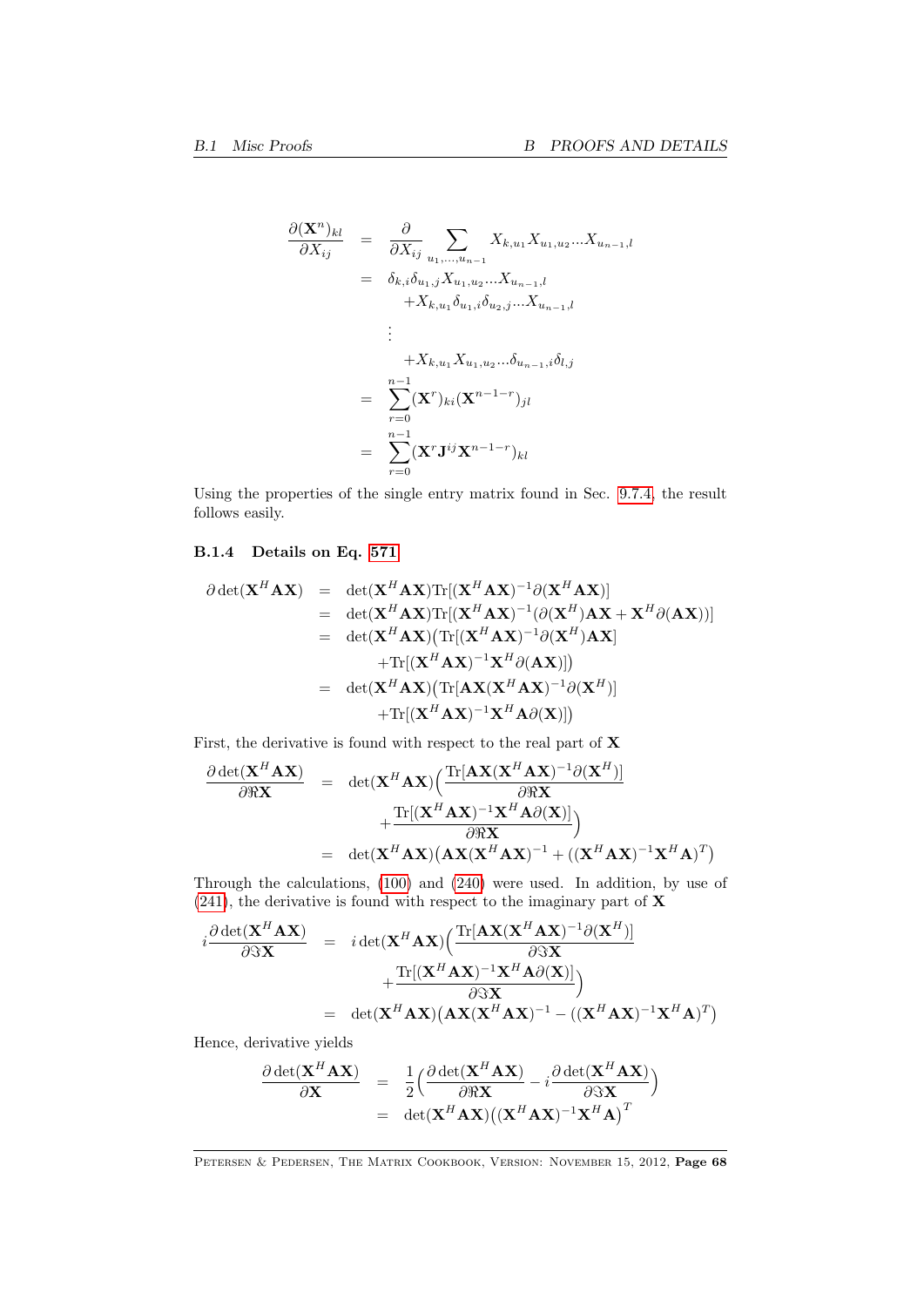and the complex conjugate derivative yields

$$
\frac{\partial \det(\mathbf{X}^H \mathbf{A} \mathbf{X})}{\partial \mathbf{X}^*} = \frac{1}{2} \Big( \frac{\partial \det(\mathbf{X}^H \mathbf{A} \mathbf{X})}{\partial \Re \mathbf{X}} + i \frac{\partial \det(\mathbf{X}^H \mathbf{A} \mathbf{X})}{\partial \Im \mathbf{X}} \Big)
$$
  
= det( $\mathbf{X}^H \mathbf{A} \mathbf{X}$ )  $\mathbf{A} \mathbf{X} (\mathbf{X}^H \mathbf{A} \mathbf{X})^{-1}$ 

Notice, for real  $\mathbf{X}$ ,  $\mathbf{A}$ , the sum of [\(249\)](#page-25-0) and [\(250\)](#page-25-1) is reduced to [\(54\)](#page-8-0). Similar calculations yield

$$
\frac{\partial \det(\mathbf{X} \mathbf{A} \mathbf{X}^H)}{\partial \mathbf{X}} = \frac{1}{2} \Big( \frac{\partial \det(\mathbf{X} \mathbf{A} \mathbf{X}^H)}{\partial \Re \mathbf{X}} - i \frac{\partial \det(\mathbf{X} \mathbf{A} \mathbf{X}^H)}{\partial \Im \mathbf{X}} \Big) \n= \det(\mathbf{X} \mathbf{A} \mathbf{X}^H) \big( \mathbf{A} \mathbf{X}^H (\mathbf{X} \mathbf{A} \mathbf{X}^H)^{-1} \big)^T
$$
\n(570)

and

<span id="page-68-0"></span>
$$
\frac{\partial \det(\mathbf{X} \mathbf{A} \mathbf{X}^H)}{\partial \mathbf{X}^*} = \frac{1}{2} \Big( \frac{\partial \det(\mathbf{X} \mathbf{A} \mathbf{X}^H)}{\partial \Re \mathbf{X}} + i \frac{\partial \det(\mathbf{X} \mathbf{A} \mathbf{X}^H)}{\partial \Im \mathbf{X}} \Big) \n= \det(\mathbf{X} \mathbf{A} \mathbf{X}^H) (\mathbf{X} \mathbf{A} \mathbf{X}^H)^{-1} \mathbf{X} \mathbf{A}
$$
\n(571)

PETERSEN & PEDERSEN, THE MATRIX COOKBOOK, VERSION: NOVEMBER 15, 2012, Page 69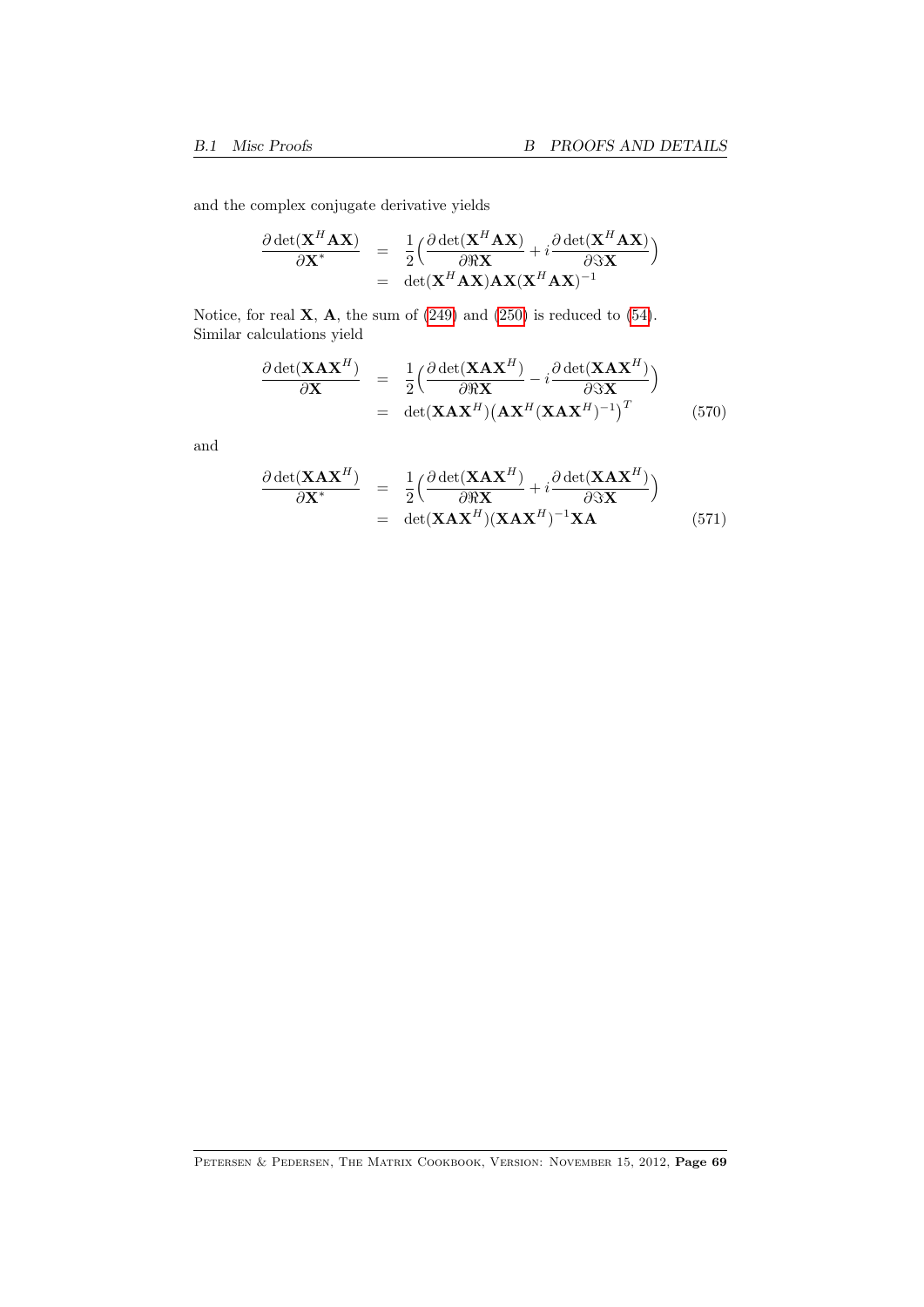### References

- <span id="page-69-7"></span>[1] Karl Gustav Andersson and Lars-Christer Boiers. Ordinaera differentialekvationer. Studenterlitteratur, 1992.
- [2] Jörn Anemüller, Terrence J. Sejnowski, and Scott Makeig. Complex independent component analysis of frequency-domain electroencephalographic data. Neural Networks, 16(9):1311–1323, November 2003.
- [3] S. Barnet. Matrices. Methods and Applications. Oxford Applied Mathematics and Computin Science Series. Clarendon Press, 1990.
- [4] Christopher Bishop. Neural Networks for Pattern Recognition. Oxford University Press, 1995.
- [5] Robert J. Boik. Lecture notes: Statistics 550. Online, April 22 2002. Notes.
- [6] D. H. Brandwood. A complex gradient operator and its application in adaptive array theory. IEE Proceedings, 130(1):11–16, February 1983. PTS. F and H.
- <span id="page-69-3"></span>[7] M. Brookes. Matrix Reference Manual, 2004. Website May 20, 2004.
- <span id="page-69-1"></span>[8] Contradsen K., En introduktion til statistik, IMM lecture notes, 1984.
- <span id="page-69-8"></span>[9] Mads Dyrholm. Some matrix results, 2004. Website August 23, 2004.
- [10] Nielsen F. A., Formula, Neuro Research Unit and Technical university of Denmark, 2002.
- <span id="page-69-2"></span>[11] Gelman A. B., J. S. Carlin, H. S. Stern, D. B. Rubin, Bayesian Data Analysis, Chapman and Hall / CRC, 1995.
- <span id="page-69-5"></span>[12] Gene H. Golub and Charles F. van Loan. Matrix Computations. The Johns Hopkins University Press, Baltimore, 3rd edition, 1996.
- <span id="page-69-6"></span>[13] Robert M. Gray. Toeplitz and circulant matrices: A review. Technical report, Information Systems Laboratory, Department of Electrical Engineering,Stanford University, Stanford, California 94305, August 2002.
- <span id="page-69-9"></span>[14] Simon Haykin. Adaptive Filter Theory. Prentice Hall, Upper Saddle River, NJ, 4th edition, 2002.
- <span id="page-69-4"></span>[15] Roger A. Horn and Charles R. Johnson. Matrix Analysis. Cambridge University Press, 1985.
- <span id="page-69-0"></span>[16] Mardia K. V., J.T. Kent and J.M. Bibby, Multivariate Analysis, Academic Press Ltd., 1979.
- [17] Mathpages on "Eigenvalue Problems and Matrix Invariants",

#### http://www.mathpages.com/home/kmath128.htm

[18] Carl D. Meyer. Generalized inversion of modified matrices. SIAM Journal of Applied Mathematics, 24(3):315–323, May 1973.

PETERSEN & PEDERSEN, THE MATRIX COOKBOOK, VERSION: NOVEMBER 15, 2012, Page 70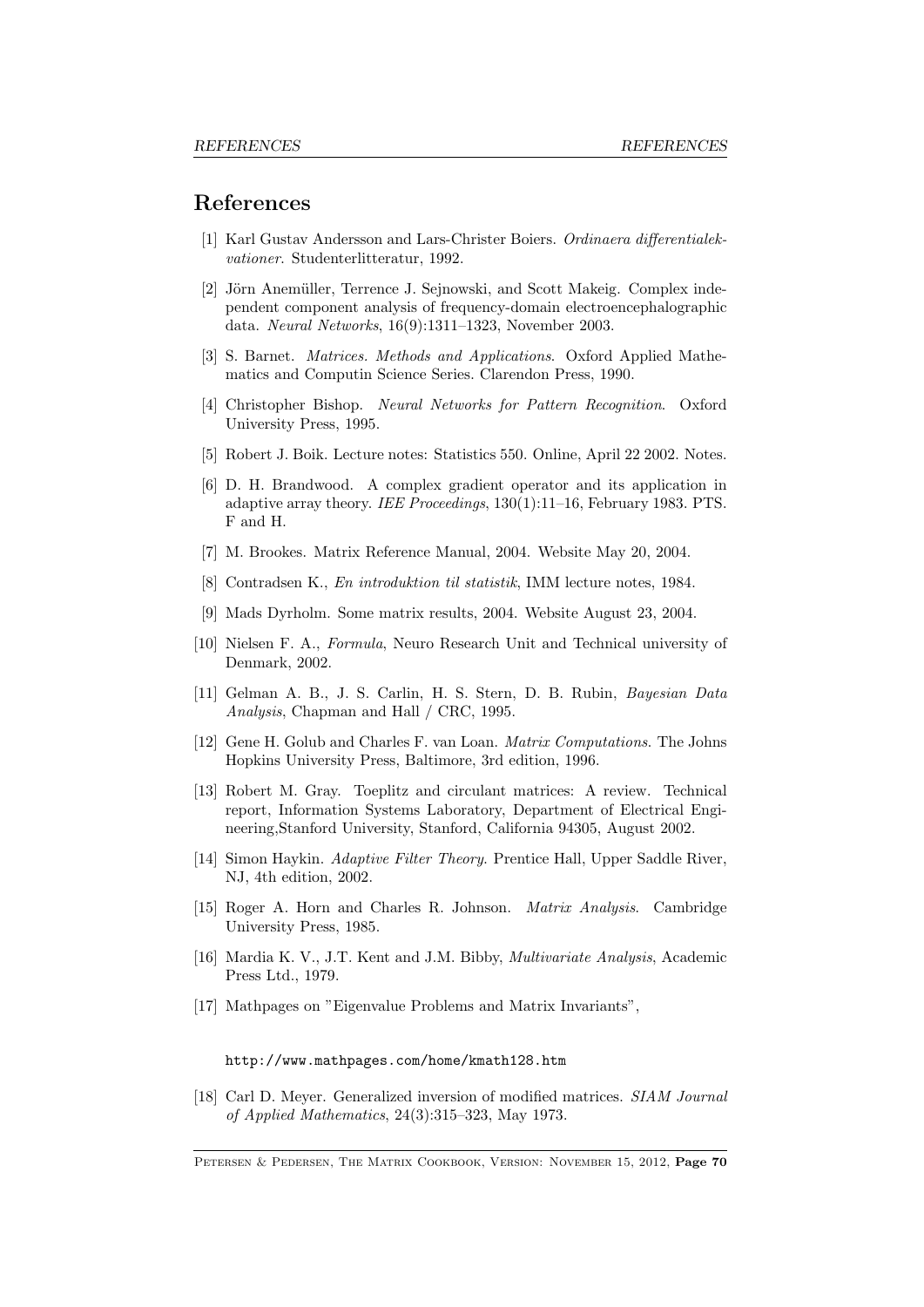- <span id="page-70-3"></span>[19] Thomas P. Minka. Old and new matrix algebra useful for statistics, December 2000. Notes.
- <span id="page-70-1"></span>[20] Daniele Mortari Ortho–Skew and Ortho–Sym Matrix Trigonometry John Lee Junkins Astrodynamics Symposium, AAS 03–265, May 2003. Texas A&M University, College Station, TX
- [21] L. Parra and C. Spence. Convolutive blind separation of non-stationary sources. In IEEE Transactions Speech and Audio Processing, pages 320– 327, May 2000.
- [22] Kaare Brandt Petersen, Jiucang Hao, and Te-Won Lee. Generative and filtering approaches for overcomplete representations. Neural Information Processing - Letters and Reviews, vol. 8(1), 2005.
- <span id="page-70-0"></span>[23] John G. Proakis and Dimitris G. Manolakis. Digital Signal Processing. Prentice-Hall, 1996.
- [24] Laurent Schwartz. Cours d'Analyse, volume II. Hermann, Paris, 1967. As referenced in [\[14\]](#page-69-9).
- [25] Shayle R. Searle. Matrix Algebra Useful for Statistics. John Wiley and Sons, 1982.
- [26] G. Seber and A. Lee. Linear Regression Analysis. John Wiley and Sons, 2002.
- [27] S. M. Selby. Standard Mathematical Tables. CRC Press, 1974.
- [28] Inna Stainvas. Matrix algebra in differential calculus. Neural Computing Research Group, Information Engeneering, Aston University, UK, August 2002. Notes.
- <span id="page-70-2"></span>[29] P. P. Vaidyanathan. Multirate Systems and Filter Banks. Prentice Hall, 1993.
- [30] Max Welling. The Kalman Filter. Lecture Note.
- [31] Wikipedia on minors: "Minor (linear algebra)",

#### http://en.wikipedia.org/wiki/Minor\_(linear\_algebra)

- [32] Zhaoshui He, Shengli Xie, et al, "Convolutive blind source separation in frequency domain based on sparse representation", IEEE Transactions on Audio, Speech and Language Processing, vol.15(5):1551-1563, July 2007.
- [33] Karim T. Abou-Moustafa On Derivatives of Eigenvalues and Eigenvectors of the Generalized Eigenvalue Problem. McGill Technical Report, October 2010.
- [34] Mohammad Emtiyaz Khan Updating Inverse of a Matrix When a Column is Added/Removed. Emt CS,UBC February 27, 2008

PETERSEN & PEDERSEN, THE MATRIX COOKBOOK, VERSION: NOVEMBER 15, 2012, Page 71